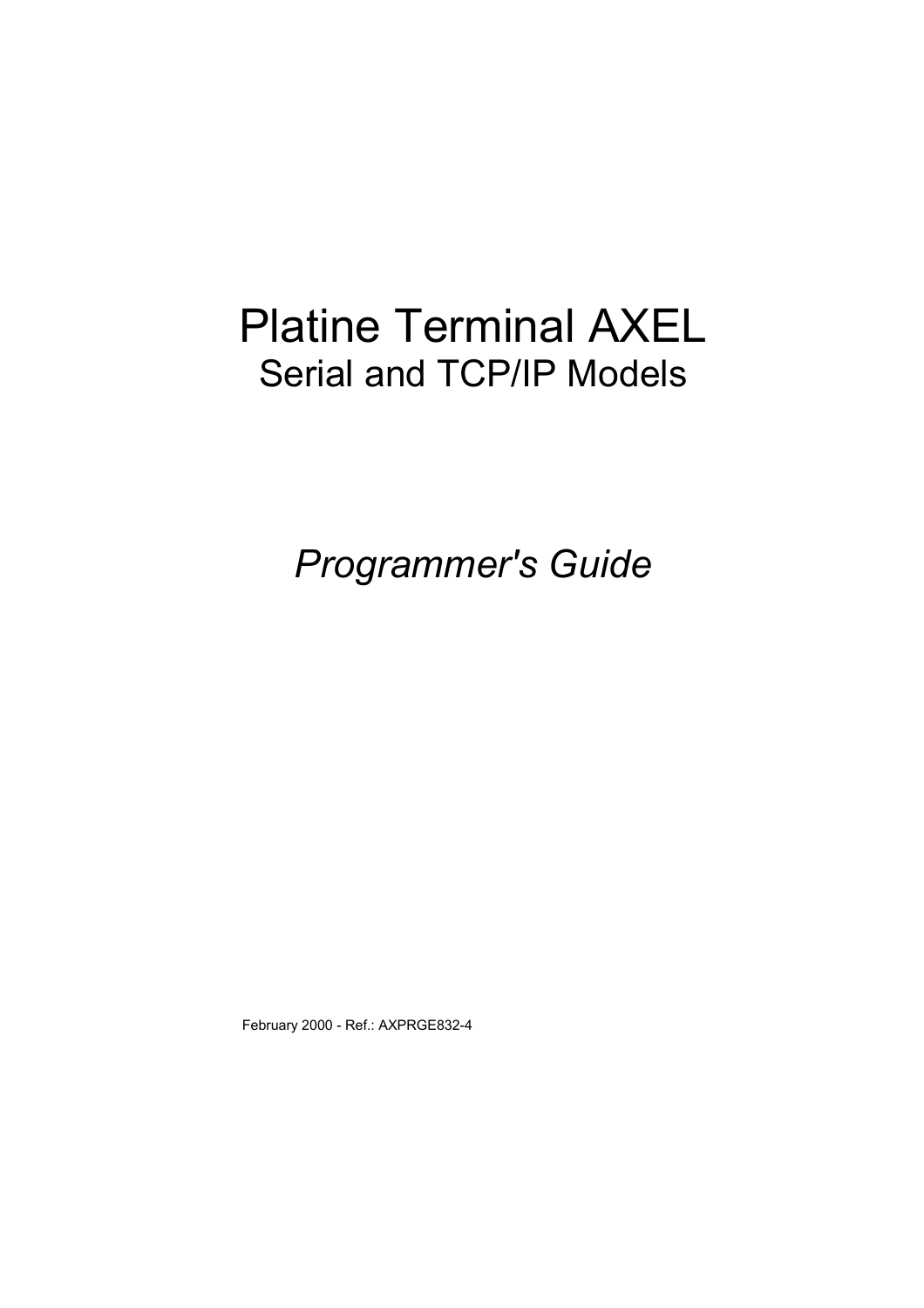The reproduction of this material, in part or whole, is strictly prohibited. For additional information, please contact:

# $\blacktriangle$ XEL

16 Avenue du Québec Bât. M1 EVOLIC - BP 728 91962 Courtabœuf cedex - FRANCE Tel.: +33 1.69.28.27.27 Fax: +33 1.69.28.82.04 Email: info@axel.fr

The information in this document is subject to change without notice. AXEL assumes no responsibility for any errors that may appear in this document.

All trademarks and registered trademarks are the property of their respective holders.

© - 1998-2000 - AXEL - All Rights Reserved.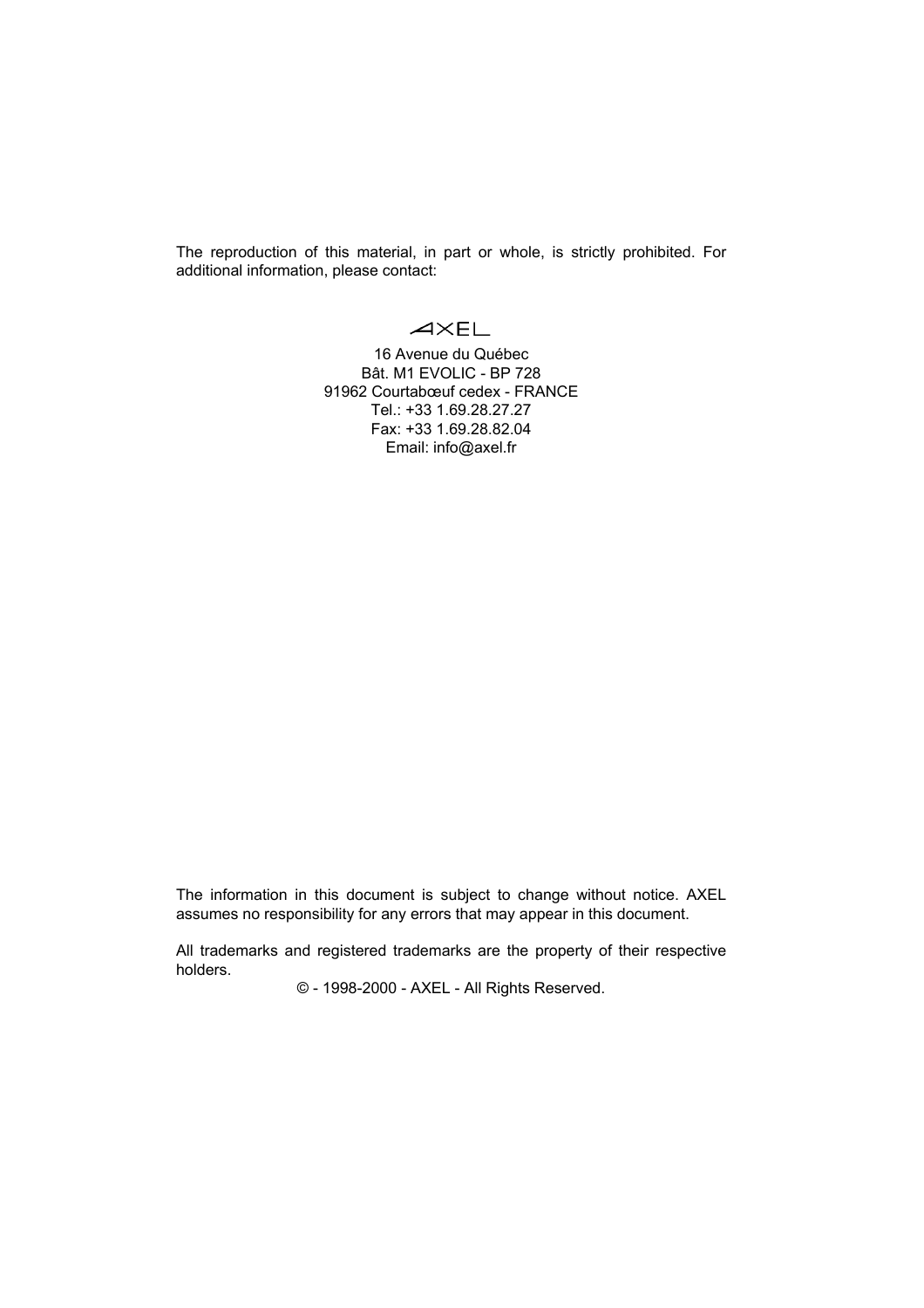| 1.2 - AVAILABLE EMULATIONS ACCORDING TO THE MODEL 2      |
|----------------------------------------------------------|
|                                                          |
|                                                          |
|                                                          |
| 3.1 - ANSI, PCTERM, SM94xx, PROLOGUE, QVT, TVI, 3151  48 |
|                                                          |
|                                                          |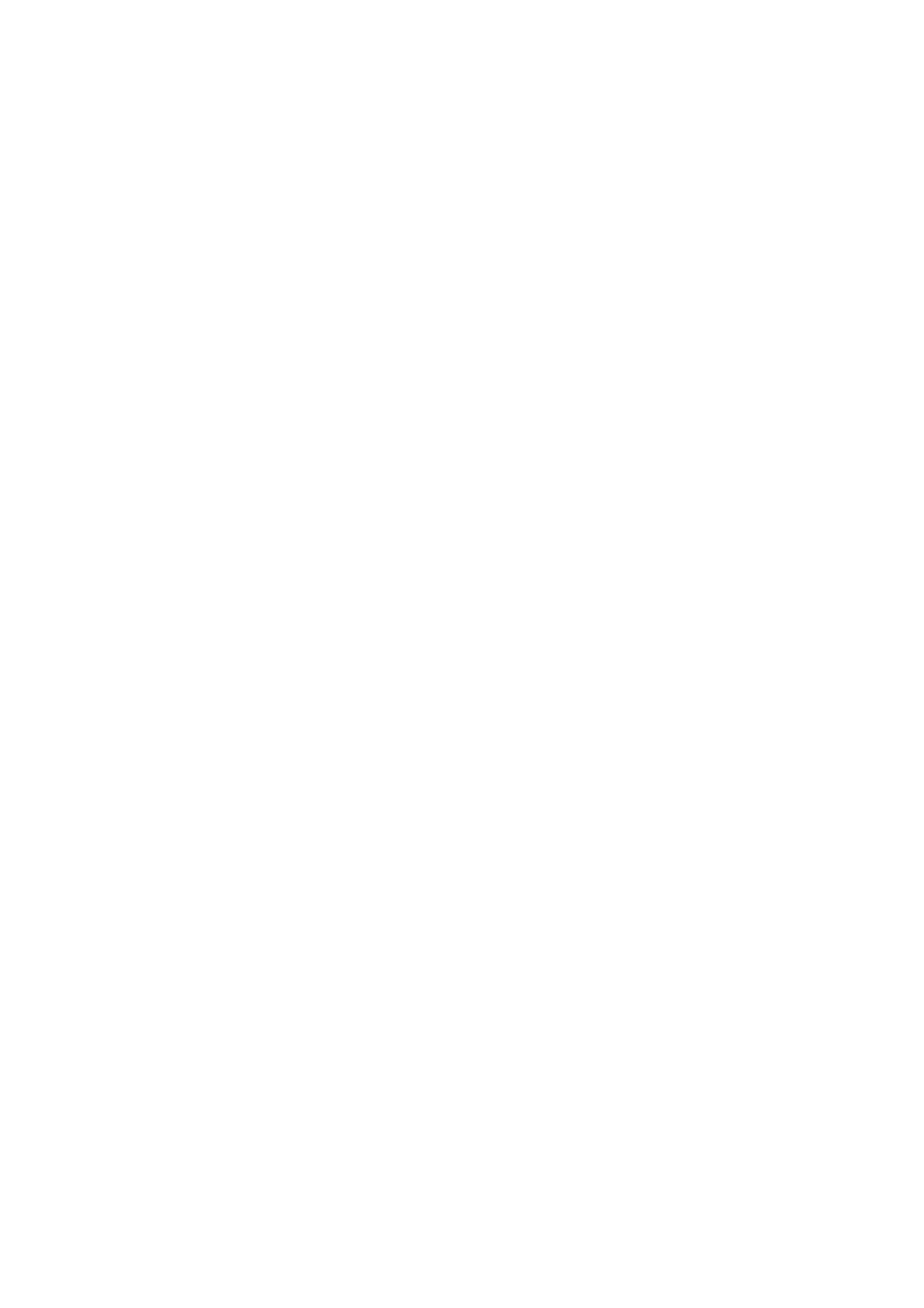# $-1 -$ **ABOUT THIS MANUAL**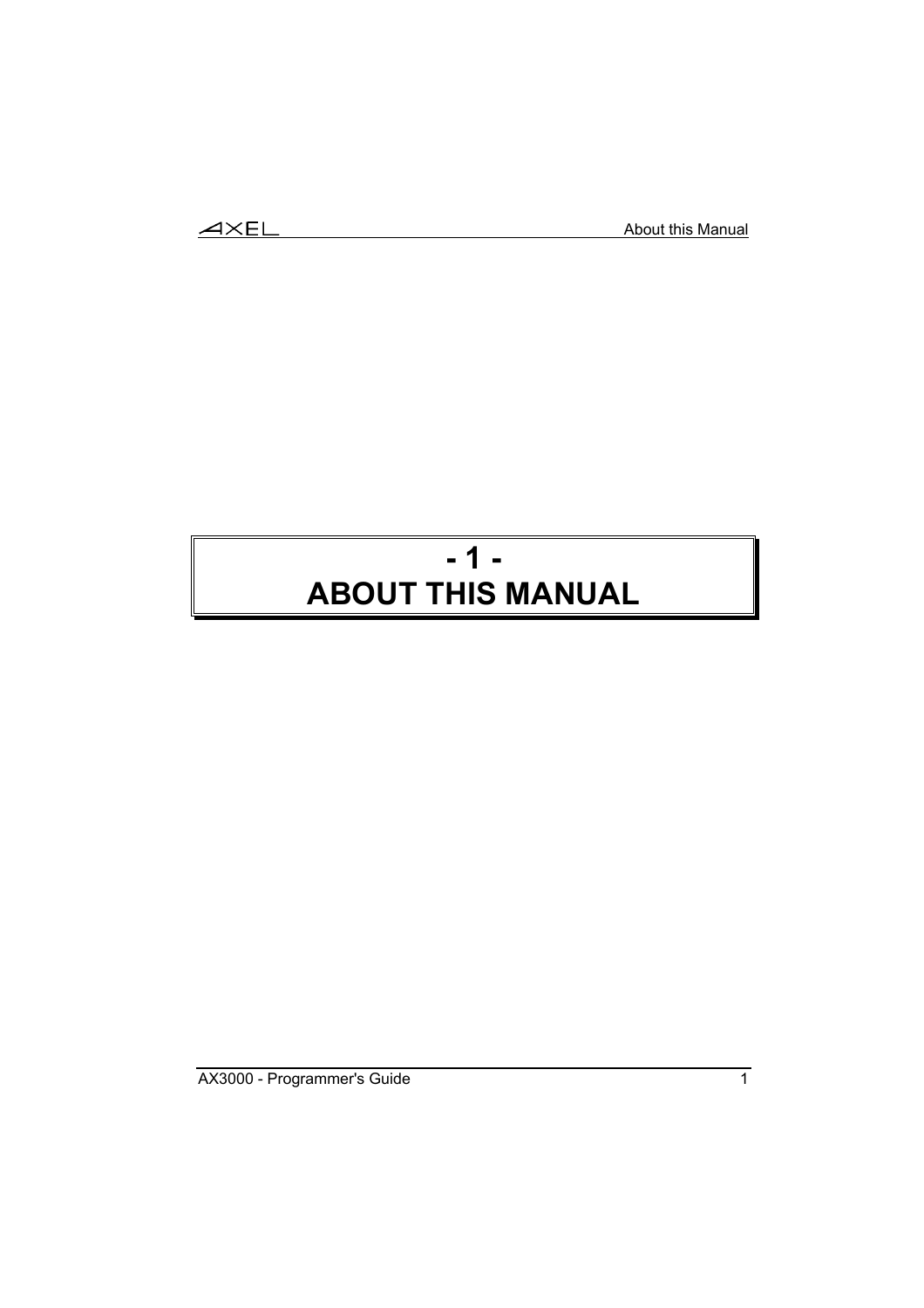*Organisation of the manual and available emulations.* 

# **1.1 - ORGANISATION**

This manual provides detailed information on AX3000 terminal and its features. This manual has three chapters:

- **terminal commands**: an exhaustive list of escapes sequences supported by the AX3000 emulations,
- **character sets**: description of character sets,
- **keyboards**: description of available national keyboards, list of the default values for programming keys corresponding to the selected emulation and information about dead keys.

## **1.2 - AVAILABLE EMULATIONS ACCORDING TO THE MODEL**

Several emulations are provided by the AX3000. The available emulations depend on the AX3000 model (serial or Ethernet TCP/IP).

Further more, emulations are grouped by family. These emulation families are used in the following chapters.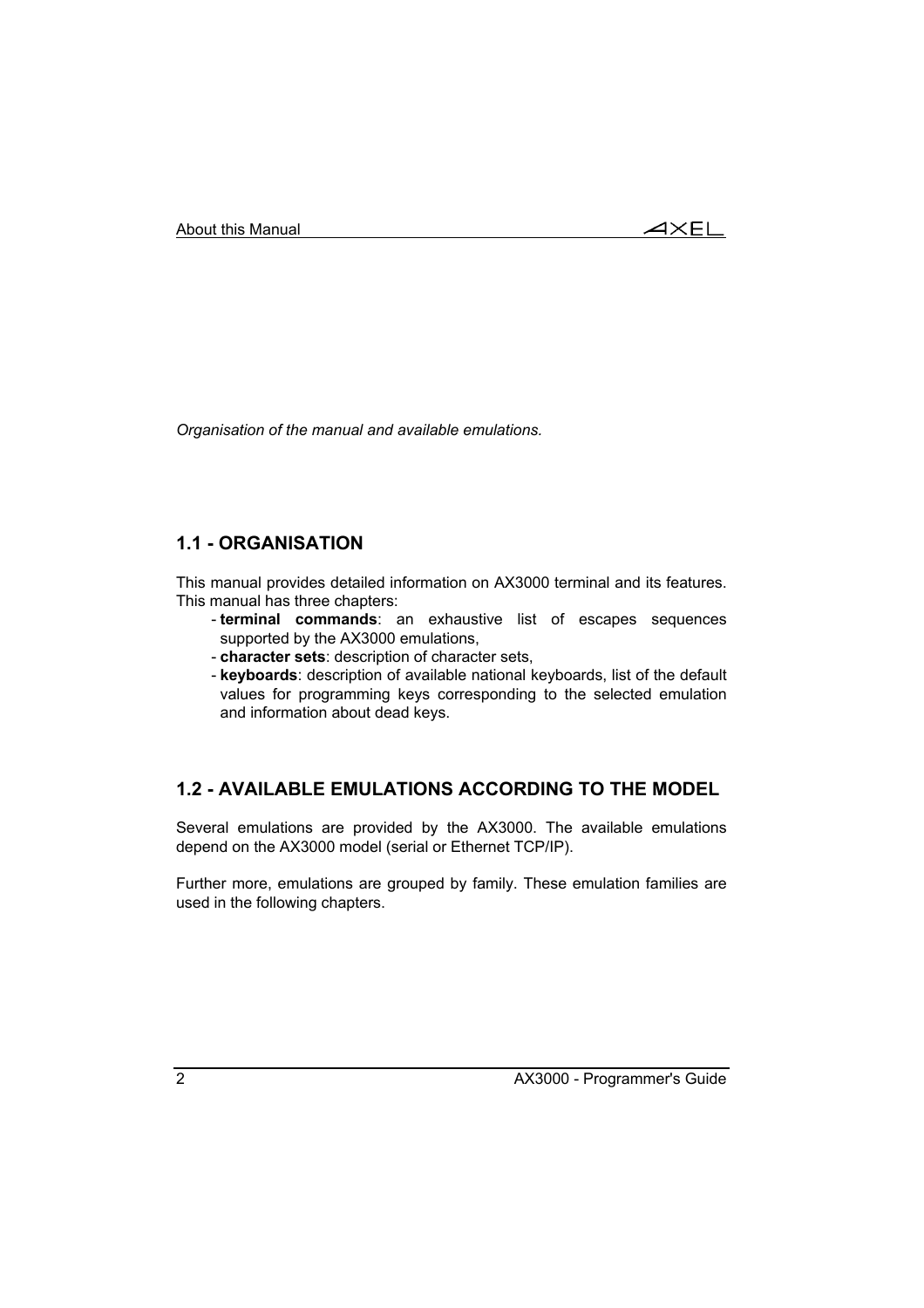| Emulation       |                            |        | AX3000 Models |
|-----------------|----------------------------|--------|---------------|
| <b>Families</b> | Emulations                 | Serial | <b>TCP/IP</b> |
| <b>ANSI</b>     | <b>ANSI</b>                | yes    | yes           |
|                 | <b>XENIX SCO</b>           | yes    | yes           |
|                 | <b>UNIX SCO 3.2.2</b>      | yes    | yes           |
|                 | <b>UNIX SCO 3.2.4</b>      | yes    | yes           |
|                 | <b>SCO OPENSERVER</b>      | yes    | yes           |
|                 | ANSI DOS                   | ves    | yes           |
|                 | <b>UNIX SVR4</b>           | yes    | yes           |
|                 | ANSI INTERACTIVE           | yes    | yes           |
|                 | ANSI RS6000                | yes    | yes           |
|                 | <b>ANSI MOS</b>            | yes    | yes           |
|                 | ANSI DATA GENERAL          |        | yes           |
|                 | <b>ANSI SLNET</b>          |        | yes *         |
|                 | UNIXWARE 7                 |        | yes           |
|                 | <b>LINUX</b>               |        | yes           |
| VT              | VT220                      | yes    | yes           |
|                 | <b>HFT</b>                 | yes    | yes           |
|                 | <b>VT AS400</b>            |        | yes           |
| <b>WYSE</b>     | WYSE 60                    | yes *  | $yes *$       |
| <b>PCTERM</b>   | <b>PCTERM</b>              | yes    | yes *         |
|                 | <b>PCTERM THEOS</b>        | yes    | yes *         |
|                 | OS2 POLYMOD2               | ves    | yes *         |
| SM94xx          | SM9400 et SM9412           | yes *  | yes *         |
| <b>TVI</b>      | <b>TVI</b>                 |        | yes *         |
| <b>OVT</b>      | QVT119+                    |        | yes *         |
| 3151            | 3151                       | ---    | yes *         |
| Prologue        | PROLOGUE 2/3, PROLOGUE 4/5 | yes    |               |
|                 | <b>TWIN SERVER</b>         | yes    | yes *         |

The following table lists the available emulations (sorted by family) according to the AX3000 models:

(\*) optional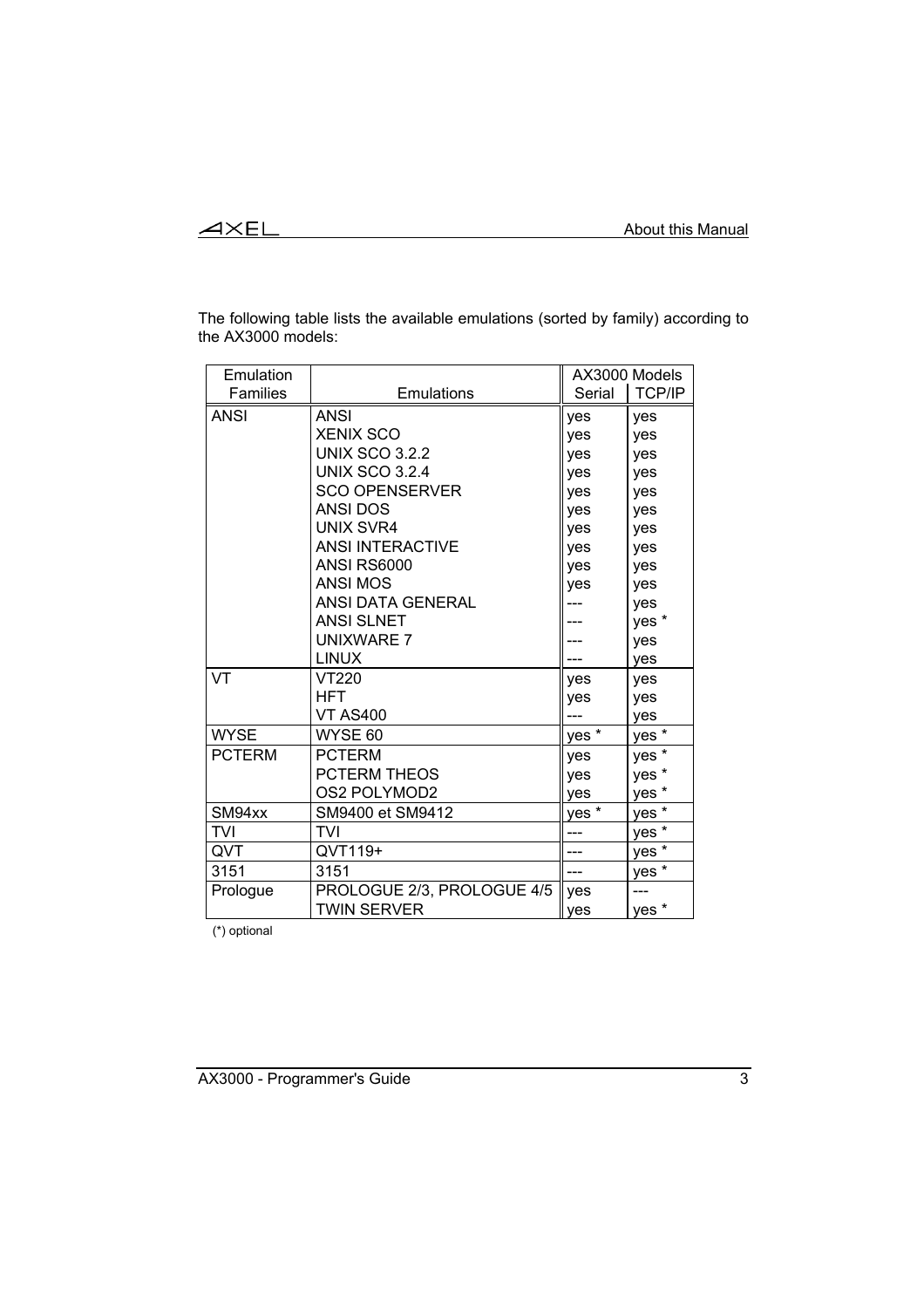# **1.3 - FIRMWARE REVISION**

The AX3000 firmware revision is composed by:

- an hardware information
- a firmware information

### **1.3.1 - Hardware Information**

The AX3000 hardware information is:

**FKx-BVyyy**

- **FKx** is the electronic board code
- **BVyyy** is the boot code version (the boot code is the non-erasable part of the flash memory)

Examples:

FK3-BV11f FK5-BV12a

#### **1.3.2 - Firmware Information**

#### **a) General Information**

The beginning of the firmware version is:

**FCT.NA.aassi** 

- **FCT** is the AX3000 operating mode:

- TCP stands for both TCP/IP and serial modes,
- SER stands for serial mode.
- **NA** is the firmware nationality (code is ISO compliant). The main nationalities are:
	- FR: France XX: International
	- GR: Greece TR: Turkey
	- FI: Finland PT: Portugal
- **aassi** is the year and the week number of the firmware creation following by an alphabetical index (for instance: 9832f).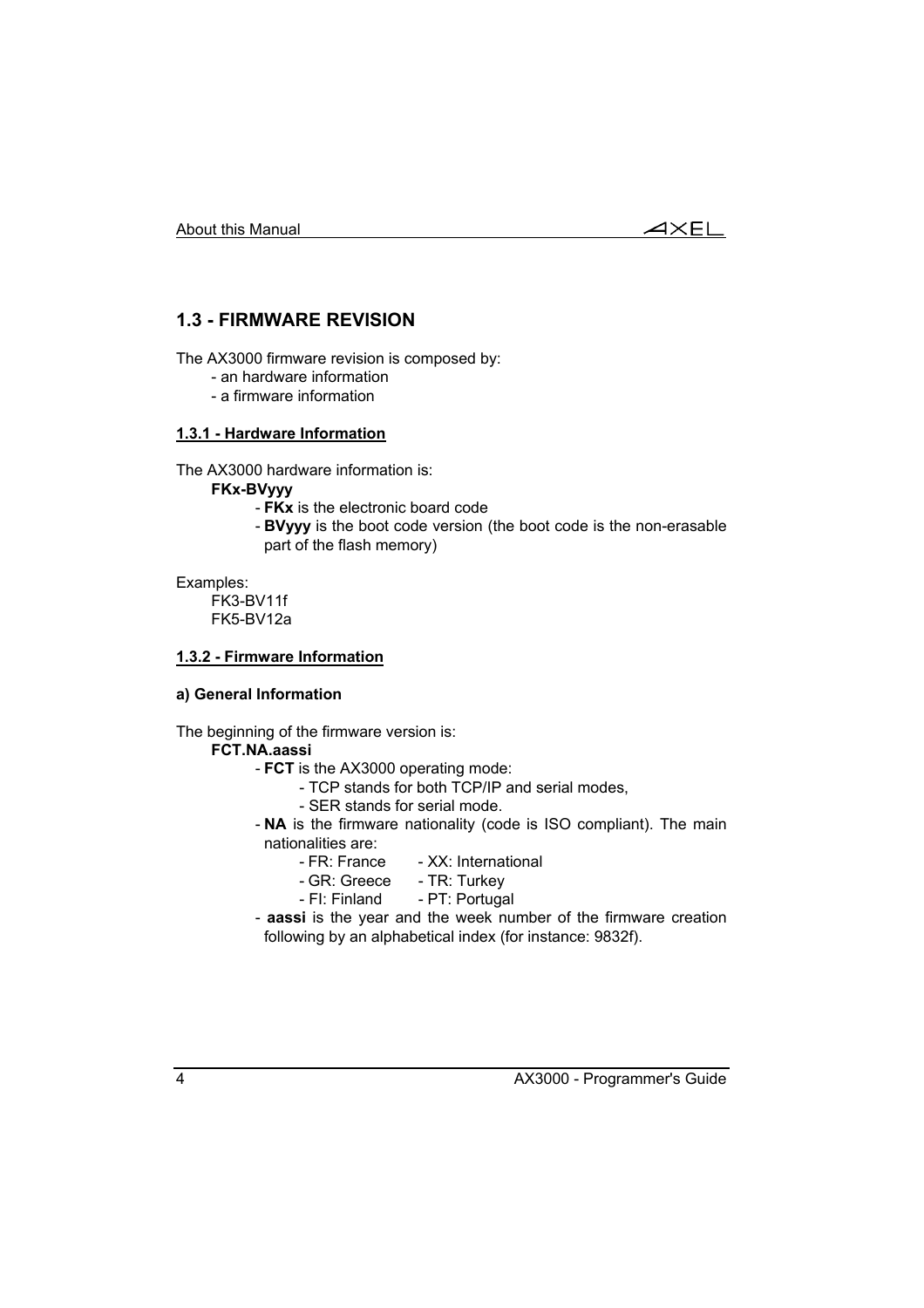**Note**: Three parameters depend on the firmware nationality:

- the set-up message nationality (FR: French messages, other: English messages),
- the possible presence of a national keyboard and associated character set. For instance, the Turkish environment (keyboards and character set) is only available with the 'TR' firmware.
- the default keyboard nationality (FR: France, XX: North American, TR: Turkey, etc).

#### **b) Possible Firmware Options**

If no option are included, the general firmware information is followed by ':STD'. Else, options, encoded by 3 characters, follow the general firmware information. A '&' is used as a separator.

The main firmware options are:

- WYS : Wyse 60/120 emulation <br>
SM9 : SM9400/SM9412 emulation THE : Theos emulation
- SM9 : SM9400/SM9412 emulation
- 
- SLN : SLNET emulation **I51** : 3151 emulation
- ALG : alpha-graphics mode EUR : Euro currency symbol
- F24 : 24-fctn-keys keyboard (AS/400) MSE : mouse support
- 
- 
- QVT : QVT 119+ emulation TVI : TVI 910 emulation
	-
	-
	-

**Note**: some options are incompatible (ex.: WYS and I51).

Examples:

FK3-BV11f/TCP.FR.9832f:STD FK5-BV12a/TCP.XX.9832f:WYS&EUR

 $\angle$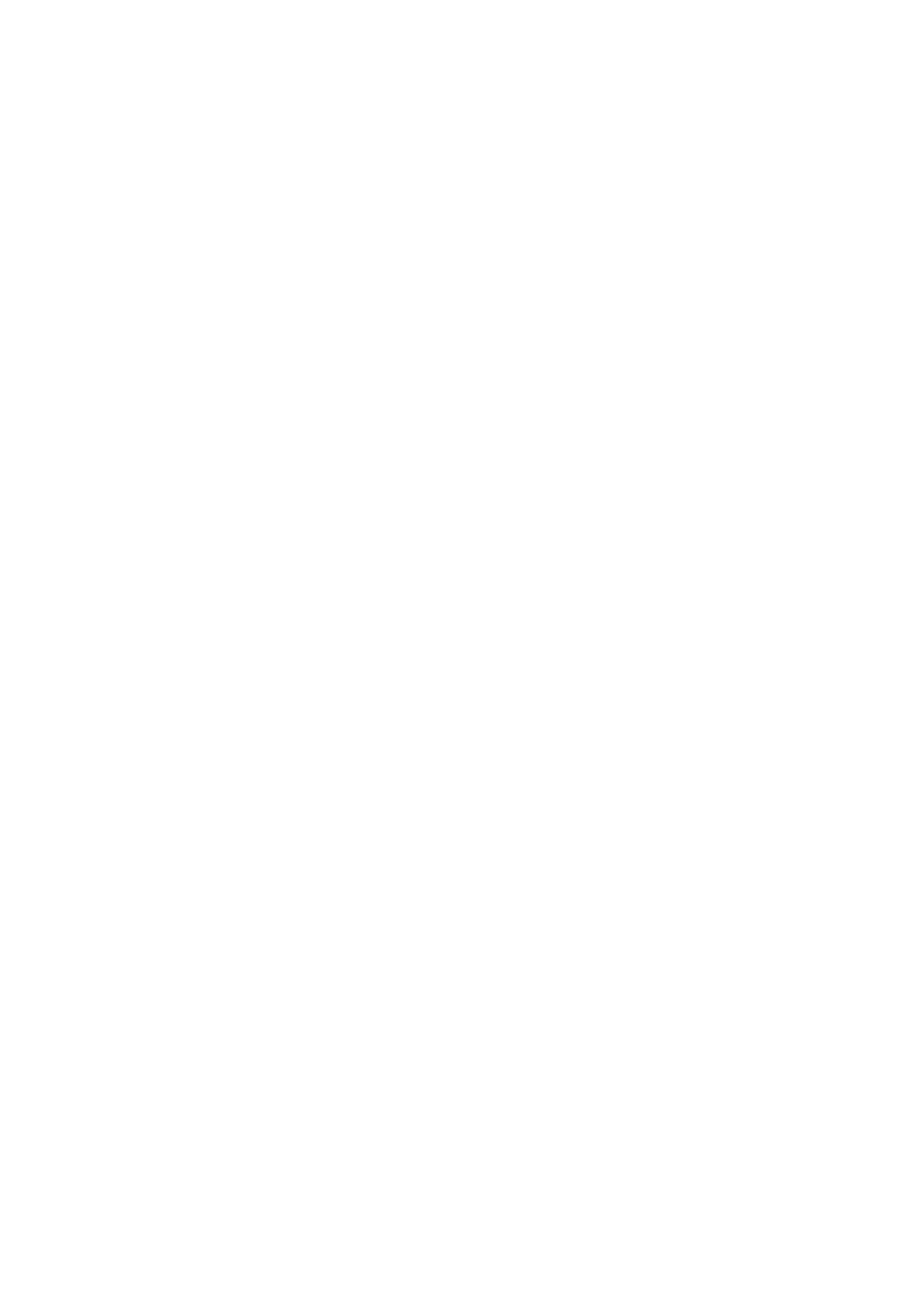# **- 2 - TERMINAL COMMANDS**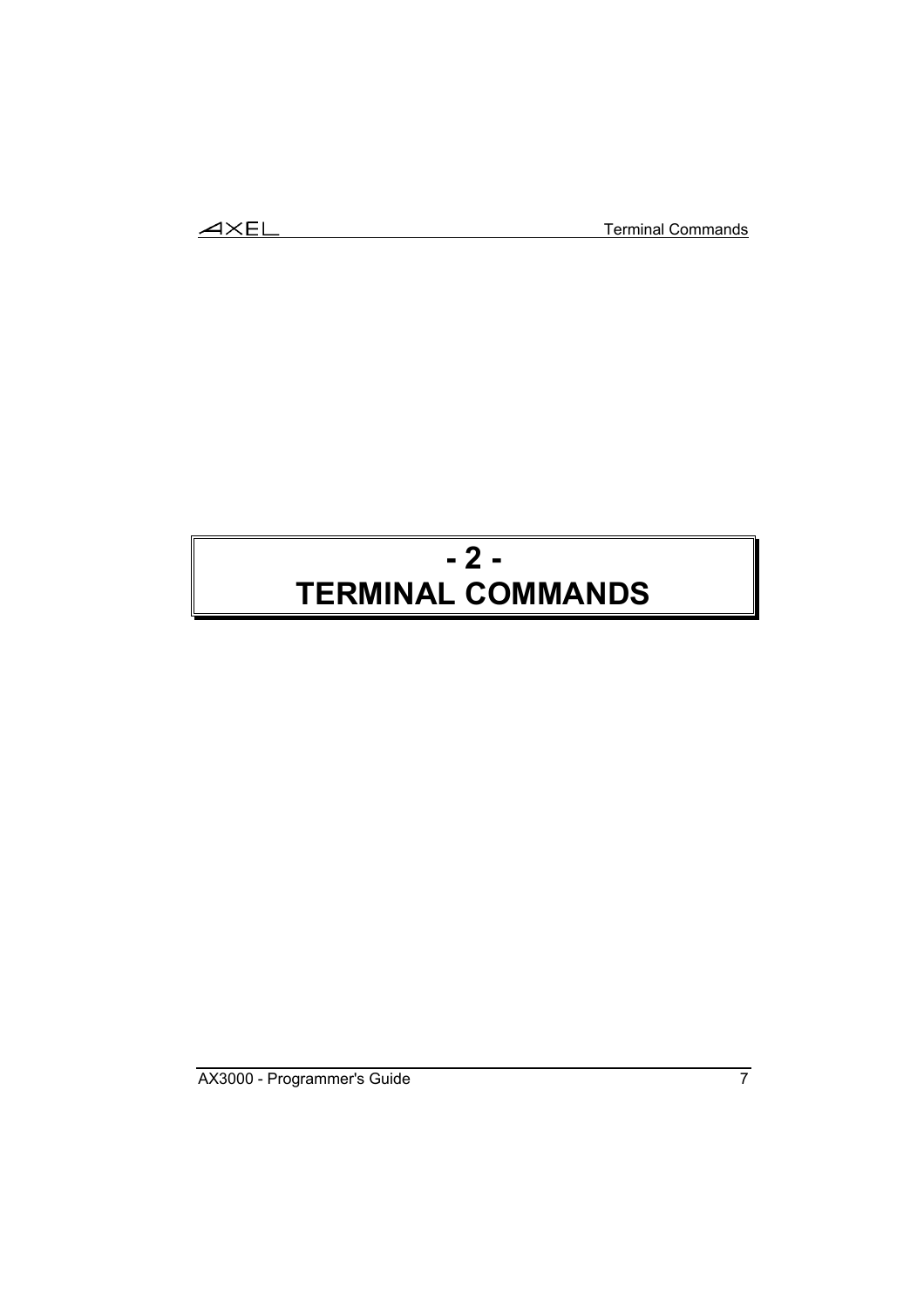$\angle XEL$ 

*This chapter describes supported terminal commands for each emulation.* 

A terminal command is a character string. Terminal commands perform special actions (moving the cursor, setting reverse mode, etc). Generally such a sequence contains only 1 unprintable ASCII character (smaller than 20h). All other characters are printable (greater than 20h).

#### **Conventions**:

- **xxh**: xx is the hexadecimal ASCII character (ex: 1Bh is 27 decimal),
- **Esc** is 1Bh,
- **CSI** is the both ASCII characters 'Esc [' (1Bh and 5Bh).

### **2.1 - ANSI FAMILY**

**Note**: for the 4 SCO emulations and the LINUX emulation, CSI can also be obtained by the 9Bh ASCII character (instead of the Esc [ ASCII characters).

| <b>Controlling the Cursor</b>        |                                        |
|--------------------------------------|----------------------------------------|
| Cursor right Pn columns              | CSI Pn C (or CSI Pn a)                 |
| Cursor left                          | 08h                                    |
| Cursor left Pn columns               | CSI Pn D                               |
| Cursor up                            | Esc M                                  |
| Cursor up Pn lines                   | CSI Pn A                               |
| Cursor up Pn lines and to column 1   | CSI Pn F                               |
| Cursor down                          | $\mathsf{Esc}\,D$ (or $0\mathsf{Ah}$ ) |
| Cursor down Pn lines                 | CSI Pn B (or CSI Pn e)                 |
| Cursor down Pn lines and to column 1 | CSI Pn E                               |
| Cursor to column Pn                  | CSI Pn G (or CSI Pn `)                 |
| Cursor to line Pn                    | CSI Pn d                               |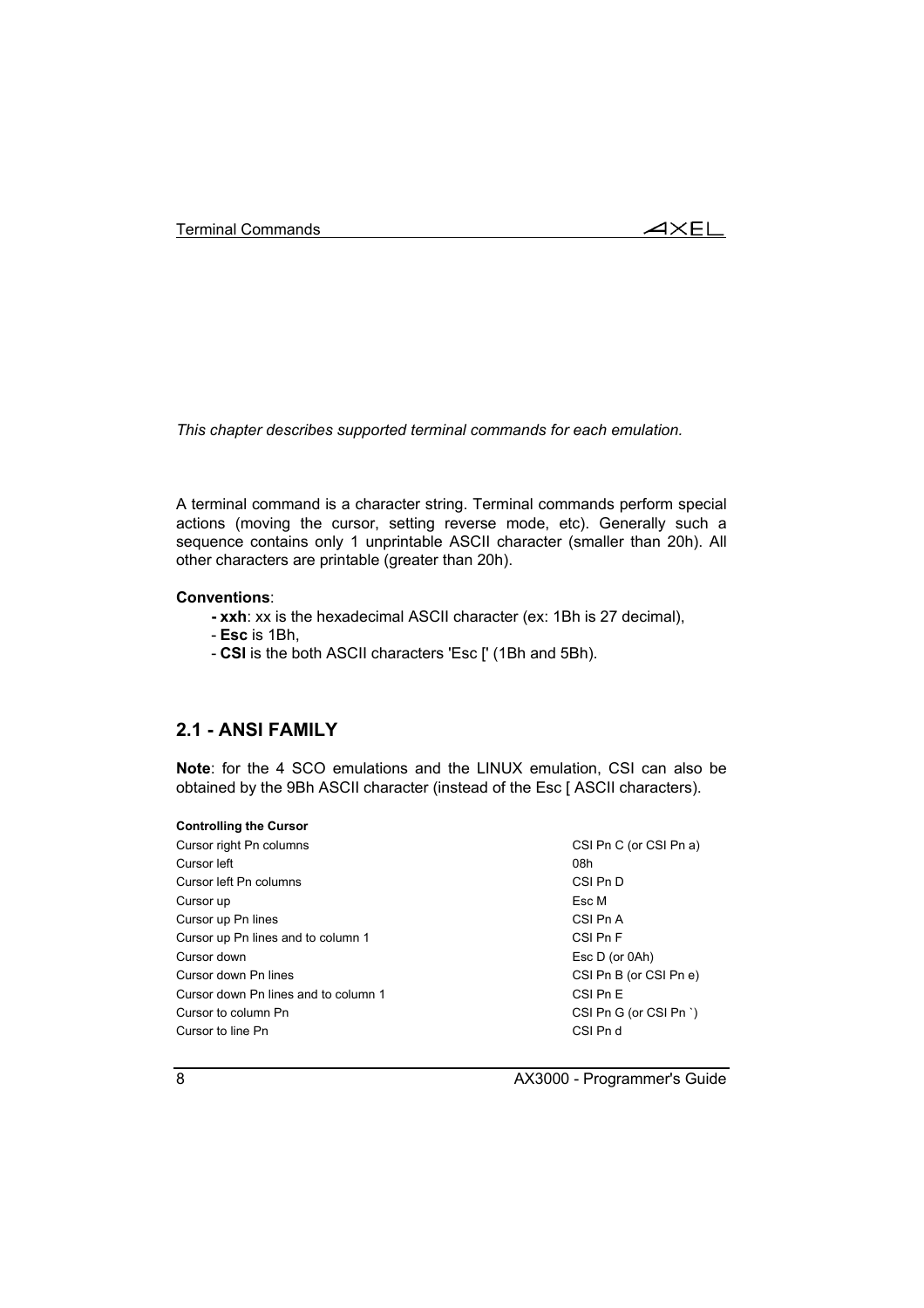## $\angle XEL$

| Cursor to line Pn1 (125) column Pn2 (1132)                       | CSI Pn1;Pn2 H<br>(or CSI Pn1;Pn2 f) |
|------------------------------------------------------------------|-------------------------------------|
| Cursor to start of line (or to start of next line)               | 0 <sub>Dh</sub>                     |
| Save cursor position                                             | CSI s (or Esc 7)                    |
| Restore cursor to saved position                                 | CSI u (or Esc 8)                    |
| Disable cursor                                                   | $CSI < 0$ @                         |
| Enable cursor                                                    | $CSI < 1$ @                         |
| <b>Controlling the Terminal</b>                                  |                                     |
| Sound bell                                                       | 07h                                 |
| Set scrolling region (beginning line number, ending line number) | CSI Pn1;Pn2 r                       |
| Terminal mode on                                                 | CSI Ps;Ps h                         |
| $Ps = 2$ : lock keyboard                                         |                                     |
| $Ps = 4$ : insert character mode                                 |                                     |
| $Ps = 20$ : new line (LF=CR+LF)                                  |                                     |
| Ps = 32: lock keyboard and send ACK (06h)                        |                                     |
| $Ps = 33$ : autoscrolling mode on                                |                                     |
| $Ps = ?3$ : set 132-column display                               |                                     |
| Ps = ?6: origin is scrolling region                              |                                     |
| $Ps = ?7$ : autowrap mode on                                     |                                     |
| Terminal mode off                                                | CSI Ps;Ps I                         |
| $Ps = 2$ : unlock keyboard                                       |                                     |
| $Ps = 4$ : replace character mode                                |                                     |
| $Ps = 20$ : line feed                                            |                                     |
| $Ps = 33$ : autoscrolling mode off                               |                                     |
| $Ps = ?3$ : set 80-column display                                |                                     |
| $Ps = ?6$ : origin is screen                                     |                                     |
| $Ps = ?7$ : autowrap mode off                                    |                                     |
| PC-scancode mode                                                 | CSI < 0 A                           |
| ASCII mode                                                       | CSI < 1 A                           |
| Display 24 data lines + 1 message line                           | $CSI < 0 I^{\ast \ast}$             |
| Display 25 data lines                                            | CSI < 11                            |
| Enable main screen (24 lines)                                    | CSI < 0E                            |
| Enable message line (25Th. line)                                 | CSI < 1E                            |
| Disable colouring feature                                        | CSI < 0 G                           |
| Enable colouring feature                                         | CSI < 1 G                           |
|                                                                  |                                     |

\* The last character in this sequence is a lowercase L

\*\* The last character in this sequence and in the next sequence is an uppercase i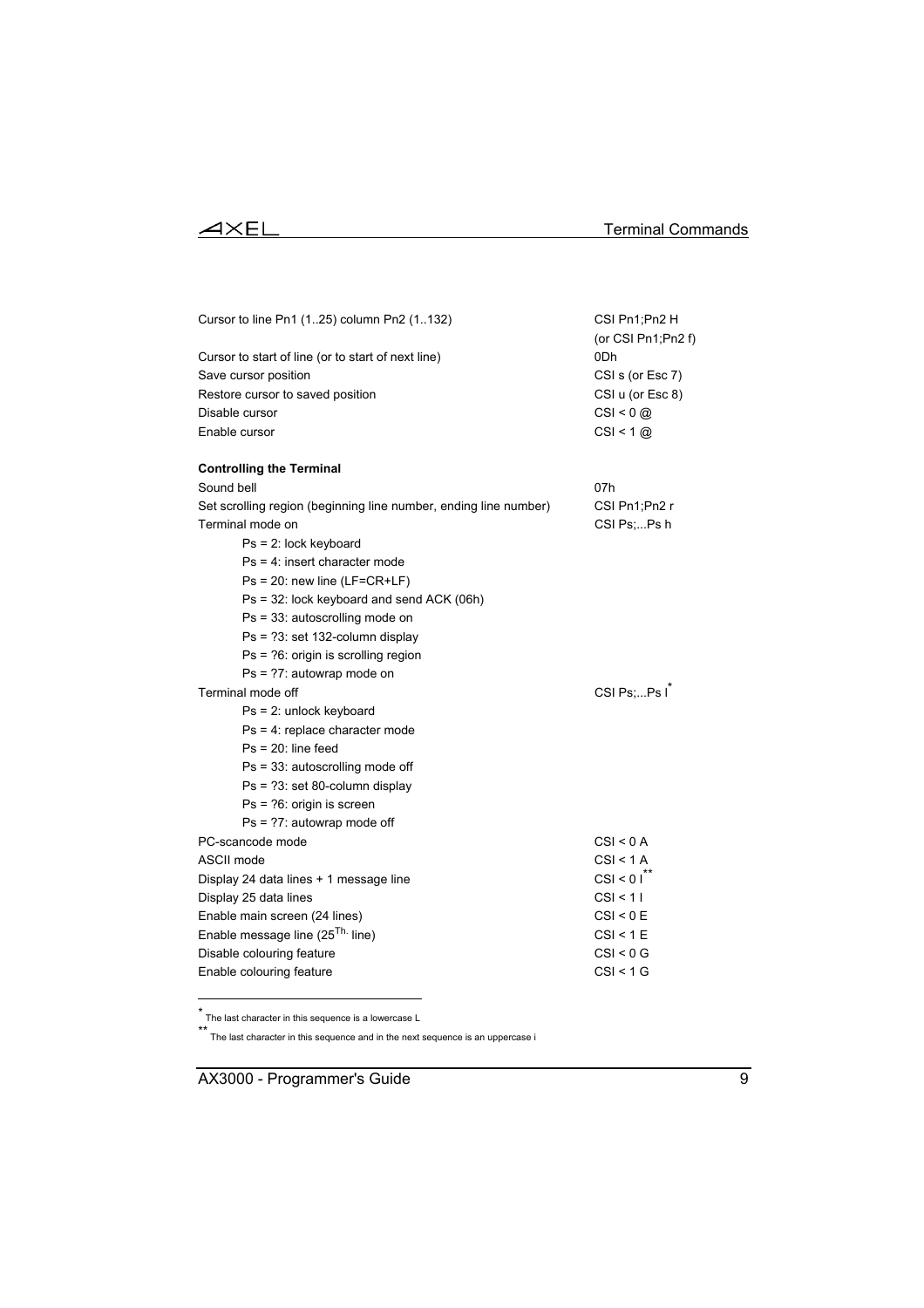$\angle XEL$ 

| Set colours and enable colouring mode (4 pairs)                                                |                                                                             | $CSI < 2$ ; Cn1;; Cn8 G              |  |
|------------------------------------------------------------------------------------------------|-----------------------------------------------------------------------------|--------------------------------------|--|
| Set a VGA palette colour                                                                       |                                                                             | CSI < 3;Cn;Pn G                      |  |
| Enable private enhanced AXEL ANSI sequence mode                                                |                                                                             | CSI < 0 B                            |  |
| Disable private enhanced AXEL ANSI sequence mode                                               |                                                                             | CSI < 1B                             |  |
| Save current setting and set UNIX SCO 3.2.2 personality                                        |                                                                             | CSI < 0 H                            |  |
| Restore saved setting                                                                          |                                                                             | CSI < 1H                             |  |
| Active la vue Pn                                                                               |                                                                             | CSI Pn z                             |  |
| Enable monitor mode                                                                            |                                                                             | Esc U                                |  |
| Disable monitor mode                                                                           |                                                                             | Esc X                                |  |
| Miscallenous actions                                                                           |                                                                             | $CSI = Pn L$                         |  |
| Pn=0: a cleared area (CSI Pn J, CSI Pn K or scroll) is filled with the current video attribute |                                                                             |                                      |  |
| Pn=1: a cleared area (CSI Pn J, CSI Pn K or scroll) is filled with the normal video attribute  |                                                                             |                                      |  |
| Pn=2: the CSI Pn g sequence is equal to CSI = Pn g (see Editing section)                       |                                                                             |                                      |  |
| Pn=3: the CSI Pn g sequence is behavior is defined in the Editing section                      |                                                                             |                                      |  |
| Change page (only if '4 views, 2 pages' is selected through the set-up) CSI < Ps1; Ps2 L       |                                                                             |                                      |  |
| $Ps1 = 0$ : regular page changing                                                              |                                                                             | $Ps2 = 0$ : enable next page         |  |
| $Ps1 = 1$ : copy current page to wanted page before swap                                       |                                                                             | $Ps2 = 1$ : enable page number 1     |  |
| $Ps1 = 2$ : clear wanted page before swap                                                      | $Ps2 = 2$ : enable page number 2                                            |                                      |  |
| Turn keyboard LEDs on or off                                                                   | $CSI < Pn1$ ; Pn2; Pn3 O                                                    |                                      |  |
| Pn1 is the state of NUM LED, Pn2 is the state of CAPS LED and Pn3 is the state of SCROLL       |                                                                             |                                      |  |
| LED.                                                                                           |                                                                             |                                      |  |
| The Pn parameter values should be:                                                             |                                                                             |                                      |  |
|                                                                                                | Pn = $0$ : the state of the LED (on or off) is not modified                 |                                      |  |
| $Pn = 1$ : turn the LED on                                                                     |                                                                             |                                      |  |
| $Pn = 2$ : turn the LED off                                                                    |                                                                             |                                      |  |
| Mouse feature (if set through the set-up)                                                      |                                                                             | $CSI$ < Pn $M^*$                     |  |
| $Pn = 0$ : disable mouse                                                                       | $Pn = 1$ : local mode                                                       | $Pn = 2$ : raw mode                  |  |
| Axel bitmap graphics functions                                                                 |                                                                             | $CSI < PS;  PS K^{\ast\ast}$         |  |
| Font downloading (if set through the set-up)                                                   |                                                                             | $CSI < PS$ : $Ps$ N <font></font>    |  |
| Double-size characters (if set through the set-up)                                             |                                                                             | CSI < Pn Q term mess term            |  |
| $Pn = 1$ : double height                                                                       | $Pn = 2$ : double width                                                     | Pn = 3: double height / double width |  |
|                                                                                                | term: message terminator message: character string displayed in double size |                                      |  |

l

<sup>\*</sup> For more information, refer the concerned literature

<sup>\*\*</sup> For more information, refer the concerned literature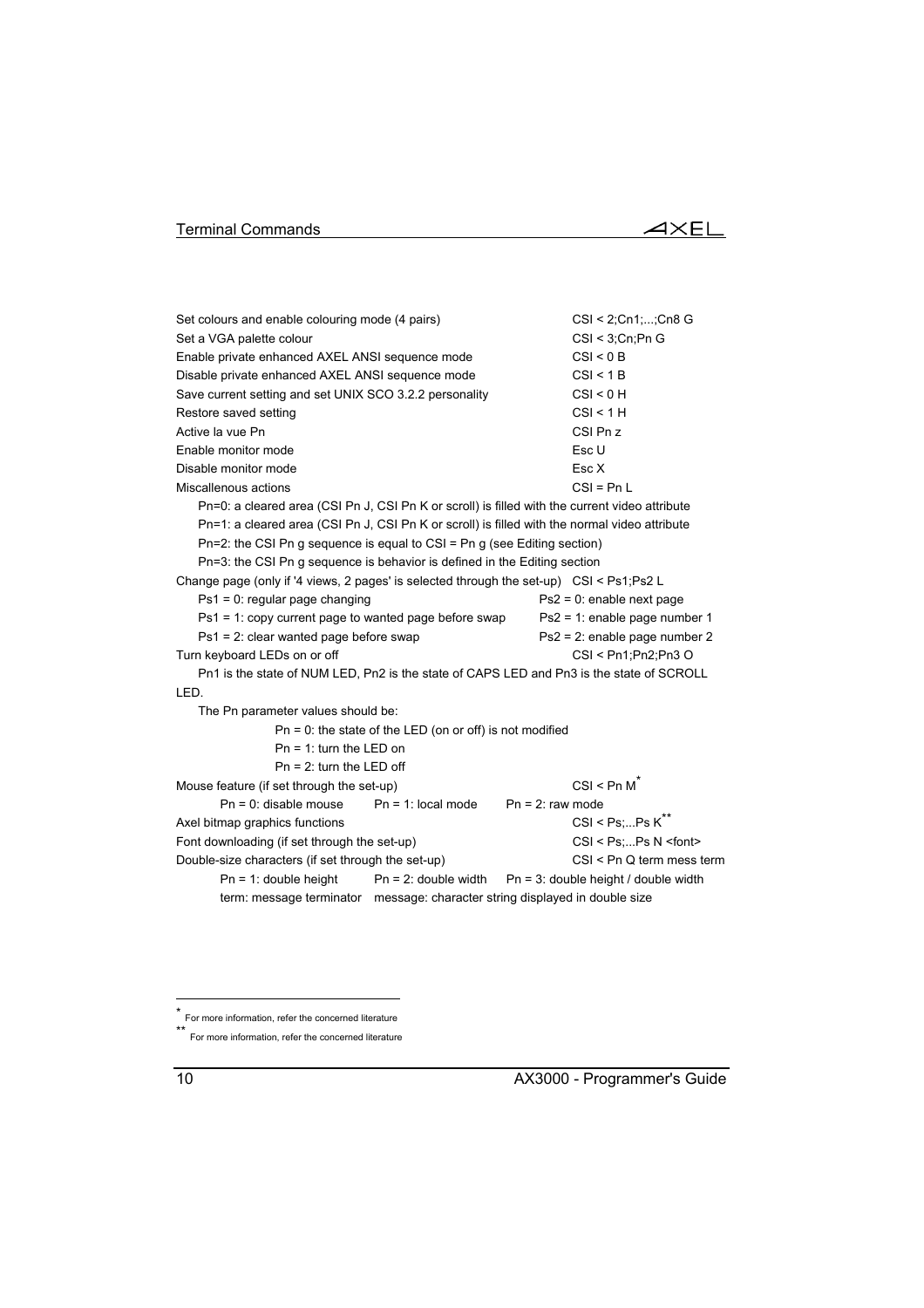

#### **Controlling Character Attributes**

Definition CSI Ps;...Ps m

- Ps = 0: all attributes off
- $Ps = 1$ : bold
- Ps = 4: underline (only monochrome VGA monitor)
- Ps = 5: blinking
- Ps = 7: reverse video
- $Ps = 8: blank$
- Ps = 10: selects the primary font
- Ps = 11: selects the first alternate font; lets ASCII characters less than 32 be displayed as ROM characters
- Ps = 12: selects a second alternate font; toggles high bit of extended ASCII code before displaying as ROM characters
- $Ps = 22$ : bold off
- Ps = 24: blinking off
- Ps = 25: underline off
- Ps = 27: reverse video off
- Ps = 3x: set foreground colour to colour x (x from 0 to 7)
- 0: black 1: red 2: green 3: brown<sup>\*</sup> 4: blue 5: magenta 6: cyan 7: white Ps = 38: enable underline option
- 
- Ps = 39: disable underline option
- $Ps = 4x$ : set background colour to colour x (x from 0 to 7) 0: black 1: red 2: green 3: brown 4: blue 5: magenta 6: cyan 7: white

#### **Editing**

l

| Esc H             |
|-------------------|
| 09h               |
| CSI Pn Z          |
| CSI <sub>0q</sub> |
| CSI 3q            |
| $CSI = Pn q$      |
| $CSI$ Pn $@$      |
| CSI Pn L          |
| CSI Pn b          |
|                   |

\* Yellow for ANSI RS6000 emulation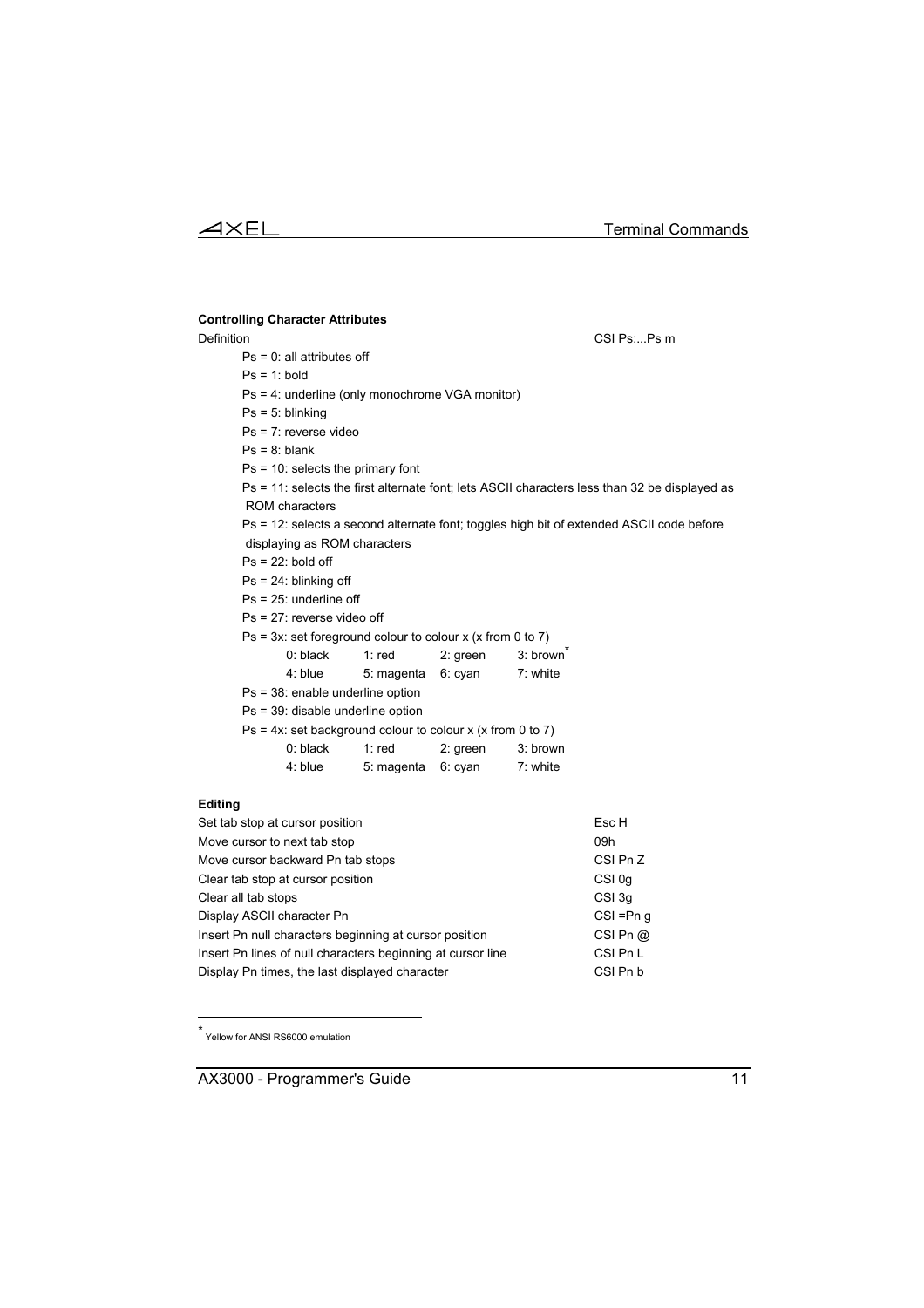$\angle XEL$ 

| Erase display:                                                                                       |                     |
|------------------------------------------------------------------------------------------------------|---------------------|
| from cursor to end of screen                                                                         | CSI <sub>0</sub> J  |
| from beginning of screen to cursor                                                                   | CSI <sub>1</sub>    |
| entire screen                                                                                        | $CSI2$ J            |
| Frase line:                                                                                          |                     |
| from cursor to end of line                                                                           | CSI 0 K             |
| from start of line to cursor                                                                         | CSI 1K              |
| entire line                                                                                          | CSI 2K              |
| Delete Pn characters beginning at cursor position                                                    | CSI Pn P            |
| Delete Pn lines beginning at cursor line                                                             | CSI Pn M            |
| Erase Pn character beginning at cursor column                                                        | CSI Pn X            |
|                                                                                                      |                     |
| <b>Printing Control Sequences</b>                                                                    |                     |
| Select the default printer port:                                                                     | CSI < PoF           |
| TCP/IP models: $Po = 1$ : AUX1 $Po = 2$ : AUX2 $Po = 3$ : parallel                                   |                     |
| Serial models:<br>$Po = 1$ : $AUX1$ $Po = 2$ : $parallel$                                            |                     |
| Using default port (serial or parallel):                                                             | CSI Pn i            |
| $Pn = 0$ : Print screen $Pn = 5$ : Enable local printing mode $Pn = 4$ : Disable local printing mode |                     |
| Enable Po auxiliary port for sending only (disable: CSI 4i)                                          | $CSI < 5$ ; Po C    |
| Enable receive mode of Po auxiliary port (AUX1 or AUX2)                                              | $CSI < 5$ ; Po D    |
| Disable receive mode of Po auxiliary port (AUX1 or AUX2)                                             | $CSI < 4$ ; Po D    |
| TCP/IP models: $Po = 0$ : default port $Po = 1$ : AUX1 $Po = 2$ : AUX2 $Po = 3$ : parallel           |                     |
| Serial models: $Po = 0$ : default port $Po = 1$ : AUX1                                               | $Po = 2$ : parallel |
|                                                                                                      |                     |

#### **Programming Function Keys**

ANSI mode: Esc Q Code Terminator Message Terminator

- Code: function key (<F1> = 0 (30h) ... <F61> =  $1(6Ch)$ )
- Terminator: one character (>20h)
- Message: key definition (any character except Terminator). Character '<sup>\*</sup>' (5Eh) indicates 20h must be subtracted from the next character.

#### Example: **ESC Q 0 amenu^-a**, <F1> sends **menu <RC>**

AXEL mode: CSI < Code P Terminator Message Terminator

- Code: function key (refer to appendix A.3 or see the AX3000 set-up)
- Terminator: one character (>20h)
- Message: key definition (any character except Terminator). Character '<sup>^</sup>' (5Eh) indicates 20h must be subtracted from the next character.

Example: **CSI < 1 P amenu^-a**, <F1> sends **menu <RC>**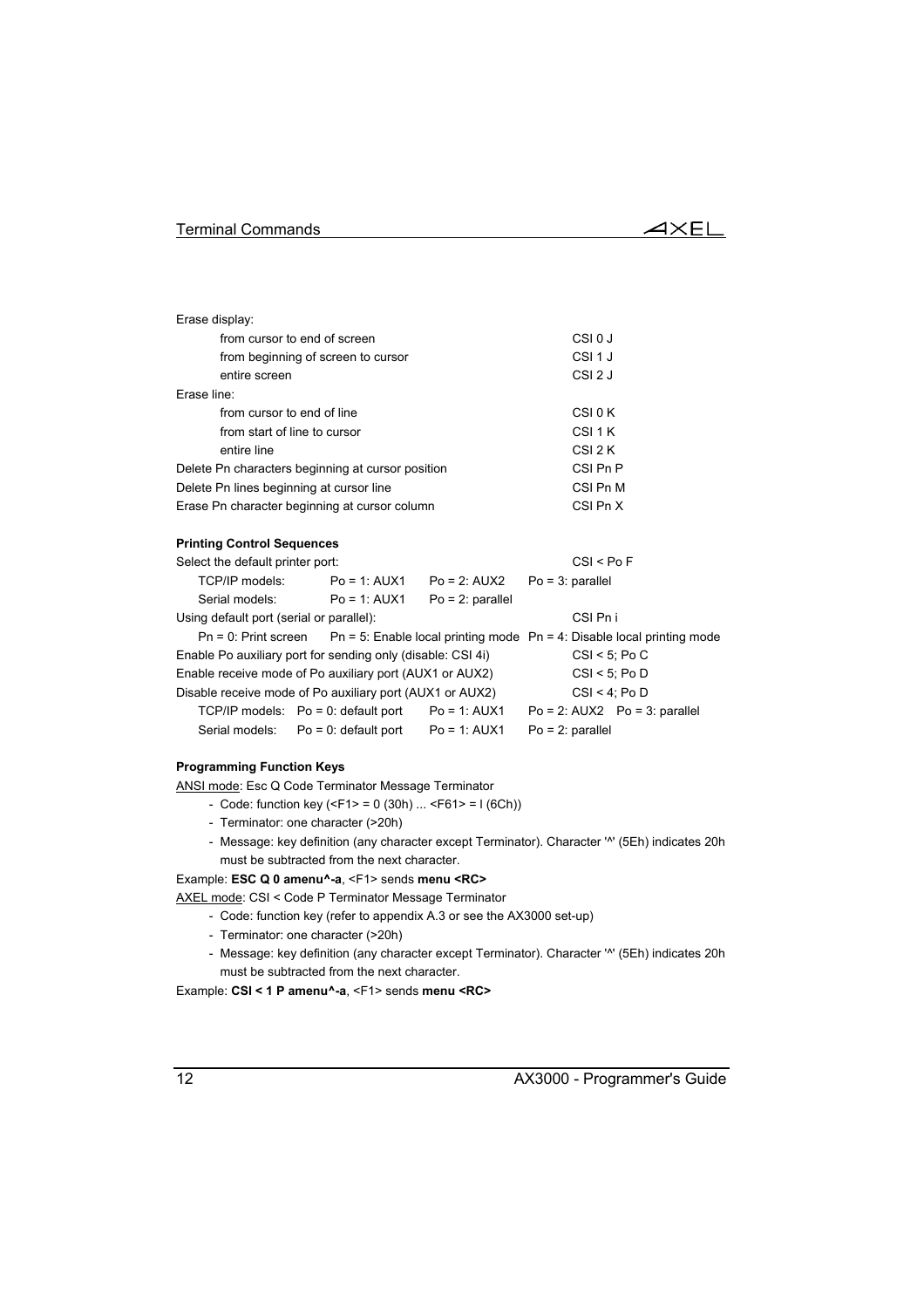|                                                             | <b>Additional Screen Attributes Sequences (except ANSI DOS)</b>     |                            |
|-------------------------------------------------------------|---------------------------------------------------------------------|----------------------------|
| Set overscan colour to colour Cn (64 colours are available) |                                                                     | $CSI = Cn A$               |
| VGA mode 'blink' (8 background colours)                     |                                                                     | $CSI = D$                  |
| VGA mode 'bold' (16 background colours)                     |                                                                     | $CSI = E$                  |
| Set normal foreground colour to Cn                          |                                                                     | $CSI = Cn F^T$             |
| Set normal background colour to Cn                          |                                                                     | $CSI = Cn G$               |
|                                                             | Set normal foreground colour to Cn1 and background colour to Cn2    | CSI 2:Cn1:Cn2 m            |
| Set reverse foreground colour to Cn                         |                                                                     | $CSI = Ch H$               |
| Set reverse background colour to Cn                         |                                                                     | $CSI = CnI$                |
|                                                             | Set reverse foreground colour to Cn1 and background colour to Cn2   | CSI 7:Cn1:Cn2 m            |
| Set graphic foreground colour to Cn                         |                                                                     | $CSI = CnJ$                |
| Set graphic background colour to Cn                         |                                                                     | $CSI = Cn K$               |
|                                                             | For XENIX personality only: VGA mode 'bold' (16 background colours) | CSI 3:0 m                  |
|                                                             | For XENIX personality only: VGA mode 'blink' (8 background colours) | CSI 3:1 m                  |
| Set cursor size (P1 upper microline, P2 lower microline)    |                                                                     | $CSI = P1; P2 C$           |
| Save current colour setting                                 |                                                                     | $CSI = Y$                  |
| Restore saved colour setting                                |                                                                     | $CSI = Z$                  |
|                                                             |                                                                     |                            |
| <b>Reports</b>                                              |                                                                     |                            |
| AX3000 IP address                                           |                                                                     | $CSI < a$ (or $CSI < 0a$ ) |
| Response:                                                   | IP address <cr></cr>                                                |                            |
| Firmware revision                                           |                                                                     | CSI < 1a                   |
| Response:                                                   | version <cr></cr>                                                   |                            |
|                                                             | Answerback message (set through the AX3000 Set-Up)                  | CSI < 4a                   |
| Response:                                                   | message                                                             |                            |
| Current session number                                      |                                                                     | CSI < 5a                   |
| Response:                                                   | number <cr></cr>                                                    |                            |
| <b>Printer Status</b>                                       |                                                                     | CSI < 6a                   |
| Response:                                                   | OK <cr> or ERR <cr></cr></cr>                                       |                            |

#### **TCP/IP Status Line (set the associated label)**

Syntax is: CSI < c Terminator Message Terminator

- Terminator: one character (>20h)

- Message: session label.

Example: **CSI <czview 1z**

l

<sup>\*</sup> In this sequence and in the next 7 sequences, Cn value is in range 0 to 15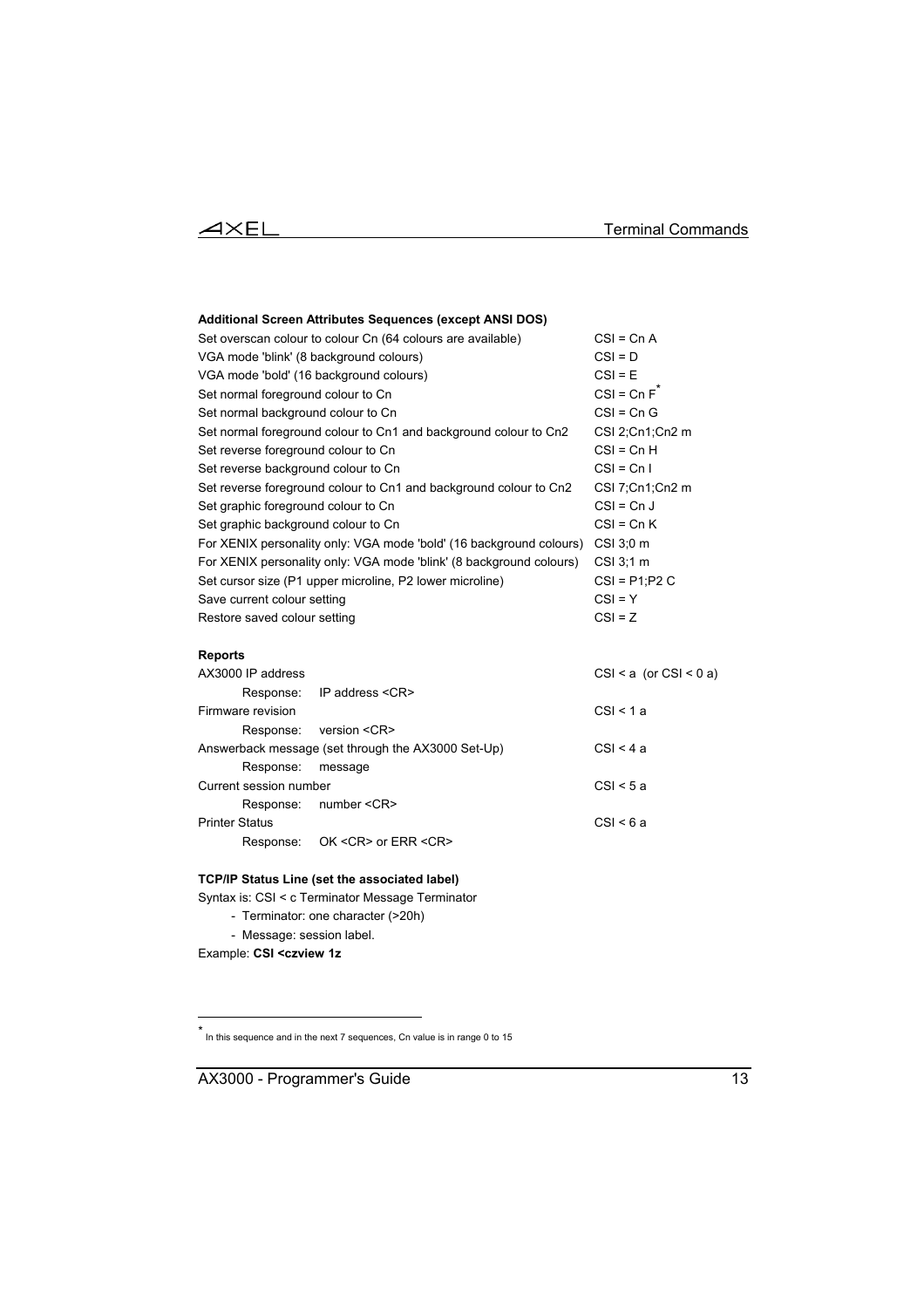$$
\cancel{\blacktriangleleft}\times\text{EL}
$$

#### **Private Enhanced AXEL ANSI Sequence Mode**

The following sequences, derived from native personalities, may be used to speed up the display on a Platine terminal. These sequences are shorter than their equivalent ANSI sequences.

| Description                                | Sequence            | Equivalent ANSI Seq. |
|--------------------------------------------|---------------------|----------------------|
| Cursor up                                  | 05h                 | CSI <sub>B</sub>     |
| Cursor right                               | 06h                 | CSI C                |
| Cursor left                                | 08h                 | CSI <sub>D</sub>     |
| Cursor down                                | 0Bh                 | CSI A                |
| Clear screen                               | 0Eh                 | CSI H CSI 2J         |
| Cursor to line 1 column 1                  | 1Eh                 | CSI H                |
| Insert a null character                    | Esc $@$             | CSI@                 |
| Erase display from cursor to end of screen | Esc J               | CSI J                |
| Erase line from cursor to end of line      | Esc K               | CSI K                |
| Insert a line of null characters           | Esc L               | CSI L                |
| Delete current line                        | Esc M               | CSI M                |
| Delete 1 character                         | Esc P               | CSI P                |
| Start local printing mode                  | Esc'                | CSI 5i               |
| Stop local printing mode                   | $Esc$ <sup>22</sup> | CSI 4i               |
| All attributes off                         | Esc a               | CSI <sub>0m</sub>    |
| Reverse video                              | Esc b               | CSI <sub>7m</sub>    |
| <b>Blinking</b>                            | Esc c               | CSI 5m               |
| Underline                                  | Esc d               | CSI 4m               |
| Cursor to line L and column C              | EscfLC              | CSI L+33;C+33 H      |
| <b>Bold</b>                                | Esc h               | CSI 1m               |
| Default attribute                          | Esc p               | CSI 7m               |
| Enable cursor                              | Esc v               | CSI < 1@             |
| Disable cursor                             | Esc w               | $CSI < 0$ @          |
| <b>Black foreground</b>                    | Esc r 0             | CSI 22;30m           |
| Red foreground                             | Esc r 1             | CSI 22;31m           |
| Green foreground                           | Escr2               | CSI 22;32m           |
| Brown foreground                           | Esc $r$ 3           | CSI 22;33m           |
| Blue foreground                            | Escr4               | CSI 22;34m           |
| Magenta foreground                         | Escr <sub>5</sub>   | CSI 22;35m           |
| Cyan foreground                            | Escr6               | CSI 22;36m           |
| White foreground                           | Esc r 7             | CSI 22;37m           |
| Grey foreground                            | $Esc$ r $8$         | CSI 1;30m            |
| Light red foreground                       | Escr9               | CSI 1;31m            |
|                                            |                     |                      |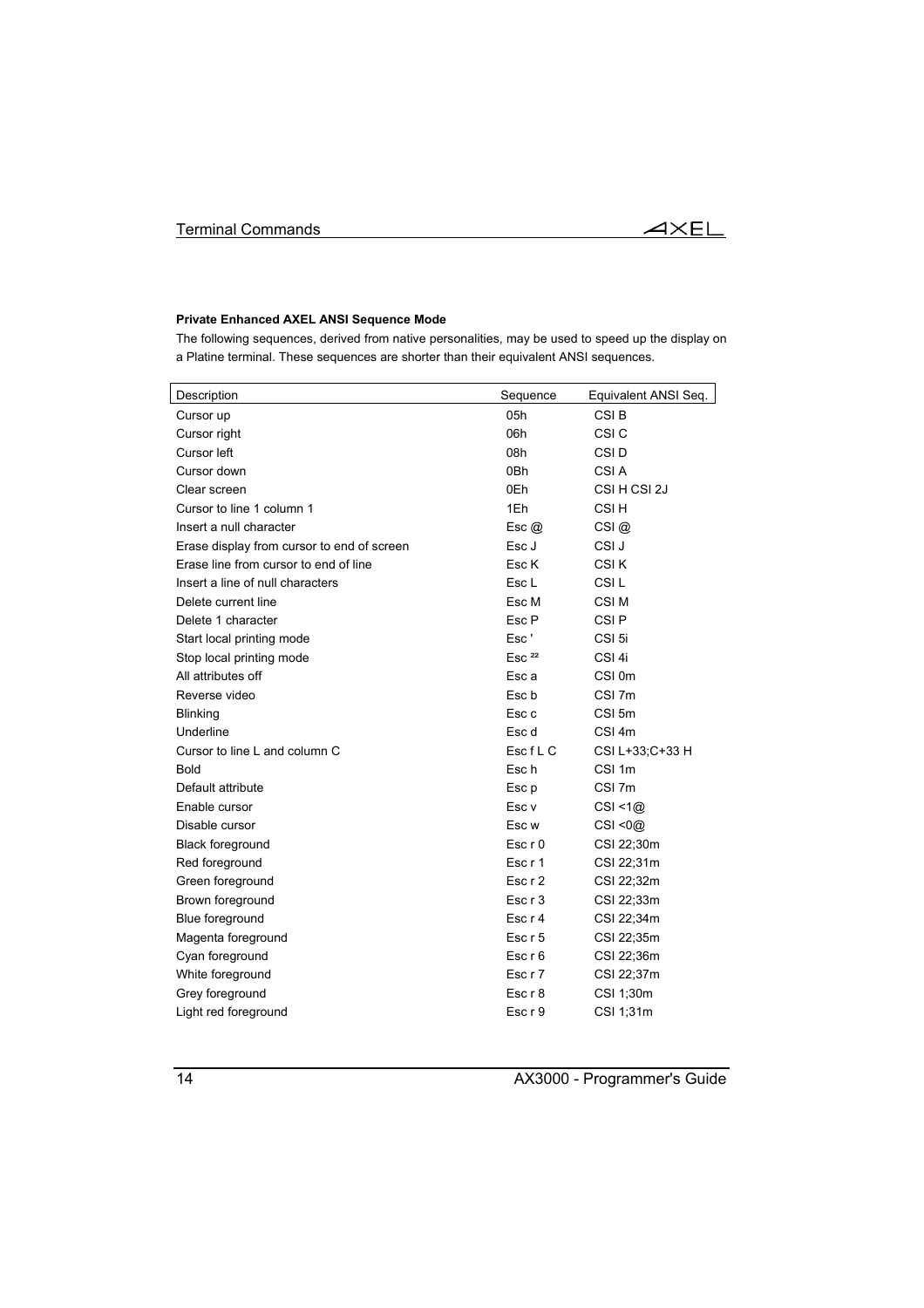| Description                                           |            |          | Sequence                                        | Equivalent ANSI Seq. |
|-------------------------------------------------------|------------|----------|-------------------------------------------------|----------------------|
| Light green foreground                                |            |          | Esc r A                                         | CSI 1;32m            |
| Yellow foreground                                     |            |          | Esc r B                                         | CSI 1;33m            |
| Light blue foreground                                 |            |          | Esc r C                                         | CSI 1;34m            |
| Light magenta foreground                              |            |          | Esc r D                                         | CSI 1:35m            |
| Light cyan foreground                                 |            |          | Esc r E                                         | CSI 1;36m            |
| Bright white foreground                               |            |          | Esc r F                                         | CSI 1;37m            |
| Black background                                      |            |          | Esc s 0                                         | CSI 40m              |
| Red background                                        |            |          | Esc s 1                                         | CSI 41m              |
| Green background                                      |            |          | Esc s 2                                         | CSI 42m              |
| Brown background                                      |            |          | Esc s 3                                         | CSI 43m              |
| Blue background                                       |            |          | Esc s 4                                         | CSI 44m              |
| Magenta background                                    |            |          | Esc s 5                                         | CSI 45m              |
| Cyan background                                       |            |          | Esc s 6                                         | CSI 46m              |
| White background                                      |            |          | Esc s 7                                         | CSI 47m              |
| Cursor to line L and column C                         |            |          | $\mathsf{Esc} \mathsf{u} \mathsf{L} \mathsf{C}$ | CSI L+33;C+33        |
| Reverse video                                         |            |          | Esc é                                           | CSI 7m               |
| Reverse video off                                     |            |          | Esc â                                           | CSI 27m              |
| <b>Blinking</b>                                       |            |          | Esc ä                                           | CSI 5m               |
| Bold off                                              |            |          | Esc à                                           | CSI 22m              |
| Blinking off                                          |            |          | Esc å                                           | <b>CSI 25m</b>       |
| <b>Bold</b>                                           |            |          | Esc ç                                           | CSI 1m               |
| Set foreground colour to x and background colour to y |            | Escê x y | CSI 3x;4ym                                      |                      |
| x and y available values:                             |            |          |                                                 |                      |
| 0: black                                              | 1: $red$   | 2: green | 3: brown                                        |                      |
| 4: blue                                               | 5: magenta | 6: cyan  | 7: white                                        |                      |
| Delete current line                                   |            |          | Esc ë                                           | CSI M                |
| Insert a line of null characters                      |            | Esc è    | CSI L                                           |                      |
| Enable message line (25 <sup>Th.</sup> line)          |            | Esc ï    | CSI < 1E                                        |                      |
| Enable main screen (24 lines)                         |            | Esc î    | CSI < 0E                                        |                      |
| Delete a character                                    |            |          | Esc ì                                           | CSI <sub>P</sub>     |
| Insert a null character                               |            |          | Esc Ä                                           | CSI@                 |
| Erase line from cursor to end of line                 |            |          | Esc Å                                           | CSI K                |
| Erase display from cursor to end of screen            |            |          | Esc É                                           | CSI J                |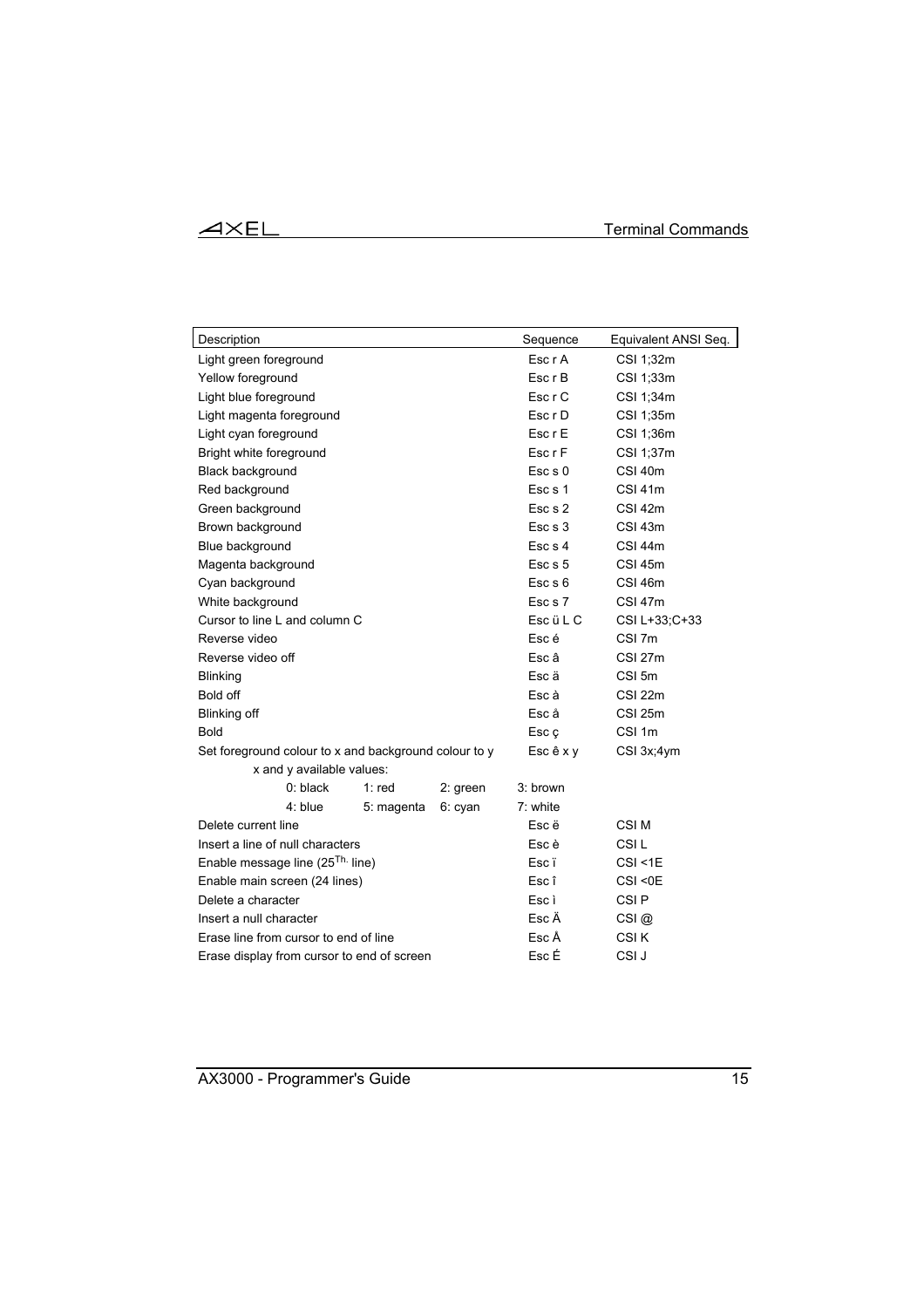# **2.2 - VT FAMILY**

**Note**: this family is composed by the VT220, HFT and VT AS400 emulations.

| <b>Controlling the Cursor</b>                                  |                          |
|----------------------------------------------------------------|--------------------------|
| Cursor right Pn columns                                        | CSI Pn C                 |
| Cursor left                                                    | 08h                      |
| Cursor left Pn columns                                         | CSI Pn D                 |
| Cursor up                                                      | Esc M                    |
| Cursor up Pn lines                                             | CSI Pn A                 |
| Cursor down                                                    | Esc D (or 0Ah)           |
| Cursor down Pn lines                                           | CSI Pn B                 |
| Cursor down Pn lines and to column 1                           | Esc E                    |
| Carriage return (and line feed according to the AX3000 set-up) | 0 <sub>Dh</sub>          |
| Cursor to line Pn1 (125) column Pn2 (1132)                     | CSI Pn1;Pn2 H            |
|                                                                | (or CSI $Pn1$ ; $Pn2$ f) |
| Editing                                                        |                          |
| Set tab stop at cursor position                                | Esc H                    |
| Move cursor to next tab stop                                   | 09h                      |
| Clear tab stop at cursor position                              | CSI <sub>0q</sub>        |
| Clear all tab stops                                            | CSI 3g                   |
| Insert Pn null characters beginning at cursor position         | $CSI$ Pn $@$             |
| Insert Pn lines of null characters beginning at cursor line    | CSI Pn L                 |
| Delete Pn characters beginning at cursor position              | CSI Pn P                 |
| Delete Pn lines beginning at cursor line                       | CSI Pn M                 |
| Erase display:                                                 |                          |
| from cursor to end of screen                                   | CSI <sub>0</sub> J       |
| from beginning of screen to cursor                             | CSI <sub>1</sub> J       |
| entire screen                                                  | $CSI2$ J                 |
| Erase line:                                                    |                          |
| from cursor to end of line                                     | CSI 0 K                  |
| from start of line to cursor                                   | CSI <sub>1</sub> K       |
| entire line                                                    | CSI 2K                   |
| Erase Pn characters beginning at cursor column                 | CSI Pn X                 |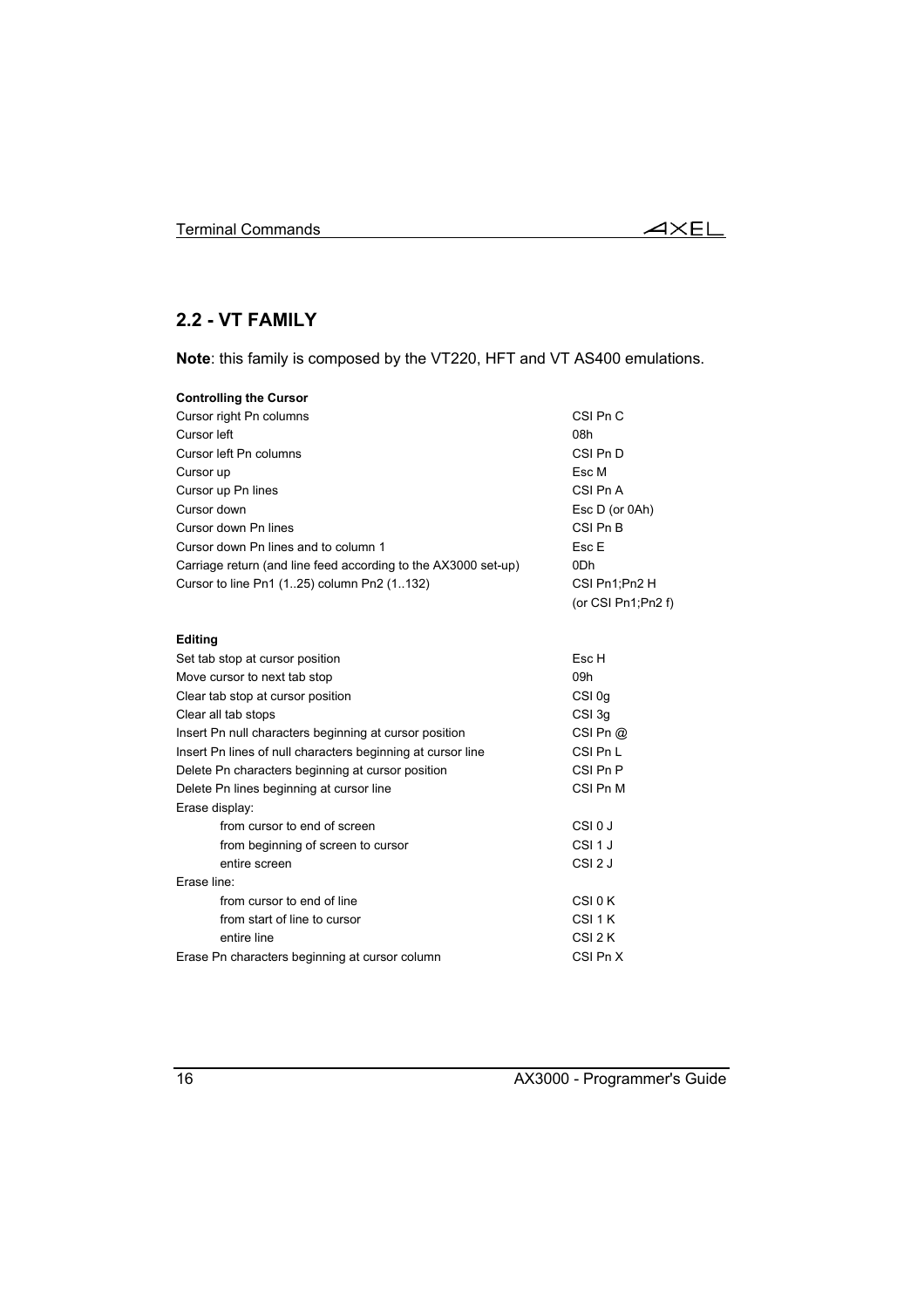|                   | <b>Character Sets</b>                                              |                                        |                    |                 |                                 |
|-------------------|--------------------------------------------------------------------|----------------------------------------|--------------------|-----------------|---------------------------------|
|                   | Assign Ps character set as G0                                      |                                        |                    |                 | Esc (Ps                         |
|                   | Assign Ps character set as G1                                      |                                        |                    |                 | Esc) Ps                         |
|                   | Assign Ps character set as G2                                      |                                        |                    |                 | Esc * Ps                        |
|                   | Assign Ps character set as G3                                      |                                        |                    |                 | $Esc + Ps$                      |
|                   | $Ps = B (ASCII)$                                                   |                                        | $Ps = R$ (French)  |                 | $Ps = < (DEC$ multinational)    |
|                   | $Ps = K(German)$                                                   |                                        | $Ps = Y (Italian)$ |                 | $Ps = 0$ (DEC special graphics) |
|                   | $Ps = Z (Spanish)$                                                 |                                        | $Ps = (Swiss)$     |                 | $Ps = %6$ (Portuguese)          |
| Map G0 to GL      |                                                                    |                                        |                    |                 | 0Fh                             |
| Map G1 to GL      |                                                                    |                                        |                    |                 | 0Eh                             |
| Map G2 to GL      |                                                                    |                                        |                    |                 | Esc n                           |
| Map G3 to GL      |                                                                    |                                        |                    |                 | Esc o                           |
| Map G1 to GR      |                                                                    |                                        |                    |                 | Esc $\sim$                      |
| Map G2 to GR      |                                                                    |                                        |                    |                 | $Esc$ }                         |
| Map G3 to GR      |                                                                    |                                        |                    |                 | Esc <sub>1</sub>                |
|                   | Temporarily map the G2 character set to GL, for the next character |                                        |                    |                 | Esc N                           |
|                   | Temporarily map the G3 character set to GL, for the next character |                                        |                    |                 | Esc <sub>O</sub>                |
|                   | <b>Controlling Character Attributes</b>                            |                                        |                    |                 |                                 |
| <b>Definition</b> |                                                                    |                                        |                    |                 | CSI Ps;Ps m                     |
|                   | $Ps = 0$ : normal                                                  |                                        |                    |                 |                                 |
|                   | $Ps = 1$ : dim                                                     |                                        |                    |                 |                                 |
|                   | $Ps = 4$ : underline (only monochrome VGA monitors)                |                                        |                    |                 |                                 |
|                   | $Ps = 5$ : blinking                                                |                                        |                    |                 |                                 |
|                   | $Ps = 7$ : reverse video                                           |                                        |                    |                 |                                 |
|                   | $Ps = 8$ : blank                                                   |                                        |                    |                 |                                 |
|                   | $Ps = 22: normal$                                                  |                                        |                    |                 |                                 |
|                   | $Ps = 24$ : blinking off                                           |                                        |                    |                 |                                 |
|                   | $Ps = 25$ : underline off                                          |                                        |                    |                 |                                 |
|                   | $Ps = 27$ : reverse video off                                      |                                        |                    |                 |                                 |
|                   | $Ps = 3x$ : set foreground colour to colour x (x from 0 to 7)      |                                        |                    |                 |                                 |
|                   | $0:$ black                                                         | 1:red                                  | 2: green           | 3: brown        |                                 |
|                   | 1.1.0                                                              | $\mathbf{L}$ moganta $\mathbf{L}$ quan |                    | $7 \cdot$ white |                                 |

 4: blue 5: magenta 6: cyan 7: white  $Ps = 4x$ : set background colour to colour x (x from 0 to 7) 0: black 1: red 2: green 3: brown 4: blue 5: magenta 6: cyan 7: white

AX3000 - Programmer's Guide 17

 $\overline{\mathcal{A}}$   $\times$  EL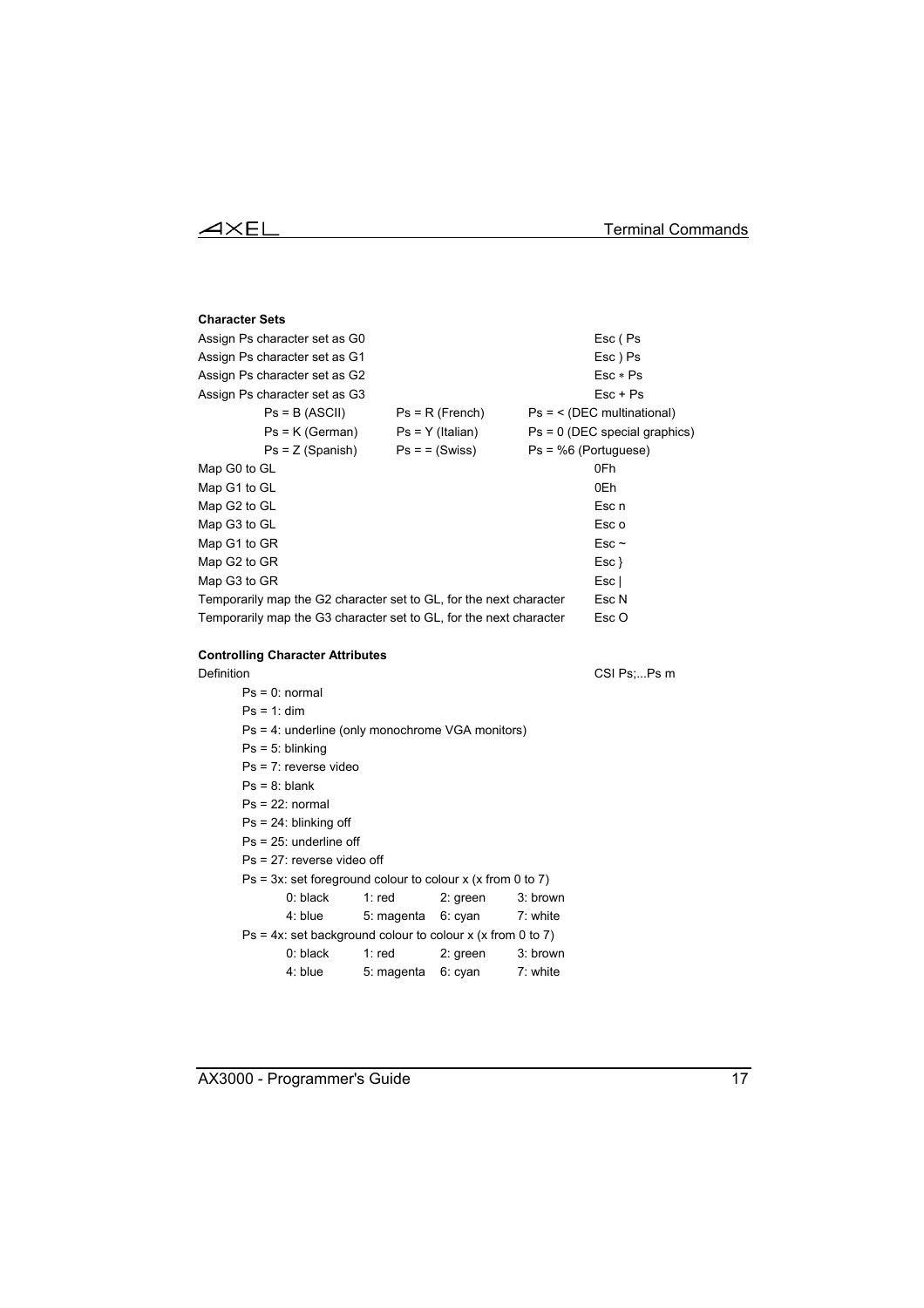

| <b>Controlling the Terminal</b>            |                 |
|--------------------------------------------|-----------------|
| Sound bell                                 | 07h             |
| Terminal mode on                           | CSI Ps:Ps h     |
| $Ps = 2$ : lock keyboard                   |                 |
| $Ps = 4$ : insert character mode           |                 |
| $Ps = 20$ : new line mode (LF=CR+LF)       |                 |
| $Ps = 54$ : ASCII mode                     |                 |
| $Ps = ?1$ : cursor keys mode: application  |                 |
| $Ps = ?3$ : set 132-column display         |                 |
| $Ps = ?4$ : smooth scroll                  |                 |
| $Ps = ?5$ : Light background (paper white) |                 |
| $Ps = ?6$ : origin is scrolling region     |                 |
| $Ps = ?7$ : autowrap mode on               |                 |
| $Ps = ?8$ : autorepeat mode on             |                 |
| $Ps = ?12$ : turn the CAPS LED on          |                 |
| Ps = ?18: print Form Feed (0Ch) mode on    |                 |
| $Ps = ?19$ : printer extent mode: screen   |                 |
| $Ps = ?25$ : enable cursor                 |                 |
| $Ps = ?42$ : national mode                 |                 |
| Terminal mode off                          | $CSI$ Ps: $PsI$ |
| $Ps = 2$ : unlock keyboard                 |                 |
| $Ps = 4$ : replace character mode          |                 |
| $Ps = 20$ : line feed mode                 |                 |
| $Ps = 54$ : PC-scancode mode               |                 |
| Ps = ?1: cursor keys mode: cursor          |                 |
| $Ps = ?2$ : entering VT52 Mode             |                 |
| $Ps = ?3$ : set 80-columns display         |                 |
| $Ps = ?4$ : jump scroll                    |                 |
| $Ps = ?5$ : normal background              |                 |
| $Ps = ?6$ : origin is screen               |                 |
| $Ps = ?7$ : autowrap mode off              |                 |
| $Ps = ?8$ : autorepeat mode off            |                 |
| $Ps = ?12$ : turn the CAPS LED off         |                 |
| Ps = ?18: print Form Feed (0Ch) mode off   |                 |
| $Ps = ?19$ : printer extent mode: region   |                 |
| $Ps = ?25$ : disable cursor                |                 |
| $Ps = ?42$ : multinational mode            |                 |
|                                            |                 |

<sup>\*</sup> The last character in this sequence is a lowercase L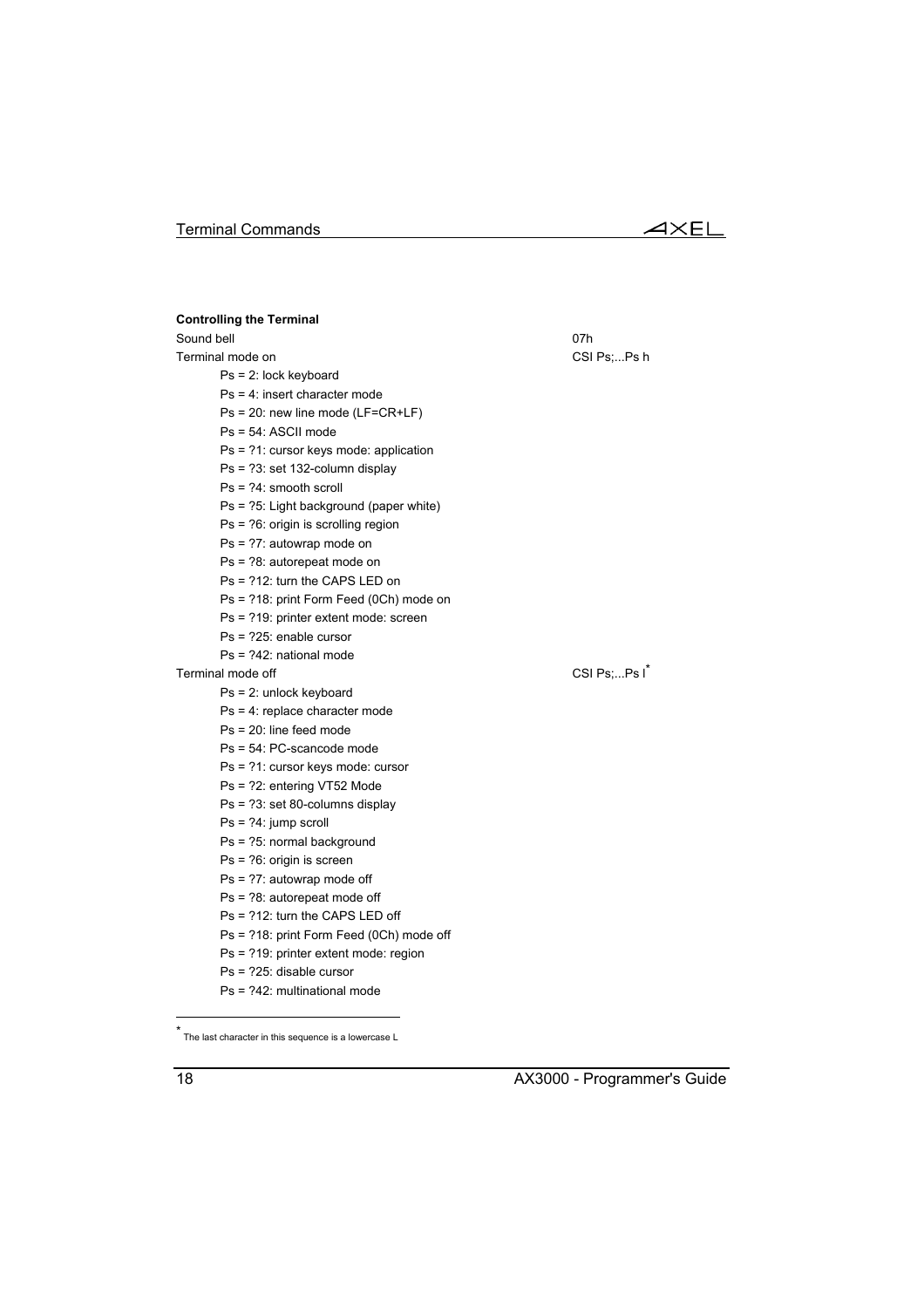| Define scrolling region (beginning line number, ending line number)                      | CSI Pn1:Pn2 r                    |
|------------------------------------------------------------------------------------------|----------------------------------|
| Display 24 data lines + 1 message line                                                   | CSI < 0I                         |
| Display 25 data lines                                                                    | CSI < 11                         |
| Enable main screen (24 lines)                                                            | CSI < 0 E                        |
| Enable message line (25 <sup>Th.</sup> line)                                             | CSI < 1E                         |
| Keypad application mode                                                                  | $Esc =$                          |
| Keypad numeric mode                                                                      | Esc >                            |
| Double-width, double-height line (top half)                                              | Esc#3                            |
| Double-width, double-height line (bottom half)                                           | Esc $#4$                         |
| Single-width, single-height line                                                         | Esc # 5                          |
| Double-width, single-height line                                                         | Esc#6                            |
| Enable view number Pn                                                                    | CSI Pn z                         |
| Enable view number 1                                                                     | CSI U                            |
| Enable view number 2                                                                     | CSI V                            |
| Save current cursor position                                                             | Esc 7                            |
| Restore cursor to saved position                                                         | Esc 8                            |
| PC-scancode mode                                                                         | CSI < 0 A                        |
| ASCII mode                                                                               | $CSI < 1$ A                      |
| Disable colouring feature                                                                | CSI < 0 G                        |
| Enable colouring feature                                                                 | CSI < 1 G                        |
| Set colours and enable colouring mode (4 pairs)                                          | CSI < 2; Cn1; ; Cn8 G            |
| Set a VGA palette colour                                                                 | CSI < 3;Cn;Pn G                  |
| Change page (only if '4 views, 2 pages' is selected through the set-up) CSI < Ps1;Ps2 L  |                                  |
| $Ps1 = 0$ : regular page changing                                                        | $Ps2 = 0$ : enable next page     |
| $Ps1 = 1$ : copy current page to wanted page before swap                                 | $Ps2 = 1$ : enable page number 1 |
| $Ps1 = 2$ : clear wanted page before swap                                                | $Ps2 = 2$ : enable page number 2 |
| Turn keyboard LEDs on or off                                                             | $CSI < Pn1$ ; $Pn2$ ; $Pn3$ O    |
| Pn1 is the state of NUM LED, Pn2 is the state of CAPS LED and Pn3 is the state of SCROLL |                                  |
| LED.                                                                                     |                                  |
| The Pn parameter values should be:                                                       |                                  |
| $Pn = 0$ : the state of the LED is not modified                                          | $Pn = 1$ : turn the LED on       |
| $Pn = 1$ : turn the LED on                                                               |                                  |
| Mouse feature (if set through the set-up)                                                | $CSI < Pn M^*$                   |
| $Pn = 0$ : disable mouse<br>$Pn = 1$ : local mode                                        | $Pn = 2$ : raw mode              |
| Axel bitmap graphics functions                                                           | $CSI < PS; PsK^***$              |

\* The last character in this sequence and in the next sequence is an uppercase i

\*\* For more information, refer the concerned literature

l

\*\*\* For more information, refer the concerned literature

AX3000 - Programmer's Guide 19 and 19 and 19 and 19 and 19 and 19 and 19 and 19 and 19 and 19 and 19 and 19 and 19 and 19 and 19 and 19 and 19 and 19 and 19 and 19 and 19 and 19 and 19 and 19 and 19 and 19 and 19 and 19 an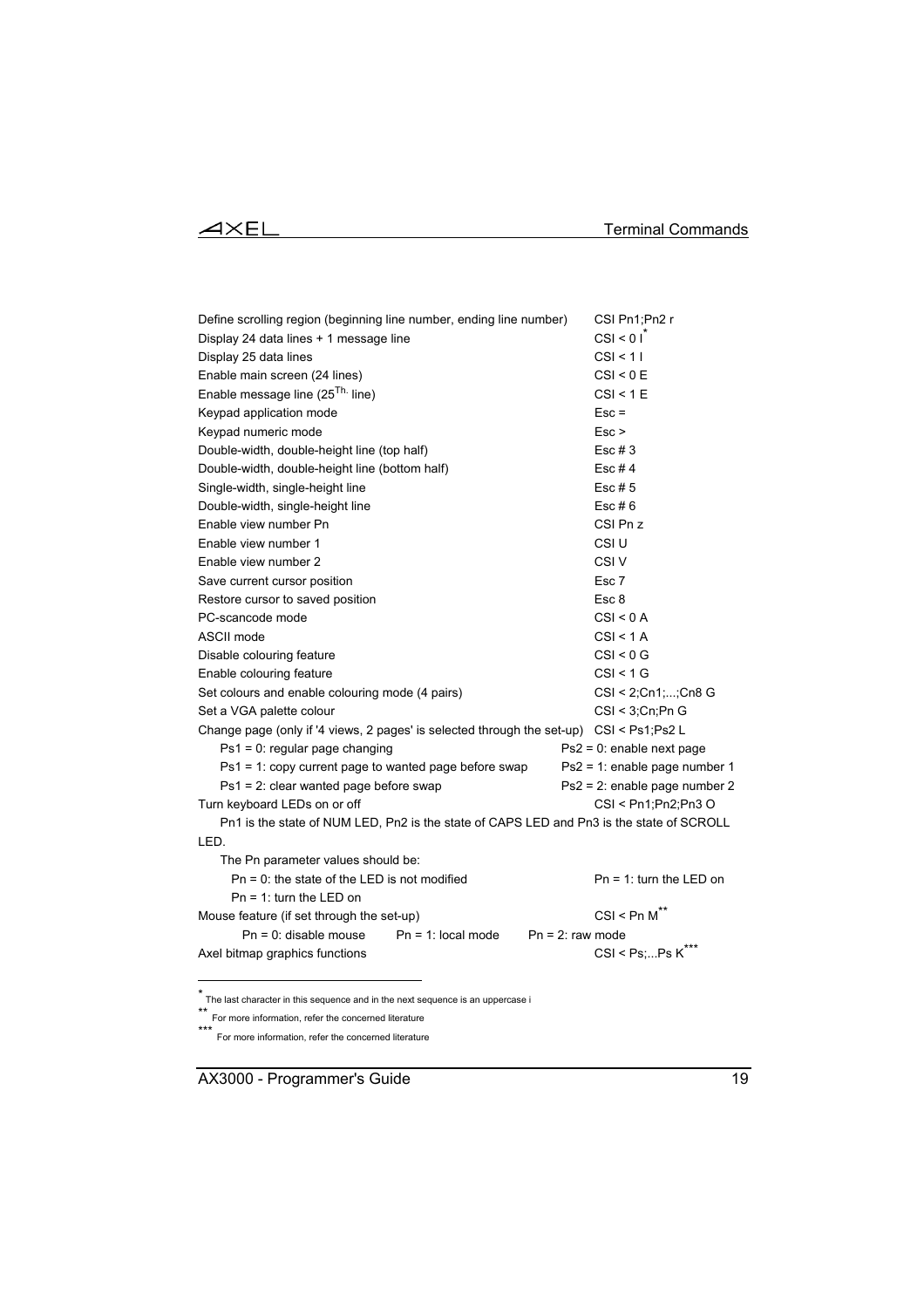$\blacktriangleleft \times E$ L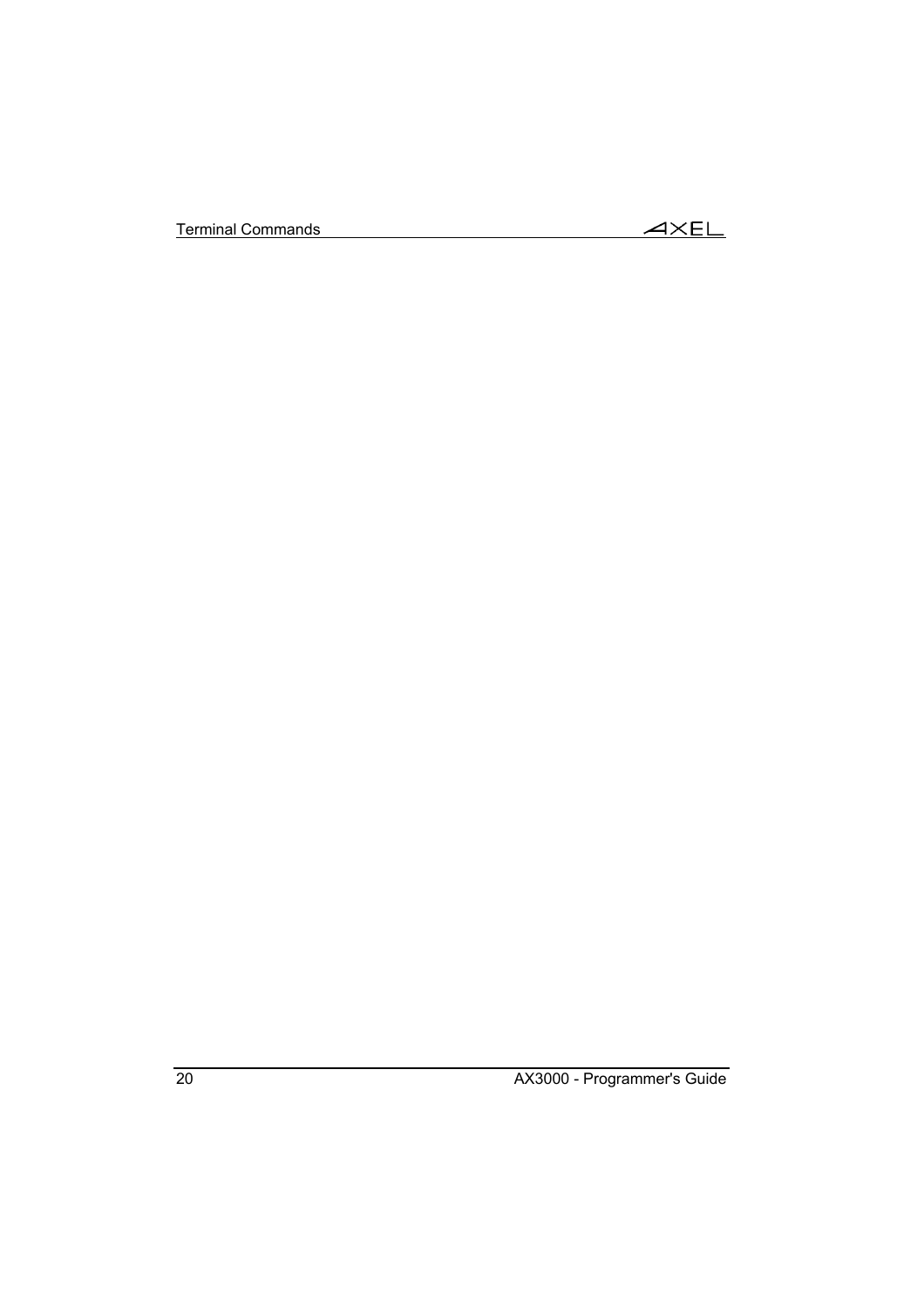#### **Printing Control Sequences**

| Select the default printer port:                                                           |                                    |  |  |                     | CSI < PoF                     |                                                                                                      |
|--------------------------------------------------------------------------------------------|------------------------------------|--|--|---------------------|-------------------------------|------------------------------------------------------------------------------------------------------|
| TCP/IP models: $Po = 1$ : AUX1 $Po = 2$ : AUX2 $Po = 3$ : parallel                         |                                    |  |  |                     |                               |                                                                                                      |
| Serial models: $Po = 1$ : $AUX1$ $Po = 2$ : parallel                                       |                                    |  |  |                     |                               |                                                                                                      |
| Using default port (serial or parallel):                                                   |                                    |  |  |                     | CSI Pn i                      |                                                                                                      |
|                                                                                            |                                    |  |  |                     |                               | $Pn = 0$ : print screen $Pn = 5$ : Enable local printing mode $Pn = 4$ : Disable local printing mode |
| Enable Po auxiliary port for sending only (disable: CSI 4i)                                |                                    |  |  |                     | $CSI < 5$ ; Po C              |                                                                                                      |
| Enable receive mode of Po auxiliary port (only AUX1)                                       |                                    |  |  |                     | $CSI < 5$ ; Po D              |                                                                                                      |
| Disable receive mode of Po auxiliary port (only AUX1)                                      |                                    |  |  |                     | $CSI < 4$ ; Po D              |                                                                                                      |
| TCP/IP models: $Po = 0$ : default port $Po = 1$ : AUX1 $Po = 2$ : AUX2 $Po = 3$ : parallel |                                    |  |  |                     |                               |                                                                                                      |
| Serial models: $Po = 0$ : default port $Po = 1$ : AUX1                                     |                                    |  |  | $Po = 2$ : parallel |                               |                                                                                                      |
| Print cursor line when 0Ah is received                                                     |                                    |  |  |                     | $CSI$ ? 1 i                   |                                                                                                      |
| Auto print mode on                                                                         |                                    |  |  |                     | $CSI$ ? 5 i                   |                                                                                                      |
| Auto print mode off                                                                        |                                    |  |  |                     | $CSI$ ? 4 i                   |                                                                                                      |
|                                                                                            |                                    |  |  |                     |                               |                                                                                                      |
| <b>Protected Characters</b>                                                                |                                    |  |  |                     |                               |                                                                                                      |
| Next written characters are protected                                                      |                                    |  |  |                     | CSI 1"q                       |                                                                                                      |
| Next written characters are unprotected                                                    |                                    |  |  |                     | CSI 2 " $q$ (or CSI 0 " $q$ ) |                                                                                                      |
| Erase only unprotected characters in display:                                              |                                    |  |  |                     |                               |                                                                                                      |
|                                                                                            | from cursor to end of screen       |  |  |                     | CSI 70J                       |                                                                                                      |
|                                                                                            | from beginning of screen to cursor |  |  |                     | $CSI$ ? 1 J                   |                                                                                                      |
| entire screen                                                                              |                                    |  |  |                     | $CSI$ ? $2J$                  |                                                                                                      |
| Erase only unprotected characters in line:                                                 |                                    |  |  |                     |                               |                                                                                                      |
| from cursor to end of line                                                                 |                                    |  |  |                     | CSI 20K                       |                                                                                                      |
| from start of line to cursor                                                               |                                    |  |  |                     | $CSI$ ? 1 K                   |                                                                                                      |
| entire line                                                                                |                                    |  |  |                     | $CSI$ ? 2 K                   |                                                                                                      |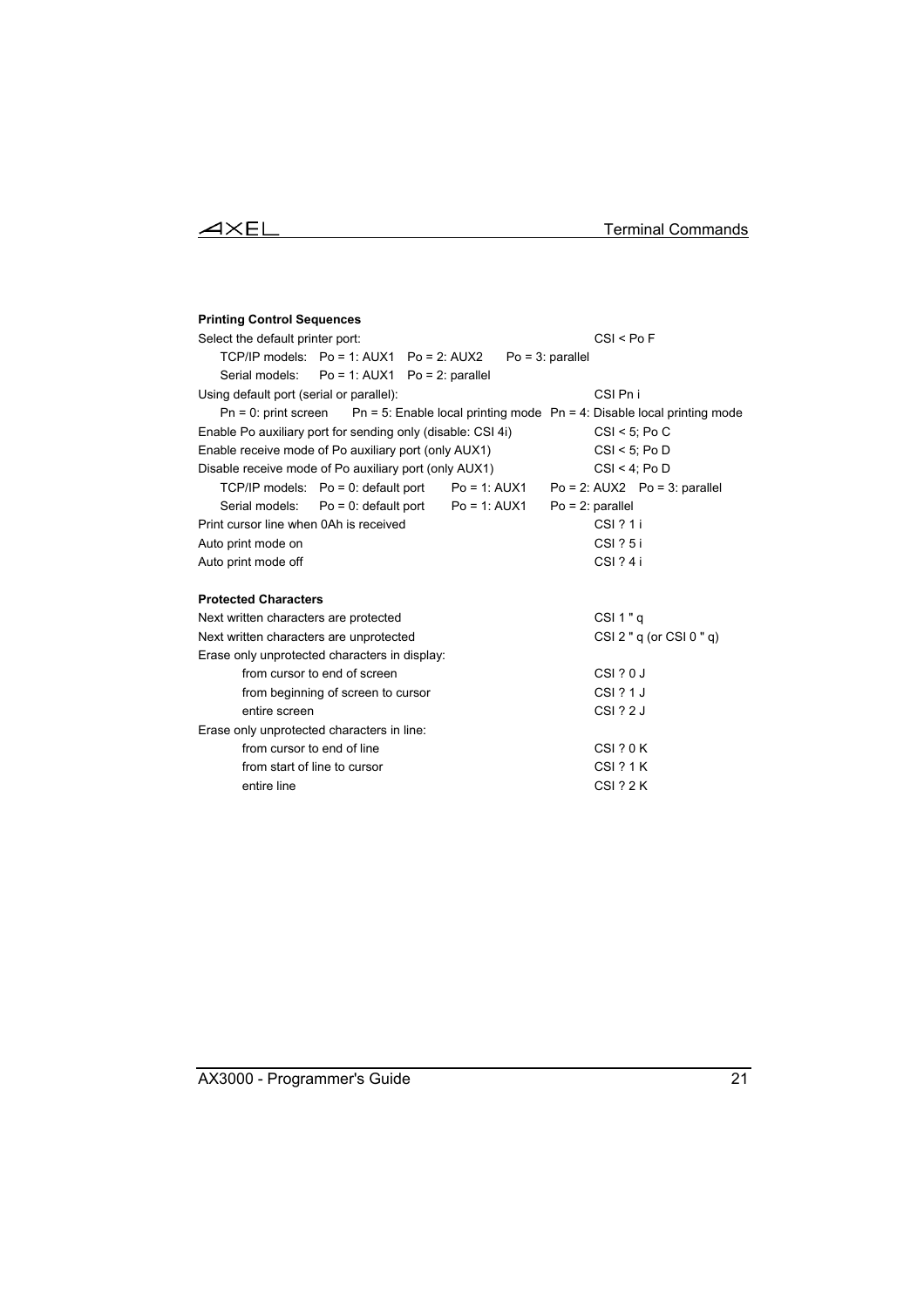#### **Programming Function Keys**

| VT220 mode: Esc P Ps1 ; Ps2   Keyn / Stn { ; Keyn / Stn } Esc \    |                                                                 |                                                                                    |  |  |  |  |
|--------------------------------------------------------------------|-----------------------------------------------------------------|------------------------------------------------------------------------------------|--|--|--|--|
|                                                                    | Ps1=0: clear all keys before loading new values (default value) |                                                                                    |  |  |  |  |
|                                                                    | Ps1=1: clear one key at a time, before loading a new value      |                                                                                    |  |  |  |  |
| Ps2=0: lock the keys (default value)                               |                                                                 |                                                                                    |  |  |  |  |
|                                                                    | Ps2=1: do not lock the keys                                     |                                                                                    |  |  |  |  |
| Keyn: the key selector number indicates which key you are defining |                                                                 |                                                                                    |  |  |  |  |
| $17:$ <shift><f6></f6></shift>                                     | 23: <shift><f11></f11></shift>                                  | 29: <alt><shift><f8></f8></shift></alt>                                            |  |  |  |  |
| 18: <shift><f7></f7></shift>                                       | 24: <shift><f12></f12></shift>                                  | $31: <$ Alt> <shift><f9></f9></shift>                                              |  |  |  |  |
| 19: <shift><f8></f8></shift>                                       | 25: <alt><shift><f5></f5></shift></alt>                         | $32: <$ Alt> <shift><f10></f10></shift>                                            |  |  |  |  |
| 20: <shift><f9></f9></shift>                                       | 26: <alt><shift><f6></f6></shift></alt>                         | 33: <alt><shift><f11></f11></shift></alt>                                          |  |  |  |  |
| 21: <shift><f10></f10></shift>                                     | $28 \cdot <$ Alt> <shift><f7></f7></shift>                      | 34: <alt><shift><f12></f12></shift></alt>                                          |  |  |  |  |
| Stn:                                                               |                                                                 | the string parameter is the key definition, encoded as pairs of hexadecimal codes. |  |  |  |  |

Example: LOG <RC> is coded by 4C4F470D

AXEL mode: CSI < Code P Terminator Message Terminator

- Code: function key (refer to appendix A.3 or see the AX3000 set-up)
- Terminator: one character (>20h)
- Message: key definition (any character except Terminator). Character '^' (5Eh) indicates 20h must be subtracted from the next character.

Example: **CSI < 1 P amenu^-a**, <F1> sends **menu <RC>**

#### **Resetting the Terminal**

| Hard terminal reset          | Esc c                                     |
|------------------------------|-------------------------------------------|
| Soft terminal reset          | CSI0!p                                    |
| Select an operating level    | CSI Ps1:Ps2 " p                           |
| $Ps1 = 61$ : level 1 (VT100) | $Ps2 = 0$ : 8-bit controls (level 2 only) |
| $Ps1 = 62$ : level 2 (VT220) | $Ps2 = 1: 7-bit controls$                 |
|                              | $Ps2 = 2$ : 8-bit controls (level 2 only) |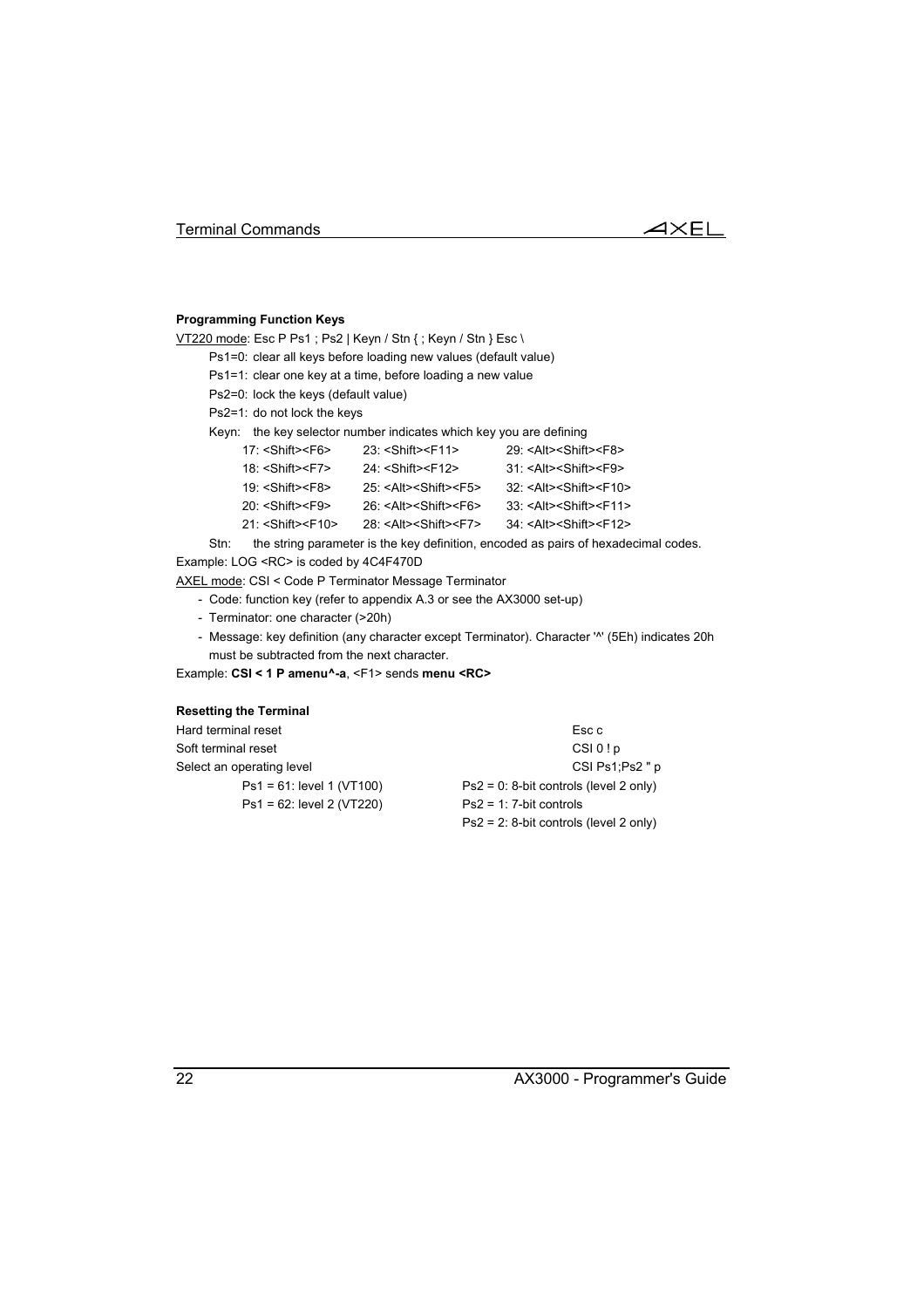| <b>Reports</b>                           |                      |                                                         |            |                            |
|------------------------------------------|----------------------|---------------------------------------------------------|------------|----------------------------|
| AX3000 IP address                        |                      |                                                         |            | $CSI < a$ (or $CSI < 0$ a) |
| Response:                                | IP address <cr></cr> |                                                         |            |                            |
| Firmware revision                        |                      |                                                         |            | CSI < 1a                   |
| Response:                                | version <cr></cr>    |                                                         |            |                            |
|                                          |                      | Answerback message (set through the AX3000 Set-Up)      |            | CSI < 4a                   |
| Response:                                | message              |                                                         |            |                            |
| Current session number                   |                      |                                                         |            | CSI < 5a                   |
| Response:                                | number <cr></cr>     |                                                         |            |                            |
| <b>Printer Status</b>                    |                      |                                                         |            | CSI < 6a                   |
|                                          |                      | Response: OK <cr> or ERR <cr></cr></cr>                 |            |                            |
| <b>Primary Device Attributes request</b> |                      |                                                         |            | CSI c (or Esc Z)           |
| Response:                                |                      | CSI ? 62 ; 1 ; 2 ; 6 ; 7 ; 8 ; 9 c                      |            |                            |
| Secondary Device Attributes request      |                      |                                                         |            | CSI > c                    |
| $CSI > 1$ ; 10; 0 c<br>Response:         |                      |                                                         |            |                            |
| AX3000 operating status                  |                      |                                                         |            | CSI <sub>5n</sub>          |
| Response:                                | CSI0n (ready)        |                                                         |            |                            |
| Cursor position report                   |                      |                                                         |            | CSI6n                      |
| Response:                                |                      | CSI Pn1; Pn2 R (Pn1 = line number, Pn2 = column number) |            |                            |
| Printer status                           |                      |                                                         |            | CSI ? 15 n                 |
| Response:                                |                      | CSI ? 10 n (printer ready)                              |            |                            |
|                                          |                      | CSI ? 11 n (printer not ready)                          |            |                            |
| UDK (Programming function keys) report   |                      |                                                         |            | CSI ? 25 n                 |
| Response:                                |                      | CSI ? 20 n (UDKs unlocked)                              |            |                            |
|                                          |                      | CSI ? 21 n (UDKs locked)                                |            |                            |
| Keyboard language                        |                      |                                                         |            | CSI ? 26 n                 |
| Response:                                |                      | CSI ? 27; Ps n                                          |            |                            |
|                                          | Ps values:           | 1: North American                                       | 7: German  | 9: Italian                 |
|                                          |                      | 10: Swiss                                               | 14: French | 15: Spanish                |
|                                          |                      | 16: Portuguese                                          |            |                            |

#### **TCP/IP Status Line (set the associated label)**

Syntax is: CSI < c Terminator Message Terminator

- Terminator: one character (>20h)

- Message: session label.

Example: **CSI <czview 1z**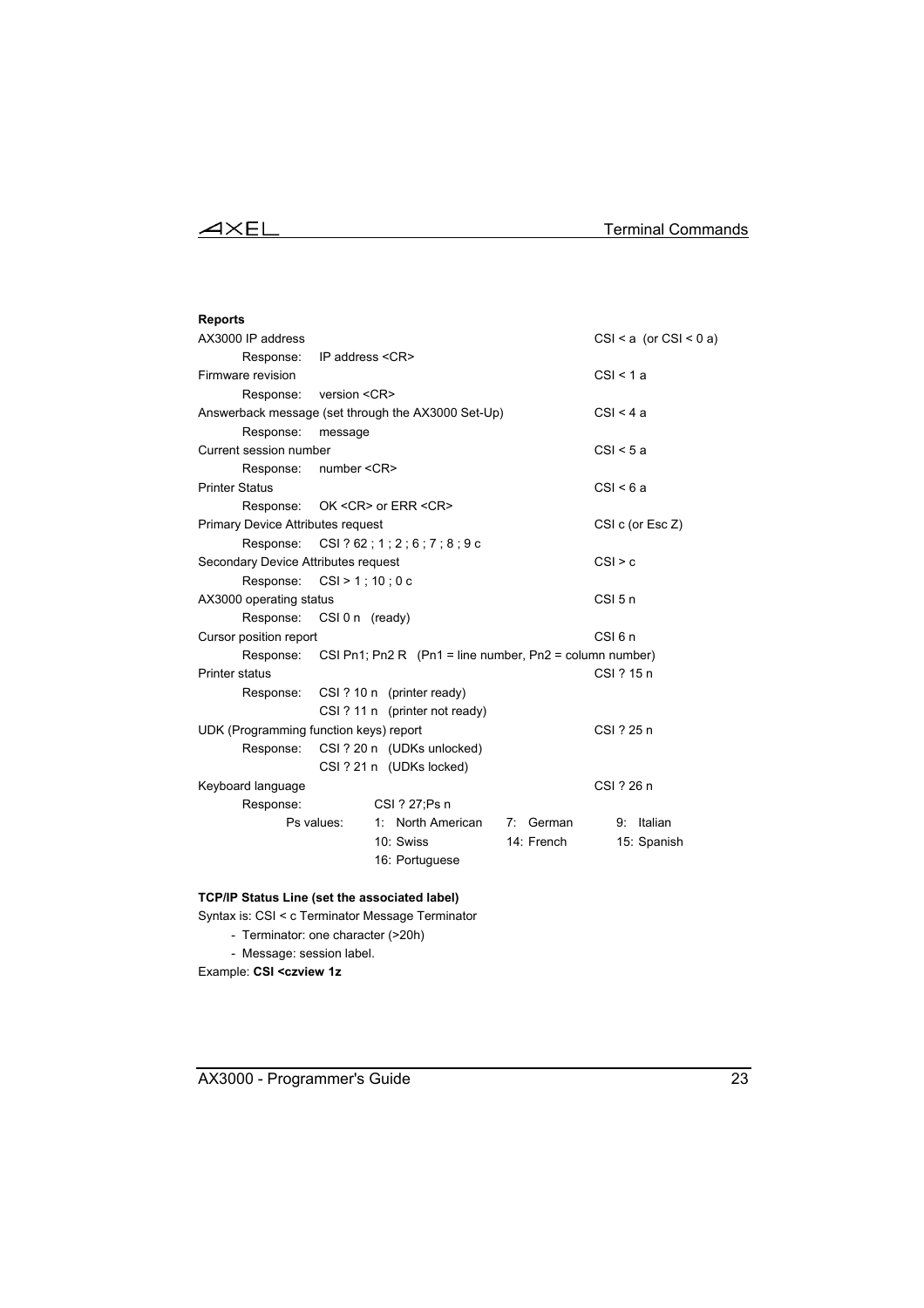# **2.3 - WYSE 60 EMULATION**

| <b>Cursor Commands</b>                                |                       |                     |                       |
|-------------------------------------------------------|-----------------------|---------------------|-----------------------|
| Cursor left                                           |                       |                     | 08h                   |
| Cursor right                                          | 0Ch                   |                     |                       |
| Cursor up; no scroll                                  |                       |                     | 0Bh                   |
| Cursor up; scroll                                     |                       |                     | Esc i                 |
| Cursor down; scroll                                   |                       |                     | 0Ah                   |
| Cursor to start of next line                          |                       |                     | 1Fh                   |
| cursor to start of line                               |                       |                     | 0Dh                   |
| Home cursor                                           |                       |                     | Esc { or 1Eh          |
| Address cursor in current 80-column page              |                       |                     | $Esc = line col$      |
| Address cursor in current 80/132-column page          |                       |                     | Esc a $III$ R ccc C   |
| Address cursor in a specific 80-column page           |                       |                     | Esc w @ page line col |
| Address cursor in a specific 80-column page or window |                       |                     | Esc - page line col   |
| Editing                                               |                       |                     |                       |
| Set tab stop                                          |                       |                     | Esc 1                 |
| Clear tab stop                                        | Esc <sub>2</sub>      |                     |                       |
| Clear all tab stops                                   |                       |                     | Esc 0 or Esc 3        |
| Tabulate cursor                                       |                       |                     | Esc i or 09h          |
| Backtab                                               | Esc I <sup>n</sup>    |                     |                       |
| Insert space character                                | $Esc$ $Q$             |                     |                       |
| Insert line of spaces                                 | Esc E                 |                     |                       |
| Insert column of nulls                                | Esc c M               |                     |                       |
| Delete cursor character                               |                       |                     | Esc W                 |
| Delete cursor line                                    |                       |                     | Esc R                 |
| Delete cursor column                                  |                       |                     | Esc c J               |
| Clear page to nulls                                   |                       |                     | Esc*                  |
| Clear page to spaces                                  |                       |                     | Esc +                 |
| <b>Character sets</b>                                 |                       |                     |                       |
| Load set in bank                                      |                       |                     | Esc $\alpha$ bank set |
| bank is a buffer (0 to 3)                             |                       |                     |                       |
| Values of set:                                        |                       |                     |                       |
| '@': native mode                                      | 'A': PC multinational | 'B': standard ASCII | 'C': graphics 1       |
| 'D': PC standard                                      | 'E': graphics 2       | 'F': graphics 3     |                       |
|                                                       |                       |                     |                       |

\* The last character in this sequence is an uppercase i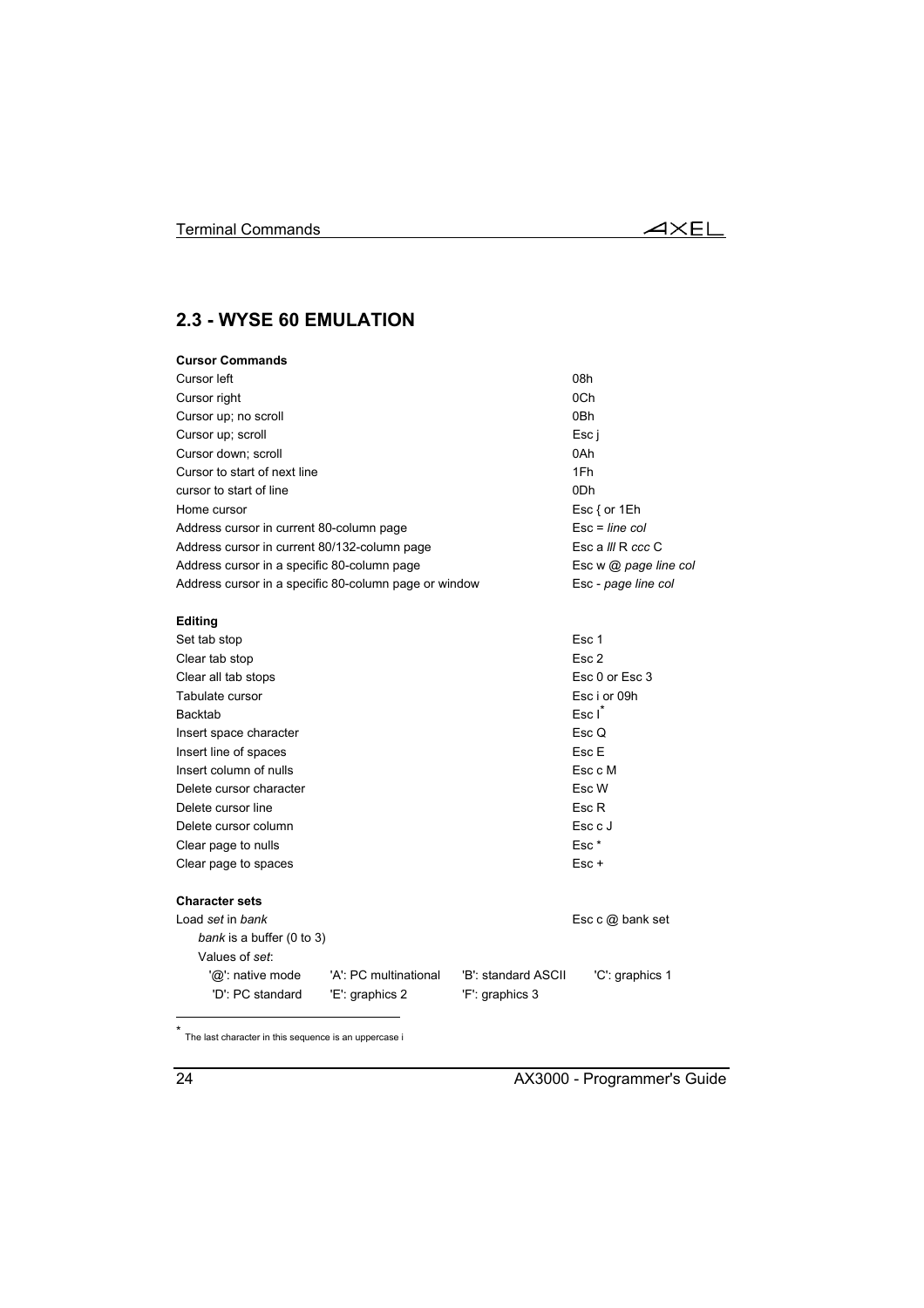| Define primary character set (code is a bank or a set)   |            | Esc c B code                             |                                      |
|----------------------------------------------------------|------------|------------------------------------------|--------------------------------------|
| Define secondary character set (code is a bank or a set) |            | Esc c C code                             |                                      |
| Select primary character set                             |            | $\mathsf{Esc} \circ \mathsf{D}$          |                                      |
| Select secondary character set                           |            |                                          | Esc c E                              |
| <b>Video Attributes</b>                                  |            |                                          |                                      |
| Assign character display attribute                       |            |                                          | Esc G attr                           |
| attr values:                                             |            |                                          |                                      |
| 0:normal                                                 | p          | : dim                                    |                                      |
| $1:$ invisible                                           | q          | : invisible + dim                        |                                      |
| $2:$ blink                                               | r          | $:$ blink + dim                          |                                      |
| $3:$ invisible + blink                                   | s          | : invisible $+$ dim                      |                                      |
| 4 : reverse                                              | t          | $: reverse + dim$                        |                                      |
| 5 : reverse + invisible                                  | u          | : invisible + reverse + dim              |                                      |
| $6:$ reverse + blink                                     | v          | $:$ reverse + blink + dim                |                                      |
| $7:$ reverse + blink + invisible                         | w          | : reverse + blink + invisible + dim      |                                      |
| 8 : underscore                                           | x          | : underscore + dim                       |                                      |
| 9 : underscore + invisible                               | У          | : underscore + invisible + dim           |                                      |
| $:$ : underscore + blink                                 | z          | : underscore + blink + dim               |                                      |
| $\frac{1}{2}$ : underscore + blink + invisible           | {          | : underscore + blink + invisible + dim   |                                      |
| <: underscore + reverse                                  | I          | : underscore + reverse + dim             |                                      |
| $=$ : underscore + reverse + invisible                   | ł          | : underscore + reverse + invisible + dim |                                      |
| > : underscore + reverse + blink                         | $\tilde{}$ | : underscore + reverse + blink + dim     |                                      |
| ? : underscore + reverse + invis. + blink                |            | 7Fh                                      | : underscore + reverse + invisible + |
| $blink + dim$                                            |            |                                          |                                      |
| Character attribute mode off                             |            |                                          | Esc e 0                              |
| Character attribute mode on                              |            |                                          | Esc e 1                              |
| Page attribute mode on                                   |            |                                          | Esc e 2                              |
| Line attribute mode on                                   |            |                                          | Esc e 3                              |
| Assign display attribute to message field                |            |                                          | Esc A 1 attr                         |
| Assign display attribute to screen                       |            |                                          | Esc A 0 attr                         |
| single-high, single-wide characters                      |            | $\mathsf{Esc} \mathsf{G} \mathsf{@}$     |                                      |
| single-high, double-wide characters                      |            | Esc G A                                  |                                      |
| Top half of double-high, single-wide characters          |            |                                          | Esc G B                              |
| Bottom half of double-high, single-wide characters       |            |                                          | Esc G C                              |
| Top half of double-high, double-wide characters          |            | Esc G D                                  |                                      |
| Bottom half of double-high, double-wide characters       |            | Esc G E                                  |                                      |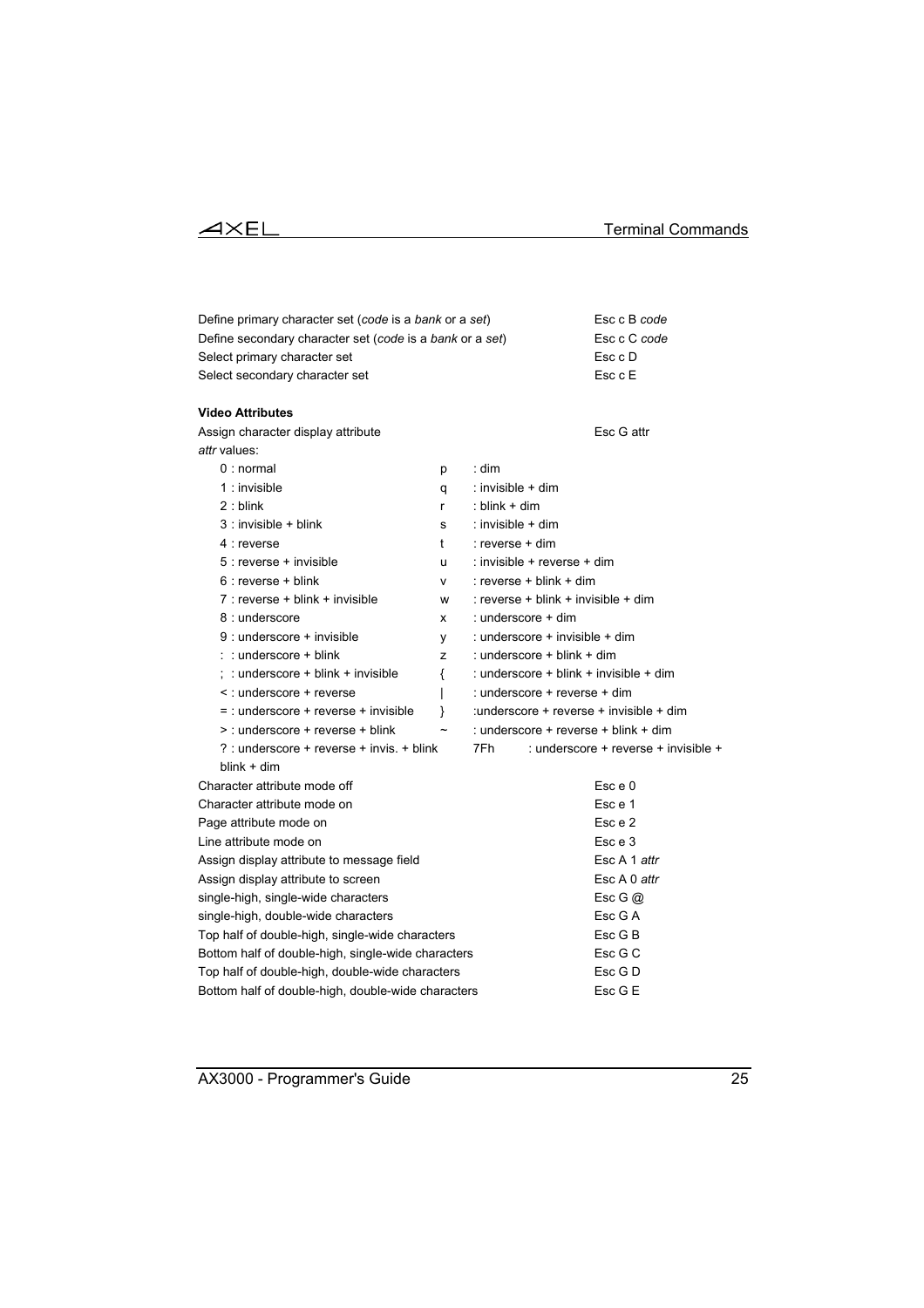$\angle XEL$ 

| <b>Controlling the terminal</b>                                                          |                             |  |  |  |
|------------------------------------------------------------------------------------------|-----------------------------|--|--|--|
| Sound bell                                                                               | 07h                         |  |  |  |
| Lock keyboard                                                                            | 0Fh or Esc#                 |  |  |  |
| Unlock keyboard                                                                          | 0Eh or Esc"                 |  |  |  |
| Monitor mode on                                                                          | Esc U                       |  |  |  |
| Monitor mode off                                                                         | Esc u or Esc X              |  |  |  |
| ACK mode on                                                                              | Esc e 7                     |  |  |  |
| ACK mode off                                                                             | Esc e 6                     |  |  |  |
| Set MAIN port operating parameters (serial model only)                                   | Esc c 0 bds stp parity word |  |  |  |
| $\rightarrow$ after this command, an ACK is sent by the terminal (06h) if ACK mode is on |                             |  |  |  |
| bds values: 0=38400, 1=19200, 2=9600, 3=4800, 4=2400, 7=1200 and 9=300                   |                             |  |  |  |
| stp values: 0=1 bit                                                                      |                             |  |  |  |
| parity values: 0=none, 1=odd and 3=even                                                  |                             |  |  |  |
| <i>word</i> values: $0=7$ bits and $1=8$ bits                                            |                             |  |  |  |
| Set AUX1 port operating parameters (serial model only)                                   | Esc c 1 bds stp parity word |  |  |  |
| $\rightarrow$ after this command, an ACK is sent by the terminal (06h) if ACK mode is on |                             |  |  |  |
| bds values: 0=19200, 1=9600, 3=4800, 5=2400, 8=1200 and :=300                            |                             |  |  |  |
| stp values: 0=1 bit                                                                      |                             |  |  |  |
| parity values: 0=none, 1=odd and 3=even                                                  |                             |  |  |  |
| <i>word</i> values: $0=7$ bits and $1=8$ bits                                            |                             |  |  |  |
| Set MAIN port handshaking (serial model only)                                            | Esc c 2 hdsk                |  |  |  |
| $\rightarrow$ after this command, an ACK is sent by the terminal (06h) if ACK mode is on |                             |  |  |  |
| hdsk values: 0=none, 1= xon/xoff and 2=DTR                                               |                             |  |  |  |
| Set AUX1 port handshaking (serial model only)                                            | Esc c 5 hdsk                |  |  |  |
| $\rightarrow$ after this command, an ACK is sent by the terminal (06h) if ACK mode is on |                             |  |  |  |
| hdsk values: $0$ =none, $1$ = xon/xoff and $2$ =DTR                                      |                             |  |  |  |
| Local edit mode on (duplex off)                                                          | Esc k                       |  |  |  |
| Duplex edit mode on (local off)                                                          | Esc I                       |  |  |  |
| Key repeat off                                                                           | Esc e,                      |  |  |  |
| Key repeat on                                                                            | Esc e-                      |  |  |  |
| autoscrolling mode off                                                                   | Esc N                       |  |  |  |
| autoscrolling mode on                                                                    | Esc O                       |  |  |  |
| End-of-line wrap mode off                                                                | Esc d.                      |  |  |  |
| End-of-line wrap mode on                                                                 | Esc d/                      |  |  |  |
| Receive CR mode off                                                                      | Esc e 4                     |  |  |  |
| Receive CR mode on                                                                       | Esc e 5                     |  |  |  |
| Insert mode on (replace mode off)                                                        | Esc q                       |  |  |  |
|                                                                                          |                             |  |  |  |

\* The last character in this sequence is a lowercase L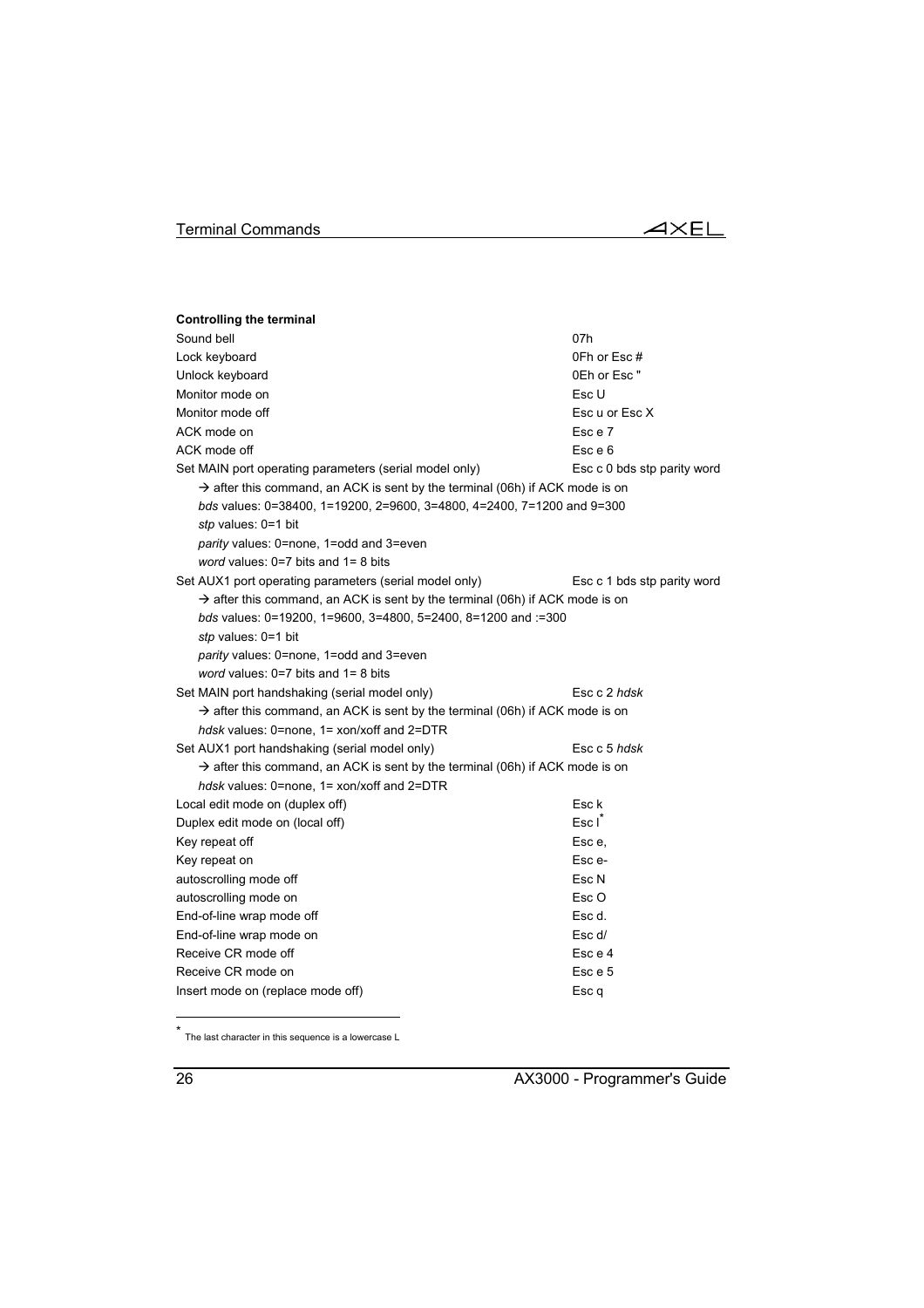| Replace mode on (insert mode off)                                            | Esc r                                        |
|------------------------------------------------------------------------------|----------------------------------------------|
| Page edit mode off                                                           | Esce"                                        |
| Page edit mode on                                                            | Esc $e#$                                     |
| CAPS LOCK on                                                                 | Esc e &                                      |
| CAPS LOCK off                                                                | Esce'                                        |
| ASCII mode                                                                   | Esc e H                                      |
| PC-scancode mode                                                             | Esce lî                                      |
| Turn screen display off                                                      | $Esc \t3$                                    |
| Turn screen display on                                                       | $Esc \t3$                                    |
| Screen saver on                                                              | $\mathsf{Esc} \in \mathsf{Q}$                |
| Screen saver off                                                             | Esc e P                                      |
| Set scrolling type                                                           | Esc ` scroll                                 |
| $scroll = '@': jump scroll$                                                  | scroll = '<', '=', '>' or '?': smooth scroll |
| Cursor off                                                                   | $Esc \n0$                                    |
| Cursor on                                                                    | Esc <sup>3</sup> 1                           |
| Set cursor type                                                              | Esc ` curs                                   |
| curs = $'2'$ or $'5'$ : blinking block curs = $'3'$ or $'4'$ : blinking line |                                              |
| Line lock mode on                                                            | Esc `H                                       |
| Line lock mode off                                                           | Esc'l**                                      |
| Select 80-column display                                                     | $Esc$ :                                      |
| Select 132-column display                                                    | $Esc$ ;                                      |
| Display 24 data lines                                                        | Esc e (                                      |
| Display 25 data lines                                                        | $Esc e$ )                                    |
| Display previous page                                                        | Esc w B                                      |
| Display next page                                                            | Esc w C                                      |
| Display specific page (num=0 or num=1)                                       | Esc w num                                    |
| Display specific session (num 0 to 8). Serial model only                     | Esc [ num z                                  |
| Graphics mode on                                                             | Esc H 02h                                    |
| Graphics mode off                                                            | Esc H 03h                                    |
| Display graphics character char                                              | Esc H char                                   |
| Box rectangle in 80-column page                                              | Esc c G line col                             |
| Clear entire rectangle in 80-column page                                     | Esc c H line col char                        |

l

<sup>\*</sup> The last character in this sequence is an uppercase i

<sup>\*\*</sup> The last character in this sequence is an uppercase i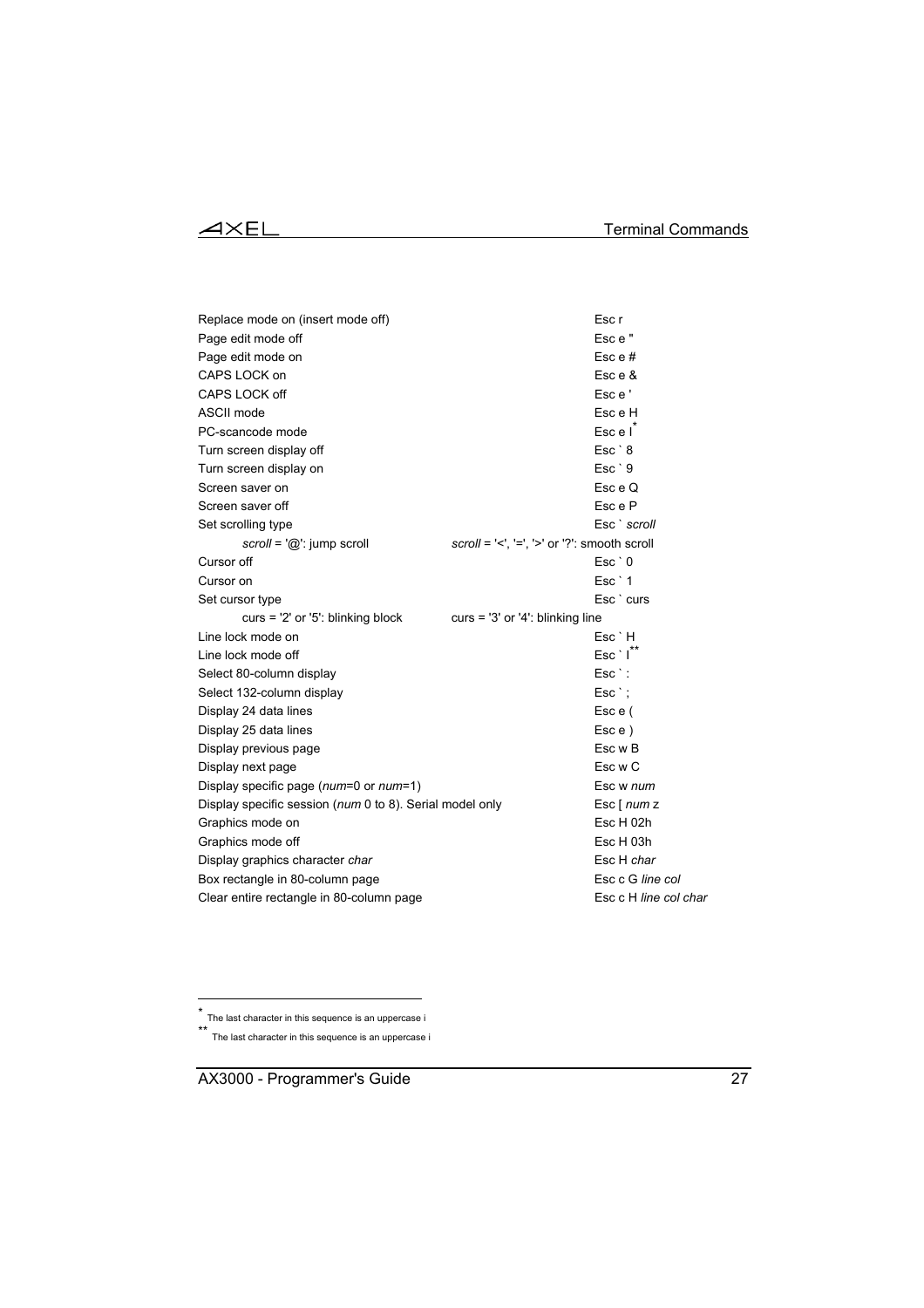$\blacktriangleleft \times E$ L

| <b>Message Line</b>                                                                                                   |                                          |
|-----------------------------------------------------------------------------------------------------------------------|------------------------------------------|
| Program and display unshifted label line                                                                              | Esc z (txt 0Dh                           |
| Program shifted label line                                                                                            | Esc z ) txt 0Dh                          |
| Shifted label line off                                                                                                | Esc z 7Fh                                |
| Clear unshifted label line message                                                                                    | Esc z (0Dh                               |
| Clear shifted label line message                                                                                      | Esc z ) 0Dh                              |
| Clear function key label                                                                                              | Esc z field 0Dh                          |
| Program and display function key label                                                                                | Esc z field label 0Dh                    |
| field values: <f1> to <f12>: 30h to 3Bh <shift><f1> to <shift><f12>: 50h to 5Bh</f12></shift></f1></shift></f12></f1> |                                          |
| <b>Protected Data</b>                                                                                                 |                                          |
| Protect mode on                                                                                                       | Esc &                                    |
| Protect mode off                                                                                                      | Esc'                                     |
| Write-protect mode off                                                                                                | Esc (                                    |
| Write-protect mode on                                                                                                 | Esc)                                     |
| Clear page to write-protected spaces                                                                                  | Esc,                                     |
| Clear cursor column from cursor                                                                                       | Esc V                                    |
| Clear unprotected :                                                                                                   |                                          |
| page to spaces                                                                                                        | Esc; or 1Ah                              |
| page to nulls                                                                                                         | Esc:                                     |
| page to specific character                                                                                            | Esc. char                                |
| line to spaces from cursor                                                                                            | Esc T                                    |
| line to nulls from cursor                                                                                             | Esc <sub>t</sub>                         |
| page to spaces from cursor                                                                                            | Esc Y                                    |
| page to nulls from cursor                                                                                             | Esc y                                    |
| to end of line with nulls                                                                                             | $\mathsf{Esc}\, \mathsf{c}\, \mathsf{L}$ |
| column to specific character                                                                                          | $\mathsf{Esc}$ c I char                  |
| Clear unprotected rectangle in 80-column page                                                                         | Esc c F high length char                 |

l

<sup>\*</sup> The character after 'c' in this sequence is an uppercase i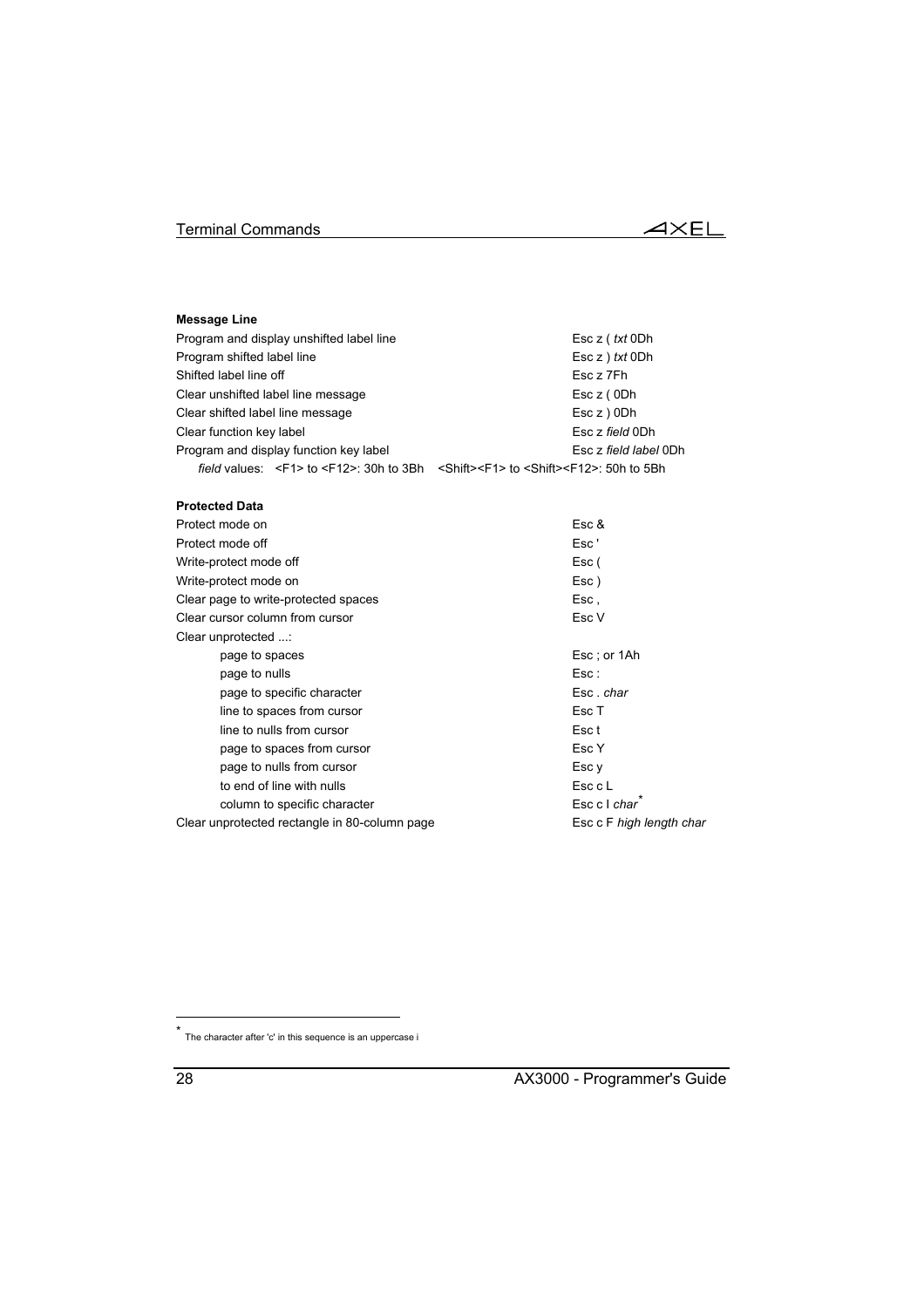

#### **Sending Data**

| Print formatted page                                                                     |                                                                    |                |             | Esc P          |
|------------------------------------------------------------------------------------------|--------------------------------------------------------------------|----------------|-------------|----------------|
| $\rightarrow$ after this command, an ACK is sent by the terminal (06h) if ACK mode is on |                                                                    |                |             |                |
| Print formatted unprotected page                                                         |                                                                    |                |             | Esc $@$        |
| $\rightarrow$ after this command, an ACK is sent by the terminal (06h) if ACK mode is on |                                                                    |                |             |                |
| Print unformatted page                                                                   |                                                                    |                |             | Esc p or Esc L |
| $\rightarrow$ after this command, an ACK is sent by the terminal (06h) if ACK mode is on |                                                                    |                |             |                |
| Transparent print mode on                                                                |                                                                    |                |             | Esc d# or 18h  |
| Auxiliary print mode on                                                                  |                                                                    |                |             | 12h            |
| Turn print modes off (transparent mode and auxiliary print mode)                         |                                                                    |                |             | 14h            |
| Secondary receive mode off                                                               |                                                                    |                |             | Esc d 20h      |
| Secondary receive mode on                                                                |                                                                    |                |             | Esc d!         |
| Bidirectional mode off                                                                   |                                                                    |                |             | Esc d \$       |
| Bidirectional mode on                                                                    |                                                                    |                |             | Esc d%         |
| Programmable keys                                                                        |                                                                    |                |             |                |
| <b>WYSE Mode:</b>                                                                        |                                                                    |                |             |                |
| Program:                                                                                 |                                                                    |                |             |                |
| 1) Syntax: Esc z key sequence 7Fh                                                        |                                                                    |                |             |                |
| Key: key number                                                                          |                                                                    |                |             |                |
| Function keys:                                                                           |                                                                    |                |             |                |
|                                                                                          | <f1> to <f12>: 40h to 4Bh</f12></f1>                               |                |             |                |
|                                                                                          | <shift><f1> to <shift><f12>: 60h to 6Bh</f12></shift></f1></shift> |                |             |                |
| Arrows keypad:                                                                           |                                                                    |                |             |                |
| up: 2Bh                                                                                  | down: 2Ch                                                          |                | left: 2Dh   | right: 2Eh     |
| Editing keypad:                                                                          |                                                                    |                |             |                |
| Insert: 70h                                                                              | Home: 2Ah                                                          |                | PageUp: 77h |                |
| Delete: 23h                                                                              | End: 5Ch                                                           |                | PageDn: 72h |                |
| Other keys:                                                                              |                                                                    |                |             |                |
| Esc: 20h                                                                                 |                                                                    | Backspace: 22h |             |                |
| Sequence: up to 32 bytes to be loaded in the key.                                        |                                                                    |                |             |                |
| 2) Syntax: Esc Z dir key sequence 7Fh                                                    |                                                                    |                |             |                |
| $dir: <0> = normal < 1> = remote < 2> = local$                                           |                                                                    |                |             |                |
| key et sequence: see above                                                               |                                                                    |                |             |                |
| Clear:                                                                                   |                                                                    |                |             |                |
| Esc z key 7Fh or Esc Z dir key 7Fh                                                       |                                                                    |                |             |                |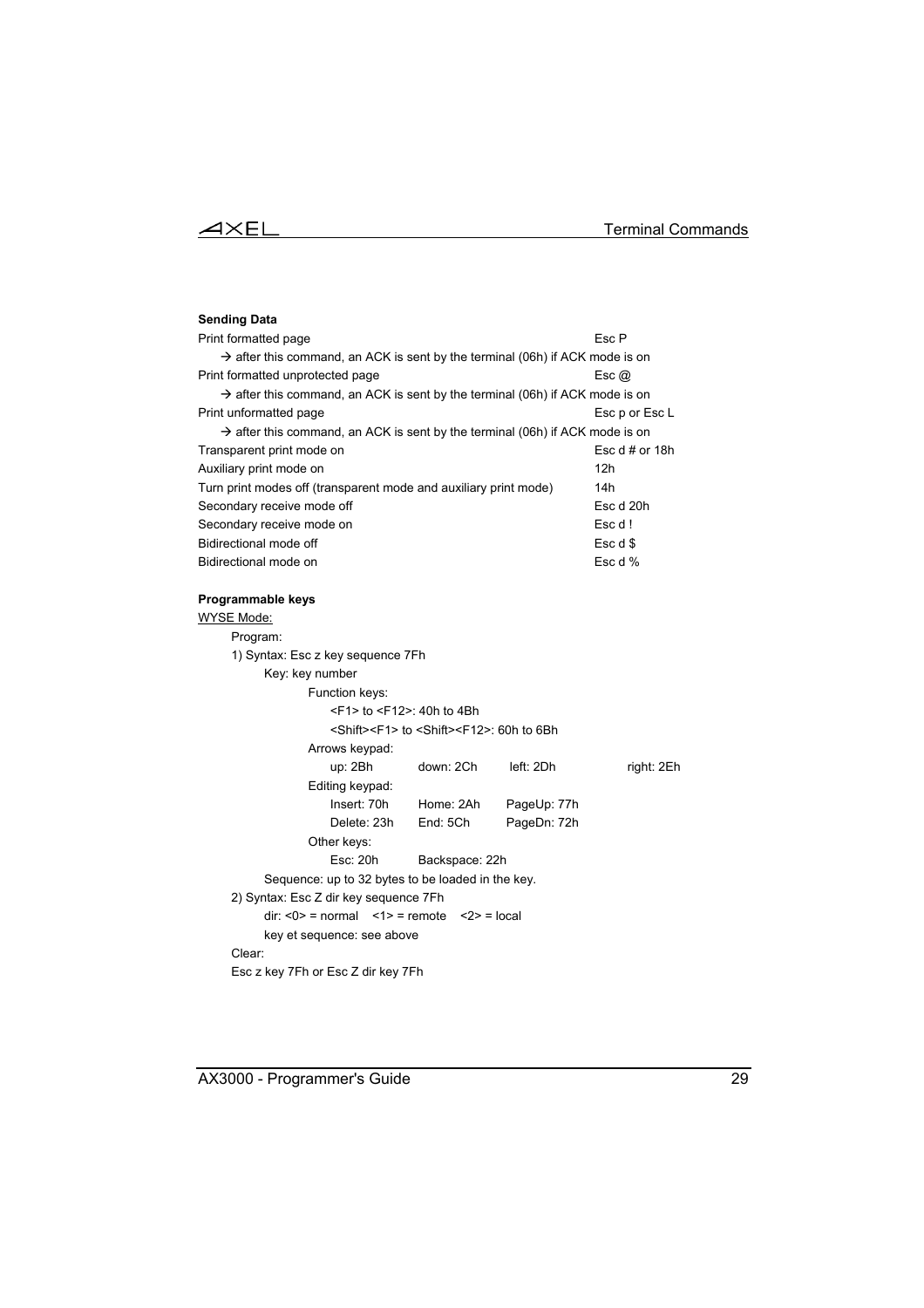

| AXEL Mode:<br>Syntax is: CSI < Code P Terminator Message Terminator<br>- Code: function key (refer to appendix A.3 or see the AX3000 set-up)<br>- Terminator: one character (>20h)<br>- Message: key definition (any character except Terminator). Character ' <sup>*</sup> ' (5Eh)<br>20h must be subtracted from the next character.<br>indicates<br>Example: CSI < 1 P amenu <sup>1</sup> -a, <f1> sends menu <rc></rc></f1> |                               |                            |  |  |  |
|---------------------------------------------------------------------------------------------------------------------------------------------------------------------------------------------------------------------------------------------------------------------------------------------------------------------------------------------------------------------------------------------------------------------------------|-------------------------------|----------------------------|--|--|--|
| <b>Terminal Report</b>                                                                                                                                                                                                                                                                                                                                                                                                          |                               |                            |  |  |  |
| AX3000 IP address                                                                                                                                                                                                                                                                                                                                                                                                               |                               | $CSI < a$ (or $CSI < 0$ a) |  |  |  |
| IP address <cr><br/>Response:</cr>                                                                                                                                                                                                                                                                                                                                                                                              |                               |                            |  |  |  |
| Firmware revision                                                                                                                                                                                                                                                                                                                                                                                                               |                               | CSI < 1a                   |  |  |  |
| Response: version <cr></cr>                                                                                                                                                                                                                                                                                                                                                                                                     |                               |                            |  |  |  |
| Answerback message (set through the AX3000 Set-Up)                                                                                                                                                                                                                                                                                                                                                                              |                               | CSI < 4a                   |  |  |  |
| Response:<br>message                                                                                                                                                                                                                                                                                                                                                                                                            |                               |                            |  |  |  |
| Current session number                                                                                                                                                                                                                                                                                                                                                                                                          |                               | CSI < 5a                   |  |  |  |
| number <cr><br/>Response:</cr>                                                                                                                                                                                                                                                                                                                                                                                                  |                               |                            |  |  |  |
| <b>Printer Status</b>                                                                                                                                                                                                                                                                                                                                                                                                           |                               | CSI < 6a                   |  |  |  |
| Response:                                                                                                                                                                                                                                                                                                                                                                                                                       | OK <cr> or ERR <cr></cr></cr> |                            |  |  |  |
| Terminal identification                                                                                                                                                                                                                                                                                                                                                                                                         |                               | Esc 20h                    |  |  |  |
| Terminal returns:                                                                                                                                                                                                                                                                                                                                                                                                               | $60$ <rc></rc>                |                            |  |  |  |
| Read Programmable key value                                                                                                                                                                                                                                                                                                                                                                                                     |                               | Esc $Z \sim \text{key}$    |  |  |  |
| Terminal returns:                                                                                                                                                                                                                                                                                                                                                                                                               | dir key sequence 7Fh          |                            |  |  |  |
| Read cursor address in current 80-column page                                                                                                                                                                                                                                                                                                                                                                                   |                               | Esc?                       |  |  |  |
| Terminal returns:                                                                                                                                                                                                                                                                                                                                                                                                               | line $col < RC$               |                            |  |  |  |
| Read 80-column page number and cursor address                                                                                                                                                                                                                                                                                                                                                                                   |                               | Escw'                      |  |  |  |
| Terminal returns:                                                                                                                                                                                                                                                                                                                                                                                                               | num line col <rc></rc>        |                            |  |  |  |
| Read 80-column page (or window) number and cursor address<br>Esc/                                                                                                                                                                                                                                                                                                                                                               |                               |                            |  |  |  |
| Terminal returns:                                                                                                                                                                                                                                                                                                                                                                                                               | num line col <rc></rc>        |                            |  |  |  |
| Read cursor address in current 80/132-column page                                                                                                                                                                                                                                                                                                                                                                               |                               | Esc b                      |  |  |  |
| Terminal returns:                                                                                                                                                                                                                                                                                                                                                                                                               | line R col C                  |                            |  |  |  |
| Send ACK<br>05h                                                                                                                                                                                                                                                                                                                                                                                                                 |                               |                            |  |  |  |
| Terminal returns (if ACK mode is on): 06h                                                                                                                                                                                                                                                                                                                                                                                       |                               |                            |  |  |  |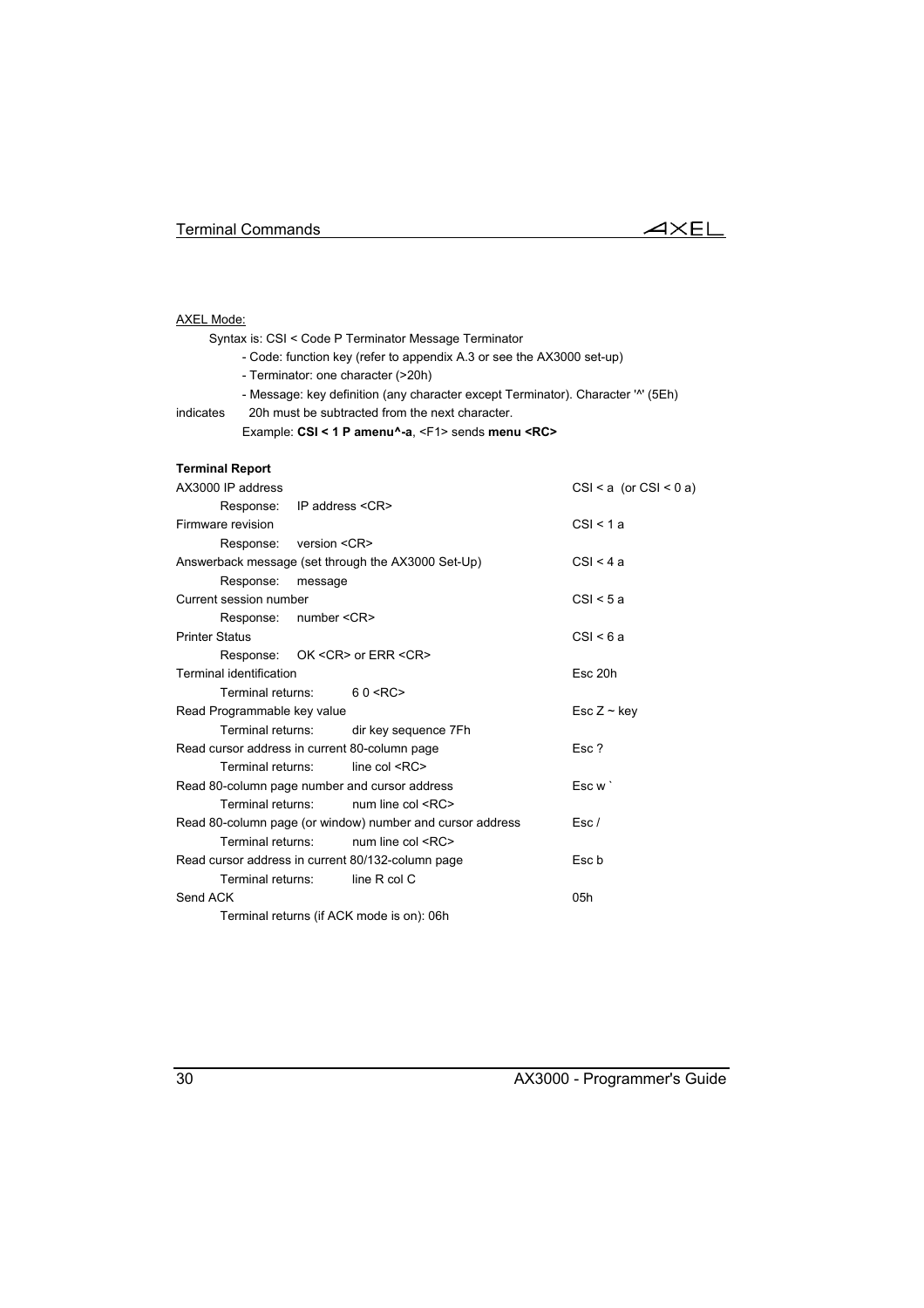# **2.4 - PCTERM FAMILY**

This family is composed by the PCTERM, PCTERM THEOS and OS2 POLYMOD2 emulation.

**Note**: in following terminal commands, italic and underscored parameter values are from 00h to FFh. Other parameter values are greater than 20h.

| <b>Controlling Cursor</b>                        |                         |
|--------------------------------------------------|-------------------------|
| Cursor left                                      | 08h                     |
| Cursor right                                     | 0Ch                     |
| Cursor up (no scroll)                            | 0 <sub>Bh</sub>         |
| Cursor up : scroll                               | Esc i                   |
| Cursor down (no scroll)                          | 16h                     |
| Cursor down ; scroll                             | 0Ah                     |
| Cursor to line 1 and column 1                    | 1Eh                     |
| Cursor to start of line                          | 0 <sub>Dh</sub>         |
| Cursor to start of next line                     | 1Fh                     |
| Cursor to line Pn1 (024) and column Pn2 (079)    | $Esc = Pn1+20h Pn2+20h$ |
|                                                  |                         |
| <b>Editing</b>                                   |                         |
| Move cursor to next tab stop                     | 09h                     |
| Move cursor to previous tab stop                 | Esc I                   |
| Set tab stop at cursor position                  | Esc <sub>1</sub>        |
| Clear tab stop at cursor position                | Esc <sub>2</sub>        |
| Clear all tab stops                              | Esc <sub>3</sub>        |
| Insert a space character at cursor position      | $Esc$ $Q$               |
| Insert a line of space characters at cursor line | Esc E                   |
| Delete cursor character                          | Esc W                   |
| Delete cursor line                               | Esc R                   |
| Clear screen to nulls                            | $Esc^*$                 |
| Clear screen to spaces                           | $Esc +$                 |
| Clear screen to write-protected spaces           | Esc.                    |
| Clear screen to character car                    | Esc F car               |

\* The last character in this sequence is an uppercase i

l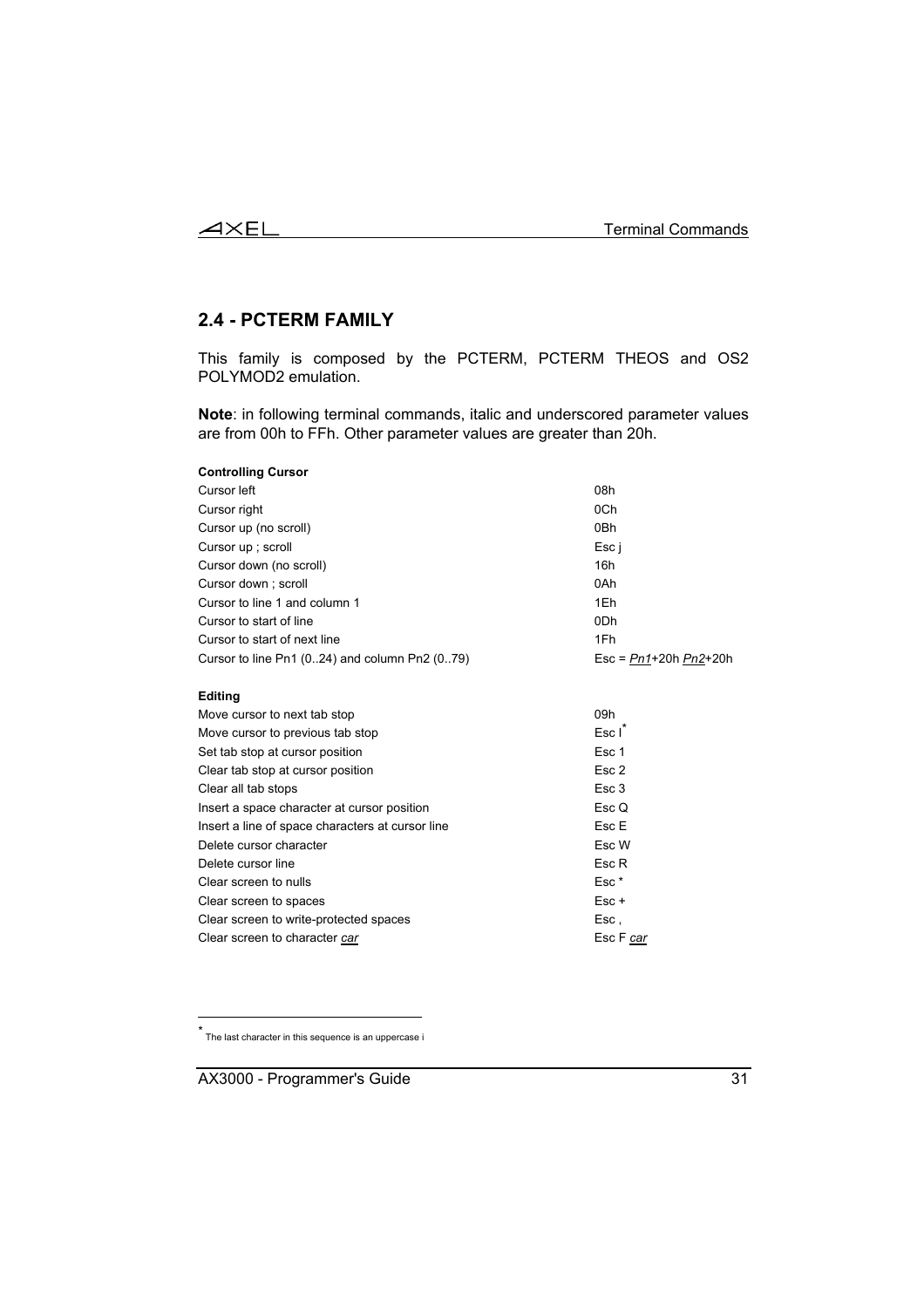## $\blacktriangleleft \times E$ L

| <b>Controlling the Terminal</b>                         |                        |                                        |
|---------------------------------------------------------|------------------------|----------------------------------------|
| Sound a bell                                            |                        | 07h                                    |
| Lock keyboard                                           |                        | Esc#                                   |
| Unlock keyboard                                         |                        | Esc"                                   |
| Set cursor style                                        |                        | Esc. Pn1                               |
| $Pn1 = 0$ (invisible)                                   | $Pn1 = 1$ (visible)    | $Pn1 = 2$ (block)                      |
| $Pn1 = 3$ (underline)                                   | $Pn1 = 4$ (underline)  | $Pn1 = 5$ (block)                      |
| Autowrap mode on                                        |                        | Esc $\sim$                             |
| Autowrap mode off                                       |                        | Esc <sub>0</sub>                       |
| Insert mode on (replace mode off)                       |                        | Esc <sub>Z</sub>                       |
| Replace mode on (insert mode off)                       |                        | Esc r                                  |
| Monitor mode on                                         |                        | Esc U                                  |
| Monitor mode off                                        |                        | Esc $u$ (or Esc $X$ )                  |
| Restore normal screen                                   |                        | Esc d                                  |
| Reverse screen                                          |                        | Esc b                                  |
| Turn screen display off                                 |                        | $\text{Esc}$ O (or $\text{Esc}$ 20h 8) |
| Turn screen display on                                  |                        | Esc N (or Esc 20h 9)                   |
| ASCII mode                                              |                        | Esc c (or Esc 20h q                    |
|                                                         |                        | or $Esc 20h r$ )                       |
| PC-Scancode mode                                        |                        | Esc H (or Esc 20h $p$ )                |
| Set hardware handshake (DTR)                            |                        | 0Eh                                    |
| Set software handshake (XON/XOFF or XPC)                |                        | 0Fh                                    |
| Set 80-column display                                   |                        | Esc m                                  |
| Set 132-column display                                  |                        | Esc n                                  |
| Display 25 data lines (clear screen)                    |                        | Esc <sup>^</sup>                       |
| Display 25 data lines (no clear screen)                 | Esc e (or Esc h)       |                                        |
| Display 24 data lines + 1 status line (no clear screen) | Esc q                  |                                        |
| Display computer message in status line                 |                        | Esc f str 0Dh                          |
| 'new line' mode on (CR=CR+LF)                           |                        | Esc 8                                  |
| 'new line' mode off                                     |                        | Esc 9                                  |
| Full duplex mode on                                     |                        | $Esc$ }                                |
| Autoscrolling mode on                                   |                        | Esc 20h v (or Esc 20h @)               |
| Autoscrolling mode off                                  |                        | Esc w                                  |
| Set-up MAIN port (serial model only)                    |                        | Esc 20h t $p1$ $p2$ $p3$               |
| $p1 = 0$ (8-bit control)                                | $p2 = 0$ (no parity)   | $p3 = 0$ (1 stop bit)                  |
| $p1 = 1$ (7-bit control)                                | $p2 = 1$ (even parity) | $p3 = 1$ (2 stop bit)                  |
|                                                         | $p2 = 2$ (odd parity)  |                                        |
| NUM LED on                                              |                        | Esc 20h J                              |
| NUM LED off                                             |                        | $Esc$ 20h $K$                          |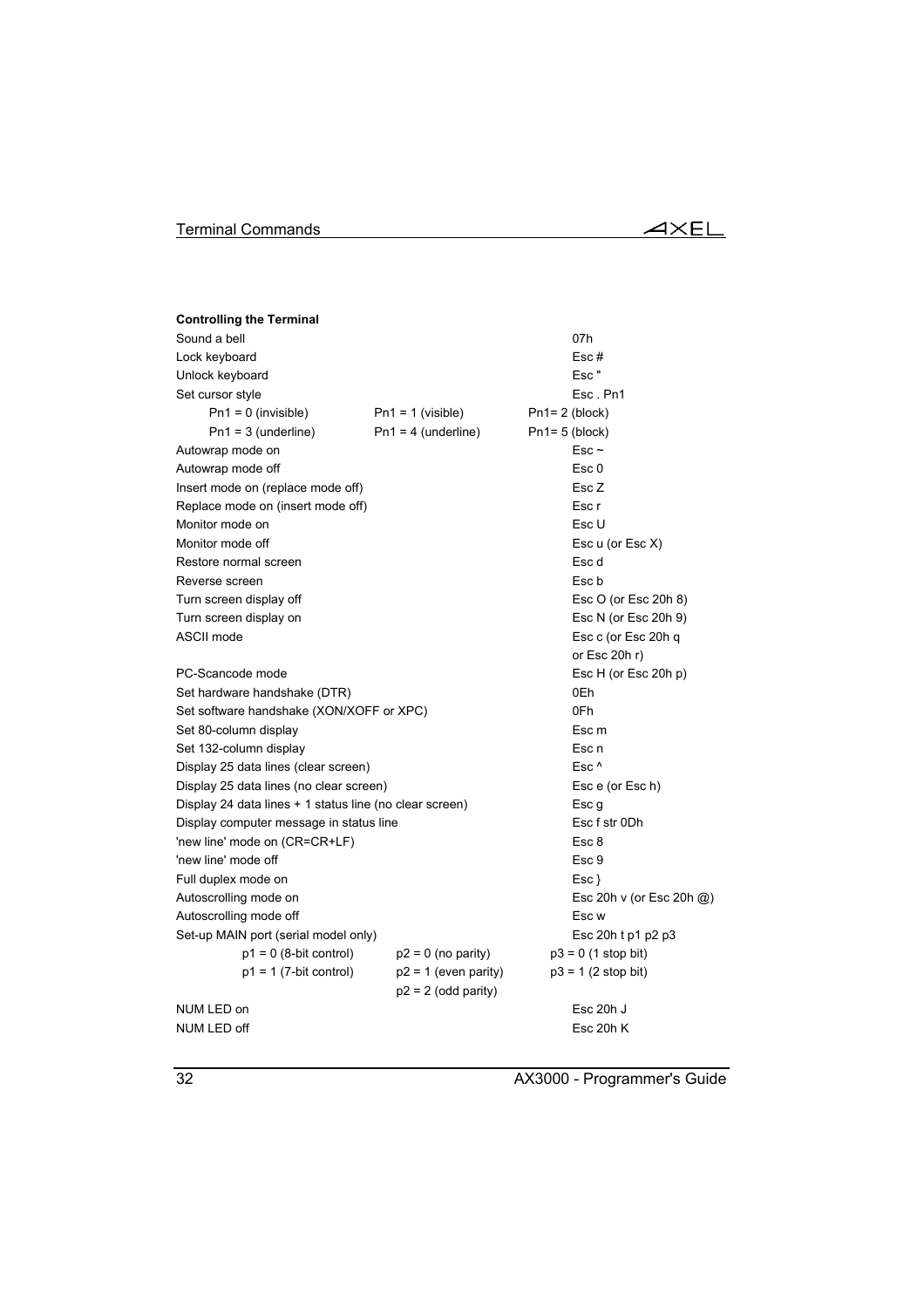# AXEL Terminal Commands

| MAJ LED on                        |                              |                                                                |           |                             |                               | Esc 20h L                              |
|-----------------------------------|------------------------------|----------------------------------------------------------------|-----------|-----------------------------|-------------------------------|----------------------------------------|
| MAJ LED off                       |                              |                                                                |           |                             |                               | Esc 20h M                              |
| DEFIL LED on                      |                              |                                                                |           |                             |                               | Esc 20h N                              |
| DEFIL LED off                     |                              |                                                                |           |                             |                               | $Esc$ 20 $h$ O                         |
|                                   |                              |                                                                |           |                             |                               |                                        |
| <b>Printing Control Sequences</b> |                              |                                                                |           |                             |                               |                                        |
| Print screen                      |                              |                                                                |           |                             |                               | Esc P                                  |
| Transparent print mode on         |                              |                                                                |           |                             |                               | Esc`                                   |
| Transparent print mode off        |                              |                                                                |           |                             |                               | Esc a                                  |
| Non-transparent print mode on     |                              |                                                                |           |                             |                               | Esc @ (12h)                            |
| Non-transparent print mode off    |                              |                                                                |           |                             |                               | Esc A (14h)                            |
| Print next character              |                              |                                                                |           |                             |                               | 10h                                    |
|                                   |                              |                                                                |           |                             |                               |                                        |
|                                   |                              | <b>Controlling Character Attributes (except OS/2 POLYMOD2)</b> |           |                             |                               |                                        |
| Definition                        |                              |                                                                |           |                             |                               | Esc G attr                             |
| attr values                       | 0:Normal                     |                                                                |           | $p$ or $@$                  | : Normal $+$ Dim              |                                        |
|                                   | $1:$ Invisible               |                                                                |           | q or A                      | : Invisible $+$ Dim           |                                        |
|                                   | $2:$ Blink                   |                                                                |           | r or B                      | : Blink + Dim                 |                                        |
|                                   | 3 : Invisible                |                                                                |           | s or C                      | : Invisible $+$ Dim           |                                        |
|                                   | 4 : Reverse                  |                                                                |           | t or D                      | : Reverse + Dim               |                                        |
|                                   |                              | 5 : Invisible + Reverse                                        |           | u or E                      |                               | : Invisible + Reverse + Dim            |
| 6 : Reverse + Blink               |                              | v or F                                                         |           | : Reverse + Blink + Dim     |                               |                                        |
| 7 : Invisible + Reverse           |                              | w or G                                                         |           | : Invisible + Reverse + Dim |                               |                                        |
|                                   | 8: Underline                 |                                                                |           | x or H                      | : Underline + Dim             |                                        |
|                                   | 9 : Invisible                |                                                                |           | y or I                      | : Invisible + Dim             |                                        |
|                                   |                              | : : Underline + Blink                                          |           | z or J                      |                               | : Underline + Blink + Dim              |
|                                   | : : Invisible                |                                                                |           | $\{$ or $K$                 | : Invisible $+$ Dim           |                                        |
|                                   | $\leq$ : Underline           |                                                                |           | or L                        | : Underline + Dim             |                                        |
|                                   |                              | $=$ : Invisible + Reverse                                      |           | } or M                      |                               | : Invisible + Reverse + Dim            |
|                                   |                              | $>$ : Underline + Blink                                        |           | $\sim$ or N                 |                               | : Underline + Blink + Dim              |
|                                   |                              | ? : Invisible + Reverse                                        |           |                             |                               | $7Fh$ or o : Invisible + Reverse + Dim |
|                                   |                              |                                                                |           |                             |                               |                                        |
|                                   |                              | <b>Colour Character Attributes (only for THEOS)</b>            |           |                             |                               |                                        |
| Definition                        |                              |                                                                |           |                             |                               | Esc / c1 c2 c3 c4                      |
|                                   | c1: foreground normal colour |                                                                |           |                             | c3: foreground reverse colour |                                        |
|                                   | c2: background normal colour |                                                                |           |                             | c4: background reverse colour |                                        |
| c1, c2, c3 et c4 values:          |                              |                                                                |           |                             |                               |                                        |
|                                   | $0:$ black                   | 1: blue                                                        | 2: green  |                             | 3: cyan                       |                                        |
|                                   | 4: red                       | 5: magenta                                                     | 6: yellow |                             | $7:$ white                    |                                        |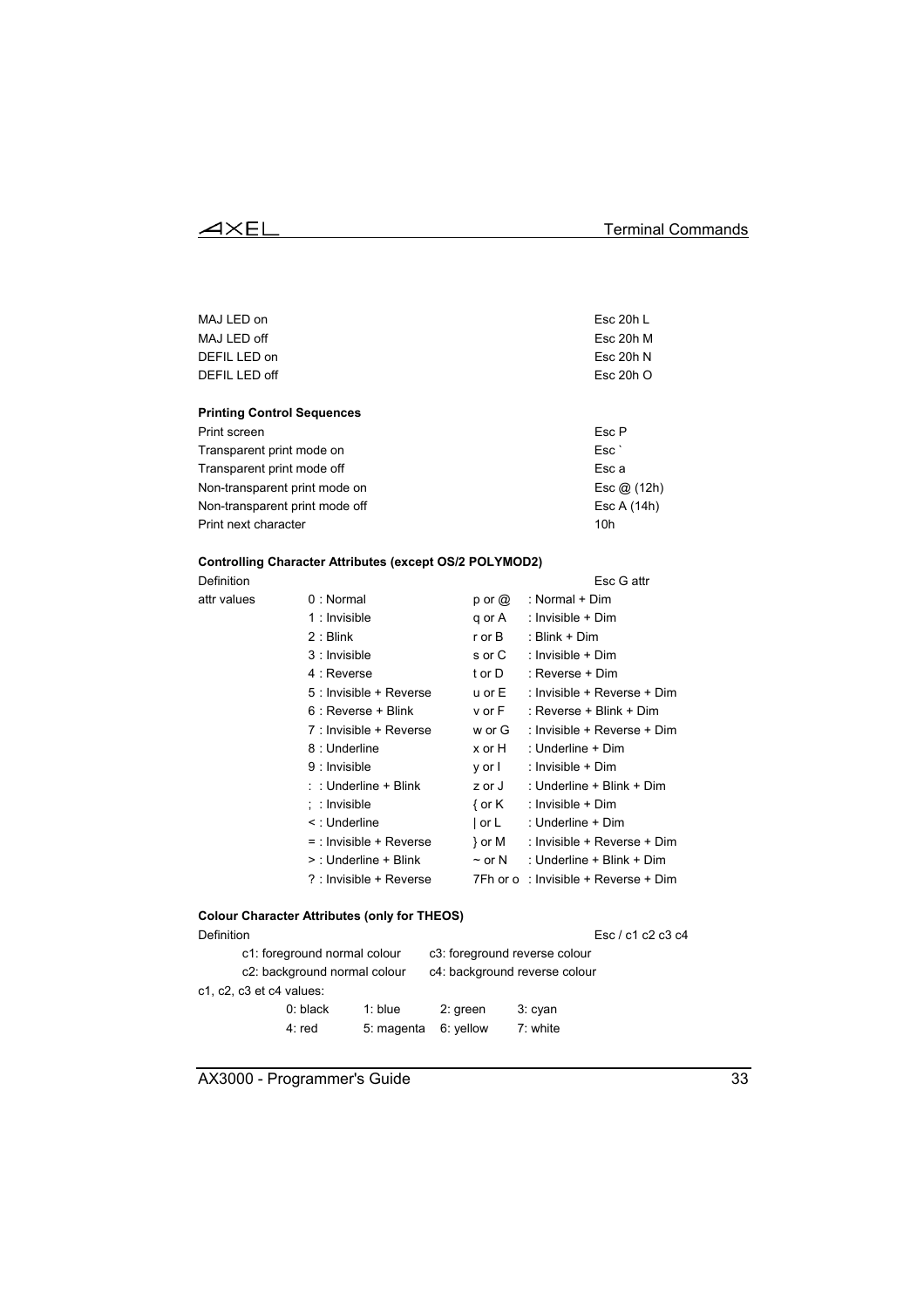| <b>Character Attributes (only for OS/2 POLYMOD2)</b>                                     |             |
|------------------------------------------------------------------------------------------|-------------|
| Definition                                                                               | Esc G attr  |
| The format of <i>attr</i> is the format of the standard VGA character attribute          |             |
|                                                                                          |             |
| <b>Write-Protected Characters (only THEOS)</b>                                           |             |
| A write-protected character is written with the dim attribute (cf. character attributes) |             |
| Protect mode on                                                                          | Esc &       |
| Protect mode off                                                                         | Esc'        |
| Characters are written only in the protected regions                                     | Esc (       |
| Characters are written everywhere                                                        | Esc)        |
| Clear unprotected:                                                                       |             |
| screen to spaces                                                                         | Esc; or 1Ah |
| screen to nulls                                                                          | Esc:        |
| line to spaces from cursor                                                               | Esc T       |
| line to nulls from cursor                                                                | Esc t       |
| screen to spaces from cursor                                                             | Esc Y       |
| screen to nulls from cursor                                                              | Esc y       |
|                                                                                          |             |

### **Programming Function Keys**

Syntax is: Esc z Keyn *message* 7Fh

| Kevn     | : key selector  |                                                                 |
|----------|-----------------|-----------------------------------------------------------------|
|          | @ : <f1></f1>   | : <shift><f1></f1></shift>                                      |
|          | $A \cdot < F2$  | $a : <$ Shift> $<$ F2>                                          |
| $\cdots$ | .               | <br>                                                            |
|          | K : <f12></f12> | k : <shift><f12></f12></shift>                                  |
| message  |                 | : definition string (length max. 32, any character except 7Fh). |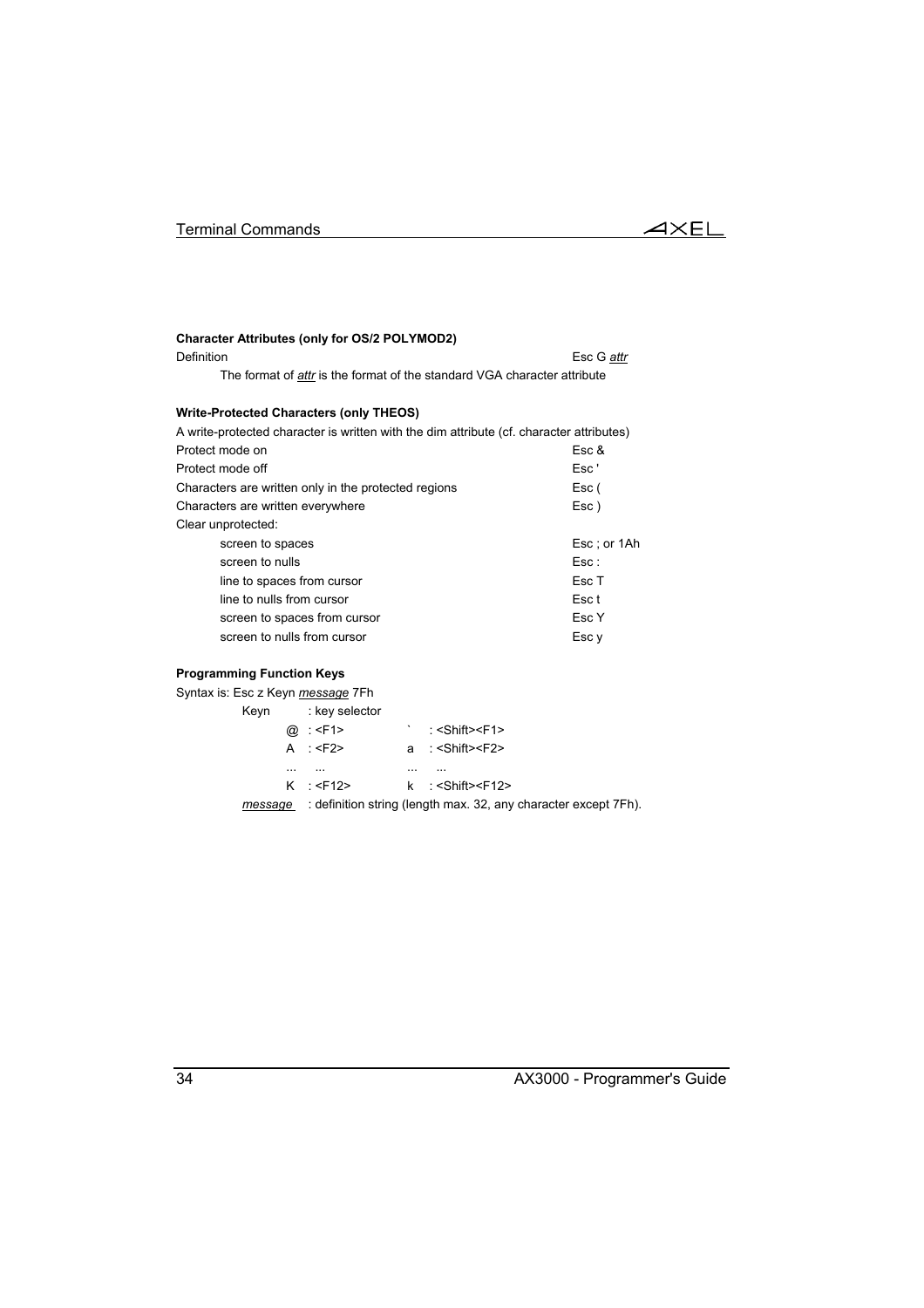### **2.5 - SM94XX FAMILY**

This family is composed by the SM9400 and SM9412 emulations.

These emulations are dedicated to a legacy operating system especially used in France. So, the description of terminal commands are only given in the French manual.

### **2.6 - PROLOGUE FAMILY**

This family is composed by the PROLOGUE 2/3, PROLOGUE 4/5 and TWIN SERVER emulations.

These emulations are dedicated to a legacy operating system especially used in France. So, the description of terminal commands are only given in the French manual.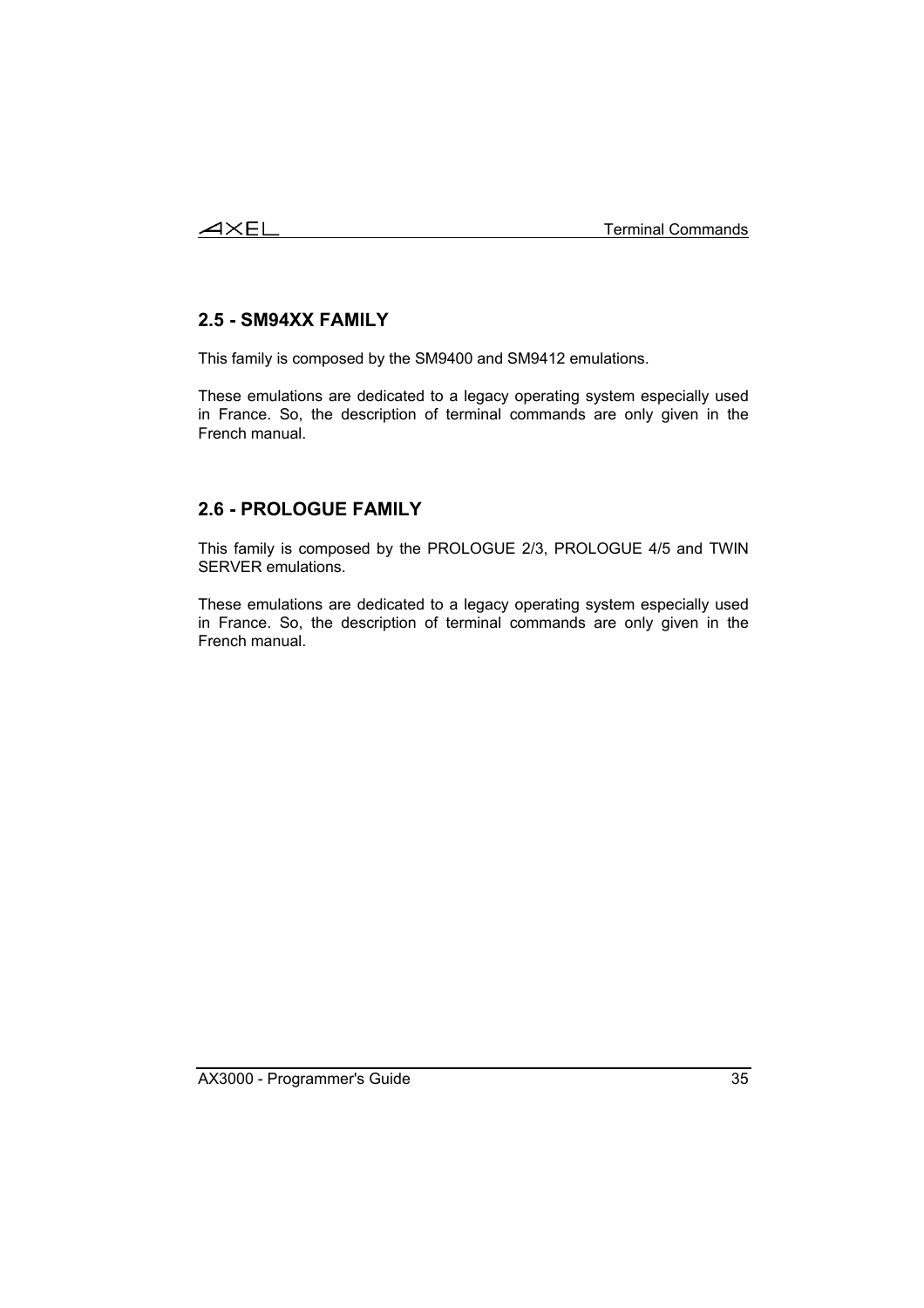### $\angle XEL$

### **2.7 - QVT119+ EMULATION**

### **Cursor Commands**  Cursor left 08h Cursor right 0Ch Cursor up; no scroll 0Bh Cursor up; scroll example of the contract of the contract of the contract of the contract of the contract of the contract of the contract of the contract of the contract of the contract of the contract of the contract of t Cursor down; scroll 0Ah Cursor to start of next line 1Fh cursor to start of line 0Dh Home cursor 1Eh Address cursor in current 80-column page Esc = *line col* Address cursor in current 80-column or 132-column page Esc = *line* n *col* Address cursor in a specific 80-column page **ESC** - page line col Address cursor line (current line not modified) Esc : line or Esc [ line Address cursor column (current column not modified) Esc ] *line*  Address cursor in current 80/132-column page Esc ^ *III* R ccc C

### **Editing**

| Set tab stop            | Esc 1               |
|-------------------------|---------------------|
| Clear tab stop          | Esc 2               |
| Clear all tab stops     | Esc <sub>3</sub>    |
| Tabulate cursor         | 09h                 |
| Backtab                 | Esc I <sup>c</sup>  |
| Insert space character  | Esc Q               |
| Insert line of spaces   | Esc E               |
| Delete cursor character | Esc W               |
| Delete cursor line      | Esc R               |
| Clear page to nulls     | $Esc*0$             |
| Clear page to spaces    | Esc $*1$ or Esc $+$ |
| Clear screen            | 1Ah                 |
|                         |                     |

l

<sup>\*</sup> The last character in this sequence is an uppercase i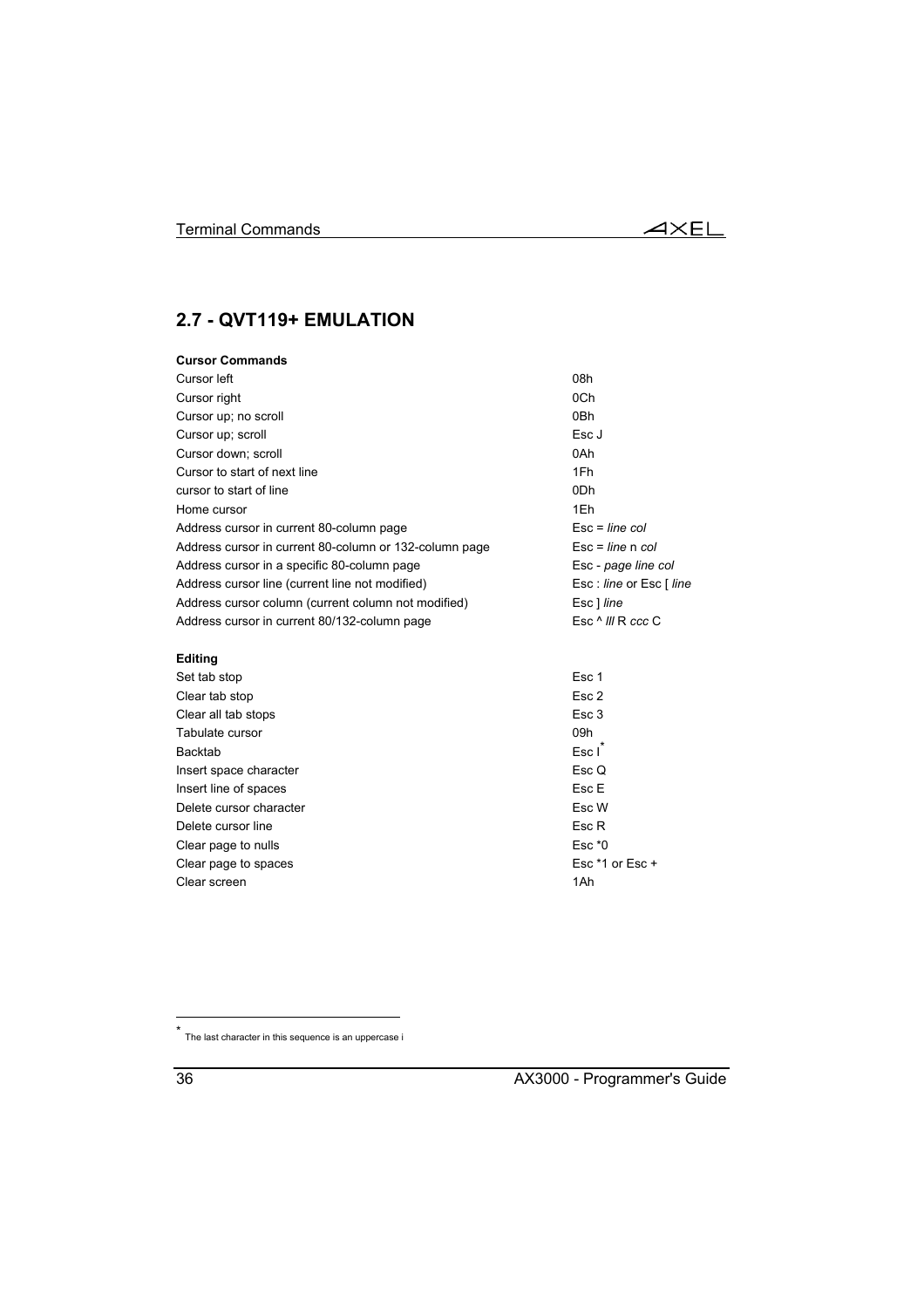### $\angle$

|                           | <b>Video Attributes</b>                           |                      |                                            |               |  |
|---------------------------|---------------------------------------------------|----------------------|--------------------------------------------|---------------|--|
|                           | Assign character display attribute                |                      |                                            | Esc G attr    |  |
|                           | attr values for full-intensity:                   |                      |                                            |               |  |
| 0                         | : normal                                          | 8                    | : underscore                               |               |  |
| 1                         | : invisible                                       | 9                    | : underscore + invisible                   |               |  |
| $\overline{2}$            | : blink                                           |                      | $:$ underscore + blink                     |               |  |
| 3                         | : invisible + blink                               |                      | : underscore + blink + invisible           |               |  |
| 4                         | : reverse                                         | <                    | : underscore + reverse                     |               |  |
| 5                         | : reverse + invisible                             | $=$                  | : underscore + reverse + invisible         |               |  |
| 6                         | reverse + blink :                                 | >                    | : underscore + reverse + blink             |               |  |
| 7                         | $:$ reverse + blink + invisible                   | ?                    | : underscore + reverse + invisible + blink |               |  |
|                           | attr values for half-intensity:                   |                      |                                            |               |  |
|                           | 20h: normal                                       | $\overline{(\cdot)}$ | : underscore                               |               |  |
| Ţ                         | : invisible                                       | $\mathcal{E}$        | : underscore + invisible                   |               |  |
| H                         | : blink                                           | $^\star$             | $:$ underscore + blink                     |               |  |
| #                         | $:$ invisible + blink                             | $\ddot{}$            | : underscore + blink + invisible           |               |  |
| \$                        | : reverse                                         | $\overline{1}$       | : underscore + reverse                     |               |  |
|                           | $%$ : reverse + invisible                         |                      | : underscore + reverse + invisible         |               |  |
|                           | & : reverse + blink                               |                      | : underscore + reverse + blink             |               |  |
| ٠                         | $:$ reverse + blink + invisible                   | $\prime$             | : underscore + reverse + invisible + blink |               |  |
|                           |                                                   |                      |                                            |               |  |
|                           | <b>Message Line</b>                               |                      |                                            |               |  |
|                           | Program and display label line                    |                      |                                            | Esc f txt 0Dh |  |
|                           | Display label line                                |                      |                                            | Esc q         |  |
|                           | Clear label line                                  |                      |                                            | Fsc h         |  |
|                           | Set message line video attribute (attr: se above) |                      |                                            | Esc a 1 attr  |  |
|                           |                                                   |                      |                                            |               |  |
|                           | <b>Protected Data</b>                             |                      |                                            |               |  |
|                           | Protect mode on                                   |                      |                                            | Esc &         |  |
|                           | Protect mode off                                  |                      |                                            | Esc'          |  |
|                           | Write-protect mode off                            |                      |                                            | Esc (         |  |
| Write-protect mode on     |                                                   |                      | Esc)                                       |               |  |
| Clear unprotected :       |                                                   |                      |                                            |               |  |
|                           | line to spaces from cursor                        |                      |                                            | Esc T         |  |
| line to nulls from cursor |                                                   |                      |                                            | Esc t         |  |
|                           | page to spaces from cursor                        |                      |                                            | Esc Y         |  |

page to nulls from cursor example to nulls from cursor page to spaces Esc \*3 page to nulls **Esc** \*2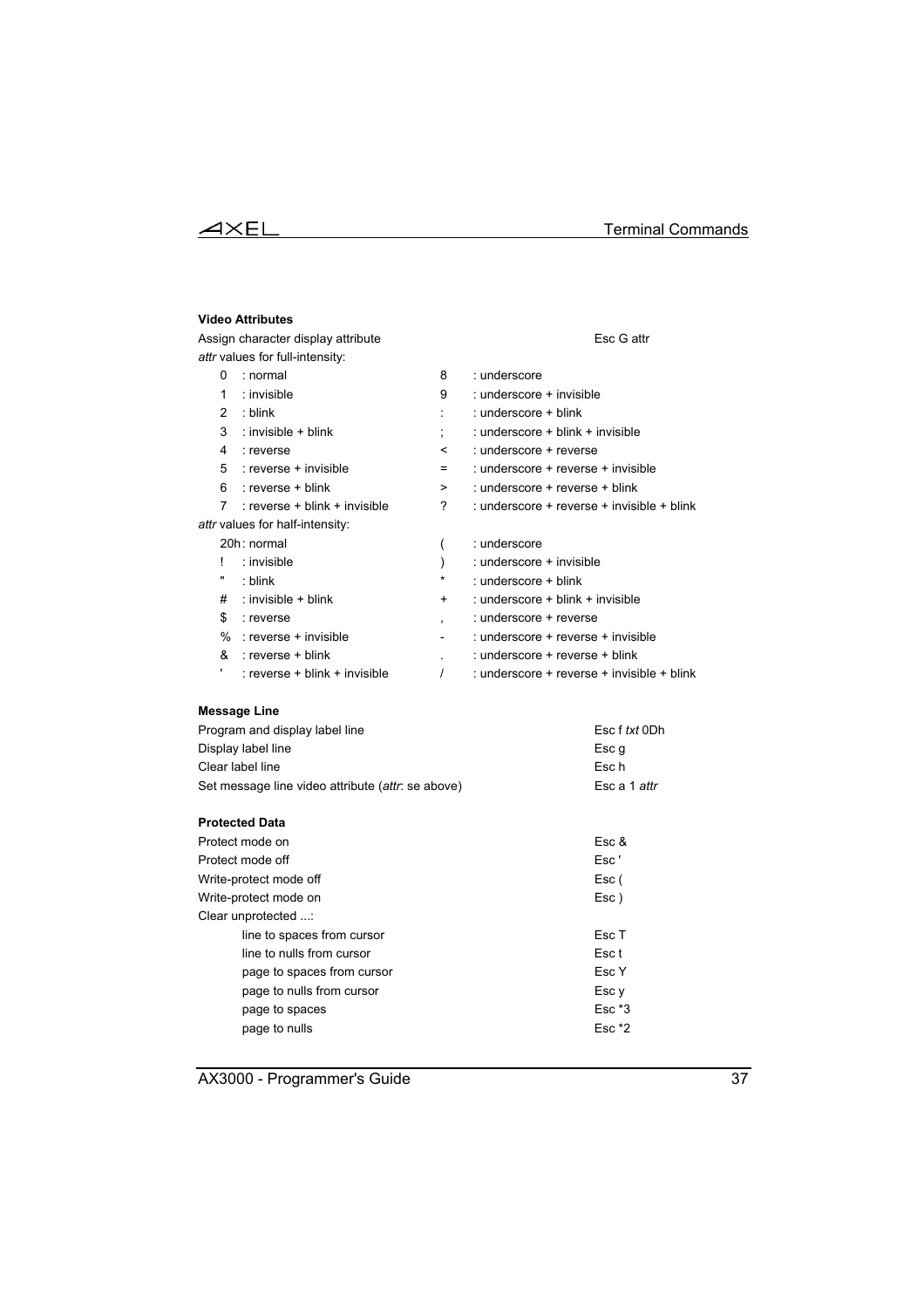### Terminal Commands

### $\angle XEL$

| <b>Controlling the terminal</b>     |                                              |
|-------------------------------------|----------------------------------------------|
| Sound bell                          | 07h                                          |
| Lock keyboard                       | Esc#                                         |
| Unlock keyboard                     | Esc"                                         |
| Monitor mode on                     | Esc U                                        |
| Monitor mode off                    | Esc u or Esc X                               |
| Graphics mode on                    | Esc \$                                       |
| Graphics mode off                   | Esc %                                        |
| Insert mode on (replace mode off)   | Esc q                                        |
| Replace mode on (insert mode off)   | Esc r                                        |
| Cursor on/off                       | Esc.0                                        |
| Set cursor type                     | Esc ` curs                                   |
| $curs = '1'$ or '2': blinking block | curs = $'3'$ or $'4'$ : blinking line        |
| Normal screen on                    | Esc $n \theta$ or Esc a $0 \theta$           |
| Reverse screen on                   | Esc n 1 or Esc a 0 4                         |
| Turn screen display off             | Esc n 2                                      |
| Turn screen display on              | Esc <sub>n</sub> 3                           |
| Select 80-column display            | Esc n 4                                      |
| Select 132-column display           | Esc n 5                                      |
| End-of-line wrap mode on            | Esc n A                                      |
| End-of-line wrap mode off           | Esc $n@$                                     |
| Set 'jump scrolling' mode           | Esc n 8 or Esc j                             |
| Set 'smooth scrolling' mode         | Esc $n \times (x \text{ is } 9 : ; < = > ?)$ |
|                                     | or Esc s                                     |
| autoscrolling mode on/off           | Esc H                                        |
| Display next page                   | $Escw +$                                     |
| Display previous page               | Esc w -                                      |
| Display specific page               | Esc w num P                                  |
|                                     |                                              |
| <b>Sending Data</b>                 |                                              |
| Transparent print mode on           | 12h or Esc `                                 |
| Transparent print mode off          | 14h                                          |
| COPY mode on                        | Esc $@$                                      |
| COPY mode off                       | Esc A                                        |
| Print page                          | Esc P                                        |
| Print page to cursor                | Esc N                                        |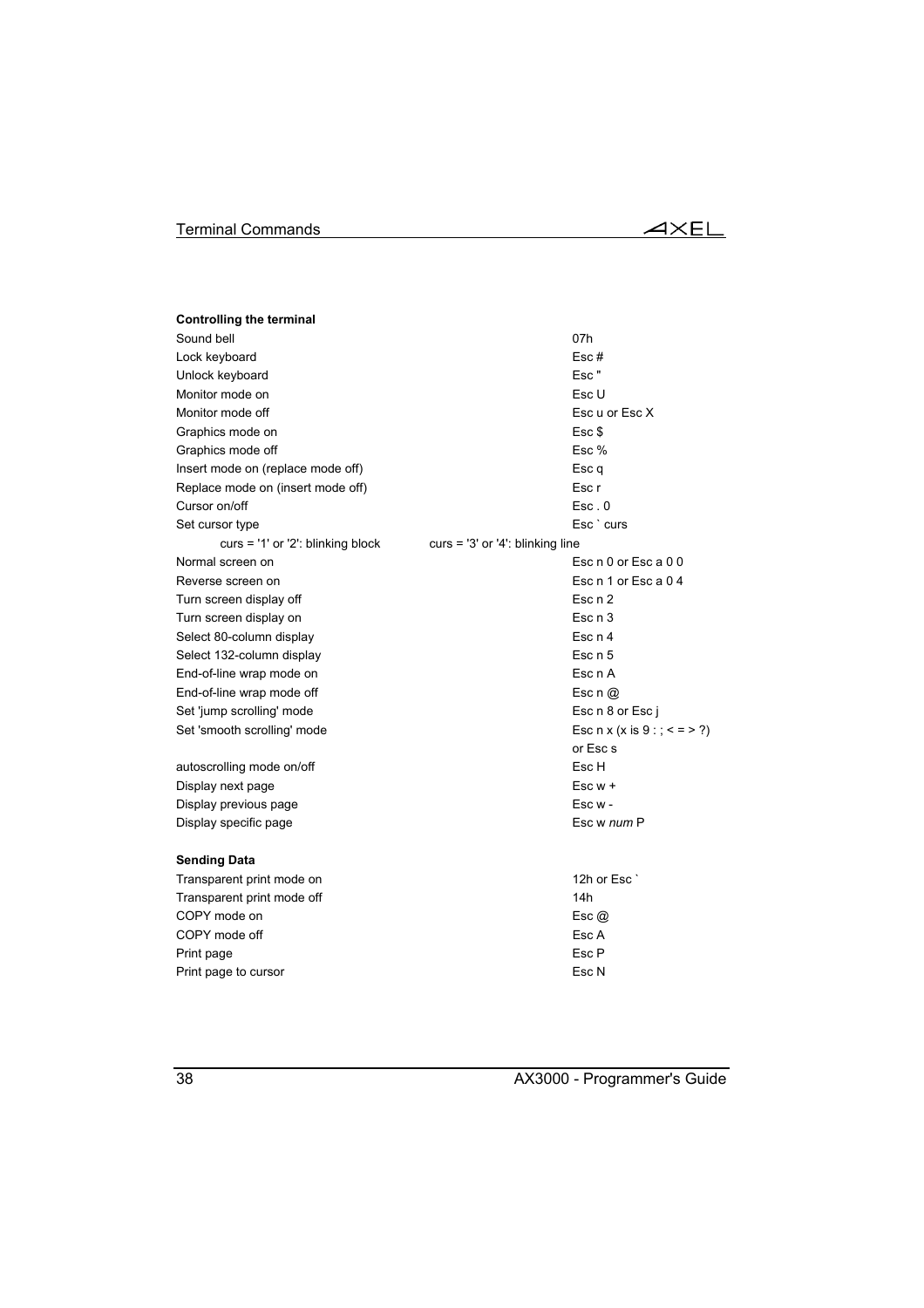

### **Programmable keys**

| Program: Esc z route key del sequence del             |                                                                    |           |            |  |
|-------------------------------------------------------|--------------------------------------------------------------------|-----------|------------|--|
| route: non-significant                                |                                                                    |           |            |  |
| Key: key number                                       |                                                                    |           |            |  |
| Function keys:                                        |                                                                    |           |            |  |
|                                                       | $<$ F1> to $<$ F12> $\cdot$ 40h to 4Bh                             |           |            |  |
|                                                       | <shift><f1> to <shift><f12>' 60h to 6Bh</f12></shift></f1></shift> |           |            |  |
| Arrows keypad:                                        |                                                                    |           |            |  |
|                                                       | up: 20h down: 21h                                                  | left: 22h | right: 23h |  |
| del: one character (>20h)                             |                                                                    |           |            |  |
| Sequence: key definition (any character except Del)   |                                                                    |           |            |  |
| Set default value for a key : Esc K route key del del |                                                                    |           |            |  |
|                                                       | route, key and del: see above                                      |           |            |  |
| Set default value for all keys: Esc K Z               |                                                                    |           |            |  |
|                                                       |                                                                    |           |            |  |

### **Terminal Report**

| Answerback message (set through the AX3000 Set-Up) | 05h                 |
|----------------------------------------------------|---------------------|
| Response: message                                  |                     |
| ACK (if answerback message is not defined)         | 05h                 |
| Response: 06h                                      |                     |
| Read cursor address in current 80-column page      | Esc?                |
| Terminal returns: line col <rc></rc>               |                     |
| Read 80-column page number and cursor address      | Esc / or Esc $\sim$ |
| Terminal returns: num line col <rc></rc>           |                     |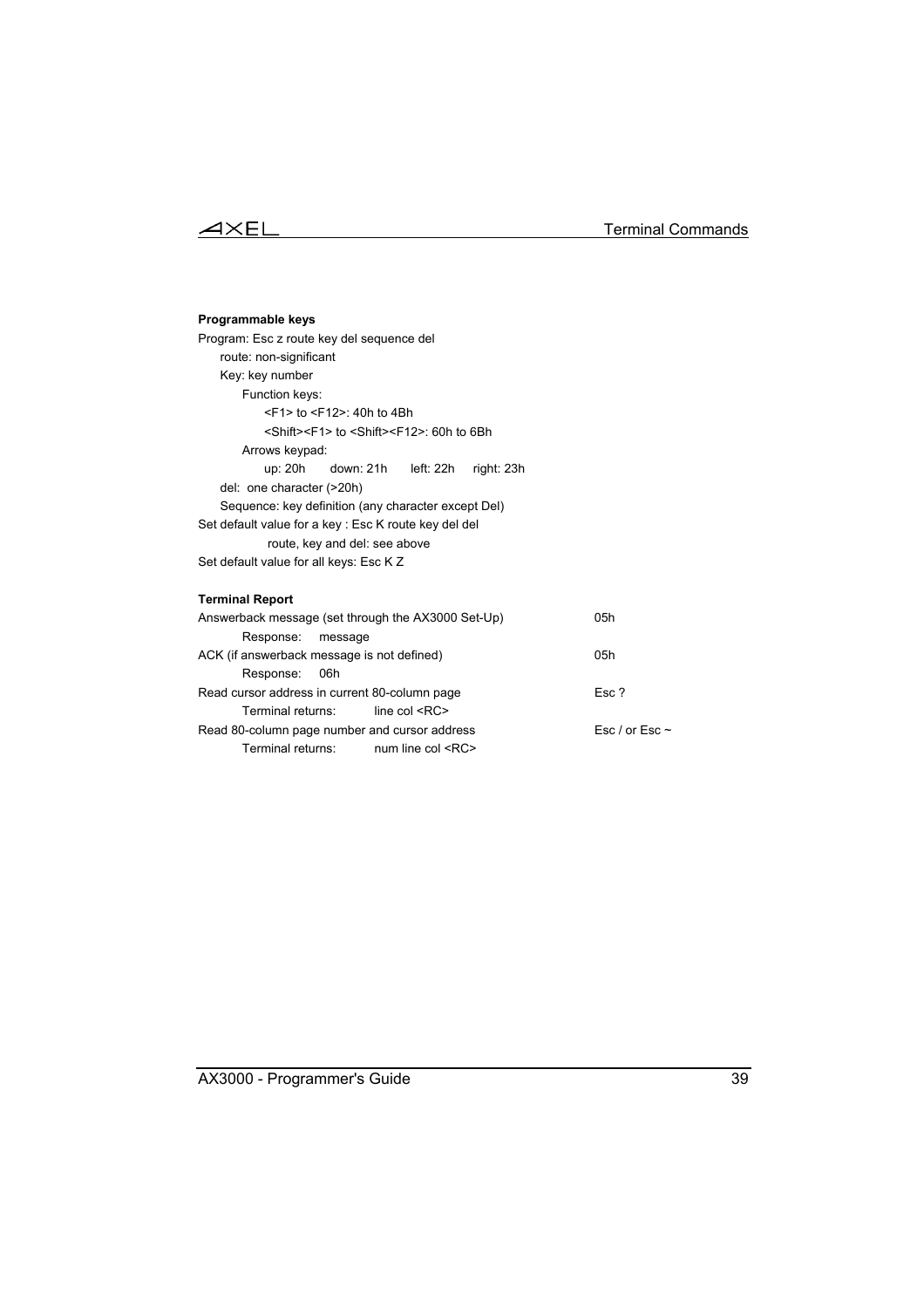$\overline{\mathcal{A}}$   $\times$  EL

# **2.8 - TVI EMULATION**

| <b>Cursor Commands</b>                                |                                    |
|-------------------------------------------------------|------------------------------------|
| Cursor left                                           | 08h                                |
| Cursor right                                          | 0Ch                                |
| Cursor up; no scroll                                  | 0Bh                                |
| Cursor up; scroll                                     | Esc j                              |
| Cursor down; scroll                                   | 0Ah                                |
| Cursor down; no scroll                                | 16h                                |
| Cursor to start of next line                          | 1Fh                                |
| cursor to start of line                               | 0Dh                                |
| Home cursor                                           | 1Eh                                |
| Address cursor in current 80-column page              | $\textsf{Esc} = \textsf{line col}$ |
| Address cursor in a specific 80-column page or window | Esc - page line col                |
| <b>Editing</b>                                        |                                    |
| Set tab stop                                          | Esc 1                              |
| Clear tab stop                                        | Esc <sub>2</sub>                   |
| Clear all tab stops                                   | Esc 3                              |
| Tabulate cursor                                       | Esc i or 09h                       |
| <b>Backtab</b>                                        | Esc I                              |
| Insert line of spaces                                 | Esc E                              |
| Delete cursor line                                    | Esc <sub>R</sub>                   |
| Clear page to nulls                                   | $Esc *$                            |
| Clear page to spaces                                  | Esc+                               |
| <b>Controlling the terminal</b>                       |                                    |
| Sound bell                                            | 07h                                |
| Lock keyboard                                         | Esc#                               |
| Unlock keyboard                                       | Esc"                               |
| Monitor mode on                                       | Esc U                              |
| Monitor mode off                                      | Esc u or Esc X                     |
| Graphics mode on                                      | Esc \$                             |
| Graphics mode off                                     | Esc %                              |
| Character mode on (block mode off)                    | Esc C                              |
| Full-duplex mode on                                   | Esc DF                             |
| Half-duplex mode on                                   | Esc DH                             |
|                                                       |                                    |

\* The last character in this sequence is an uppercase i

l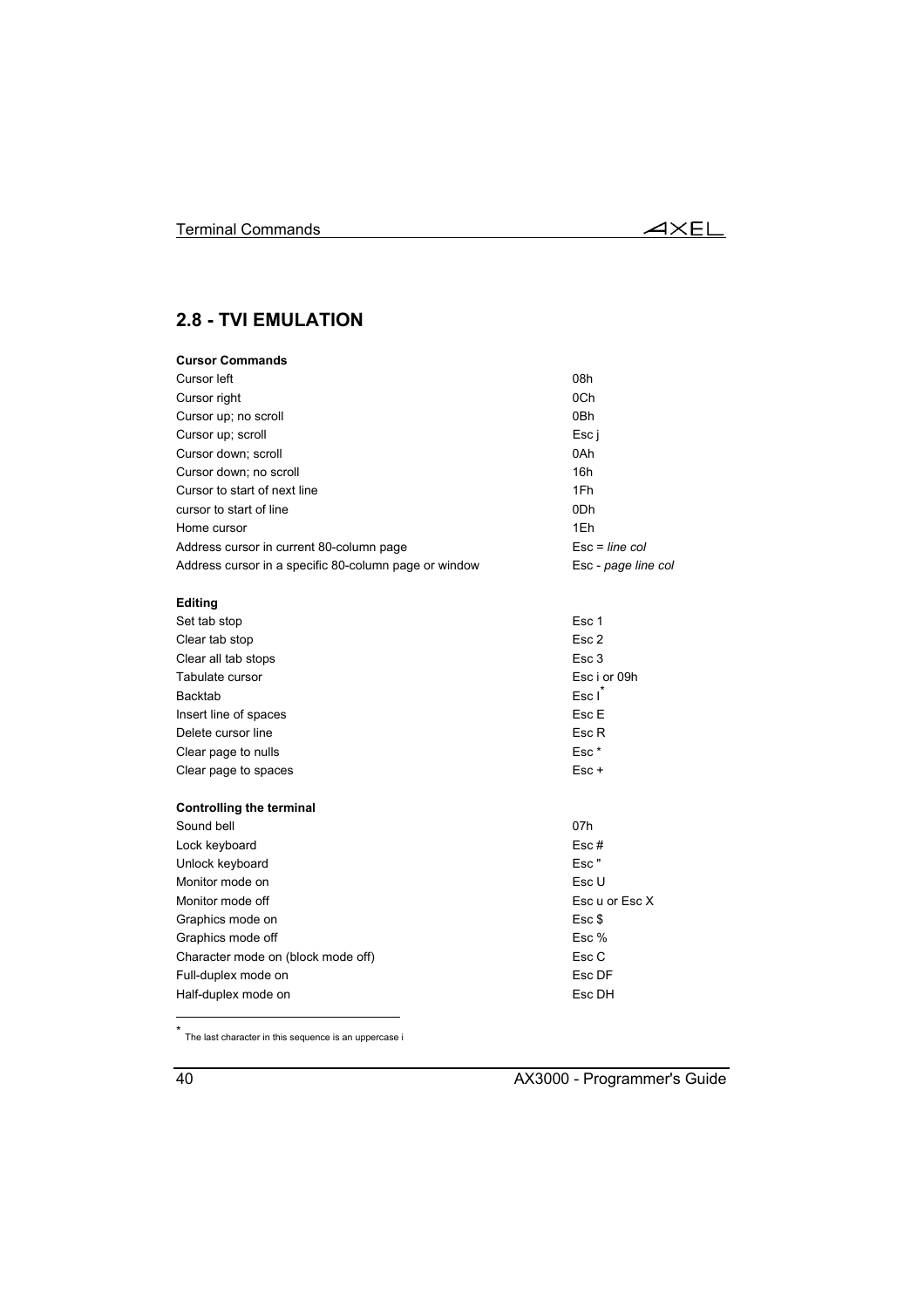### $\angle XEL$

| Display previous page                                              |              |                                    | Esc K                                      |
|--------------------------------------------------------------------|--------------|------------------------------------|--------------------------------------------|
| Display next page                                                  |              |                                    | Esc J                                      |
| Turn normal screen on                                              |              |                                    | Esc d                                      |
| Turn reverse screen on                                             |              |                                    | Esc b                                      |
| Insert mode on (replace mode off)                                  |              |                                    | Esc q                                      |
| Replace mode on (insert mode off)                                  |              |                                    | Esc r                                      |
| Local edit mode on (duplex off)                                    |              |                                    | Esc k                                      |
| Duplex edit mode on (local off)                                    |              |                                    | Esc I <sup>n</sup>                         |
| Turn screen display off                                            |              |                                    | Esc o                                      |
| Turn screen display on                                             |              |                                    | Esc n                                      |
| Set scrolling type                                                 |              |                                    | Esc ` scroll                               |
| Cursor off                                                         |              |                                    | Esc.0                                      |
| Set cursor type                                                    |              |                                    | Esc. curs                                  |
| curs = '1' or '2': blinking block curs = '3' or '4': blinking line |              |                                    |                                            |
| Key repeat off                                                     |              |                                    | Esc e-                                     |
| Key repeat on                                                      |              |                                    | Esc e,                                     |
| Receive CR mode off                                                |              |                                    | Esc e 4                                    |
| Receive CR mode on                                                 |              |                                    | Esc e 5                                    |
| <b>Video Attributes</b>                                            |              |                                    |                                            |
| Assign character display attribute                                 |              |                                    | Esc G attr                                 |
| attr values for full-intensity:                                    |              |                                    |                                            |
| 0<br>: normal                                                      | 8            | : underscore                       |                                            |
| 1<br>: invisible                                                   | 9            | $:$ underscore + invisible         |                                            |
| $\overline{2}$<br>: blink                                          |              | $:$ underscore + blink             |                                            |
| 3<br>$:$ invisible + blink                                         | $\mathbf{r}$ | : underscore + blink + invisible   |                                            |
| 4<br>: reverse                                                     | $\,<\,$      | : underscore + reverse             |                                            |
| 5<br>: reverse + invisible                                         | $=$          | : underscore + reverse + invisible |                                            |
| 6<br>: reverse + blink                                             | >            | : underscore + reverse + blink     |                                            |
| 7<br>∶reverse + blink + invisible                                  | 7            |                                    | : underscore + reverse + invisible + blink |

**Note**: the video attribute is encoded by a character on the screen

### **Message Line**

l

| Program label line | Esc f <i>txt</i> 0Dh |
|--------------------|----------------------|
| Display label line | Esc a                |
| Clear label line   | Esc h                |

\* The last character in this sequence is a lowercase L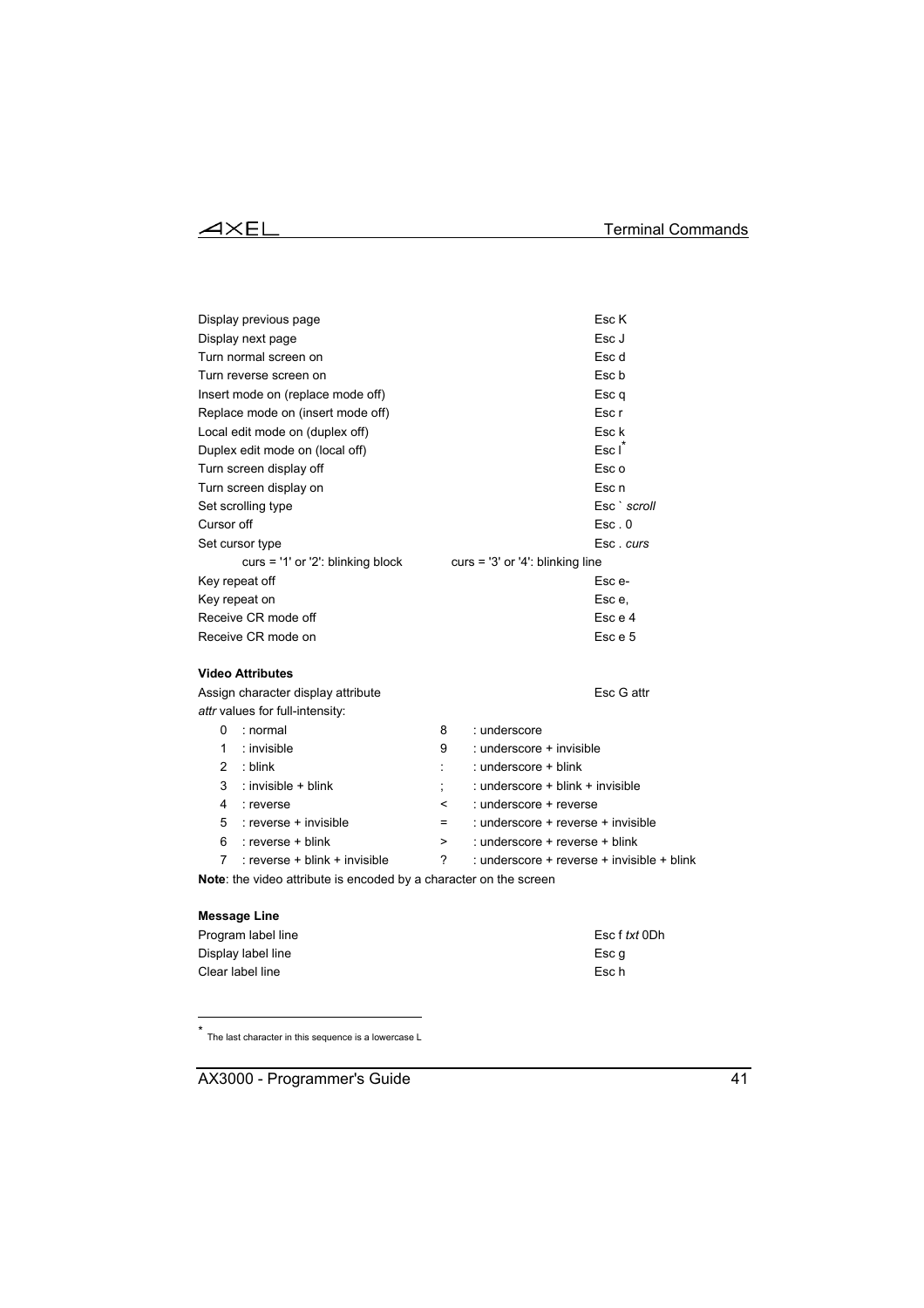### Terminal Commands **AXEL**

| <b>Protected Data</b>                                      |                        |
|------------------------------------------------------------|------------------------|
| Protect mode on                                            | Esc &                  |
| Protect mode off                                           | Esc'                   |
| Write-protect mode off                                     | Esc (                  |
| Write-protect mode on                                      | Esc)                   |
| Clear cursor column from cursor                            | Esc V                  |
| Clear unprotected :                                        |                        |
| page to spaces                                             | Esc; or 1Ah or Esc,    |
| page to nulls                                              | Esc:                   |
| line to spaces from cursor                                 | Esc T                  |
| line to nulls from cursor                                  | Esc t                  |
| page to spaces from cursor                                 | Esc Y                  |
| page to nulls from cursor                                  | Esc y                  |
| <b>Sending Data</b>                                        |                        |
| Print formatted page                                       | Esc P                  |
| Print unformatted page                                     | L                      |
| Transparent print mode on                                  | Esc'                   |
| Transparent print mode off                                 | Esc a                  |
| Secondary receive mode off                                 | 12h                    |
| Secondary receive mode on                                  | 14h                    |
| COPY mode on                                               | Esc $@$                |
| COPY mode off                                              | Esc A                  |
| Programmable keys                                          |                        |
| Program (from WYSE emulation)                              | Esc z key sequence 7Fh |
| <b>Terminal Report</b>                                     |                        |
| Answerback message (set through the AX3000 Set-Up)         | Esc M                  |
| message (or 60 <cr> if message is null)<br/>Response:</cr> |                        |
| Read cursor address in current 80-column page              | Esc?                   |
| Terminal returns:<br>line col <rc></rc>                    |                        |
| Read 80-column page (or window) number and cursor address  | Esc/                   |
| Terminal returns:<br>num line col <rc></rc>                |                        |
| Send ACK                                                   | 05h                    |
| Terminal returns: 06h                                      |                        |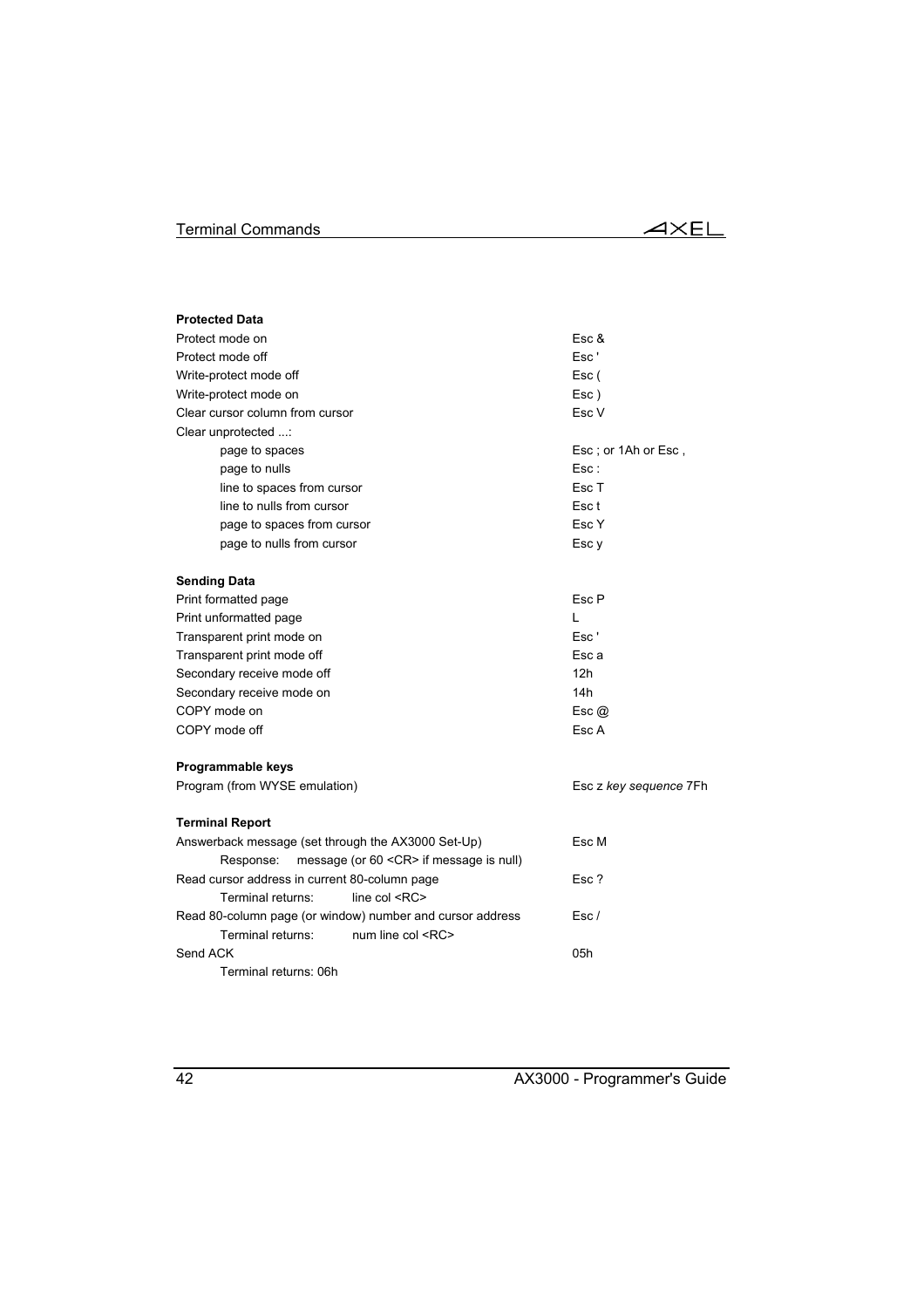# **2.9 - 3151 EMULATION**

| <b>Cursor Commands</b>                                     |                           |
|------------------------------------------------------------|---------------------------|
| Cursor right                                               | Esc <sub>C</sub>          |
| Cursor left                                                | Esc D                     |
| Cursor up (no scroll)                                      | Esc A                     |
| Cursor up (scroll)                                         | Esc!M                     |
| Cursor down (no scroll)                                    | Esc B                     |
| Cursor down (scroll)                                       | <b>Esc 20 M</b>           |
| Cursor to start of next line                               | Esc M                     |
| Cursor to next line (same column)                          | 0Ah                       |
| Cursor to start of line                                    | 0 <sub>Dh</sub>           |
| Home cursor                                                | Esc H                     |
| Set cursor address: line Pn1 (20h38h), column Pn2 (20h6Fh) | Esc Y Pn1 Pn2             |
| Set cursor address: line Pn1 (125), column Pn2 (180)       | $Esc$ [ Pn1 : Pn2 H       |
| Set buffer address line Pn1 (20h38h), column Pn2 (20h6Fh)  | Esc X Pn1 Pn2             |
| Reset buffer address mode                                  | $Esc$ 20 $h$ Z            |
| Insert cursor                                              | Esc <sub>Z</sub>          |
| <b>Editing</b>                                             |                           |
| Set tab stop                                               | Esc <sub>0</sub>          |
| Tabulate cursor                                            | 09h                       |
| Backtab                                                    | Esc <sub>2</sub>          |
| Clear tab stop                                             | Esc <sub>1</sub>          |
| Clear all tab stops                                        | Esc 20h 1                 |
| Clear screen and home cursor                               | Esc L or Esc K or Esc ! L |
| Clear screen from cursor                                   | Esc J                     |
| Clear line from cursor                                     | Esc I                     |
| Insert a line                                              | Esc <sub>N</sub>          |
| Delete cursor line                                         | Esc O                     |
| Insert character Pn                                        | Esc P Pn                  |
| Delete cursor character                                    | Esc Q                     |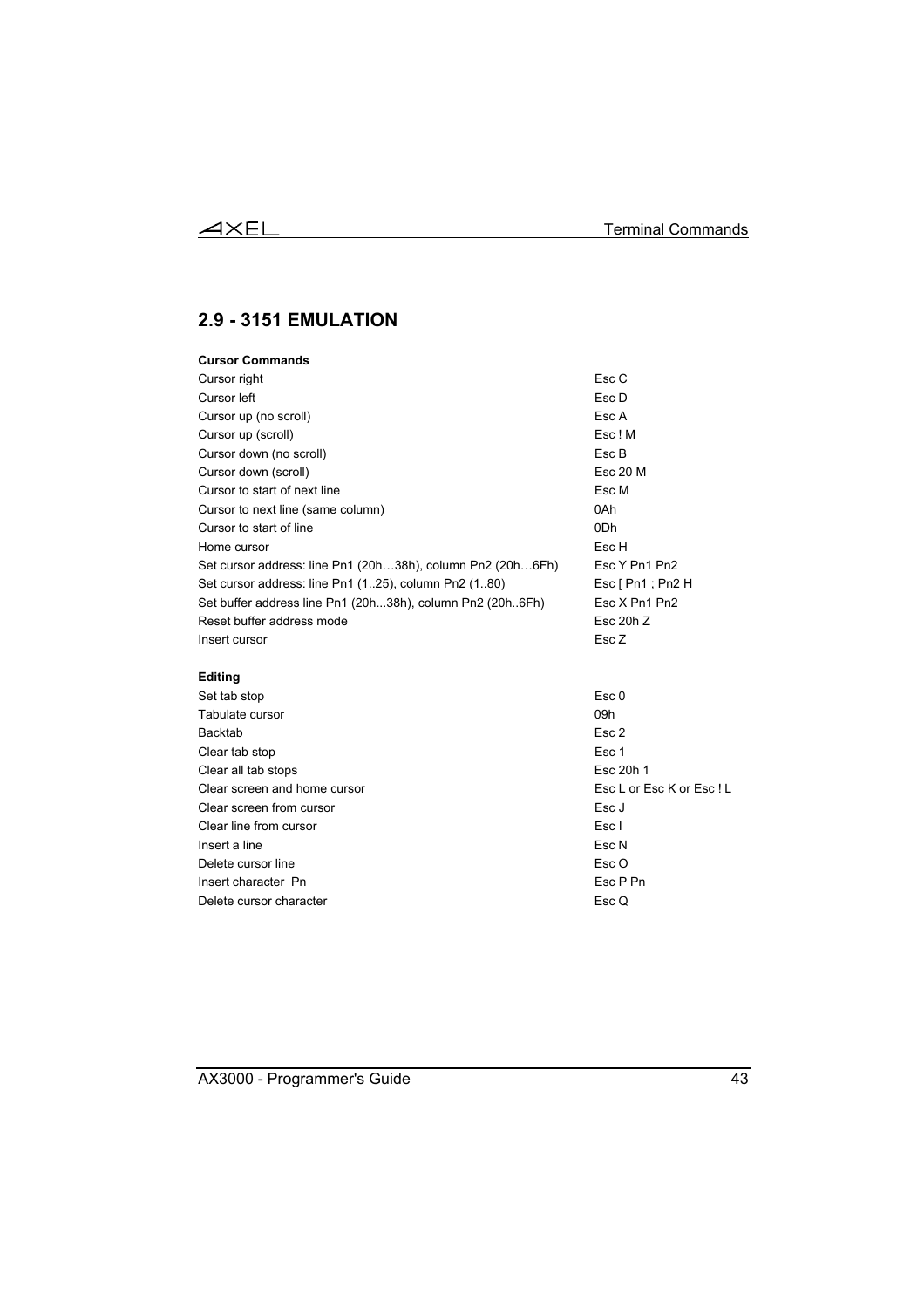```
\blacktriangleleft \times EL
```

| <b>Terminal Commands</b>                                                      |                                                      |                      |
|-------------------------------------------------------------------------------|------------------------------------------------------|----------------------|
| Reset to initial state                                                        |                                                      | $Esc$ 20 $h$ S       |
| Sound bell                                                                    |                                                      | 07h                  |
| Lock keyboard                                                                 |                                                      | Esc:                 |
| Unlock keyboard                                                               |                                                      | Esc:                 |
| Assign Pn character set as G0                                                 |                                                      | Esc < Pn             |
| Assign Pn character set as G1                                                 |                                                      | $Esc$ > $Pn$         |
| Set a 24x80 screen                                                            |                                                      | Esc 20h r!! 20h 8"P  |
| Set a 25x80 screen                                                            |                                                      | Esc 20h r!! 20h 9"P  |
| Set a 24x132 screen                                                           |                                                      | Esc 20h r!! 20h 8\$D |
| Set a 25x132 screen                                                           |                                                      | Esc 20h r!! 20h 9\$D |
| Enable 'Impr' key (hardcopy sequence is sent when the key is pressed) Esc ) : |                                                      |                      |
| Disable 'Impr' key (the hardcopy is locally performed)                        |                                                      | $Esc$ );             |
| <b>Programmable Keys</b>                                                      |                                                      |                      |
| Set all default programmable keys                                             |                                                      | $Esc$ 20 $h$ t       |
| <b>Printing Control Sequences</b>                                             |                                                      |                      |
| Enable local printing mode                                                    |                                                      | 10h 14h              |
| Disable local printing mode                                                   |                                                      | 10h 12h              |
| Print the screen (hardcopy)                                                   |                                                      | Esc W or Esc 20h W   |
| Select the default printer port:                                              |                                                      | CSI < PoF            |
| TCP/IP models: $Po = 1$ : AUX1 $Po = 2$ : AUX2                                | $Po = 3$ : parallel                                  |                      |
| Serial models: $Po = 1$ : AUX1 $Po = 2$ : parallel                            |                                                      |                      |
| <b>Video Attributes</b>                                                       |                                                      |                      |
| Assign character display attribute (additive sequence)                        |                                                      | Esc 4 attr a         |
| attr values:                                                                  |                                                      |                      |
|                                                                               | : bold<br>$\left($                                   |                      |
| Ţ<br>: reverse                                                                | $\mathcal{C}$<br>: bold + reverse                    |                      |
| Ħ<br>: underscore                                                             | : bold + underscore                                  |                      |
| #<br>: underscore + reverse                                                   | : bold + underscore + reverse<br>$\ddot{}$           |                      |
| \$<br>: blink                                                                 | $:$ bold + blink<br>$\overline{ }$                   |                      |
| %<br>reverse + blink :                                                        | : bold + reverse + blink<br>$\overline{\phantom{0}}$ |                      |
| &<br>: underscore + blink                                                     | : bold + underscore + blink                          |                      |
| ٠.<br>: reverse + underscore + blink                                          | : bold + reverse + underscore + blink<br>$\sqrt{2}$  |                      |
| : invisible<br>0                                                              |                                                      |                      |
| Assign character display attribute (non-additive sequence)                    |                                                      | Esc 4 attr           |
| attr values:                                                                  |                                                      |                      |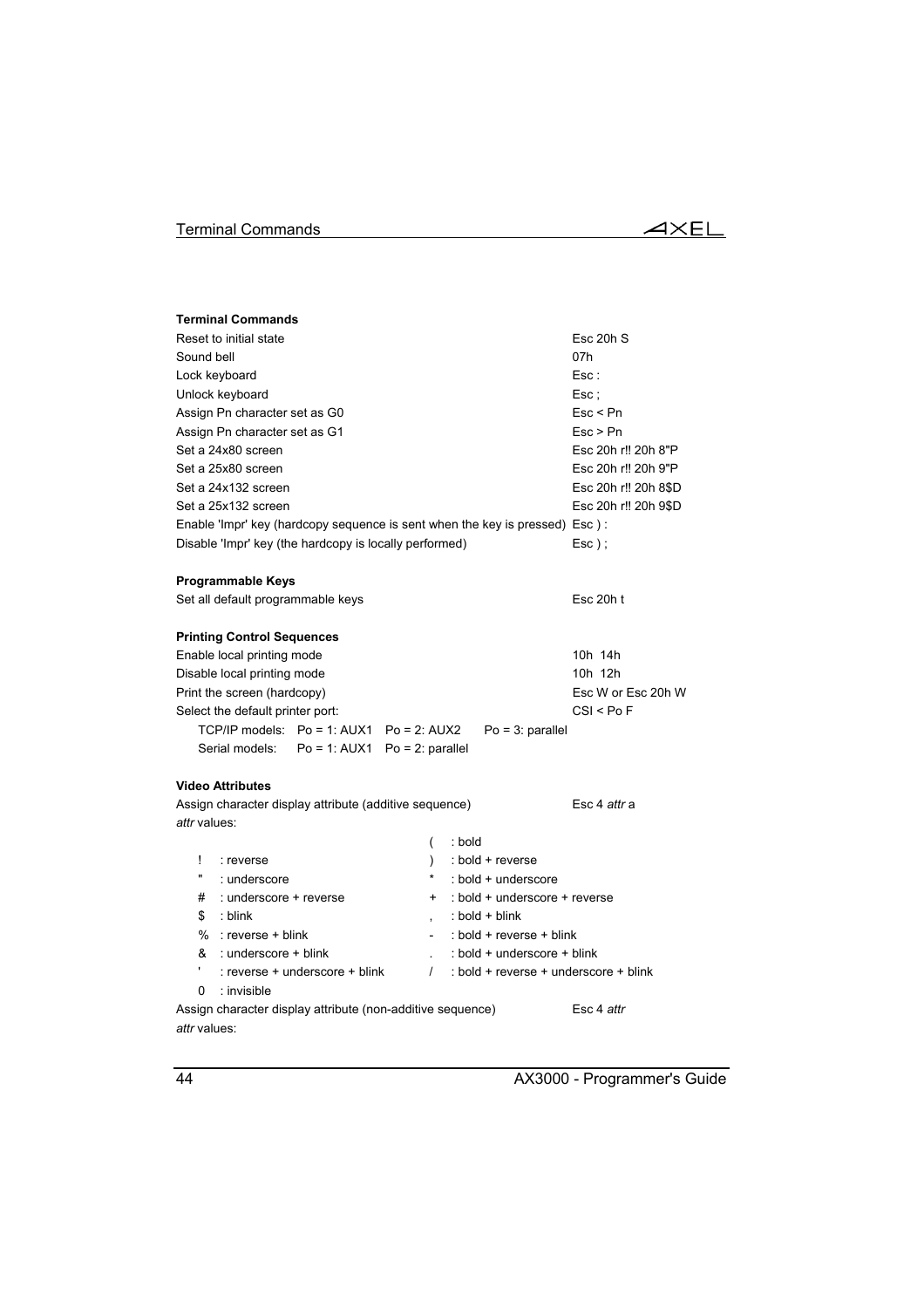### $\angle$

- @ : normal (no attribute) H : bold
- 
- 
- 
- 
- 
- 
- 
- P : invisible
- Reset character display attribute **Esc 4** *attr* b

*attr* values:

- $0 \quad$  bold + reverse + underscore + blink  $8 \quad$  reverse + underscore + blink
- 1 : bold + underscore + blink 9 : underscore + blink
- 2 : bold + reverse + blink : : : : reverse + blink
- 3 : bold + blink ; : blink
- 4 : bold + underscore + reverse < : underscore + reverse
- 5 : bold + underscore = : underscore
- 6 : bold + reverse > : reverse
- 
- 
- A : reverse **I** : bold + reverse
- B : underscore J : bold + underscore
- C : underscore + reverse K : bold + underscore + reverse
- D : blink L : bold + blink
- E : reverse + blink M : bold + reverse + blink
- F : underscore + blink  $N$  : bold + underscore + blink
- G : reverse + underscore + blink O : bold + reverse + underscore + blink

- 
- 
- 
- 
- 
- 
- 
- 7 : bold 20h : invisible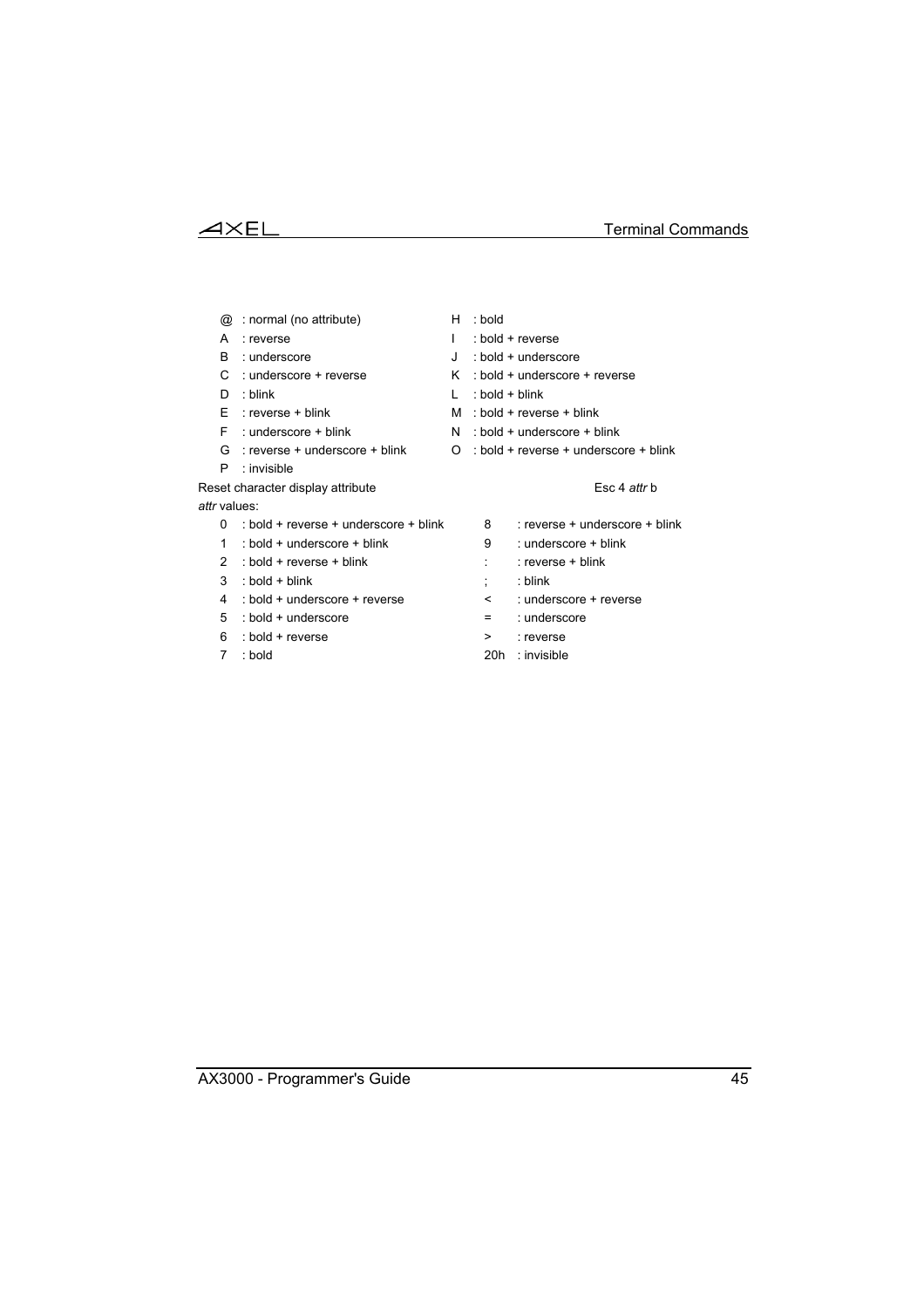### Terminal Commands

### $\blacktriangleleft \times E$ L

| <b>Terminal Report (Axel)</b>     |                                                    |                            |
|-----------------------------------|----------------------------------------------------|----------------------------|
| AX3000 IP address                 |                                                    | $CSI < a$ (or $CSI < 0$ a) |
|                                   | Response: IP address <cr></cr>                     |                            |
| Firmware revision                 |                                                    | CSI < 1a                   |
|                                   | Response: version <cr></cr>                        |                            |
|                                   | Answerback message (set through the AX3000 Set-Up) | CSI < 4a                   |
| Response:                         | message                                            |                            |
| Current session number            |                                                    | CSI < 5a                   |
| Response:                         | number <cr></cr>                                   |                            |
| <b>Printer Status</b>             |                                                    | CSI < 6a                   |
|                                   | Response: OK <cr> or ERR <cr></cr></cr>            |                            |
|                                   |                                                    |                            |
| <b>Terminal Report</b>            |                                                    |                            |
| Cursor position report            |                                                    | Esc <sub>5</sub>           |
| Response:                         | Esc Y line col <cr></cr>                           |                            |
| <b>Terminal status</b>            |                                                    | Esc <sub>6</sub>           |
| Response:                         | Esc 6 20h D $\leq$ CR $>$                          |                            |
| Hardware configuration            |                                                    | Esc 20h 6                  |
| Response:                         | Esc 20h 6 T $\leq$ CR $>$                          |                            |
| Hardware configuration (enhanced) |                                                    | $Esc$ " $6$                |
| Response:                         | Esc $" 6$ ) ( $! 8$ D < CR >                       |                            |
|                                   | Answerback message (set through the AX3000 Set-Up) | Esc <sub>16</sub>          |
| Response:                         | Esc ! 6 message Esc 6 <cr></cr>                    |                            |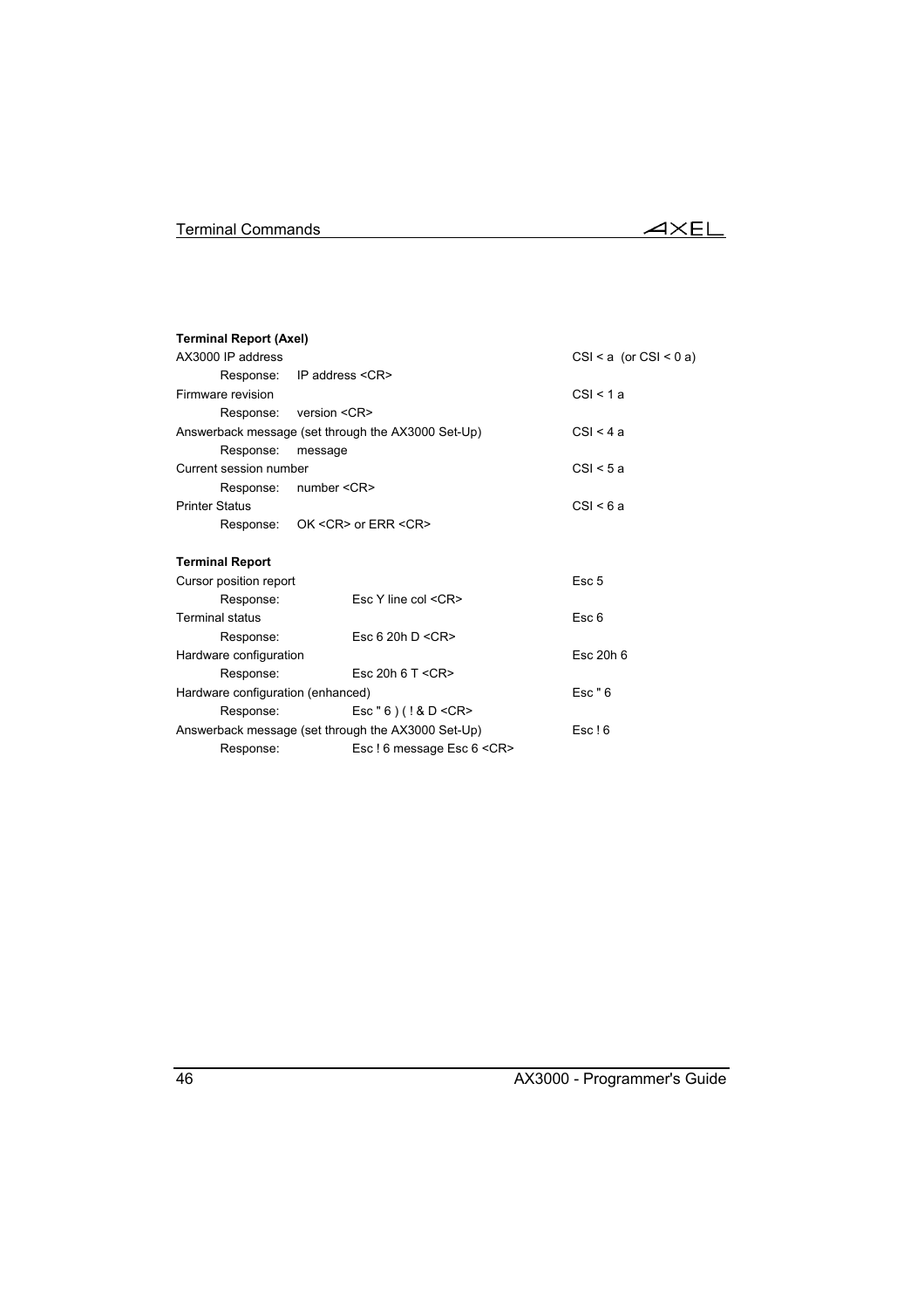# **- 3 - CHARACTER SETS**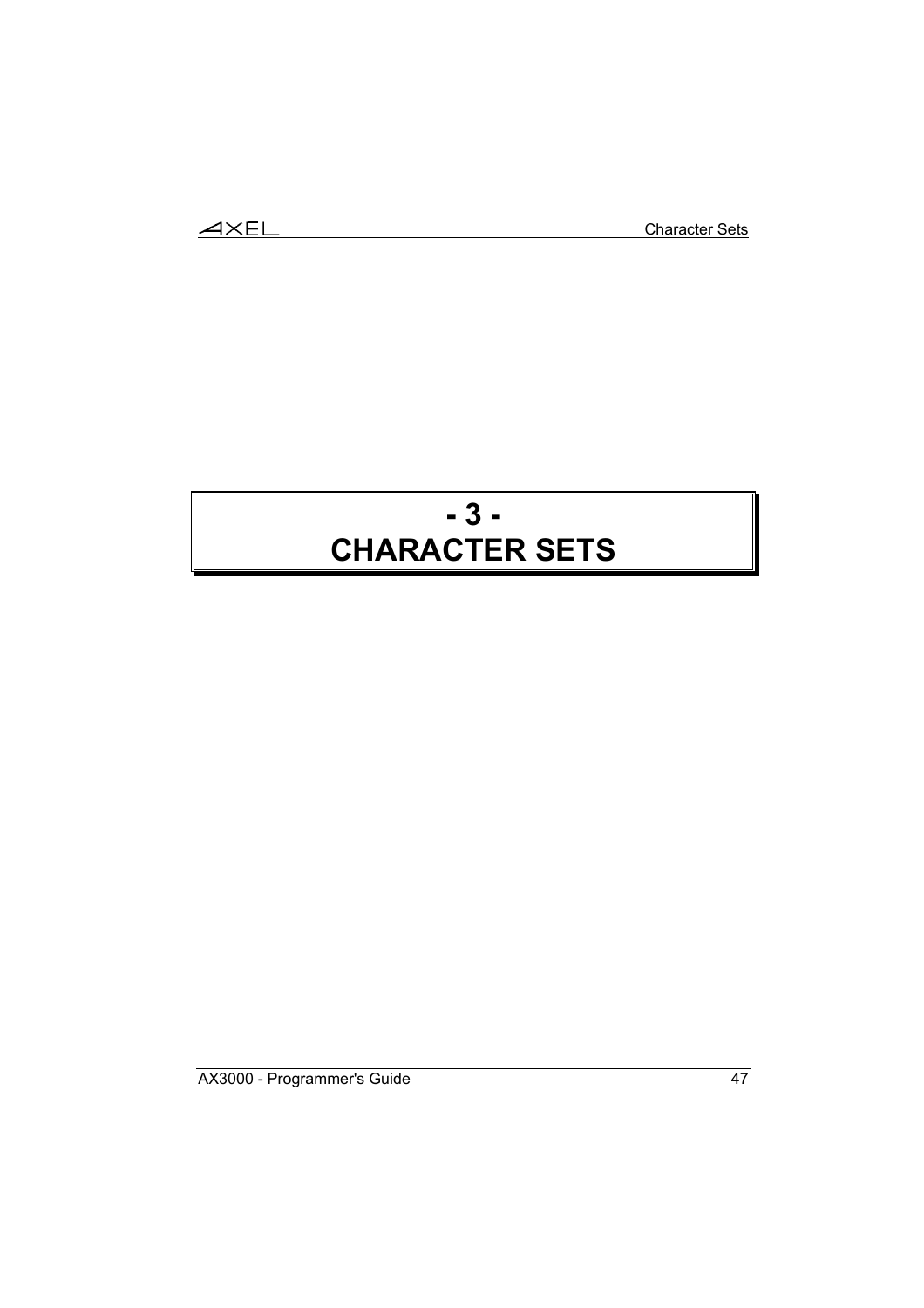*This chapter deals with available AX3000 character sets.* 

The Platine terminal supports many character sets. These character sets are sorted by families:

- ANSI, PCTERM, SM94xx, PROLOGUE, QVT, TVI and 3151 families

- VT family

- WYSE family

**Convention**: in following character sets, for each character, the decimal, hexadecimal and octal values are given:



hexadecimal value decimal value octal value

## **3.1 - ANSI, PCTERM, SM94XX, PROLOGUE, QVT, TVI, 3151**

The following table specifies available character sets for each family:

|                            | <b>ANSI</b> | <b>PCTERM</b> | SM94xx   PROLOGUE | QVT | <b>TVI</b> | 3151 |
|----------------------------|-------------|---------------|-------------------|-----|------------|------|
| PC 437                     |             |               |                   |     |            |      |
| PC 850                     |             |               |                   |     |            |      |
| PC 858 <sup>(*)</sup>      |             |               |                   |     |            |      |
| PC 860                     |             |               |                   |     |            |      |
| ISO 8859-1                 |             |               |                   |     |            |      |
| ISO 8859-SG                |             |               |                   |     |            |      |
| ISO 8859-15 <sup>(*)</sup> |             |               |                   |     |            |      |
| ISO 7-bit                  |             |               |                   |     |            |      |
| SM9400                     |             |               |                   |     |            |      |
| Special graphics           |             |               |                   |     |            |      |

(\*) only available with EURO option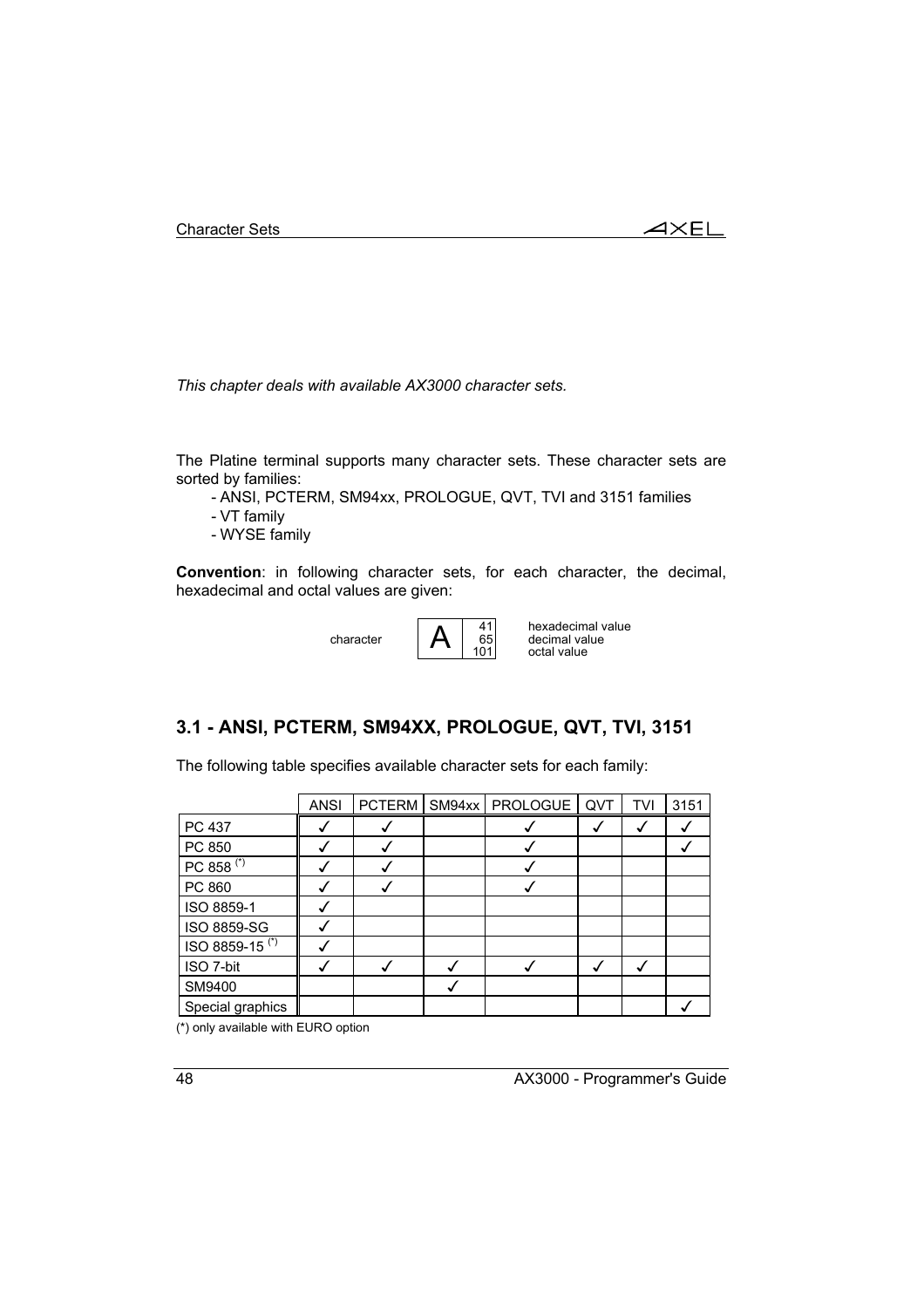# <u>AXEL</u> Character Sets

**PC-437:** 

|   | 0         |                                                   | 1                 |                                      | $\overline{2}$ |                                      | 3              |                                                | 4                                |                                                                | 5                         |                                                       | 6            |                                       | 7      |                                      |
|---|-----------|---------------------------------------------------|-------------------|--------------------------------------|----------------|--------------------------------------|----------------|------------------------------------------------|----------------------------------|----------------------------------------------------------------|---------------------------|-------------------------------------------------------|--------------|---------------------------------------|--------|--------------------------------------|
| 0 |           | $\begin{matrix} 0 \\ 0 \\ 0 \end{matrix}$         | ▶                 | $\frac{10}{16}$                      | SP             | $\frac{20}{32}$                      | 0              | 30<br>48                                       | $^{\scriptsize \textregistered}$ | $\begin{array}{c} 40 \\ 64 \\ 100 \end{array}$                 | Р                         | $\frac{50}{80}$                                       |              | 60<br>96                              | р      | $\frac{70}{112}$                     |
| 1 | ☺         | $\frac{1}{1}$                                     | ◀                 | $\frac{11}{17}$                      | ļ              | $\frac{21}{33}$                      | 1              | 60<br>$\frac{31}{49}$                          | А                                | 41<br>65                                                       | Q                         | 120<br>$\frac{51}{81}$                                | a            | 140<br>$\frac{61}{97}$                | q      | $\frac{71}{113}$                     |
| 2 | θ         | $\frac{2}{2}$                                     | ¢                 | 21<br>12                             | w              | $\frac{1}{4}$<br>22<br>34<br>42      | $\overline{2}$ | 61<br>$32$<br>$50$<br>$62$                     | B                                | 101<br>$\begin{array}{r} 42 \\ 66 \\ 102 \end{array}$          | R                         | 121<br>$\begin{array}{c} 52 \\ 82 \\ 122 \end{array}$ | b            | 141<br>62                             | r      | $\frac{72}{114}$                     |
| 3 | v         | ვ<br>ვ                                            | IJ                | $\frac{18}{22}$<br>13<br>19<br>23    | #              | 23<br>35<br>43                       | 3              | 33<br>51<br>63                                 | С                                | $\begin{array}{c} 43 \\ 67 \\ 103 \end{array}$                 | S                         | 53                                                    | Ć            | $\frac{98}{142}$<br>63                | s      | 73<br>115<br>163                     |
| 4 | ۵         | 44                                                | 1                 | $\frac{14}{20}$                      | \$             | $\frac{24}{36}$                      | 4              | 34<br>52<br>64                                 | D                                | $\frac{44}{68}$                                                | Т                         | $\frac{83}{123}$<br>$\frac{54}{84}$<br>124            | d            | $\frac{99}{143}$<br>$\frac{64}{100}$  | t      | 74<br>116<br>164                     |
| 5 | 4         | 5<br>5<br>5                                       | Ŝ                 | $\frac{15}{21}$                      | $\frac{1}{2}$  | 44<br>25<br>37<br>45                 | 5              | 35<br>53                                       | Е                                | 104<br>$^{45}_{69}$                                            | U                         | 55<br>85                                              | e            | 144<br>65                             | u      | 75<br>117<br>165                     |
| 6 | ♠         | 666                                               | ↨                 | $\frac{16}{22}$                      | &              | 26<br>38<br>46                       | 6              | 65<br>36<br>54<br>66                           | F                                | 105<br>$\frac{46}{70}$<br>106                                  | V                         | 125<br>56<br>$\overline{86}$                          | f            | $\frac{101}{145}$<br>66               | ۷      | 76<br>118<br>166                     |
| 7 |           | 77/7                                              |                   | $\frac{17}{23}$                      | ï              | 27<br>39<br>47                       | 7              | $\frac{37}{55}$                                | G                                | $\frac{47}{71}$<br>107                                         | W                         | 126<br>$\frac{57}{87}$                                | g            | $\frac{102}{146}$<br>$\frac{67}{103}$ | w      | $\frac{77}{119}$                     |
| 8 | $\bullet$ | $\begin{array}{c}\n 8 \\  8 \\  10\n \end{array}$ | ↑                 | 18<br>24<br>30                       |                | $^{28}_{40}$                         | 8              | 38<br>56<br>70                                 | Н                                | $\frac{48}{72}$<br>110                                         | Х                         | 127<br>58<br>88                                       | h            | $rac{68}{104}$                        | x      | 78<br>120<br>170                     |
| 9 | $\circ$   | $\begin{array}{c}\n0 \\ 1 \\ 1\n\end{array}$      | ↓                 | $\frac{19}{25}$                      | (<br>)         | 50<br>29<br>41<br>51                 | 9              | 39<br>57<br>71                                 | ı                                | $49$<br>$73$<br>$111$                                          | Y                         | 130<br>59                                             | İ            | 150<br>69                             |        | 79<br>121<br>171                     |
| A | $\circ$   | $A$<br>10<br>12                                   | →                 | $1A$<br>$26$<br>$32$                 | $\ast$         | 2A<br>42<br>52                       | İ              | 3A                                             | J                                | $4A$<br>$74$<br>112                                            | Z                         | $\frac{89}{131}$<br>5A<br>90<br>132                   | i            | $\frac{105}{151}$<br>6A               | у<br>z | 7A<br>122<br>172                     |
| B |           | B<br>11<br>13                                     | $\leftarrow$      | 1B                                   | +              | 2B                                   |                | $\frac{58}{72}$<br>3B<br>59<br>73              | Κ                                | 4B<br>75<br>113                                                | I                         | 5B                                                    | k            | $\frac{106}{152}$<br>6B               | {      | 7B<br>123<br>173                     |
| С | ď<br>ò    | $rac{C}{12}$                                      | ц                 | $\frac{27}{33}$<br>1C                |                | $^{43}_{53}$<br>2C                   | j<br><         | 3C                                             | L                                | $^{4C}_{76}$<br>114                                            | \                         | $\frac{91}{133}$<br>5C<br>92                          | ı            | 107<br>153<br>6C<br>108               | ı      | 7C<br>124<br>174                     |
| D | F         | $\begin{array}{c}\n0 \\ 13 \\ 15\n\end{array}$    | $\leftrightarrow$ | $\frac{28}{34}$<br>$\frac{10}{29}$   | ,              | $\frac{44}{54}$<br>2D<br>45<br>55    | =              | $\frac{60}{74}$<br>3D<br>61<br>75              | м                                | $\frac{4D}{77}$                                                | 1                         | 134<br>$\frac{5}{93}$                                 | m            | 154<br>$^{6D}_{109}$                  | ı      | 7D<br>125<br>175                     |
| F | 月         | $\begin{array}{c}\nE \\ 14 \\ 16\n\end{array}$    |                   | 35<br>$\frac{15}{30}$                |                | 2E<br>46<br>56                       | >              | 3E<br>62<br>76                                 | N                                | 115<br>4E<br>78<br>116                                         | Λ                         | 135<br>5E<br>94                                       |              | 155<br>6E<br>110<br>156               | }      | 7E<br>126<br>176                     |
| F | ∗         | $F_{15}$<br>$15$                                  | ▲                 | 1F                                   | Ι              | 2F                                   | ?              | 3F<br>63<br>77                                 | O                                | $4F$<br>$79$<br>$117$                                          |                           | 136<br>5F                                             | n            | 6F                                    | ۵      | 7F<br>127<br>177                     |
|   |           |                                                   |                   | $\frac{31}{37}$                      |                | $^{47}_{57}$                         |                |                                                |                                  |                                                                |                           | $\frac{95}{137}$                                      | ٥            | 111<br>157                            |        |                                      |
|   |           |                                                   |                   |                                      |                |                                      |                |                                                |                                  |                                                                |                           |                                                       |              |                                       |        |                                      |
|   | 8         |                                                   | 9                 |                                      | Α              |                                      | B              |                                                | С                                |                                                                | D                         |                                                       | E            |                                       | F      |                                      |
| 0 | Ç         |                                                   | É                 |                                      | á              | $A0$ <sub>160</sub><br>240           |                |                                                | L                                |                                                                | Ш                         | $\frac{D}{208}$<br>320                                | α            |                                       | ≡      |                                      |
| 1 | ü         | 80<br>128<br>200                                  | æ                 | 90<br>144<br>220<br>$\frac{91}{145}$ | í              | A1<br>161                            |                | B <sub>0</sub><br>176<br>260<br>$rac{B1}{177}$ | $\mathbf{L}$                     | C0<br>192<br>300<br>$rac{C1}{193}$                             | ╤                         | D1<br>209                                             | ß            | E0<br>224<br>340<br>$\frac{E1}{225}$  | ±      | F0<br>240<br>360                     |
| 2 | é         | $\frac{81}{129}$<br>$\frac{82}{130}$              | Æ                 | 221<br>$\frac{92}{146}$              | ó              | 241<br>$A_2^2$<br>162                |                | 261<br>$rac{B2}{178}$                          |                                  | 301<br>$rac{C_2}{194}$                                         | T                         | 321                                                   | г            | 341<br>$rac{E}{226}$                  | ≥      | $F_1$<br>$241$<br>$361$              |
| 3 | â         | 202<br>$\frac{83}{131}$                           | ô                 | 222<br>$\frac{93}{147}$              | ú              | 242<br>$A_3^3$                       |                | 262<br>$rac{B3}{179}$                          |                                  | 302<br>$rac{C3}{195}$                                          | Ш                         | D <sub>2</sub><br>210<br>322<br>$\frac{D3}{211}$      | $\mathbf{u}$ | $\frac{5}{342}$<br>$\frac{E3}{227}$   | ≤      | F <sub>242</sub><br>362              |
| 4 | ä         | 203                                               | ö                 | 223<br>94                            | ñ              | $\frac{1}{243}$                      |                | 263<br>B4                                      |                                  | 303                                                            | L                         | 323                                                   | Σ            | $\overline{343}$<br>F4                | Í      | F3<br>243<br>363                     |
| 5 | à         | $\frac{84}{132}$<br>85                            | ò                 | $\frac{148}{224}$<br>95              | Ñ              | A4<br>164<br>244                     | ╡              | $\frac{180}{264}$<br>B5                        | ↑                                | C4<br>196<br>304                                               | F                         | D4<br>212<br>324<br>D5                                | σ            | 228<br>344<br>E5                      |        | $F4$<br>$244$<br>$364$               |
| 6 | å         | 133<br>205<br>86<br>134                           | û                 | 149<br>225<br>96<br>150              | a              | A5<br>165<br>245                     | ╢              | 181<br>265<br>B <sub>6</sub><br>182            |                                  | C5<br>197<br>305<br>$rac{C6}{198}$                             | Π                         | 213<br>325<br>D <sub>6</sub>                          | μ            | 229<br>345<br>FR                      | $\div$ | F5<br>245<br>365                     |
| 7 | Ç         | 206                                               | ù                 | 226<br>$\frac{97}{151}$              | $\overline{Q}$ | A6<br>166<br>246<br>A7<br>167        |                | 266<br>B7<br>183                               |                                  | 306<br>$rac{C7}{199}$                                          |                           | $\frac{214}{326}$<br>D7                               | τ            | 230<br>346<br>E7                      | ≈      | F6<br>246<br>366                     |
| 8 | ê         | 87<br>135<br>207<br>88                            | ÿ                 | 227<br>98                            | خ              | 2A7<br>A8<br>168                     | ╖              | 267<br>B <sub>8</sub>                          | IL.                              | 307<br>C <sub>8</sub>                                          | ╫                         | $\frac{215}{327}$<br>D <sub>8</sub>                   | Ф            | $\frac{231}{347}$<br>E <sub>8</sub>   | o      | F7<br>247<br>367<br>F <sub>8</sub>   |
| 9 | ë         | 136<br>210<br>$\frac{89}{137}$                    | ö                 | 152<br>230<br>$\frac{99}{153}$       | п              | 250<br>$A9$ <sub>169</sub>           | ٦              | 184<br>270<br>B9<br>185                        | IF                               | 200<br>310<br>$^{C9}_{201}$                                    | $\frac{1}{\sqrt{2}}$<br>J | 216<br>330<br>$\frac{D9}{217}$                        | Θ            | 232<br>350<br>$\frac{E9}{233}$        |        | 248<br>370                           |
| A | è         | 211<br>8A<br>138<br>212                           | Ü                 | 231<br>$\frac{9A}{154}$<br>232       | ٦              | 251<br>AA<br>170<br>252              | ╣<br>I         | 271<br>BA<br>186<br>272                        | Щ                                | 311<br>CA<br>202                                               | г                         | 331<br>DA<br>218                                      | Ω            | 351<br>$\frac{EA}{234}$               |        | F9<br>249<br>371                     |
| B | ï         | 8B                                                | ¢                 | 9B<br>155                            | $\frac{1}{2}$  |                                      | ٦              | <b>BB</b>                                      | ╥                                | $\frac{1}{312}$<br>СB                                          |                           | 332<br>DB                                             | δ            | $\frac{25}{352}$<br>EB                |        | FA<br>250<br>372                     |
| С | î         | 139<br>213<br>8C                                  | £                 | 233<br>9C                            | $\frac{1}{4}$  | AB<br>171<br>253                     | ╝              | 187<br>273<br>BC                               | ╠                                | 203<br>313<br>CC                                               |                           | 219<br>333<br>DC                                      | $\infty$     | 235<br>353<br>EC                      | n      | FB<br>251<br>373                     |
| D | ì         | $\frac{140}{214}$                                 | ¥                 | 156<br>234                           | ī              | AC<br>172<br>254                     | Щ              | 188<br>274<br>BD<br>189                        |                                  | $\frac{204}{314}$<br>CD                                        |                           | 220<br>334                                            | φ            | 236<br>354<br>ED<br>237               | 2      | FC<br>252<br>374                     |
| E | Ä         | 8D<br>141<br>215<br>8E<br>$\frac{142}{216}$       | $P_t$             | 9D<br>157<br>235<br>9E<br>158<br>236 | ≪              | AD<br>173<br>255<br>AE<br>174<br>256 | ╛              | 275<br>BE<br>190<br>276                        | 괢                                | $\frac{60}{205}$<br>315<br>$rac{CE}{206}$<br>$\frac{200}{316}$ |                           | DD<br>221<br>335<br>DE<br>222<br>336                  | ε            | 355<br>EE<br>238<br>356               |        | FD<br>253<br>375<br>FE<br>254<br>376 |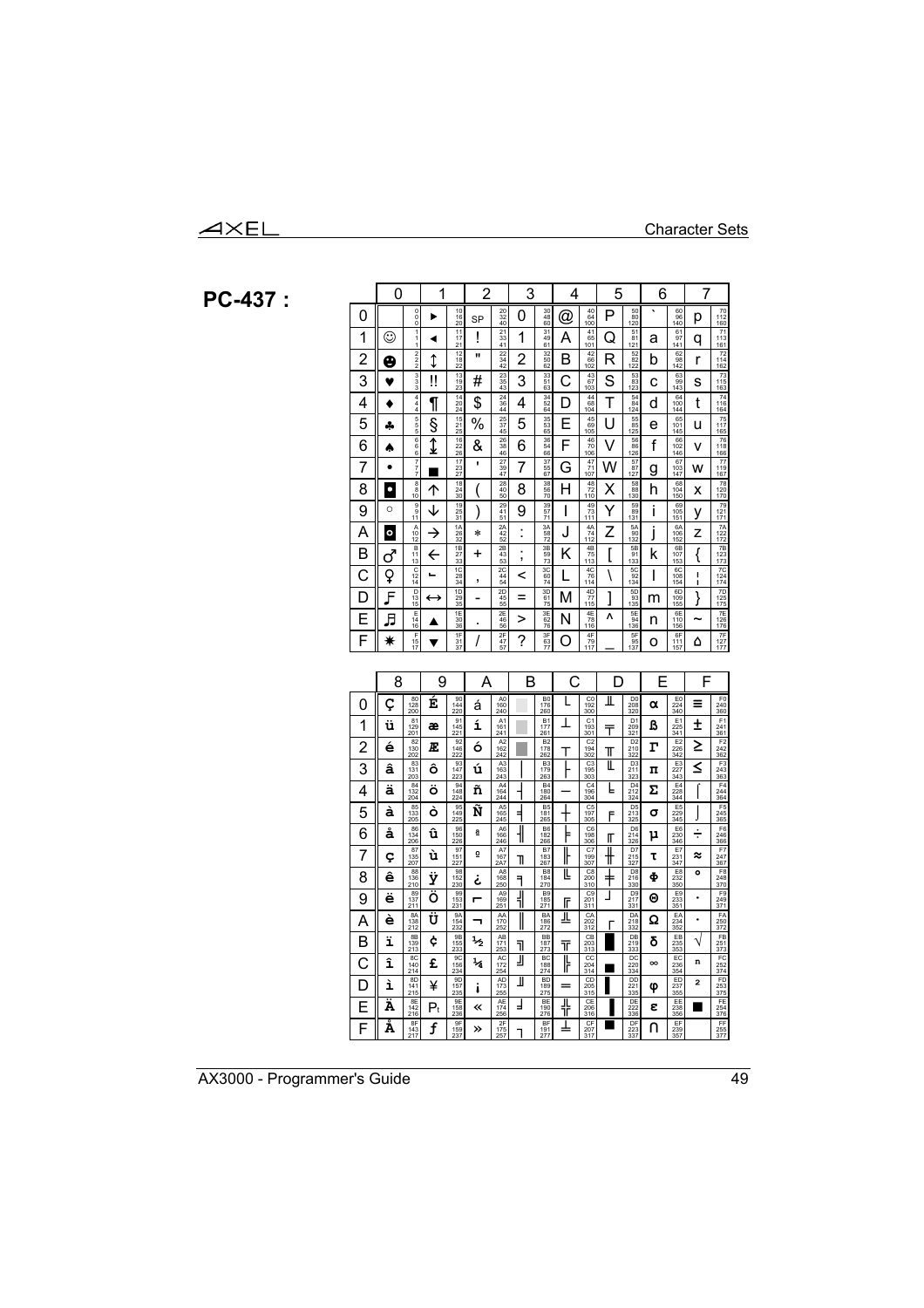$\angle XEL$ 

**PC-850:** 

|                | 0         |                                                   | 1                 |                                                 | 2             |                                      | 3              |                               | 4 |                                                | 5                        |                                                 | 6 |                              | I              |                                                                            |
|----------------|-----------|---------------------------------------------------|-------------------|-------------------------------------------------|---------------|--------------------------------------|----------------|-------------------------------|---|------------------------------------------------|--------------------------|-------------------------------------------------|---|------------------------------|----------------|----------------------------------------------------------------------------|
| 0              |           | $\begin{smallmatrix}0\0\0\end{smallmatrix}$       | ь                 | 10<br>16<br>20                                  | SP            | 20<br>32<br>40                       | 0              | 30<br>48<br>60                | @ | $\begin{array}{c} 40 \\ 64 \\ 100 \end{array}$ | Ρ                        | 50<br>80<br>120                                 |   | 60<br>96<br>140              | р              | 70<br>112<br>160                                                           |
| 1              | ☺         | $\frac{1}{1}$<br>1                                | ∢                 | $\frac{11}{17}$                                 | Į             | $\frac{21}{33}$                      | 1              | $\frac{31}{49}$<br>61         | А | $\frac{41}{65}$<br>101                         | Q                        | 51<br>$\frac{81}{121}$                          | а | $\frac{61}{97}$<br>141       | q              |                                                                            |
| $\overline{2}$ | θ         | $\frac{2}{2}$                                     | t                 | 12<br>18<br>22                                  | Ħ             | 22<br>34<br>42                       | $\overline{2}$ | 32<br>50<br>62                | B | $\begin{array}{c} 42 \\ 66 \\ 102 \end{array}$ | R                        | 52<br>$\frac{82}{122}$                          | b | 62<br>$\frac{98}{142}$       | r              | 71<br>113<br>161<br>72<br>114<br>162                                       |
| 3              | v         | 33                                                | Į!                | 13<br>19<br>23                                  | #             | 23<br>35<br>43                       | 3              | 33<br>51<br>63                | Ć | $\frac{43}{67}$<br>103                         | S                        | 53<br>83<br>123                                 | с | 63<br>99<br>143              | s              | $\begin{array}{r} 73 \\ 115 \\ 163 \\ \hline 74 \\ 116 \\ 164 \end{array}$ |
| 4              |           | 44                                                | 1                 | $\frac{14}{20}$                                 | \$            | $\frac{24}{36}$<br>44                | 4              | 34<br>52<br>64                | D | $\frac{44}{68}$<br>104                         | T                        | 54<br>$\overline{84}$<br>124                    | d | $\frac{64}{100}$<br>144      | t              |                                                                            |
| 5              | 4         | 555                                               | §                 | $\frac{15}{21}$                                 | %             | $\frac{25}{37}$<br><br>45            | 5              | 35<br>53<br>$\overline{65}$   | E | 45<br>69<br>105                                | U                        | 55<br>85<br>125                                 | e | $\frac{65}{101}$             | u              | 75<br>117<br>165                                                           |
| 6              | ♠         | 6<br>6<br>6                                       | ↨                 | 16<br>22<br>26                                  | &             | 26<br>38<br>46                       | 6              | 36<br>54<br>66                | F | 46<br>70<br>106                                | V                        | 56<br>86<br>126                                 | f | $\frac{66}{102}$<br>146      | ۷              | $\frac{76}{118}$                                                           |
| 7              | $\bullet$ | $\begin{array}{c} 7 \\ 7 \\ 7 \\ 7 \end{array}$   |                   | $\frac{17}{23}$                                 | ı             | $\frac{27}{39}$<br>47                | 7              | 37<br>55<br>67                | G | $\frac{47}{71}$<br>107                         | Ŵ                        | $\frac{57}{87}$<br>127                          | g | $\frac{67}{103}$             | w              | $\frac{77}{119}$                                                           |
| 8              | $\bullet$ | $\begin{array}{c}\n 8 \\  8 \\  10\n \end{array}$ | ኅ                 | $\frac{18}{24}$<br>$\frac{30}{2}$               | (             | $^{28}_{40}$<br>50                   | 8              | 38<br>56<br>70                | Н | $\frac{48}{72}$<br>110                         | Х                        | 58<br>88<br>130                                 | h | 68<br>104<br>150             | x              | 78<br>120<br>170                                                           |
| 9              | O         | 991                                               | ↓                 | $\frac{19}{25}$                                 | )             | 29<br>41<br>51                       | 9              | 39<br>57<br>71                | ı | $\frac{49}{73}$<br>111                         | Y                        | 59<br>89<br>131                                 | i | 69<br>105<br>151             | у              | $\frac{79}{121}$                                                           |
| A              | $\circ$   | $A_{10}$<br>12                                    | →                 | 1A<br>26<br>32                                  | $\ast$        | 2A<br>42<br>52                       | İ              | 3A<br>58<br>72                | J | $4A$<br>$74$<br>112                            | Z                        | 5A<br>$\frac{90}{132}$                          | j | 6A<br>$\frac{106}{152}$      | z              | 7A<br>122<br>172                                                           |
| B              | ර         | B<br>11<br>13                                     | $\leftarrow$      | $\begin{array}{c}\n1B \\ 27 \\ 33\n\end{array}$ | +             | 2B<br>$43$<br>$53$                   | ,              | 3B<br>59<br>73                | Κ | 4B<br>75<br>113                                | [                        | 5B<br>$\frac{91}{133}$                          | k | 6B<br>$\frac{107}{153}$      | {              | 7B<br>123<br>173                                                           |
| С              | ò         | $rac{C}{12}$                                      |                   | $\frac{1}{28}$<br>34                            | ,             | 2C<br>44<br>54                       | <              | 3C<br>60<br>74                | L | 4C<br>76<br>114                                | $\overline{\phantom{a}}$ | $\frac{5C}{92}$<br>134                          | I | 6C<br>108<br>154             | ı<br>Ï         |                                                                            |
| D              | F         | $\begin{array}{c} 0 \\ 13 \\ 15 \end{array}$      | $\leftrightarrow$ | $\frac{10}{29}$<br>$\frac{29}{35}$              |               | $\frac{2D}{45}$<br>55                |                | $rac{3D}{61}$<br>75           | м | $^{4D}_{77}$<br>115                            | 1                        | 5D<br>93<br>135                                 | m | 6D<br>109<br>155             | }              | 7C<br>124<br>174<br>7D<br>125<br>175                                       |
| E              | л         | $E_{14}$<br>14<br>16                              |                   | $\frac{1E}{30}$<br>$\overline{36}$              |               | 2E<br>46<br>56                       | >              | 3E<br>62<br>76                | N | 4E<br>78<br>116                                | ٨                        | 5E<br>94<br>136                                 | n | 6E<br>110<br>156             |                | 7E<br>126<br>176                                                           |
| F              | ⋇         | $F_{15}$<br>15                                    |                   | 1F<br>$\frac{31}{37}$                           | Ι             | 2F<br>47<br>57                       | ?              | 3F<br>63                      | Ő | $4F$<br>$79$<br>$117$                          |                          | 5F<br>$\frac{95}{137}$                          | о | 6F<br>$\frac{111}{157}$      | ۵              | $7F$<br>$127$<br>$177$                                                     |
|                |           |                                                   |                   |                                                 |               |                                      |                |                               |   |                                                |                          |                                                 |   |                              |                |                                                                            |
|                |           |                                                   |                   |                                                 |               |                                      |                |                               |   |                                                |                          |                                                 |   |                              |                |                                                                            |
|                | 8         |                                                   | 9                 |                                                 | A             |                                      | B              |                               | С |                                                | D                        |                                                 | F |                              | F              |                                                                            |
| 0              | Ç         | 80<br>128<br>200                                  | E                 | 90<br>144<br>220                                | á             | A0<br>160<br>240                     |                | B <sub>0</sub><br>176<br>260  | L | C <sub>0</sub><br>192<br>300                   | ð                        | D <sub>0</sub><br>208<br>320                    | Ó | E <sub>0</sub><br>224<br>340 |                | F0<br>240<br>360                                                           |
| 1              | ü         | 81<br>129<br>$\frac{1}{201}$                      | æ                 | $\frac{91}{145}$                                | í             | A1<br>161<br>241                     |                | B <sub>1</sub><br>177<br>261  |   | C1<br>193<br>301                               | Đ                        | D <sub>1</sub><br><b>209</b><br>$\frac{1}{321}$ | ß | E <sub>1</sub><br>225<br>341 | ±              |                                                                            |
| $\overline{c}$ | é         | $rac{82}{130}$<br>202                             | Æ                 | $\frac{92}{146}$                                | ó             | $A_2^2$<br>242                       |                | $rac{B2}{178}$<br>262         | ٦ | $rac{C_2}{194}$<br>302                         | Ê                        | D2<br>210<br>322                                | Ô | $\frac{E2}{226}$<br>342      | $=$            | F1<br>241<br>361<br>F2<br>242<br>362                                       |
| 3              | â         | 83<br>131<br>203                                  | ô                 | $\frac{93}{147}$<br>223                         | ú             | $A_3^3$<br>163<br>243                |                | $rac{B3}{179}$<br>263         |   | $rac{C3}{195}$<br>303                          | Ë                        | D <sub>3</sub><br>211<br>323                    | Ò | $E_2$<br>$227$<br>$343$      | $\frac{3}{4}$  | F3<br>243<br>363                                                           |
| 4              | а         | 84<br>132<br>204                                  | ö                 | $\frac{94}{148}$                                | ñ             | A4<br>164<br>244                     |                | <b>B4</b><br>180<br>264       |   | C4<br>196<br>304                               | È                        | D4<br>212<br>324                                | õ | E4<br>228<br>344             | 1              |                                                                            |
| 5              | à         | 85<br>133<br>205                                  | ò                 | 95<br>149<br>225                                | Ñ             | A5<br>165<br>245                     | Á              | B <sub>5</sub><br>181<br>265  |   | C5<br>197<br>305                               | r                        | D <sub>5</sub><br>213<br>325                    | Õ | E5<br>229<br>345             | §              | F4<br>244<br>364<br>F5<br>245<br>365                                       |
| 6              | å         | 86<br>134<br>206                                  | û                 | 96<br>150<br>226                                | ê             | A6<br>166<br>246                     | Â              | B <sub>6</sub><br>182<br>266  | ã | C6<br>198<br>306                               | ĺ                        | D <sub>6</sub><br>214<br>326                    | μ | F6<br>230<br>346             | ÷              |                                                                            |
| 7              | Ç         | 87<br>135<br>207                                  | ù                 | $\frac{97}{151}$                                | $\Omega$      | $A7$<br>$167$<br>2A7                 | À              | B <sub>7</sub><br>183<br>267  | Ã | $rac{C7}{199}$<br>307                          | Î                        | D7<br>215<br>327                                | þ | E7<br>$\frac{231}{347}$      |                | F6<br>F6<br>246<br>366                                                     |
| 8              | ê         | $\frac{88}{136}$<br>210                           | ÿ                 | 98<br>152<br>230                                | ۓ             | A8<br>168<br>250                     | $\circledcirc$ | B <sub>8</sub><br>184<br>270  | ╙ | $rac{C8}{200}$<br>310                          | Ϊ                        | $\frac{D8}{216}$<br>330                         | Þ | $\frac{E8}{232}$<br>350      | o              | F7<br>247<br>367<br>F8<br>248<br>370                                       |
| 9              | ë         | $rac{89}{137}$<br>211                             | ö                 | $\frac{99}{153}$<br>231                         | ®             | A9<br>169<br>251                     | ╣              | B9<br>185<br>271              | ╔ | $rac{C9}{201}$<br>311                          | J                        | $^{D9}_{217}$<br>331                            | Ú | E9<br>233<br>351             | ۰.             |                                                                            |
| A              | è         | 8A<br>138<br>212                                  | Ü                 | 9A<br>154<br>232                                | ٦             | AA<br>170<br>252                     |                | BA<br>186<br>272              | Щ | CA<br>202<br>312                               | Г                        | DA<br>218<br>332                                | Û | EA<br>234<br>352             |                | F9<br>249<br>371<br>FA<br>250<br>372                                       |
| B              | ï         | 8B<br>139<br>213                                  | ø                 | 9B<br>155<br>233                                | $\frac{1}{2}$ | AB<br>$\frac{171}{253}$              | ٦              | BB<br>187<br>273              | ╥ | CВ<br>203<br>313                               |                          | DB<br>219<br>333                                | Ù | EB<br>235<br>353             | 1              | FB<br>251<br>373                                                           |
| С              | î         | 8C<br>140<br>214                                  | £                 | 9C<br>156<br>234                                | ¼             | AC<br>172<br>254                     | ╝              | BC<br>188<br>274              | ŀ | CC<br>204<br>314                               |                          | DC<br>220<br>334                                | ý | EC<br>236<br>354             | $\overline{2}$ | FC<br>252<br>374                                                           |
| D              | ì         | 80<br>$\frac{141}{215}$                           | Ø                 | 9D<br>157<br>235                                | i             | AD<br>173<br>255                     | ¢              | <b>BD</b><br>189<br>275       |   | CD<br>205<br>315                               | I<br>ı                   | DD<br>221<br>335                                | Ý | ED<br>237<br>355             | 3              |                                                                            |
| E              | Ä         | 8E<br>142<br>216<br>8F                            | x                 | $rac{9E}{158}$<br>236<br>9F                     | ≪             | AE<br>174<br>256<br>AF<br>175<br>257 | ¥              | BE<br>190<br>276<br><b>BF</b> | 굒 | $rac{CE}{206}$<br>316<br>CF                    | Ì                        | DE<br>222<br>336<br>DF                          | , | $E_2$<br>238<br>356<br>EF    |                | FD<br>253<br>375<br>FE<br>254<br>376<br>$FF$<br>$255$<br>$377$             |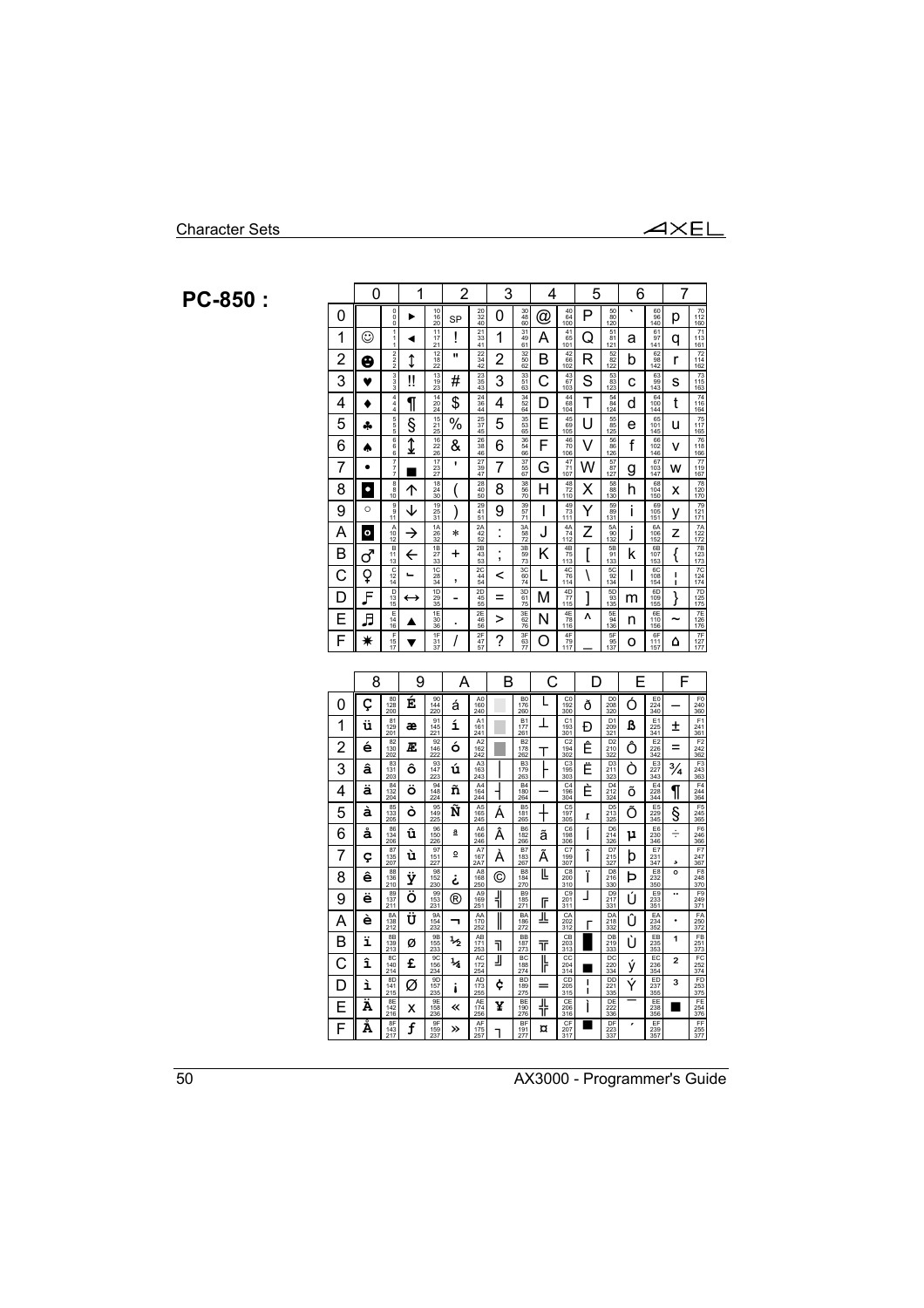### $\angle$

### **Character Sets**

## **PC-858:**

(Available only with Euro option)

|                | 0         |                                                   | 1                 |                                    | $\overline{2}$ |                                  | 3              |                                     | 4   |                                                    | 5      |                                                | 6 |                                     | 7              |                                                                                                                                                       |
|----------------|-----------|---------------------------------------------------|-------------------|------------------------------------|----------------|----------------------------------|----------------|-------------------------------------|-----|----------------------------------------------------|--------|------------------------------------------------|---|-------------------------------------|----------------|-------------------------------------------------------------------------------------------------------------------------------------------------------|
| 0              |           | $\begin{matrix} 0 \\ 0 \\ 0 \end{matrix}$         | ▶                 | $\frac{10}{16}$<br>20              | SP             | 20<br>32<br>40                   | 0              | $\frac{30}{48}$                     | ω   | $\begin{array}{c} 40 \\ 64 \\ 100 \end{array}$     | P      | 50<br>80<br>120                                |   | 60<br>96<br>140                     | р              | $\frac{70}{112}$                                                                                                                                      |
| 1              | ☺         | $\begin{array}{c} 1 \\ 1 \\ 1 \end{array}$        | ◀                 | $\frac{11}{17}$<br>$\overline{21}$ | ļ              | $\frac{21}{33}$<br>41            | 1              | $\frac{31}{49}$<br>61               | А   | $^{41}_{65}$<br>101                                | Q      | $\begin{array}{c} 51 \\ 81 \\ 121 \end{array}$ | а | $\frac{61}{97}$<br>141              | q              | $\frac{71}{113}$                                                                                                                                      |
| $\overline{c}$ | θ         | $\frac{2}{2}$                                     | ¢                 | 12<br>$\frac{18}{22}$              | Ħ              | 22<br>34<br>42                   | $\overline{2}$ | 32<br>50<br>62                      | B   | $\begin{array}{r} 42 \\ 66 \\ 102 \end{array}$     | R      | $\frac{52}{82}$<br>122                         | b | 62<br>98<br>142                     | r              | $\frac{72}{114}$                                                                                                                                      |
| 3              | v         | 33                                                | Įļ                | 13<br>$\frac{19}{23}$              | #              | 23<br>$\frac{35}{43}$            | 3              | 33<br>$\frac{51}{63}$               | С   | $\begin{array}{c} 43 \\ 67 \\ 103 \end{array}$     | S      | 53<br>$\frac{83}{123}$                         | с | 63<br>$\frac{99}{143}$              | s              | 73<br>115<br>163                                                                                                                                      |
| 4              | ۰         | $\begin{array}{c}\n4 \\ 4 \\ 4\n\end{array}$      | 1                 | $\frac{14}{20}$<br>24              | \$             | $\frac{24}{36}$<br>44            | 4              | 34<br>52<br>64                      | D   | $\frac{44}{68}$<br>104                             | T      | $\begin{array}{r} 54 \\ 84 \\ 124 \end{array}$ | d | $\frac{64}{100}$<br>144             | t              | $\frac{74}{116}$<br>164                                                                                                                               |
| 5              | 4         | 555                                               | Ş                 | 15<br>$\frac{21}{25}$              | %              | $\frac{25}{37}$<br>45            | 5              | 35<br>53<br>65                      | E   | 45<br>69<br>105                                    | Ù      | 55<br>85<br>125                                | e | 65<br>$\frac{101}{145}$             | u              | 75<br>117<br>165                                                                                                                                      |
| 6              | ۸         | 666                                               | ↨                 | $\frac{16}{22}$<br>26              | &              | 26<br>38<br>46                   | 6              | 36<br>54<br>66                      | F   | 46<br>70<br>106                                    | V      | 56<br>86<br>126                                | f | $\frac{66}{102}$<br>146             | ٧              | 76<br>118<br>166                                                                                                                                      |
| 7              | $\bullet$ | $\begin{array}{c} 7 \\ 7 \\ 7 \\ 7 \end{array}$   |                   | $\frac{17}{23}$                    | ı              | 27<br>39<br>47                   | 7              | 37<br>55<br>67                      | G   | $\frac{47}{71}$<br>107                             | Ŵ      | $\begin{array}{c} 57 \\ 87 \\ 127 \end{array}$ | g | $\frac{67}{103}$                    | w              | $\frac{77}{119}$                                                                                                                                      |
| 8              | $\bullet$ | $\begin{array}{c}\n 8 \\  8 \\  10\n \end{array}$ | ↑                 | $\frac{18}{24}$<br>$\frac{30}{2}$  | (              | 28<br>40<br>50                   | 8              | 38<br>56<br>70                      | H   | $\frac{48}{72}$<br>110                             | X      | 58<br>88<br>130                                | h | 68<br>104<br>150                    | х              | 78<br>120<br>170                                                                                                                                      |
| 9              | Ō         | $\begin{array}{c}\n9 \\ 9 \\ 11\n\end{array}$     | J                 | 19<br>$\frac{25}{31}$              | ١              | 29<br>$\frac{41}{51}$            | 9              | 39<br>$\frac{57}{71}$               | I   | $\frac{49}{73}$<br>111                             | Y      | 59<br>$\frac{89}{131}$                         | i | 69<br>$\frac{105}{151}$             | у              | 79<br>121<br>171                                                                                                                                      |
| A              | $\circ$   | $A$<br>$10$<br>$12$                               | →                 | 1A<br>$\frac{26}{32}$              | $\ast$         | 2A<br>42<br>52                   |                | 3A<br>58<br>72                      | J   | $4A$<br>$74$<br>$112$                              | Z      | 5A<br>$\frac{90}{132}$                         | İ | 6A<br>106<br>152                    | z              | 7A<br>122<br>172                                                                                                                                      |
| B              | ්         | B<br>11<br>13                                     | $\leftarrow$      | 1B<br>$\frac{27}{33}$              | $\ddot{}$      | 2B<br>$\frac{43}{53}$            | ÷.<br>,        | 3B<br>$\frac{55}{73}$               | Κ   | 4B<br>75<br>113                                    | [      | 5B<br>$\frac{91}{133}$                         | k | 6 <sub>R</sub><br>$\frac{107}{153}$ | {              | 7B<br>123<br>173                                                                                                                                      |
| C              | ò         | $C_{12}$<br>12                                    |                   | $\frac{1}{28}$<br>34               | ,              | 2C<br>44<br><br>54               | <              | 3C<br>60<br>74                      | L   | 4C<br>76<br>114                                    | Ι      | 5C<br>92<br>134                                | I | 6C<br>108<br>154                    | ı              | 7C<br>124<br>174                                                                                                                                      |
| D              | F         | $\frac{D}{13}$<br>13                              | $\leftrightarrow$ | $\frac{10}{29}$<br>35              |                | $\frac{20}{45}$<br>55            |                | 3D<br>61<br>75                      | M   | 4D<br>77<br>115                                    | 1      | 5D<br>93<br>135                                | m | $\frac{60}{109}$<br>155             | }              | 7D<br>125<br>175                                                                                                                                      |
| E              | 月         | $E_{14}$<br>14<br>16                              | Δ                 | $rac{1E}{30}$<br>$\overline{36}$   | Ĭ.             | 2E<br>46<br>56                   | >              | 3E<br>62<br>76                      | N   | 4E<br>78<br><u> 116</u>                            | ٨      | 5E<br>94<br>136                                | n | 6E<br>110<br>156                    |                | 7E<br>126<br>176                                                                                                                                      |
| F              | ∗         | $^{F}_{15}$                                       | ▼                 | 1F<br>$\frac{31}{37}$              | Ι              | 2F<br>47<br>57                   | ?              | 3F<br>63<br>77                      | O   | 4F<br>$\frac{79}{117}$                             |        | 5F<br>95<br>137                                | о | 6F<br>111<br>157                    | ۵              | 7F<br>127<br>177                                                                                                                                      |
|                |           |                                                   |                   |                                    |                |                                  |                |                                     |     |                                                    |        |                                                |   |                                     |                |                                                                                                                                                       |
|                |           |                                                   |                   |                                    |                |                                  |                |                                     |     |                                                    |        |                                                |   |                                     |                |                                                                                                                                                       |
|                | 8         |                                                   | 9                 |                                    | Α              |                                  | B              |                                     | С   |                                                    | D      |                                                | F |                                     | F              |                                                                                                                                                       |
| 0              | Ç         | 80<br>128<br>200                                  | É                 | 90<br>144<br>220                   | á              | $A0$ <sub>160</sub><br>240       |                | B0<br>176<br>260                    | L   | C0<br>192<br>300                                   | ð      | $\frac{D}{208}$<br>320                         | Ó | E0<br>224<br>340                    |                |                                                                                                                                                       |
| 1              | ü         | $\frac{81}{129}$                                  | æ                 | 91<br>$\frac{145}{221}$            | í              | A1<br>161<br>241                 |                | B1<br>177<br>261                    | ⊥   | $rac{C1}{193}$<br>301                              | Đ      | D <sub>1</sub><br>209<br>321                   | ß | E1<br>$\frac{225}{341}$             | Ŧ              |                                                                                                                                                       |
| $\overline{c}$ | é         | $rac{82}{130}$<br>202                             | Æ                 | $\frac{92}{146}$<br>222            | ó              | $A_2^2$<br>162<br>242            |                | $rac{B2}{178}$<br>262               | Т   | $rac{C2}{194}$<br>302                              | Ê      | $^{D2}_{210}$<br>322                           | Ô | $\frac{E2}{226}$<br>342             | Ξ              |                                                                                                                                                       |
| 3              | â         | $rac{83}{131}$<br>203                             | ô                 | 93<br>147<br>223                   | ú              | $\frac{\mathsf{A}3}{163}$<br>243 |                | $rac{B3}{179}$<br>263               |     | $rac{C3}{195}$<br>303                              | Ë      | $\frac{D3}{211}$<br>$\frac{1}{323}$            | Ò | E3<br>227<br>343                    | $\frac{3}{4}$  |                                                                                                                                                       |
| 4              | ä         | 84<br>$\frac{132}{204}$                           | ö                 | 94<br>148<br>224                   | ñ              | A4<br>164<br>244                 |                | B <sub>4</sub><br>180<br>264        |     | $\frac{C4}{196}$                                   | È      | D <sub>4</sub><br>212<br>324                   | õ | E4<br>228<br>344                    | 1              |                                                                                                                                                       |
| 5              | à         | 85<br>133<br>205                                  | ò                 | 95<br>149<br>225                   | Ń              | A5<br>165<br>245                 | Á              | B <sub>5</sub><br>$\frac{181}{265}$ | ┥   | C <sub>5</sub><br>$\frac{197}{305}$                | €      | D <sub>5</sub><br>$\frac{213}{325}$            | Õ | E <sub>5</sub><br>229<br>345        | §              | F0<br>240<br>360<br>F1<br>241<br>361<br>F <sub>242</sub><br>362<br>F <sub>5</sub><br>$\frac{245}{365}$                                                |
| 6              | å         | 86<br>134<br>206                                  | û                 | $\frac{96}{150}$<br>226            | ê              | A6<br>166<br>246                 | Â              | B <sub>6</sub><br>182<br>266        | ã   | $rac{C6}{198}$<br>306                              | ĺ      | D <sub>6</sub><br>214<br>326                   | μ | E6<br>230<br>346                    | ÷              |                                                                                                                                                       |
| 7              | Ç         | 87<br>135<br>207                                  | ù                 | 97<br>151<br>227                   | $\overline{Q}$ | A7<br>167<br>2A7                 | À              | B7<br>183<br>267                    | Ã   | C7<br>199<br>307                                   | Î      | D7<br>$\frac{215}{327}$                        | þ | E7<br>$\frac{231}{347}$             | ۵              | $\frac{F6}{246}$<br>366<br>F7<br>$\frac{247}{367}$                                                                                                    |
| 8              | ê         | 88<br>136<br>210                                  | ÿ                 | QR<br>152<br>230                   | تے             | A8<br>168<br>250                 | ©              | B <sub>8</sub><br>184<br>270        | IL. | C <sub>8</sub><br>200<br>310                       | Ϊ      | D <sub>8</sub><br>216<br>330                   | Þ | E8<br>232<br>350                    | $\circ$        |                                                                                                                                                       |
| 9              | ë         | $rac{89}{137}$<br>211                             | ö                 | 99<br>153<br>231                   | ®              | $A9$<br>$169$<br>251             | ╣              | B <sub>9</sub><br>185<br>271        | ╔   | $^{C9}_{201}$<br>311                               | ⅃      | D9<br>217<br>331                               | Ú | E9<br>233<br>351                    |                | F8<br>248<br>370<br>F9<br>249<br>371                                                                                                                  |
| Α              | ė         | $^{8A}_{138}$<br>212                              | Ü                 | $\frac{9A}{154}$<br>232            | ٦              | AA<br>170<br>252                 | I              | <b>BA</b><br>186<br>272             | Щ   | $C_A$<br>$202$<br>312                              | г      | $\frac{DA}{218}$<br>332                        | Û | $E_{234}$<br>352                    |                |                                                                                                                                                       |
| B              | ï         | 8B<br>139<br>213                                  | ø                 | 9 <sub>B</sub><br>155<br>233       | $\frac{1}{2}$  | AB<br>171<br>253                 | ╗              | <b>BB</b><br>187<br>273             | Τ   | CB<br>203<br>313                                   |        | DB<br>219<br>333                               | Ù | FB<br>235<br>353                    | 1              |                                                                                                                                                       |
| C              | î         | 8C<br>$\frac{140}{214}$                           | £                 | 9C<br>156<br>234                   | ¼              | AC<br>172<br>254                 | ╝              | BC<br>188<br>274                    | F   | CC<br>204<br>314                                   |        | DC<br>220<br>334                               | ý | EC<br>236<br>354                    | $\overline{2}$ |                                                                                                                                                       |
| D              | ì         | 8D<br>141<br>215                                  | Ø                 | 9D<br>157<br>235                   | i              | AD<br>173<br>255                 | ċ              | BD<br>189<br>275                    |     | CD<br>205<br>315                                   | I<br>ı | DD<br>221<br>335                               | Ý | ED<br>237<br>355                    | 3              |                                                                                                                                                       |
| E              | Α         | 8E<br>$\frac{142}{216}$<br>$rac{8F}{143}$         | х                 | 9E<br>158<br>236                   | ≪              | AE<br>174<br>256<br>AF<br>175    | ¥              | BE<br>190<br>276<br><b>BF</b>       | 쀼   | $rac{CE}{206}$<br>$\frac{1}{316}$<br>$_{207}^{CF}$ | Ì      | DE<br>222<br>336<br>DF                         |   | EE<br>238<br>356                    |                | F3<br>243<br>363<br>F4<br>244<br>364<br>FA<br>250<br>372<br>FB<br>$\frac{251}{373}$<br>FC<br>252<br>374<br>FD<br>253<br>375<br>FE<br>254<br>376<br>EF |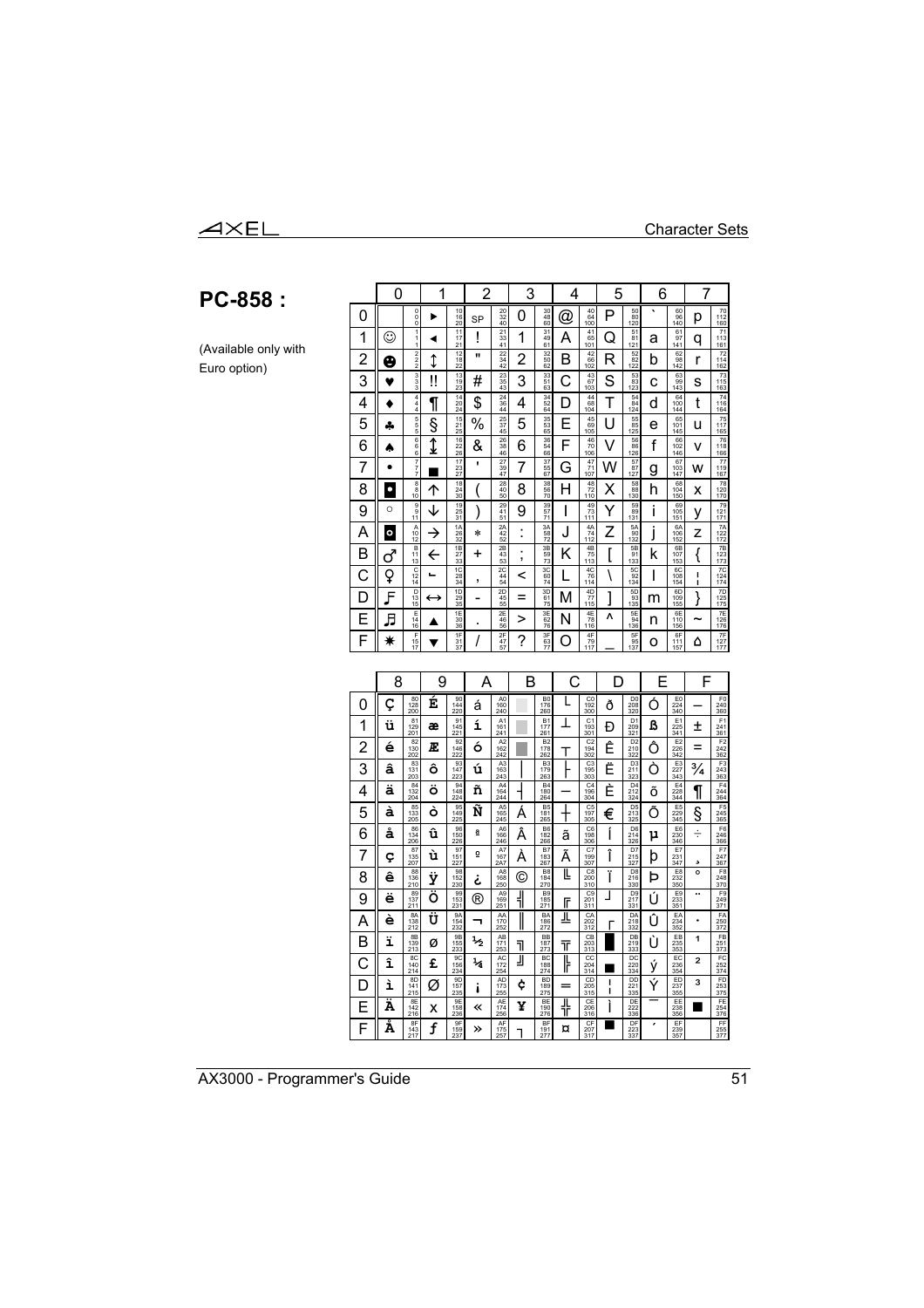$\angle XEL$ 

**PC-860:** 

|                | 0         |                                                   | 1                            |                                    | $\overline{2}$ |                                      | 3                    |                               | 4             |                                                | 5 |                                | 6        |                                     | 7              |                                            |
|----------------|-----------|---------------------------------------------------|------------------------------|------------------------------------|----------------|--------------------------------------|----------------------|-------------------------------|---------------|------------------------------------------------|---|--------------------------------|----------|-------------------------------------|----------------|--------------------------------------------|
| 0              |           | $\begin{smallmatrix}0\0\0\end{smallmatrix}$       | ь                            | $\frac{10}{16}$                    | SP             | 20<br>32<br>40                       | 0                    | 30<br>48<br>60                | @             | $\begin{array}{c} 40 \\ 64 \\ 100 \end{array}$ | Ρ | 50<br>80<br>120                |          | 60<br>96<br>140                     | р              | $\frac{70}{112}$                           |
| 1              | ☺         | $\frac{1}{1}$<br>1                                | d                            | $\frac{11}{17}$<br>21              | ļ              | $\frac{21}{33}$<br>41                | 1                    | 31<br>49<br>61                | А             | $\frac{41}{65}$<br>101                         | Q | $\frac{51}{81}$<br>121         | a        | $\frac{61}{97}$<br>141              | q              | $\frac{71}{113}$                           |
| $\overline{2}$ | Θ         | $\frac{2}{2}$                                     | t                            | 12<br>18<br>22                     | w              | 22<br>34<br>42                       | $\overline{2}$       | 32<br>50<br>62                | B             | $\begin{array}{c} 42 \\ 66 \\ 102 \end{array}$ | R | 52<br>$\frac{82}{122}$         | b        | 62<br>$\frac{98}{142}$              | r              | $\frac{72}{114}$                           |
| 3              |           | 33                                                | Į!                           | 13<br>19<br>23                     | #              | 23<br>35<br>43                       | 3                    | 33<br>51<br>63                | С             | $\frac{43}{67}$<br>103                         | S | 53<br>$\frac{83}{123}$         | с        | 63<br>99<br>143                     | s              | 73<br>115<br>163                           |
| 4              |           | 44                                                | 1                            | $\frac{14}{20}$                    | \$             | $\frac{24}{36}$<br>44                | 4                    | 34<br>52<br>64                | D             | 44<br>68<br>104                                | T | $\frac{54}{84}$                | d        | $\frac{64}{100}$                    | t              | 74<br>116<br>164                           |
| 5              | 4         | 555                                               | §                            | $\frac{15}{21}$                    | $\%$           | $\frac{25}{37}$<br>45                | 5                    | 35<br>53<br>65                | Е             | $^{45}_{69}$<br>105                            | U | 55<br>$\overline{85}$<br>125   | е        | 65<br>101<br>145                    | u              | $\frac{75}{117}$<br>165                    |
| 6              | ۸         | 666                                               | ↨                            | $\frac{16}{22}$<br>28              | &              | $\frac{26}{38}$<br>46                | 6                    | 36<br>54<br>66                | F             | 46<br>70<br>106                                | V | 56<br>8£<br>126                | f        | 66<br>$\frac{102}{146}$             | ۷              | 76<br>118<br>166                           |
| 7              | $\bullet$ | $\begin{array}{c} 7 \\ 7 \\ 7 \end{array}$        |                              | $\frac{17}{23}$                    | ı              | $\frac{27}{39}$<br>47                | 7                    | 37<br>55<br>67                | G             | $\frac{47}{71}$<br>107                         | W | $\frac{57}{87}$<br>127         | g        | $\frac{67}{103}$                    | w              | 77<br>119<br>167                           |
| 8              | $\bullet$ | $\begin{array}{c}\n 8 \\  8 \\  10\n \end{array}$ | ኅ                            | 18<br>24<br>30                     | (              | $^{28}_{40}$<br>50                   | 8                    | 38<br>56<br>70                | н             | $\frac{48}{72}$<br>110                         | Χ | 58<br>88<br>130                | h        | 68<br>104<br>150                    | x              | 78<br>120<br>170                           |
| 9              | $\circ$   | $\begin{array}{c}\n9 \\ 9 \\ 11\n\end{array}$     | ↓                            | $\frac{19}{25}$                    | )              | 29<br>41<br>51                       | 9                    | 39<br>57<br>71                | I             | $\frac{49}{73}$<br>111                         | Y | 59<br>$\frac{89}{131}$         | i        | 69<br>105<br>151                    | у              | 79<br>121<br>171                           |
| A              | $\circ$   | $A_{10}$<br>12                                    | →                            | 1A<br>26<br>32                     | $\ast$         | 2A<br>42<br>52                       | $\ddot{\phantom{0}}$ | 3A<br>$\frac{58}{72}$         | J             | $4A$<br>$74$<br>112                            | Z | 5A<br>90<br>132                | j        | 6A<br>$\frac{106}{152}$             | z              | 7A<br>122<br>172                           |
| B              | ්         | B<br>11<br>13                                     | $\leftarrow$                 | 1B<br>$\frac{27}{33}$              | +              | 2B<br>$43$<br>$53$                   | ,                    | 3B<br>$\frac{59}{73}$         | Κ             | 4B<br>75<br>113                                | I | 5B<br>$\frac{91}{133}$         | k        | 6B<br>107<br>153                    | {              | 7B<br>123<br>173                           |
| С              | ò         | $\frac{C}{12}$                                    |                              | 1C<br>28<br>34                     | ,              | 2C<br>44<br>54                       | <                    | 3C<br>$\frac{60}{74}$         | L             | $^{4C}_{76}$<br>114                            | / | 5C<br>92<br>134                | ı        | 6C<br>$\frac{108}{154}$             | ı<br>ı         | 7C<br>124<br>174                           |
| D              | F         | $\frac{D}{13}$<br>13                              | $\leftrightarrow$            | $\frac{10}{29}$<br>$\overline{35}$ |                | $\frac{2D}{45}$<br>55                |                      | 3D<br>61<br>75                | м             | 4D<br>77<br>115                                | 1 | $\frac{5}{93}$<br>135          | m        | $^{6D}_{109}$<br>155                | }              | 7D<br>125<br>175                           |
| E              | л         | $54$<br>$14$<br>$16$                              | Δ                            | 1E<br>30<br>36                     | ٠              | $^{2E}_{46}$<br>56                   | >                    | 3E<br>62<br>76                | N             | 4E<br>78<br>116                                | Λ | 5E<br>94<br>136                | n        | 6E<br>110<br>156                    |                | 7E<br>126<br>176                           |
| F              | ∗         | $F_{15}$<br>15                                    | v                            | 1F<br>31<br>37                     | Ι              | 2F<br>$\frac{47}{57}$                | ?                    | 3F<br>$\frac{63}{77}$         | O             | $4F$<br>$79$<br>$117$                          |   | 5F<br>$\frac{95}{137}$         | ٥        | 6F<br>$\frac{111}{157}$             | ۵              | 7F<br>127<br>177                           |
|                |           |                                                   |                              |                                    |                |                                      |                      |                               |               |                                                |   |                                |          |                                     |                |                                            |
|                |           |                                                   |                              |                                    |                |                                      |                      |                               |               |                                                |   |                                |          |                                     |                |                                            |
|                | 8         |                                                   | 9                            |                                    | А              |                                      | B                    |                               | С             |                                                | D |                                | F        |                                     | F              |                                            |
| 0              | Ç         | 80<br>128<br>200                                  | Ė                            | $\frac{90}{144}$<br>220            | á              | A0<br>160<br>240                     |                      | B <sub>0</sub><br>176<br>260  | L             | CO<br>192<br>300                               | Ш | D <sub>0</sub><br>208<br>320   | α        | E <sub>0</sub><br>$\frac{224}{340}$ |                | E0<br>240<br>360                           |
| 1              | ü         | $\frac{81}{129}$<br>$\frac{1}{201}$               | À                            | $\frac{91}{145}$                   | í              | A1<br>161<br>241                     |                      | B <sub>1</sub><br>177<br>261  | T             | $rac{C1}{193}$<br>301                          | ╤ | D <sub>1</sub><br>209<br>321   | ß        | E <sub>1</sub><br>$\frac{225}{341}$ | ±              | $F1$<br>$241$<br>$361$                     |
| $\overline{2}$ | é         | $\frac{82}{130}$<br>202                           | È                            | 92<br>146<br>222                   | ó              | A2<br>162<br>242                     |                      | $rac{B2}{178}$<br>262         | Т             | $rac{C_2}{194}$<br>302                         | Τ | D <sub>2</sub><br>210<br>322   | г        | E2<br>226<br>342                    | ≥              | F2<br>242<br>362                           |
| 3              | â         | $\frac{83}{131}$<br>203                           | Ô                            | $\frac{93}{147}$<br>223            | ú              | $A_3^3$<br>163<br>$\frac{1}{243}$    |                      | $rac{B3}{179}$<br>263         |               | $rac{C3}{195}$<br>303                          | Ш | $\frac{D3}{211}$<br>323        | п        | $\frac{E3}{227}$<br>343             | K              | F3<br>243<br>363                           |
| 4              | ã         | 84<br>132<br>204                                  | õ                            | $\frac{94}{148}$                   | ñ              | A4<br>164<br>244                     |                      | B <sub>4</sub><br>180<br>264  |               | C4<br>196<br>304                               | L | D4<br>212<br>324               | Σ        | E4<br>228<br>344                    | ſ              | F4<br>244<br>364                           |
| 5              | à         | 85<br>133<br>205                                  | ò                            | 95<br>149<br>225                   | Ń              | A5<br>165<br>245                     | $\frac{1}{2}$        | B <sub>5</sub><br>181<br>265  | $\mathcal{L}$ | C <sub>5</sub><br>197<br>305                   | F | D <sub>5</sub><br>213<br>325   | σ        | E <sub>5</sub><br>229<br>345        |                | F5<br>245<br>365                           |
| 6              | Á         | 86<br>134<br>206                                  | Ú                            | 96<br>150<br>226                   | ê              | A6<br>166<br>246                     | ╢                    | B <sub>6</sub><br>182<br>266  |               | C6<br>198<br>306                               | П | $\frac{D6}{214}$<br>326        | μ        | $\frac{E6}{230}$<br>346             | ÷              | F6<br>246<br>366                           |
| 7              | Ç         | 87<br>135<br>207                                  | ù                            | 97<br>$\frac{151}{227}$            | $\overline{Q}$ | $A7$<br>167<br>2A7                   | T                    | B7<br>183<br>267              | ╟             | C7<br>199<br>307                               | ╫ | D7<br>$\frac{215}{327}$        | τ        | E7<br>$\frac{231}{347}$             | $\approx$      | F7<br>247<br>367                           |
| 8              | ê         | 88<br>136<br>210                                  | Ì                            | $\frac{98}{152}$<br>230            | تے             | A8<br>168<br>250                     | ╕                    | B <sub>8</sub><br>184<br>270  | L             | $rac{C8}{200}$<br>310                          | ╪ | D <sub>8</sub><br>216<br>330   | Ф        | E8<br>232<br>350                    | o              | F8<br>248<br>370                           |
| 9              | Ê         | $rac{89}{137}$<br>211                             | Õ                            | 99<br>153<br>231                   | Ò              | $A_9$<br>$169$<br>251                | ╣                    | B <sub>9</sub><br>185<br>271  | ╔             | C9<br>201<br>311                               | ⅃ | D <sub>9</sub><br>217<br>331   | Θ        | E9<br>233<br>351                    |                | F9<br>249<br>371                           |
| Α              | è         | 8A<br>138<br>212                                  | Ü                            | $\frac{9A}{154}$<br><br>232        | ┑              | AA<br>170<br>252                     | I                    | <b>BA</b><br>186<br>272       | ╨             | $C_A$<br>$202$<br>$\frac{1}{312}$              | Г | $\frac{DA}{218}$<br>332        | Ω        | EA<br>234<br>352                    | $\bullet$      | FA<br>250<br>372                           |
| B              | ĺ         | 8 <sub>B</sub><br>139<br>213                      | ¢                            | 9 <sub>B</sub><br>$\frac{95}{155}$ | $\frac{1}{2}$  | AB<br>171<br>253                     | ╗                    | <b>RR</b><br>187<br>273       | Τ             | CВ<br>203<br>313                               |   | DB<br>219<br>333               | δ        | <b>FB</b><br>235<br>353             |                | FB<br>251<br>373                           |
| C              | Ô         | 8C<br>$\frac{140}{214}$                           | £                            | 9C<br>156<br>234                   | ¼              | AC<br>172<br>254                     | ╜                    | BC<br>188<br>274              | ŀ             | CC<br>$\frac{204}{314}$                        |   | DC<br>$\frac{220}{334}$        | $\infty$ | EC<br>236<br>354                    | n              | FC<br>$\frac{252}{374}$                    |
| D              | ì         | 8D<br>141<br>215                                  | Ù                            | 9D<br>157<br>235                   | i              | AD<br>173<br>255                     | ╜                    | <b>BD</b><br>189<br>275       |               | $rac{CD}{205}$<br>315                          |   | DD<br>221<br>335               | φ        | E <sub>237</sub><br>355             | $\overline{2}$ | FD<br>253<br>375                           |
| E<br>F         | Ã<br>Â    | 8E<br>$\frac{142}{216}$<br>$8F$<br>$143$<br>$217$ | $\mathbf{P}_{\text{t}}$<br>Ó | 9E<br>158<br>236<br>9F<br>159      | ≪              | AE<br>174<br>256<br>AF<br>175<br>257 | ┧                    | BE<br>190<br>276<br>BF<br>191 | π<br>11<br>┷  | CE<br>206<br>316<br>CF<br>207                  |   | DE<br>222<br>336<br>$DF_{223}$ | ε        | EE<br>238<br>356<br>$EF_{239}$      |                | FE<br>254<br>376<br>$FF$<br>$255$<br>$277$ |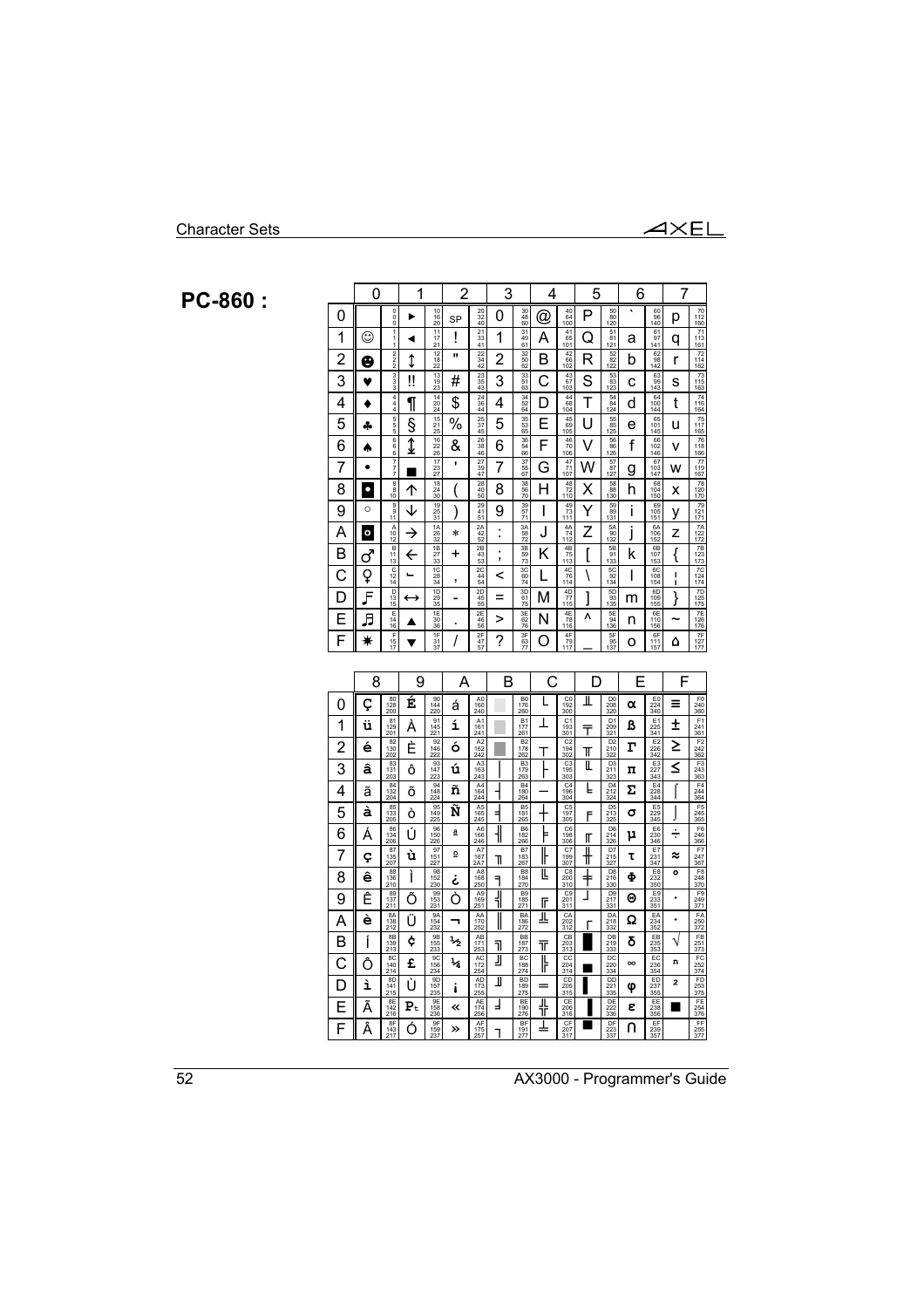# <u>AXEL</u> Character Sets

ISO 8859-1:

|                | 0         |                                               | 1                 |                                    | 2              |                            | 3                         |                                           | 4      |                                                | 5      |                                                | 6      |                                           | 7      |                                      |
|----------------|-----------|-----------------------------------------------|-------------------|------------------------------------|----------------|----------------------------|---------------------------|-------------------------------------------|--------|------------------------------------------------|--------|------------------------------------------------|--------|-------------------------------------------|--------|--------------------------------------|
| 0              |           | $\frac{0}{0}$                                 | ь                 | $\frac{10}{16}$<br><br>20          | SP             | $\frac{20}{32}$<br>40      | 0                         | 30<br>48<br>60                            | ω      | $\begin{array}{c} 40 \\ 64 \\ 100 \end{array}$ | P      | $\frac{50}{80}$<br>120                         |        | $^{60}_{96}$<br>140                       | р      | $\frac{70}{112}$                     |
| 1              | ☺         | $\frac{1}{1}$                                 | ◀                 | $\frac{11}{17}$                    | ļ              | $\frac{21}{33}$<br>41      | 1                         | $\frac{31}{49}$<br>61                     | Α      | $^{41}_{65}$<br>101                            | Q      | $\frac{51}{81}$<br>121                         | а      | $\frac{61}{97}$<br>141                    | q      | $\frac{71}{113}$<br>161              |
| $\overline{c}$ | θ         | $\frac{2}{2}$                                 | ¢                 | $\frac{12}{18}$                    | W              | $\frac{22}{34}$            | $\overline{2}$            | 32<br>50<br>62                            | B      | $\frac{42}{66}$<br>102                         | R      | $\frac{52}{82}$                                | b      | $62$<br>$98$<br>$142$                     | r      | 72<br>114<br>162                     |
| 3              | v         | კა კ                                          | ij                | 13<br>$\frac{10}{23}$              | #              | 23<br>35<br>43             | 3                         | 33<br>51<br>63                            | С      | $\begin{array}{c} 43 \\ 67 \\ 103 \end{array}$ | S      | $\begin{array}{c} 53 \\ 83 \\ 123 \end{array}$ | C      | 63<br>$\frac{99}{143}$                    | s      | 73<br>115<br>163                     |
| 4              | ٠         | $\begin{array}{c} 4 \\ 4 \\ 4 \end{array}$    | 1                 | 14<br>20<br>$\overline{24}$        | \$             | 24<br>36<br>44             | 4                         | 34<br>52<br>64                            | D      | $^{44}_{68}$<br>104                            | T      | $\frac{54}{84}$<br>124                         | d      | 64<br>100<br>144                          | t      | $\frac{74}{116}$<br><br>164          |
| 5              | 4         | 555                                           | §                 | 15<br>21<br>25                     | $\%$           | $\frac{25}{37}$<br>45      | 5                         | 35<br>53<br>65                            | E      | 45<br>69<br>105                                | U      | 55<br>$\overline{85}$<br>125                   | е      | 65<br>101<br>145                          | u      | $\frac{75}{117}$<br>165              |
| 6              | ♠         | 666                                           | ↨                 | 16<br>$\frac{22}{26}$              | &              | 26<br>38<br>46             | 6                         | 36<br>54<br>66                            | F      | 46<br>70<br>106                                | V      | 56<br>86<br>126                                | f      | 66<br>$\frac{102}{146}$                   | v      | 76<br>$\frac{118}{166}$              |
| 7              |           | $\begin{array}{c} 7 \\ 7 \\ 7 \end{array}$    |                   | $\frac{17}{23}$<br>27              | $\blacksquare$ | $\frac{27}{39}$<br>47      | 7                         | $\frac{37}{55}$<br>67                     | G      | $\frac{47}{71}$<br>107                         | W      | $\frac{57}{87}$<br>127                         | g      | $\frac{67}{103}$<br>147                   | w      | $\frac{77}{119}$<br>167              |
| 8              | $\bullet$ | $\frac{8}{10}$                                | ↑                 | 18<br>24<br>30                     | 1              | $^{28}_{40}$<br>50         | 8                         | 38<br>56<br>70                            | н      | $\frac{48}{72}$<br>110                         | Х      | 58<br>88<br>130                                | h      | $\frac{68}{104}$<br>150                   | x      | 78<br>120<br>170                     |
| 9              | O         | $\frac{9}{11}$                                | ↓                 | $\frac{19}{25}$<br>31              | )              | 29<br>41<br>51             | 9                         | 39<br>57<br>71                            | ı      | $\frac{49}{73}$<br>111                         | Y      | 59<br>131                                      | Ĩ      | $\frac{69}{105}$<br>151                   | y      | 79<br>121<br>171                     |
| А              | $\circ$   | $A_{10}$<br>12                                | →                 | 1A<br>$\frac{26}{32}$              | $\ast$         | 2A<br>42<br>52             | ÷.                        | 3A<br>эн<br>58<br>72                      | J      | 4A<br>74<br>112                                | Z      | 5A<br>$\frac{90}{132}$                         | j      | 6A<br>106<br>152                          | z      | 7A<br>122<br>172                     |
| B              | ්         | B<br>11<br>13                                 | $\leftarrow$      | 1B<br>27<br>33                     | +              | 2B<br>$43$<br>$53$         | $\ddot{\phantom{0}}$<br>, | 3B<br>$\frac{55}{73}$                     | Κ      | 4B<br>75<br>113                                | [      | 5B<br>$\frac{91}{133}$                         | k      | 6 <sub>B</sub><br>107<br>153              | {      | 7B<br>123<br>173                     |
| С              | ò         | $rac{C}{12}$                                  | L.                | 1C<br>$\frac{28}{34}$              | ,              | 2C<br>44<br>54             | <                         | 3C<br>60<br>74                            | L      | 4C<br>76<br>114                                | Ι      | 5C<br>$\frac{92}{134}$                         | ı      | 6C<br>108<br>154                          | ı<br>ı | 7C<br>124<br>174                     |
| D              | F         | $\frac{D}{13}$<br>13                          | $\leftrightarrow$ | $\frac{10}{29}$<br>35              |                | 2D<br>45<br>55             | Ξ                         | 3D<br>61<br>75                            | Μ      | $rac{4D}{77}$<br>115                           | 1      | 5D<br>93<br>135                                | m      | $^{6D}_{109}$<br>155                      | }      | 7D<br>125<br>175                     |
|                | л         | $\begin{array}{c} 14 \\ 14 \\ 16 \end{array}$ |                   | 1E<br>30<br>36                     |                | 2E<br>46<br>56             | >                         | 3E<br>62<br>76                            | Ν      | $\frac{4E}{78}$<br>116                         | Λ      | $rac{5E}{94}$<br>136                           | n      | 6E<br>110<br>156                          |        | 7E<br>126<br>176                     |
| F              | ☀         | $F_{15}$<br>15                                |                   | 1F<br>$\frac{31}{37}$              | Ι              | 2F<br>$\frac{47}{57}$      | $\overline{\phantom{a}}$  | 3F<br>$\frac{63}{77}$                     | Ω      | $4F$<br>$79$<br>117                            |        | 5F<br>$\frac{95}{137}$                         | ٥      | 6F<br>$\frac{111}{157}$                   | ۵      | 7F<br>127<br>177                     |
|                |           |                                               |                   |                                    |                |                            |                           |                                           |        |                                                |        |                                                |        |                                           |        |                                      |
|                |           |                                               |                   |                                    |                |                            |                           |                                           |        |                                                |        |                                                |        |                                           |        |                                      |
|                | 8         | 80                                            | 9                 |                                    | А              |                            | B<br>$\circ$              |                                           | С      |                                                | D      |                                                | E      |                                           | F      |                                      |
| 0              |           | 128<br>200<br>81                              |                   | $\frac{90}{144}$<br><br>220<br>91  |                | $A0$ <sub>160</sub><br>240 |                           | B0<br>176<br>260                          | À      | $rac{C0}{192}$<br>300                          | Đ      | $\frac{D}{208}$<br>320<br>D <sub>1</sub>       | à      | E <sub>224</sub><br>340<br>F <sub>1</sub> | ð      | F0<br>240<br>360<br>F1               |
| 1              |           | 129<br>201                                    |                   | 145<br>221                         | i              | $A_1$<br>$161$<br>241      | $\pm$                     | $rac{B1}{177}$<br>261                     | Á      | $\frac{C1}{193}$<br>$\frac{301}{193}$          | Ñ      | 209<br>321                                     | á      | $\frac{225}{341}$                         | ñ      | $\frac{241}{361}$                    |
| $\overline{c}$ | ▦         | $rac{82}{130}$<br>202                         |                   | 92<br>146<br>222                   | ¢              | A2<br>162<br>242           | $\overline{\mathbf{c}}$   | B <sub>2</sub><br>178<br>262              | Â      | C <sub>2</sub><br>194<br>302                   | Ò      | D <sub>2</sub><br>210<br>322                   | â      | E2<br>226<br>342                          | ò      | $\frac{F2}{242}$<br>362              |
| 3              | 4         | $\frac{83}{131}$<br>203<br>84                 |                   | $\frac{93}{147}$<br>223<br>94      | £              | $A_3^3$<br><br>243         | 3<br>۰                    | B <sub>3</sub><br>179<br>263<br><b>B4</b> | Ã      | $rac{C3}{195}$<br>303                          | Ó      | $\frac{D3}{211}$<br>323                        | ã      | $\frac{E3}{227}$<br>343<br>F4             | ó      | $^{F3}_{243}$<br>363                 |
| 4              | ę         | 132<br>204<br>85                              |                   | $\frac{148}{224}$<br>95            | ¤              | A4<br>164<br>244           |                           | $\frac{180}{264}$<br>B <sub>5</sub>       | Ä      | C4<br>196<br>304<br>C <sub>5</sub>             | Ô      | $D4$<br>$212$<br>$324$<br>D <sub>5</sub>       | ä      | 228<br>344<br>E <sub>5</sub>              | ô      | F4<br>244<br>364<br>F <sub>5</sub>   |
| 5              | ፍ         | 133<br>205<br>86                              |                   | $\frac{149}{225}$<br>96            | ¥              | A5<br>165<br>245           | μ                         | $\frac{181}{265}$<br>B6                   | Å      | $\frac{197}{305}$<br>C <sub>6</sub>            | Õ      | 213<br>325<br>D <sub>6</sub>                   | å      | 229<br>345<br>E6                          | õ      | $\frac{245}{365}$                    |
| 6              | f         | 134<br>206<br>87                              |                   | 150<br>226<br>Q <sub>7</sub>       | ı<br>ı         | A6<br>166<br>246           | 1                         | 182<br>266<br><b>B7</b>                   | Æ      | 198<br>306                                     | ö      | 214<br>326<br>D7                               | æ      | 230<br>346<br>E7                          | ö      | $\frac{F6}{246}$<br>366<br>F7        |
| 7              | $\circ$   | 135<br>207<br>88                              | Т                 | 151<br>227<br>98                   | §              | $A7$ <sub>167</sub><br>2A7 | ٠                         | 183<br>267<br>B <sub>8</sub>              | Ç      | $rac{C}{199}$<br>307<br>C <sub>8</sub>         | x      | $\frac{215}{327}$                              | Ç      | $\frac{231}{347}$<br>E <sub>8</sub>       | ÷      | $\frac{247}{367}$<br>F <sub>8</sub>  |
| 8              | 土         | 136<br>210                                    | Т                 | 152<br>230                         |                | A8<br>168<br>250           |                           | 184<br>270                                | È      | 200<br>310                                     | Ø      | D <sub>8</sub><br>216<br>330                   | è      | 232<br>350                                | φ      | 248<br>370                           |
| 9              | ĭ         | $\frac{89}{137}$<br>211                       |                   | 99<br>153<br>231                   | ©              | $A9$ <sub>169</sub><br>251 | 1                         | B <sub>9</sub><br>185<br><br>271          | É      | C9<br>201<br>311                               | Ù      | $\frac{D9}{217}$<br>331                        | é      | $E_2$ <sub>233</sub><br>351               | ù      | F9<br>249<br>371                     |
| Α              | Y         | 8A<br>138<br>212<br>8B                        | ≤                 | $\frac{9A}{154}$<br>232<br>9B      | ₫              | AA<br>170<br>252           | ō                         | BA<br>186<br>272<br>BB                    | Ê      | $C_A$<br>$202$<br>312<br>CB                    | Ú      | DA<br>218<br>332<br>DB                         | ê      | $\frac{E}{234}$<br>352<br>EB              | ú      | FA<br>250<br>372<br>FB               |
| B              | ⅃         | 139<br>213<br>8C                              | ≥                 | 155<br>233                         | ≪              | AB<br>$\frac{171}{253}$    | ≫                         | 187<br>273                                | Ë      | 203<br>313                                     | Û      | 219<br>333                                     | ë      | 235<br>353                                | û      | $\frac{251}{373}$                    |
| C              | ٦         | $\frac{140}{214}$<br>8D                       | П                 | 9C<br>156<br>234<br>Q <sub>0</sub> | ٦              | AC<br>172<br>254           | ₩                         | BC<br>188<br>274<br><b>BD</b>             | Ì      | CC<br>204<br>314                               | Ü      | DC<br>220<br>334<br>DD                         | ì      | EC<br>236<br>354<br>ED                    | ü      | FC<br>252<br>374                     |
| D              | Г         | $\frac{141}{215}$                             | ≠                 | 157<br>235                         |                | AD<br>173<br>255           | $\frac{1}{2}$             | 189<br>275                                | ĺ      | CD<br>205<br>315                               | Ý      | 221<br>335                                     | í      | 237<br>355                                | ý      | FD<br>$\frac{253}{375}$              |
| I<br>F         | L         | 8E<br>142<br>216<br>8F                        | £                 | 9E<br>158<br>236<br>9F             | ®              | AE<br>174<br>256<br>AF     | $\frac{3}{4}$             | BE<br>190<br>276<br>BF                    | Î<br>Ϊ | CE<br>206<br>316<br>CF                         | þ<br>ß | DE<br>222<br>336<br>DF                         | î<br>ï | EE<br>238<br>356<br>EF                    | Þ<br>ÿ | FE<br>254<br>376<br>FF<br>255<br>377 |

Note: for ANSI RS/6000 emulation, the ASCII characters from 80h to 9Fh are blank characters.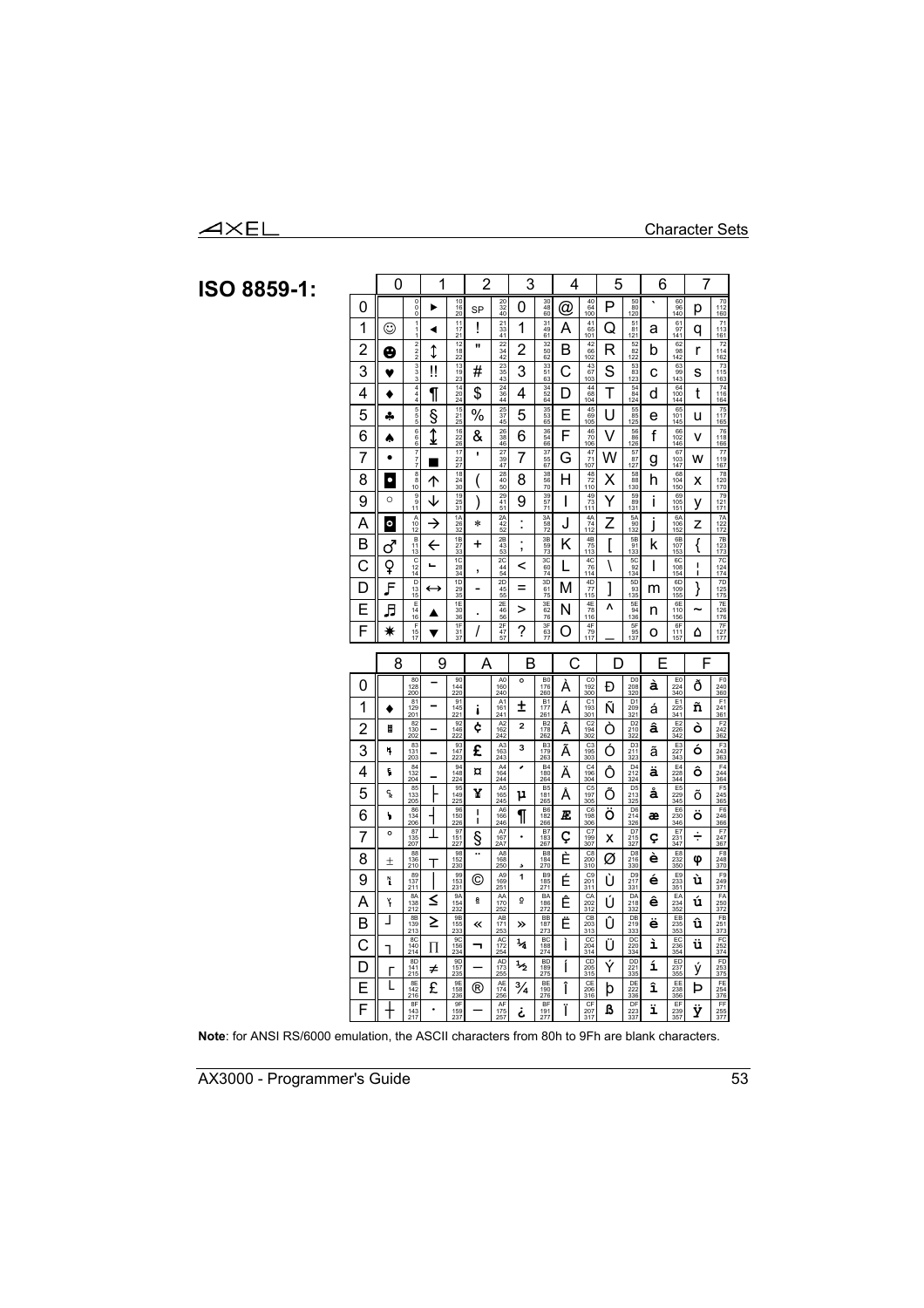$\blacktriangleleft \times E$ L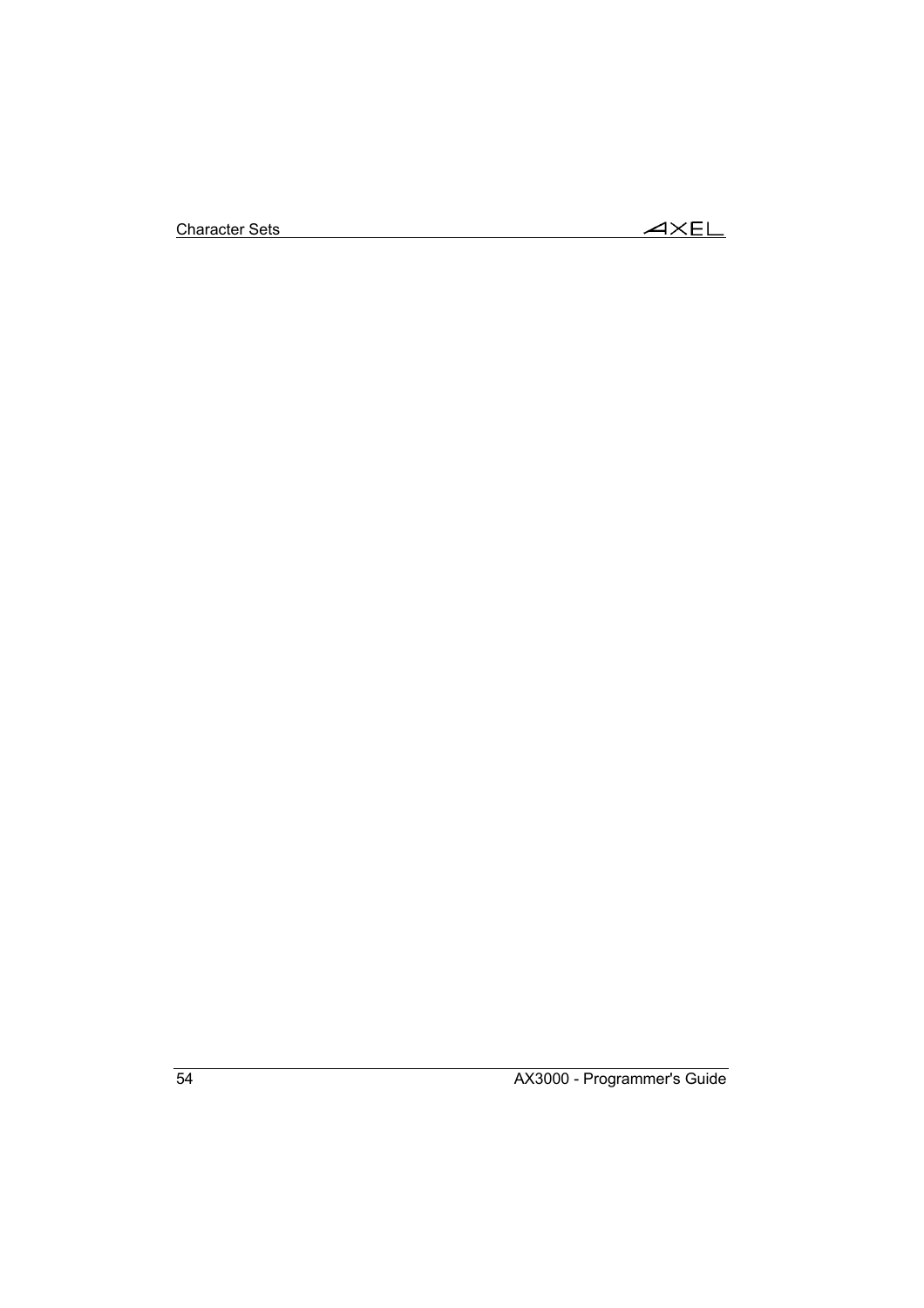<u>AXEL</u> Character Sets

# **ISO 8859-SG:**

|                | 0        |                                                     | 1 |                                | $\overline{2}$ |                                      | 3              |                                     | 4 |                                     | 5 |                                                | 6 |                                      | 7      |                                      |
|----------------|----------|-----------------------------------------------------|---|--------------------------------|----------------|--------------------------------------|----------------|-------------------------------------|---|-------------------------------------|---|------------------------------------------------|---|--------------------------------------|--------|--------------------------------------|
| 0              | α        | $\begin{smallmatrix} 0 \\ 0 \\ 0 \end{smallmatrix}$ |   | $\frac{10}{16}$<br>20          | SP             | 20<br>32<br>40                       | 0              | 30<br>48<br>60                      | ω | $\frac{40}{64}$                     | Р | 50<br>80<br>120                                |   | 60<br>96<br>140                      | р      | $\frac{70}{112}$                     |
| 1              | г        | $\frac{1}{1}$                                       |   | $\frac{11}{17}$<br>$\ddot{21}$ | ļ              | $\frac{21}{33}$<br>41                | 1              | $\frac{31}{49}$<br>61               | Α | $\frac{41}{65}$<br>101              | Q | $\begin{array}{c} 51 \\ 81 \\ 121 \end{array}$ | а | 61<br>97<br>141                      | q      | $\frac{71}{113}$<br>161              |
| $\overline{2}$ | п        | $\frac{2}{2}$                                       |   | $\frac{12}{18}$                | W              | 22<br>34<br>42                       | $\overline{2}$ | 32<br>50<br>62                      | B | $\frac{42}{66}$<br>102              | R | $\begin{array}{r} 52 \\ 82 \\ 122 \end{array}$ | b | $62$<br>$98$<br>$142$                | r      | 72<br>114<br>162                     |
| 3              | Σ        | კა კ                                                |   | 13<br>$\frac{10}{23}$          | #              | 23<br>35<br>43                       | 3              | 33<br>51<br>63                      | Ċ | $\frac{43}{67}$<br>103              | S | 53<br>$\frac{83}{123}$                         | c | 63<br>$\frac{99}{143}$               | s      | 73<br>115<br>163                     |
| 4              | σ        | $\begin{array}{c} 4 \\ 4 \\ 4 \end{array}$          |   | 14<br>20<br>24                 | \$             | 24<br>$\overline{36}$<br>44          | 4              | 34<br>52<br>64                      | D | 44<br>68<br>104                     | T | 54<br>84<br>124                                | d | 64<br>100<br>144                     | t      | 74<br>116<br>164                     |
| 5              | τ        | 555                                                 |   | 15<br>21<br>25                 | $\%$           | $\frac{25}{37}$<br>45                | 5              | 35<br>$\frac{53}{65}$               | F | 45<br>69<br>105                     | U | 55<br>85<br>125                                | е | 65<br>101<br>145                     | u      | $\frac{75}{117}$<br>165              |
| 6              | Ф        | 666                                                 | Ï | 16<br>$\frac{22}{26}$          | &              | 26<br>38<br>46                       | 6              | 36<br>54<br>66                      | F | $\frac{46}{70}$<br>106              |   | 56<br>86<br>126                                | f | 66<br>$\frac{102}{146}$              | v      | 76<br>$\frac{118}{166}$              |
| 7              | Θ        | $\begin{array}{c} 7 \\ 7 \\ 7 \end{array}$          | T | $\frac{17}{23}$<br>27          | ı              | $\frac{27}{39}$<br>47                | 7              | 37<br>55<br>67                      | G | $\frac{47}{71}$<br>107              | W | $\frac{57}{87}$<br>127                         | g | $\frac{67}{103}$<br>147              | w      | $\frac{77}{119}$<br>167              |
| 8              | Ω        | $\begin{array}{c}\n 8 \\  8 \\  10\n \end{array}$   |   | 18<br>24<br>30                 | (              | 28<br>40<br>50                       | 8              | 38<br>56<br>70                      | Н | $\frac{48}{72}$<br>110              | х | 58<br>88<br>130                                | h | 68<br>104<br>150                     | x      | 78<br>120<br>170                     |
| 9              | δ        | $\frac{9}{11}$                                      | ╣ | 19<br>$rac{25}{31}$            | )              | 29<br>41<br>51                       | 9              | 39<br>$\frac{57}{71}$               | I | $\frac{49}{73}$<br>111              | Y | 59<br>$\frac{89}{131}$                         | İ | 69<br>$\frac{105}{151}$              | у      | 79<br>121<br>171                     |
| А              | $\infty$ | $A$<br>10<br>12                                     |   | 1A<br>26<br>32                 | $\ast$         | 2A<br>42<br>52                       | ï              | 3A<br>$\frac{58}{72}$               | J | $4A$<br>$74$<br>112                 | Z | 5A<br>90<br>132                                | j | 6A<br>$\frac{106}{152}$              | z      | 7A<br>122<br>172                     |
| в              | ε        | B<br>$\frac{11}{13}$                                | ╗ | 1B<br>$\frac{27}{33}$          | +              | 2B<br>$^{43}_{53}$                   | ,              | 3B<br>59<br>73                      | Κ | 4B<br>$\frac{75}{113}$              | [ | 5B<br>$\frac{91}{133}$                         | k | 6B<br>107<br>153                     | {      | 7B<br>123<br>173                     |
| C              | n        | $\frac{C}{12}$                                      | ╝ | 1C<br>28<br>34                 | ,              | 2C<br>44<br>54                       | <              | 3C<br>60<br>74                      |   | $^{4C}_{76}$<br>114                 | Ι | 5C<br>92<br>134                                | I | 6C<br>108<br>154                     | I      | 7C<br>124<br>174                     |
| D              | ÿ        | $\frac{D}{13}$<br>13                                | Щ | $\frac{10}{29}$<br>35          |                | 2D<br>45<br>55                       | =              | $\frac{3D}{61}$<br>75               | М | $\frac{4D}{77}$<br>115              | 1 | 5D<br>93<br>135                                | m | 6D<br>109<br>155                     | }      | 7D<br>125<br>175                     |
| ŀ              | P,       | E<br>14<br>16                                       | ╛ | 1E<br>30<br>36                 |                | 2E<br>46<br>56                       | >              | 3E<br>62<br>76                      | Ν | $\frac{4E}{78}$<br>116              | ٨ | 5E<br>94<br>136                                | n | 6E<br>110<br>156                     | ∼      | 7E<br>126<br>176                     |
| F              | f        | $F_{15}$<br>15                                      | ٦ | 1F<br>$\frac{31}{37}$          | Ι              | 2F<br>$\frac{47}{57}$                | ?              | 3F<br>63<br>77                      |   | $4F$<br>$79$<br>117                 |   | 5F<br>$\frac{95}{137}$                         | ٥ | 6F<br>$\frac{111}{157}$              | ۵      | 7F<br>127<br>177                     |
|                |          |                                                     |   |                                |                |                                      |                |                                     |   |                                     |   |                                                |   |                                      |        |                                      |
|                |          |                                                     |   |                                |                |                                      |                |                                     |   |                                     |   |                                                |   |                                      |        |                                      |
|                | 8        |                                                     | 9 |                                | Α              |                                      | B              |                                     | С |                                     | D |                                                | F |                                      | F      |                                      |
| 0              | L        | $\frac{80}{128}$<br>200                             | Ш | 90<br>144<br>220               |                | $A0$ <sub>160</sub><br>240           | $\circ$        | B <sub>0</sub><br>176<br>260        | À | C0<br>192<br>300                    | Đ | $\frac{D}{208}$<br>320                         | á | E <sub>0</sub><br>224<br>340         | ð      | $\frac{F}{240}$<br>360               |
| 1              | I        | 81<br>$\frac{129}{201}$                             | ╤ | 91<br>$\frac{145}{221}$        | i              | $A_1^4$<br>241                       | ±              | B <sub>1</sub><br>$\frac{177}{261}$ | Á | C <sub>1</sub><br>193<br>301        | Ñ | D <sub>1</sub><br>209<br>321                   | á | E <sub>1</sub><br>$\frac{225}{341}$  | ñ      | F <sub>1</sub><br>$\frac{241}{361}$  |
| $\overline{c}$ | T        | $\frac{82}{130}$<br>202                             | π | $\frac{92}{146}$<br>222        | ¢              | $A_2$<br>162<br>242                  | 2              | $rac{B2}{178}$<br>262               | Â | C <sub>2</sub><br>194<br>302        | Ò | D <sub>2</sub><br>210<br>322                   | â | $\frac{E2}{226}$<br>342              | ò      | F <sub>242</sub><br>362              |
| 3              |          | $\frac{83}{131}$<br>203                             | Ш | $\frac{93}{147}$<br>223        | £              | $A_3^3$<br>163<br>243                | 3              | $rac{B3}{179}$<br>263               | Ã | $rac{C3}{195}$<br>303               | Ó | $\frac{D3}{211}$<br>$\frac{1}{323}$            | ã | $\frac{E3}{227}$<br>$\frac{1}{343}$  | ó      | F3<br>243<br>363                     |
| 4              |          | 84<br>132<br>204                                    | L | 94<br>148<br>224               | ¤              | A4<br>164<br>244                     | ٠              | B <sub>4</sub><br>180<br>264        | Ä | C4<br>196<br>304                    | Ô | D <sub>4</sub><br>$\frac{212}{324}$            | ä | E4<br>228<br>344                     | ô      | F4<br>244<br>364                     |
| 5              |          | 85<br>133<br>205                                    | F | 95<br>149<br>225               | ¥              | A5<br>165<br>245                     | μ              | B <sub>5</sub><br>181<br>265        | Å | C <sub>5</sub><br>197<br>305        | Õ | D <sub>5</sub><br>$\frac{213}{325}$            | å | E <sub>5</sub><br>229<br>345         | õ      | F <sub>5</sub><br>$\frac{245}{365}$  |
| 6              | ļ        | 86<br>134<br>206                                    | П | 96<br>150<br>226               | ı<br>ı         | A6<br>166<br>246                     | 1              | B <sub>6</sub><br>182<br>266        | Æ | C6<br>198<br>306                    | ö | D6<br>214<br>326                               | æ | E6<br>230<br>346                     | ö      | $\frac{F6}{246}$<br>366              |
| 7              | ⊪        | 87<br>$\frac{135}{207}$                             | ╫ | 97<br>$\frac{151}{227}$        | §              | $A7$<br>167<br>2A7                   |                | B7<br>183<br>267                    | Ç | C <sub>7</sub><br>$\frac{199}{307}$ | x | D7<br>$\frac{215}{327}$                        | Ç | E7<br>$\frac{231}{347}$              | $\div$ | F7<br>$\frac{247}{367}$              |
| 8              | L        | 88<br>136<br>210                                    | ╡ | 98<br>152<br>230               |                | A8<br>168<br>250                     | ۵              | <b>B</b><br>184<br>270              | È | C8<br>200<br>310                    | Ø | D <sub>8</sub><br>216<br>330                   | è | F <sub>8</sub><br>232<br>350         | φ      | F <sub>8</sub><br>248<br>370         |
| 9              | ╔        | 89<br>137<br>211                                    | ┚ | 99<br>153<br>231               | ©              | A9<br>169<br>251                     | 1              | B <sub>9</sub><br>185<br>271        | É | C9<br>201<br>311                    | Ù | D9<br>217<br>331                               | é | $E_2$<br>$233$<br>$\frac{200}{351}$  | ù      | F9<br>249<br>371                     |
| A              | IL       | 8A<br>138<br>212                                    | Г | $\frac{9A}{154}$<br>232        | ₫              | AA<br>170<br>252                     | $\overline{Q}$ | <b>BA</b><br>186<br>272             | Ê | CA<br>202<br>312                    | Ú | DA<br>218<br>332                               | ê | $E_{234}$<br>352                     | ú      | FA<br>250<br>372                     |
| B              | ╖        | 8B<br>139<br>213                                    |   | 9B<br>155<br>233               | ≪              | AB<br>171<br>253                     | ≫              | BB<br>187<br>273                    | Ë | CB<br>203<br>313                    | Û | DB<br>219<br>333                               | ë | EB<br>235<br>353                     | û      | FB<br>$\frac{251}{373}$              |
| С              | ŀ        | 8C<br>$\frac{140}{214}$                             |   | 9C<br>156<br>234               | ٦              | AC<br>172<br>254                     | $\frac{1}{4}$  | BC<br>188<br>274                    | Ì | CC<br>204<br>314                    | Ü | DC<br>220<br>334                               | ì | EC<br>236<br>354                     | ü      | FC<br>252<br>374                     |
| D              |          | 8D<br>$\frac{141}{215}$                             |   | 9D<br>157<br>235               |                | AD<br>173<br>255                     | $\frac{1}{2}$  | BD<br>189<br>275                    | ĺ | CD<br>205<br>315                    | Ý | DD<br>221<br>335                               | í | ED<br>237<br>355                     | ý      | FD<br>$\frac{253}{375}$              |
| E              | ᆊ<br>L   | 8F<br>142<br>216<br>8F                              |   | 9E<br>158<br>236<br>9F         | ®              | AE<br>174<br>256<br>AF<br>175<br>257 | $\frac{3}{4}$  | <b>RF</b><br>190<br>276<br>BF       | Î | $_{206}^\text{CE}$<br>316<br>CF     | þ | DF<br>222<br>336<br>DF                         | î | FF<br>238<br>356<br>EF<br>239<br>357 | Þ      | FE<br>254<br>376<br>FF<br>255<br>377 |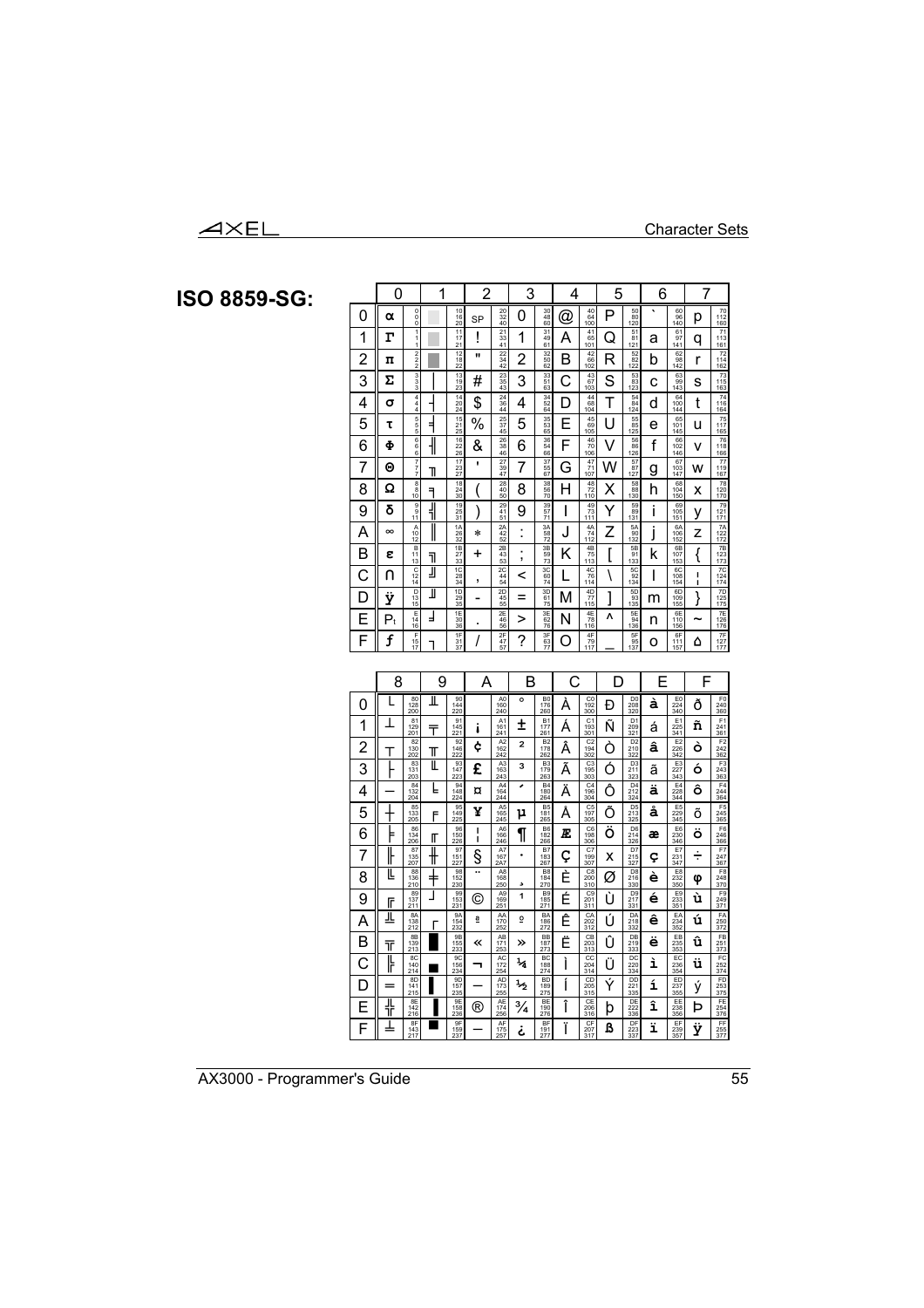$\angle XEL$ 

| ISO 8859-15:             |                | 0                     |                                                     | 1                 |                                                 | $\overline{2}$           |                                                               | 3                        |                                               | 4      |                                                  | 5      |                                                                                          | 6      |                                            | 7           |                                                 |
|--------------------------|----------------|-----------------------|-----------------------------------------------------|-------------------|-------------------------------------------------|--------------------------|---------------------------------------------------------------|--------------------------|-----------------------------------------------|--------|--------------------------------------------------|--------|------------------------------------------------------------------------------------------|--------|--------------------------------------------|-------------|-------------------------------------------------|
|                          | 0              |                       | $\begin{smallmatrix} 0 \\ 0 \\ 0 \end{smallmatrix}$ | ▶                 | $\frac{10}{16}$                                 | SP                       | $\frac{20}{32}$                                               | 0                        | $\begin{array}{c} 30 \\ 48 \\ 60 \end{array}$ | @      | $\begin{array}{c} 40 \\ 64 \\ 100 \end{array}$   | P      | $\begin{array}{c} 50 \\ 80 \\ 120 \end{array}$                                           |        | 60<br>96<br>140                            | р           | $\begin{array}{c} 70 \\ 112 \\ 160 \end{array}$ |
| (only available with the | 1              | ☺                     | $\begin{array}{c} 1 \\ 1 \\ 1 \end{array}$          | ◀                 | $\frac{11}{17}$<br>21                           | Ţ                        | $\frac{21}{33}$<br>41                                         | $\mathbf{1}$             | $\frac{31}{49}$                               | Α      | $\frac{41}{65}$<br>101                           | Q      | $\begin{array}{c} 51 \\ 81 \\ 121 \end{array}$                                           | a      | $61$<br>$97$<br>$141$                      | q           | $\frac{71}{113}$<br>161                         |
| Euro option)             | $\overline{c}$ | $\boldsymbol{\Theta}$ | $\frac{2}{2}$                                       | $\updownarrow$    | $\frac{12}{18}$                                 | Ħ                        | $\frac{22}{34}$                                               | $\overline{2}$           | $\frac{32}{50}$                               | B      | $\begin{array}{c} 42 \\ 66 \\ 102 \end{array}$   | R      | $\begin{array}{c} 52 \\ 82 \\ 122 \end{array}$                                           | b      | $\frac{62}{98}$<br>142                     | r           | $\frac{72}{114}$                                |
|                          | 3              | v                     | <b>33</b>                                           | W                 | $\frac{13}{19}$                                 | #                        | $\begin{array}{c} 23 \\ 35 \\ 43 \end{array}$                 | 3                        | 33<br>51<br>63                                | C      | $\frac{43}{67}$<br>103                           | S      | $\begin{array}{c} 53 \\ 83 \\ 123 \end{array}$                                           | C      | $\frac{63}{99}$<br>143                     | s           | $\frac{73}{115}$                                |
|                          | $\overline{4}$ |                       | $\begin{array}{c} 4 \\ 4 \\ 4 \end{array}$          | ¶                 | $\frac{14}{20}$                                 | \$                       | 24<br>36<br>44                                                | $\overline{4}$           | $34$<br>$52$<br>$64$                          | D      | $\begin{array}{r} 44 \\ 68 \\ 104 \end{array}$   | T      | $\frac{54}{84}$<br>124                                                                   | d      | $\frac{64}{100}$                           | t           | 74<br>116<br>164                                |
|                          | 5              | 4                     | 5<br>5<br>5                                         | §                 | $\frac{15}{21}$                                 | $\%$                     | 25<br>37<br>45                                                | 5                        | $\frac{35}{53}$                               | E      | $\frac{45}{69}$<br>105                           | U      | $\begin{array}{r} 55 \\ 85 \\ 125 \end{array}$                                           | е      | $\frac{65}{101}$                           | u           | $75$<br>$117$<br>$165$                          |
|                          | 6              | ♠                     | 6<br>6<br>6                                         | ↨                 | $\frac{16}{22}$                                 | &                        | 26<br>38<br>46                                                | 6                        | 36<br>54<br>66                                | F      | $\frac{46}{70}$<br>106                           | ٧      | 56<br>86<br>126                                                                          | f      | $\frac{66}{102}$                           | ٧           | 76<br>118<br>166                                |
|                          | 7              | $\bullet$             | $\frac{7}{7}$                                       |                   | $\frac{17}{23}$<br>27                           | $\blacksquare$           | $\frac{27}{39}$                                               | 7                        | $\frac{37}{55}$                               | G      | $\frac{47}{71}$<br>107                           | W      | $\begin{array}{c} 57 \\ 87 \\ 127 \end{array}$                                           | g      | $\frac{67}{103}$                           | W           | 77<br>119<br>167                                |
|                          | 8              | $\bullet$             | $\begin{matrix} 8 \\ 8 \\ 10 \end{matrix}$          | 个                 | $\frac{18}{24}$<br>$\frac{30}{20}$              |                          | 28<br>40<br>50                                                | 8                        | 38<br>56<br>70                                | Η      | $\frac{48}{72}$<br>110                           | Χ      | 58<br>88<br>130                                                                          | h      | 68<br>104<br>150                           | χ           | 78<br>120<br>170                                |
|                          | 9              | $\circ$               | $rac{1}{2}$<br>$rac{1}{2}$                          | ↓                 | $\frac{19}{25}$                                 | )                        | 29<br>41<br>51                                                | 9                        | 39<br>57<br>71                                | I      | $\frac{49}{73}$<br>111                           | Y      | 59<br>89<br>131                                                                          | İ      | 69<br>105<br>151                           | у           | 79<br>121<br>171                                |
|                          | А              | $\bullet$             | $A_{10}$<br>12                                      | $\rightarrow$     | $1A$<br>$26$<br>$32$                            | $\ast$                   | $^{2A}_{42}$<br>$^{42}_{52}$                                  | $\ddot{\cdot}$           | 3A<br>58<br>72                                | J      | $4A$<br>$74$<br>$112$                            | Z      | 5A<br>90<br>132                                                                          | j      | 6A<br>106<br>152                           | Z           | 7A<br>122<br>172                                |
|                          | B              | ්                     | $\frac{B}{11}$                                      | $\leftarrow$      | $\begin{array}{c}\n1B \\ 27 \\ 33\n\end{array}$ | $\ddot{}$                | 2B<br>43<br>53                                                | l,<br>,                  | 3B<br>59<br>73                                | Κ      | $4B$<br>$75$<br>$113$                            |        | 5B<br>91<br>133                                                                          | k      | 6B<br>107<br>153                           | {           | 7B<br>123<br>173                                |
|                          | Ċ              | ò                     | $rac{C}{14}$                                        | ш                 | 1C<br>28<br>34                                  | ,                        | 2C<br>44<br>54                                                | $\,<$                    | 3C<br>60<br>74                                | L      | $^{4C}_{76}$<br>114                              | ∖      | $\frac{5C}{92}$<br>$\frac{134}{8}$                                                       | I      | 6C<br>108<br>154                           | $\mathbf I$ | $\frac{7C}{124}$<br>124                         |
|                          | D              | F                     | $\begin{array}{c} D \\ 13 \\ 15 \end{array}$        | $\leftrightarrow$ | $\frac{10}{29}$<br>$\frac{29}{35}$              | $\overline{\phantom{0}}$ | 2D<br>45<br>55                                                | $=$                      | 3D<br>61<br>75                                | M      | 4D<br>77<br>115                                  | 1      | 5D<br>93<br>135                                                                          | m      | 6D<br>109<br>155                           | }           | 7D<br>125<br>175                                |
|                          | E              | Д                     | $\begin{array}{c}\n 14 \\  16\n \end{array}$        | ▲                 | $\begin{array}{c}\n1E \\ 30 \\ 36\n\end{array}$ | ä,                       | 2E<br>46<br>56                                                | $\, > \,$                | 3E<br>62<br>76                                | N      | 4E<br>78<br>116                                  | ٨      | 5E<br>94<br>136                                                                          | n      | 6E<br>110<br>156                           |             | 7E<br>126<br>176                                |
|                          | F              | ∗                     | $F_{15}$<br>15                                      | ▼                 | $\frac{1F}{31}$                                 | I                        | $\begin{array}{c} 2{\sf F}\\ 4{\sf 7}\\ 5{\sf 7} \end{array}$ | ?                        | 3F<br>63<br>77                                | O      | $4F$<br>$79$<br>117                              |        | 5F<br>95<br>137                                                                          | O      | 6F<br>111<br>157                           | ۵           | $7F$<br>$127$<br>$177$                          |
|                          |                |                       |                                                     |                   |                                                 |                          |                                                               |                          |                                               |        |                                                  |        |                                                                                          |        |                                            |             |                                                 |
|                          |                | 8                     |                                                     | 9                 |                                                 | А                        |                                                               | в                        |                                               | C      |                                                  | D      |                                                                                          | E      |                                            | F           |                                                 |
|                          | 0              |                       |                                                     |                   | $\frac{90}{144}$<br>220                         |                          | A0<br>160<br>240                                              | $\overline{\mathbf{c}}$  |                                               | À      |                                                  | Đ      | D <sub>0</sub><br>208<br>320                                                             | à      |                                            | ð           |                                                 |
|                          | 1              | ٠                     | $\begin{array}{c} 80 \\ 128 \\ 200 \end{array}$     |                   | $\frac{91}{145}$<br>221                         | i                        |                                                               | 土                        | B0<br>176<br>260<br>$rac{B1}{177}$<br>261     | Á      | $\frac{C0}{192}$<br>300                          | Ñ      |                                                                                          | á      | E0<br>224<br>340                           | ñ           | F0<br>240<br>360                                |
|                          | 2              | Ħ                     | $\frac{81}{129}$                                    |                   | $\frac{92}{146}$<br>222                         | ¢                        | $A_1$<br>$161$<br>$241$<br>$A2$<br>$162$<br>$242$             | $\overline{\mathbf{c}}$  | $rac{B2}{178}$<br>262                         | Â      | $\frac{C1}{193}$<br>301                          | Ò      | D1<br>209<br>321<br>$\begin{array}{c} \text{D2} \\ \text{210} \\ \text{322} \end{array}$ | â      | $E1$<br>$225$<br>$341$<br>E2<br>226<br>342 | ò           | $\frac{F1}{241}$<br>361                         |
|                          | 3              | 4                     | $\frac{82}{130}$<br>$rac{83}{131}$<br>203           |                   | $\frac{93}{147}$<br>223                         | £                        | $A_3$<br>$163$<br>$243$                                       | 3                        | B <sub>3</sub><br>179<br>263                  | Ã      | $\frac{C2}{194}$<br>302                          | Ó      | $\frac{D3}{211}$<br>323                                                                  | ã      | $\frac{E3}{227}$<br>343                    | ó           | $F_2$<br>$242$<br>$362$                         |
|                          | 4              | Ÿ.                    | $\frac{84}{132}$                                    |                   | $\frac{94}{148}$<br>224                         | €                        | A4<br>164<br>244                                              | Ž                        | B4<br>180<br>264                              | Ä      | C <sub>3</sub><br>195<br>303<br>C4<br>196<br>304 | Ô      | D4<br>212<br>324                                                                         | ä      | E4<br>228<br>344                           | ô           | F3<br>243<br>363<br>F4<br>244<br>364            |
|                          | 5              | ۹                     | 85<br>133<br>205                                    |                   | 95<br>$\frac{149}{225}$                         | ¥                        | A5<br>165<br>245                                              | μ                        | B <sub>5</sub><br>$\frac{181}{265}$           | Å      | C5<br>197<br>305                                 | Õ      | D5<br>213<br>325                                                                         | å      | E5<br>229<br>345                           | õ           | F5<br>245<br>365                                |
|                          | 6              | Ł                     | 86<br>134<br>206                                    | ٦                 | 96<br>150<br>226                                | š                        | A6<br>166<br>246                                              | ¶                        | B6<br>182<br>266                              | Æ      | C6<br>198<br>306                                 | ö      | D6<br>214<br>326                                                                         | æ      | E6<br>230<br>346                           | ö           |                                                 |
|                          | 7              | $\circ$               | 87<br>135<br>207                                    | ⊥                 | $\frac{97}{151}$                                | §                        | A7<br>167<br>2A7                                              |                          | B7<br>183<br>267                              | Ç      | C7<br>199<br>307                                 | χ      | D7<br>215<br>327                                                                         | Ç      | $\frac{E7}{231}$<br>347                    | ÷           | F6<br>246<br>366<br>F7<br>247<br>367            |
|                          | 8              | 土                     | 88<br>136<br>210                                    | Т                 | 98<br>152<br>230                                | š                        | A8<br>168<br>250                                              | ž                        | B <sub>8</sub><br>184<br>270                  | È      | C8<br>200<br>310                                 | Ø      | D8<br>216<br>330                                                                         | è      | $\frac{E8}{232}$<br>$\frac{350}{250}$      | φ           | F8<br>248<br>370                                |
|                          | 9              | 전                     | 89<br>137<br>211                                    |                   | 99<br>153<br>231                                | $\circledcirc$           | A9<br>169<br>251                                              | 1                        | B9<br>185<br>271                              | É      | C9<br>201<br>311                                 | Ù      | D9<br>217<br>331                                                                         | é      | E9<br>233<br>351                           | ù           |                                                 |
|                          | A              | ¥                     | 8A<br>138<br>212                                    | ≤                 | 9A<br>154<br>232                                | ġ                        | AA<br>170<br>252                                              | $\underline{\mathbf{o}}$ | BA<br>186<br>272                              | Ê      | CA<br>202<br>312                                 | Ú      | DA<br>218<br>332                                                                         | ê      | EA<br>234<br>352                           | ú           | F9<br>249<br>371<br>FA<br>250<br>372            |
|                          | B              | ┚                     | 8B<br>139<br>213                                    | Σ                 | 9B<br>155<br>233                                | ≪                        | AB<br>171<br>253                                              | ≫                        | BB<br>187<br>273                              | Ë      | CB<br>203<br>313                                 | Û      | DB<br>219<br>333                                                                         | ë      | EB<br>235<br>353                           | û           | FB<br>251<br>373                                |
|                          | C              | ٦                     | $\frac{80}{140}$                                    | $\prod$           | 9C<br>156<br>234                                | ┑                        | AC<br>172<br>254                                              | Œ                        | BC<br>188<br>274                              | Ì      | $rac{CC}{204}$<br>$rac{204}{314}$                | Ü      | DC<br>220<br>334                                                                         | ì      | EC<br>236<br>354                           | ü           | FC<br>252<br>374                                |
|                          | D              | г                     | 8D<br>141<br>215                                    | ≠                 | 9D<br>157<br>235                                | \$HY                     | AD<br>173<br>255                                              | œ                        | BD<br>189<br>275                              | ĺ      | CD<br>205<br>315                                 | Ý      | DD<br>221<br>335                                                                         | í      | ED<br>237<br>355                           | ý           | FD<br>253<br>375                                |
|                          | Ε<br>F         | L                     | 8E<br>142<br>216<br>8F<br>143<br>217                | £                 | 9E<br>158<br>236<br>$rac{9F}{159}$              | ®                        | AE<br>174<br>256<br>AF<br>175<br>257                          | Ÿ                        | BE<br>190<br>276<br>BF<br>191<br>277          | Î<br>Ï | CE<br>206<br>316<br>CF<br>207<br>317             | þ<br>ß | DE<br>222<br>336<br>DF<br>223<br>337                                                     | î<br>ï | EE<br>238<br>356<br>EF<br>239<br>357       | Þ<br>ÿ      | FE<br>254<br>376<br>FF<br>255<br>377            |

Note: for ANSI RS/6000 emulation, the ASCII characters from 80h to 9Fh are blank characters.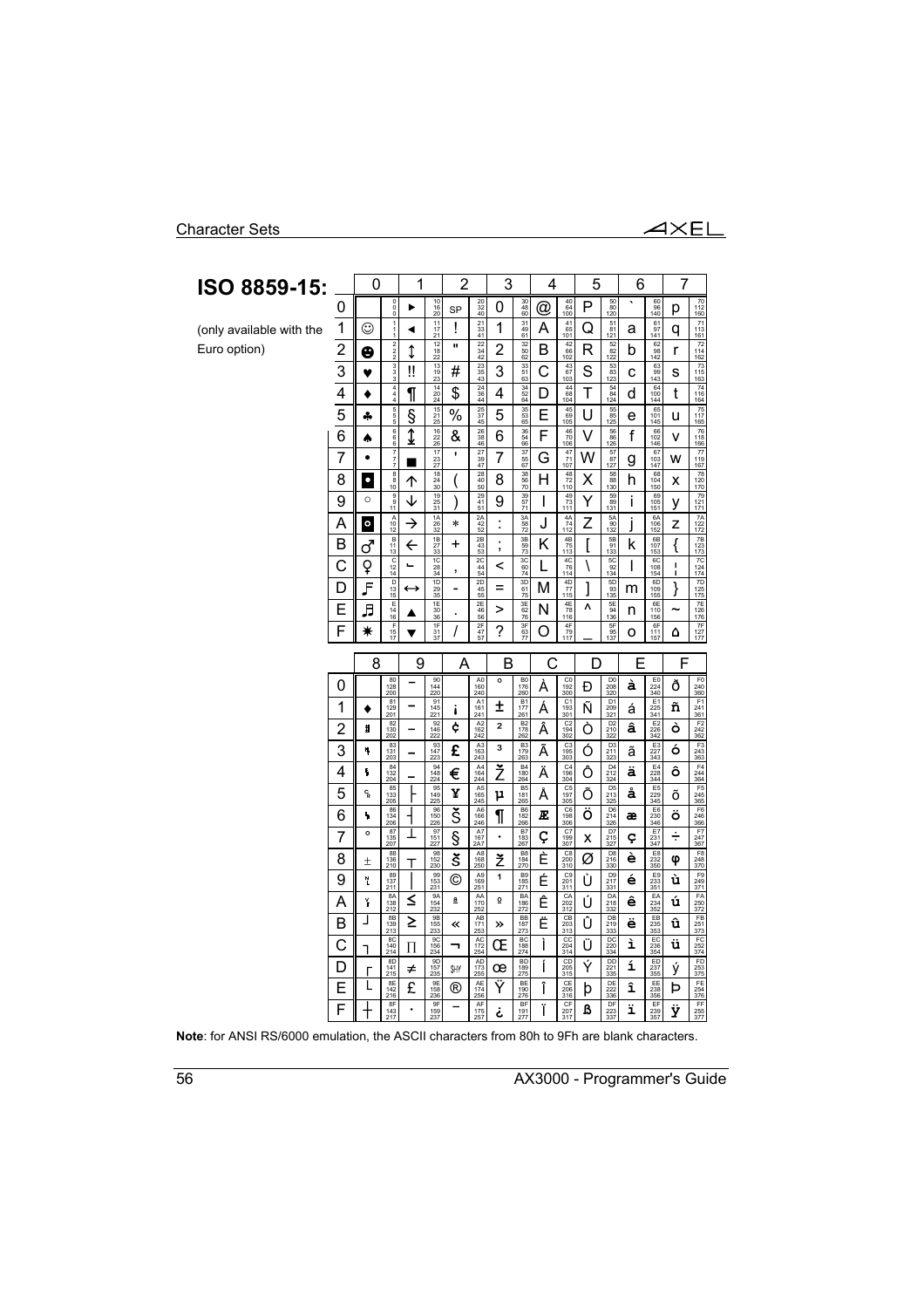AXEL Character Sets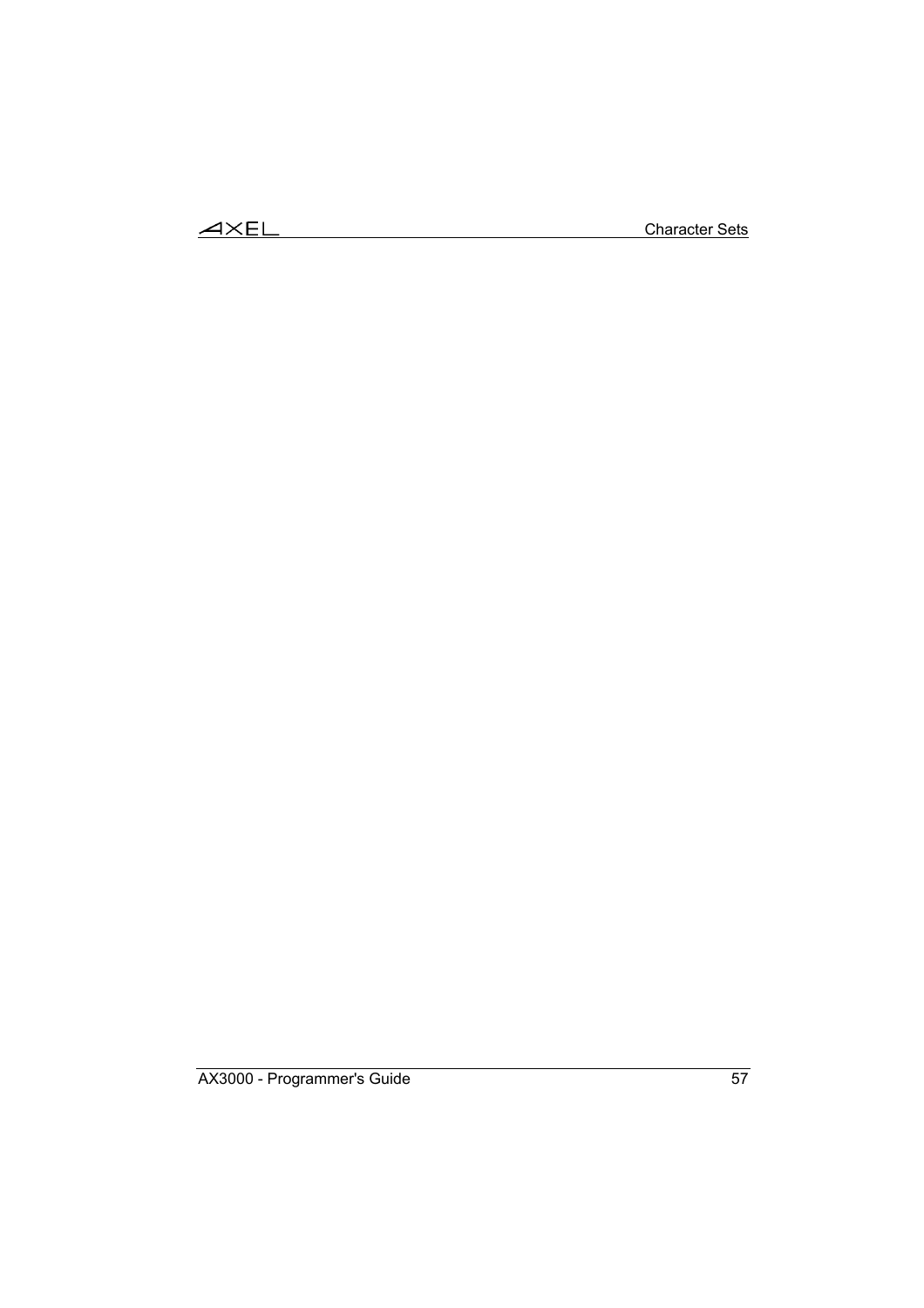## **National ISO 7-Bit:**

Many characters of the National ISO 7-Bit set are dependent of the national keyboard selected through the AX3000 Set-Up. The following table describes the character set associated with the US keyboard:

|   | 0          |                                                     | 1               |                                                                      | 2      |                                               | 3      |                             | 4  |                        | 5 |                        | 6 |                        |   |                         |
|---|------------|-----------------------------------------------------|-----------------|----------------------------------------------------------------------|--------|-----------------------------------------------|--------|-----------------------------|----|------------------------|---|------------------------|---|------------------------|---|-------------------------|
| 0 | <b>NUL</b> | $\mathbf 0$<br>$\begin{matrix} 0 \\ 0 \end{matrix}$ | <b>DLE</b>      | 10<br>$\frac{16}{20}$                                                | SP     | 20<br>32<br>40                                | 0      | 30<br>48<br>60              | Q  | 40<br>64<br>100        | P | 50<br>80<br>120        |   | 60<br>96<br>140        | р | 70<br>112<br>160        |
| 1 | SOH        | 1<br>1                                              | DC <sub>1</sub> | 11<br>iż<br>21                                                       |        | $\frac{21}{33}$<br>41                         | 1      | 31<br>49<br>61              | А  | 41<br>65<br>101        | Q | $\frac{51}{81}$<br>121 | а | 61<br>97<br>141        | q | $\frac{71}{113}$<br>161 |
| 2 | <b>STX</b> | $\frac{2}{2}$                                       | DC <sub>2</sub> | $\frac{12}{18}$<br>$\frac{1}{22}$                                    | "      | $\frac{22}{34}$<br>42                         | 2      | $\frac{32}{50}$<br>62       | B  | $^{42}_{66}$<br>102    | R | $\frac{52}{82}$<br>122 | b | 62<br>98<br>142        | r | $\frac{72}{114}$<br>162 |
| 3 | <b>ETX</b> | 333                                                 | DC <sub>3</sub> | 13<br>$\frac{19}{23}$                                                | #      | $\begin{array}{c} 23 \\ 35 \\ 43 \end{array}$ | 3      | 33<br>$\frac{51}{63}$       | С  | 43<br>$\frac{67}{103}$ | S | 53<br>$\frac{83}{123}$ | с | 63<br>$\frac{99}{143}$ | S | $\frac{73}{115}$        |
| 4 | <b>EOT</b> | 4<br>4                                              | DC4             | $\frac{14}{20}$                                                      | \$     | 24<br>$\frac{36}{44}$                         | 4      | 34<br>52<br>64              | D  | 44<br>68<br>104        | T | 54<br>84<br>124        | d | 64<br>100<br>144       | t | 74<br>$\frac{116}{164}$ |
| 5 | ENQ        | 5<br>$\frac{5}{5}$                                  | <b>NAK</b>      | 15<br>21<br>$\overline{25}$                                          | %      | 25<br>$\overline{37}$<br>45                   | 5      | 35<br>53<br>65              | Е  | 45<br>69<br>105        | H | 55<br>85<br>125        | е | 65<br>101<br>145       | u | 75<br>117<br>165        |
| 6 | <b>ACK</b> | 6<br>6<br>6                                         | <b>SYN</b>      | 16<br>22<br>26                                                       | &      | 26<br>38<br>46                                | 6      | 36<br>54<br>66              | F  | 46<br>70<br>106        | V | 56<br>86<br>126        | f | 66<br>102<br>146       | v | $\frac{76}{118}$<br>166 |
| 7 | <b>BEL</b> | 7<br>7<br>ż                                         | <b>ETB</b>      | 17<br>$\frac{23}{27}$                                                | ٠      | 27<br>39<br>$\overline{47}$                   | 7      | 37<br>55<br>$\overline{67}$ | G  | 47<br>71<br>107        | W | 57<br>87<br>127        | g | 67<br>103<br>147       | w | 77<br>119<br>167        |
| 8 | <b>BS</b>  | $\begin{array}{c} 8 \\ 8 \\ 10 \end{array}$         | CAN             | 18<br>$^{24}$<br>$\overline{30}$                                     |        | 28<br>40<br>50                                | 8      | 38<br>56<br>$\overline{70}$ | н  | $\frac{48}{72}$<br>110 | x | 58<br>88<br>130        | h | 68<br>104<br>150       | x | 78<br>120<br>170        |
| 9 | HT         | $\frac{9}{9}$<br>11                                 | EM              | 19<br>25<br>31                                                       |        | $^{29}_{41}$<br>51                            | 9      | 39<br>57<br>$\overline{71}$ | I  | 49<br>73<br>111        | Y | 59<br>89<br>131        | i | $^{69}_{105}$<br>151   | ۷ | 79<br>121<br>171        |
| Α | LF         | A<br>$^{10}_{12}$                                   | <b>SUB</b>      | 1A<br>$\frac{26}{32}$                                                | $\ast$ | 2A<br>$\frac{42}{52}$                         | ٠<br>٠ | 3A<br>58<br>72              | J  | 4A<br>$\frac{74}{112}$ | Z | 5A<br>$\frac{90}{132}$ |   | 6A<br>106<br>152       | z | 7A<br>$\frac{122}{172}$ |
| B | VT         | B<br>$\frac{11}{13}$                                | ESC             | 1B<br>$\frac{27}{33}$                                                | ٠      | 2B<br>$^{43}_{53}$                            | ٠<br>, | 3B<br>59<br>73              | Κ  | 4B<br>$^{75}_{113}$    |   | 5B<br>$\frac{91}{133}$ | k | 6B<br>107<br>153       |   | 7B<br>123<br>173        |
| С | FF         | C<br>12<br>14                                       | FS              | 1C<br>28<br>34                                                       | ,      | 2C<br>44<br>54                                | <      | 3C<br>60<br>74              |    | 4C<br>76<br>114        |   | 5C<br>92<br>134        | I | 6C<br>108<br>154       | ı | 7C<br>124<br><u>174</u> |
| D | <b>CR</b>  | $\begin{array}{c} 0 \\ 13 \\ 15 \end{array}$        | GS              | $\frac{10}{29}$<br>35                                                |        | $rac{2D}{45}$<br>55                           | $=$    | 3D<br>61<br>75              | М  | $\frac{4D}{77}$<br>115 |   | $rac{5}{93}$<br>135    | m | 6D<br>109<br>155       | λ | 7D<br>125<br>175        |
| E | <b>SO</b>  | E<br>14<br>16                                       | <b>RS</b>       | $\begin{array}{c} 1 \in \text{SO}(2) \end{array}$<br>$\overline{36}$ |        | $^{2E}_{46}$<br>56                            | >      | 3E<br>62<br>76              | N  | $^{4E}_{78}$<br>116    | Λ | 5E<br>94<br>136        | n | 6E<br>110<br>156       |   | 7E<br>126<br>176        |
| F | SI         | F<br>$\frac{15}{17}$                                | US              | 1F<br>$\frac{31}{37}$                                                |        | 2F<br>47<br>57                                | ?      | 3F<br>63<br>77              | וז | 4F<br>$\frac{79}{117}$ |   | 5F<br>$\frac{95}{137}$ | o | 6F<br>111<br>157       |   | 7F<br>127<br>177        |

 $\angle XEL$ 

The following table shows the characters that differ from the national set (US keyboard):

|             |    |    |         |    |    |           |    |         |         | Hexadecimal code of the replaced characters |    |                       |
|-------------|----|----|---------|----|----|-----------|----|---------|---------|---------------------------------------------|----|-----------------------|
|             | 23 | 40 | 5B      | 5C | 5D | 5E        | 5F | 60      | 7В      | 7C                                          | 7D | 7F                    |
| France      | £  | à  | $\circ$ | ç  | ş  | ٨         |    |         | é       | ù                                           | è  |                       |
| U.K         | £  | @  |         |    |    | ٨         |    |         |         |                                             |    | $\tilde{\phantom{a}}$ |
| Germany     | #  | ş  | А       |    |    | ٨         |    |         | ä       | Ö                                           | ü  | ß                     |
| Italy       | £  | ş  | $\circ$ | ç  | é  | ٨         |    | ù       | à       | ò                                           | è  |                       |
| Spain       | £  | ş  |         | Ñ  | i. | ٨         |    | $\cdot$ | $\circ$ | ñ                                           | ç  |                       |
| Switzerland | ù  | à  | é       | ç  | ê  | î         | è  | Ô       | ä       | Ö                                           | ü  | û                     |
| Portugal    | #  | @  | А       |    | ∩  | $\Lambda$ |    |         | ã       | Ç                                           | Õ  | $\tilde{\phantom{a}}$ |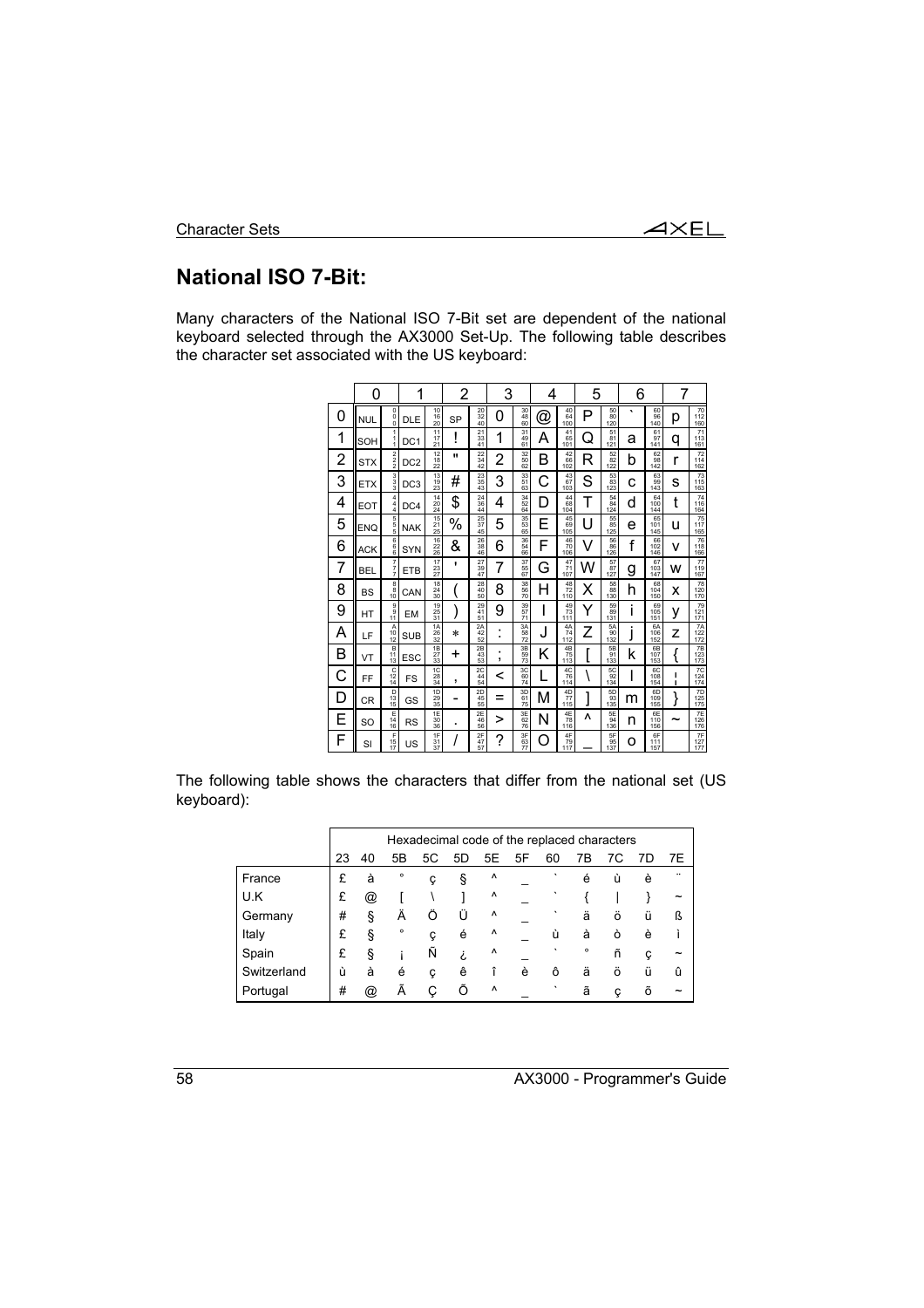# <u>AXEL</u> Character Sets

### **SM9400:**

|                | 0 |                                                | 1 |                                    | $\overline{2}$ |                                      | 3              |                                                | 4       |                                                   | 5            |                                                       | 6 |                                                        | 7                |                                                       |
|----------------|---|------------------------------------------------|---|------------------------------------|----------------|--------------------------------------|----------------|------------------------------------------------|---------|---------------------------------------------------|--------------|-------------------------------------------------------|---|--------------------------------------------------------|------------------|-------------------------------------------------------|
| 0              |   | $\begin{matrix} 0 \\ 0 \\ 0 \end{matrix}$      |   | $\frac{10}{16}$<br>20              | SP             | $\frac{20}{32}$                      | 0              | $\frac{30}{48}$<br>60                          | @       | $\begin{array}{c} 40 \\ 64 \\ 100 \end{array}$    | P            | $\frac{50}{80}$<br>120                                |   | 60<br>96<br>140                                        | р                | 70<br>112<br>160                                      |
| 1              |   | $\frac{1}{1}$                                  |   | $\frac{11}{17}$<br>21              | ļ              | $\frac{21}{33}$<br>41                | 1              | $\frac{31}{49}$<br>61                          | А       | $^{41}_{65}$<br>101                               | Q            | $\frac{51}{81}$<br>121                                | а | $\frac{61}{97}$<br>141                                 | q                | $\frac{71}{113}$<br>161                               |
| $\overline{2}$ |   | $\frac{2}{2}$                                  |   | $\frac{12}{18}$                    | n              | 22<br>$\frac{34}{42}$                | $\overline{2}$ | 32<br>50<br>62                                 | B       | $\begin{array}{c} 42 \\ 66 \\ 102 \end{array}$    | R            | $\begin{array}{c} 52 \\ 82 \\ 122 \end{array}$        | b | $\frac{62}{98}$<br>142                                 | r                | 72<br>114<br>162                                      |
| 3              |   | 33                                             |   | 13<br>$\frac{19}{23}$              | #              | 23<br>35<br>43                       | 3              | 33<br>51<br>63                                 | С       | $\frac{43}{67}$<br>103                            | S            | $\begin{array}{c} 53 \\ 83 \\ 123 \end{array}$        | с | 63<br>$\frac{99}{143}$                                 | s                | 73<br>115<br>163                                      |
| 4              |   | 44                                             |   | 14<br>$\overline{20}$<br>24        | \$             | $^{24}$<br>$\overline{36}$<br>44     | 4              | $\frac{34}{52}$<br>64                          | D       | 44<br>$\frac{68}{104}$                            | T            | $\frac{54}{84}$<br>124                                | d | 64<br>100<br>144                                       | t                | $\frac{74}{116}$<br>164                               |
| 5              |   | 5<br>5<br>5                                    |   | $\frac{15}{21}$<br>25              | %              | $\frac{25}{37}$<br>45                | 5              | 35<br>53<br>65                                 | E       | $^{45}_{69}$<br>105                               | U            | 55<br>85<br>125                                       | е | 65<br>101<br>145                                       | u                | $\frac{75}{117}$<br>165                               |
| 6              |   | 6<br>6<br>6                                    |   | 16<br>22<br>26                     | &              | 26<br>38<br>46                       | 6              | 36<br>$\frac{54}{66}$                          | F       | 46<br>70<br>106                                   |              | 56<br>86<br>126                                       | f | 66<br>102<br>146                                       | v                | 76<br>118<br>166                                      |
| 7              |   | $\begin{array}{c} 7 \\ 7 \\ 7 \end{array}$     |   | $\frac{17}{23}$                    | $\blacksquare$ | $\frac{27}{39}$<br>47                | 7              | 37<br>55<br>67                                 | G       | $\frac{47}{71}$<br>107                            | W            | $\begin{array}{c} 57 \\ 87 \\ 127 \end{array}$        | g | $\frac{67}{103}$                                       | w                | $\frac{77}{119}$<br>167                               |
| 8              |   | 88<br>1ŏ                                       |   | $\frac{18}{24}$<br>$\overline{30}$ | (              | 28<br>40<br>50                       | 8              | 38<br>56<br>70                                 | н       | $\frac{48}{72}$<br>110                            | х            | 58<br>88<br>130                                       | h | 68<br>104<br>150                                       | x                | 78<br>120<br>170                                      |
| 9              |   | 9<br>$\frac{9}{11}$                            |   | 19<br>$\frac{25}{31}$              | ١              | 29<br>$\frac{41}{51}$                | 9              | 39<br>57<br>71                                 | I       | $49$<br>$73$<br>$111$                             | Y            | 59<br>$\frac{89}{131}$                                | i | 69<br>$\frac{105}{151}$                                | у                | 79<br>121<br>171                                      |
| А              |   | $A_{10}$<br>12                                 |   | $1A$<br>$26$<br>$32$               | $\ast$         | 2A<br>$\frac{42}{52}$                | $\ddot{\cdot}$ | 3A<br>58<br>72                                 | J       | $4A$<br>$74$<br>$112$                             | Z            | 5A<br>90<br>132                                       | j | 6A<br>106<br>152                                       | z                | 7A<br>122<br>172                                      |
| B              |   | B<br>$\frac{1}{13}$                            |   | 1B<br>27<br>33                     | +              | 2B<br>$\frac{43}{53}$                | ,              | 3B<br>59<br>73                                 | Κ       | 4B<br>75<br>113                                   | [            | 5B<br>91<br>133                                       | k | 6B<br>107<br>153                                       | {                | 7B<br>123<br>173                                      |
| С              |   | $\frac{C}{12}$                                 |   | $\frac{1}{28}$<br>$\frac{1}{34}$   | ,              | 2C<br>$\Delta\Delta$<br><br>54       | <              | $rac{3C}{60}$<br>74                            | L       | 4C<br>76<br>114                                   | ∖            | 5C<br>92<br>134                                       | I | 6C<br>108<br>154                                       | ı                | 7C<br>124<br>174                                      |
| D              |   | $\begin{array}{c}\n0 \\ 13 \\ 15\n\end{array}$ |   | $\frac{10}{29}$<br>35              |                | $\frac{2D}{45}$<br>55                |                | $rac{3D}{61}$<br>75                            | М       | $\frac{4D}{77}$<br>115                            | l            | $\frac{50}{93}$<br>135                                | m | 6D<br>109<br>155                                       | }                | 7D<br>125<br>175                                      |
| E              |   | $E_{14}$<br>14<br>16                           |   | $rac{1E}{30}$<br>$\overline{36}$   | ł,             | 2E<br>46<br>56                       | >              | 3E<br>62<br>76                                 | N       | 4E<br>78<br>116                                   | ٨            | 5E<br>94<br>136                                       | n | 6E<br>110<br>156                                       |                  | 7E<br>126<br>176                                      |
| F              |   | F<br>$\frac{1}{17}$                            |   | 1F<br>$\frac{31}{37}$              | Ι              | 2F<br>$\frac{47}{57}$                | ?              | 3F<br>63<br>77                                 | Ω       | $4F$<br>$79$<br>117                               |              | 5F<br>95<br>137                                       | о | 6F<br>$\frac{111}{157}$                                |                  | 7F<br>127<br>177                                      |
|                |   |                                                |   |                                    |                |                                      |                |                                                |         |                                                   |              |                                                       |   |                                                        |                  |                                                       |
|                |   |                                                |   |                                    |                |                                      |                |                                                |         |                                                   |              |                                                       |   |                                                        |                  |                                                       |
|                | 8 | 80                                             | 9 | 90                                 | А              |                                      | B              | B <sub>0</sub>                                 | Ć       |                                                   | D            | DC                                                    | Е | EO                                                     | F<br>F           |                                                       |
| 0              |   | 128<br>200                                     |   | $\frac{144}{220}$                  | À              | A0<br>160<br>240                     | æ              | 176<br>260                                     | ø       | $^{10}_{192}$<br>300                              | г            | 208<br>320                                            |   | $\frac{224}{340}$                                      | $\overline{0}$   | F0<br>240<br>360                                      |
| 1              |   | $\frac{81}{129}$<br>$\overline{201}$           |   | 91<br>145<br>221                   | A              | A1<br>161<br>241                     | Ç              | B <sub>1</sub><br>177<br>261                   | œ       | C1<br>193<br>301                                  | L            | D1<br>209<br>321                                      |   | $E_1$<br>225<br>$\frac{1}{341}$                        | F<br>1<br>F      | $F1$<br>$241$<br>$361$                                |
| 2              |   | $\frac{82}{130}$<br>202                        |   | $\frac{92}{146}$<br>222            | Æ              | $A_2^2$<br>162<br>242                | é              | $rac{B2}{178}$<br>262                          | ú       | $rac{C_2}{194}$<br>302                            | ŀ            | $^{D2}_{210}$<br>322                                  | L | $rac{E}{226}$<br>342                                   | $\overline{2}$   | $^{F2}_{242}$<br>362                                  |
| 3              |   | $\frac{83}{131}$<br><br>203                    |   | $\frac{93}{147}$<br>223<br>94      | Ç              | $A_3^3$<br><br>243                   | è              | $rac{B3}{179}$<br>263<br>B <sub>4</sub>        | ù       | $\begin{array}{c}\nG3 \\ 195\n\end{array}$<br>303 | Þ            | $\frac{D3}{211}$<br>_<br>323                          |   | $\frac{E3}{227}$<br>$\overline{343}$<br>E <sub>4</sub> | $\overline{F}_3$ | $^{F3}_{243}$<br>363                                  |
| 4              |   | $\frac{84}{132}$<br>204                        |   | $\frac{148}{224}$                  | Ė              | A4<br>164<br>244                     | ê              | $\frac{180}{264}$                              | û       | C4<br>196<br>304                                  | г            | D4<br>212<br>324                                      | I | 228<br>344                                             | F<br>4<br>F      | F4<br>244<br>364                                      |
| 5              |   | 85<br>133<br>205<br>86                         |   | 95<br>149<br>225<br>96             | N              | A5<br>165<br>245<br>A <sub>6</sub>   | ë              | B <sub>5</sub><br>181<br>265<br>B <sub>6</sub> | ü       | C5<br>197<br>305                                  | Ь            | D <sub>5</sub><br>$\frac{213}{325}$<br>D <sub>6</sub> | I | E <sub>5</sub><br>229<br>345<br>F <sub>6</sub>         | 5<br>Ē           | F <sub>5</sub><br>$\frac{245}{365}$<br>F <sub>6</sub> |
| 6              |   | 134<br>206                                     |   | 150<br>226                         | ö              | 166<br>246                           | í              | 182<br>266                                     | ß       | C6<br>198<br>306                                  | L            | 214<br>326                                            |   | 230<br>346                                             | 6                | 246<br>366                                            |
| 7              |   | 87<br>135<br>207                               |   | 97<br>151<br>227                   | Ø              | $A7$ <sub>167</sub><br>2A7           | ì              | B7<br>183<br>267                               | μ       | $rac{C7}{199}$<br>307                             | П            | D7<br>215<br>327                                      | П | E7<br>231<br>347                                       | $F_{7}$          | $\frac{F7}{247}$<br>367                               |
| 8              |   | $rac{88}{136}$<br>210                          |   | 98<br>152<br>230                   | Œ              | $A8$<br>168<br>250                   | î              | B <sub>8</sub><br>184<br>270                   | $\circ$ | C8<br>200<br>310                                  | Þ            | D <sub>8</sub><br>216<br>330                          |   | $E_2$ <sup>1</sup><br>$\frac{20}{350}$                 | F<br>8           | F8<br>248<br>370                                      |
| 9              |   | 89<br>137<br>211                               |   | $\frac{99}{153}$<br>231            | Ŀ              | A9<br>169<br>251                     | ï              | B9<br>185<br>271                               | §       | $\frac{C9}{201}$<br>311                           | ı            | D9<br>217<br>331                                      |   | $^{E9}_{233}$<br>351                                   | F<br>9           | F9<br>249<br>371                                      |
| А              |   | 8A<br>$\frac{138}{212}$                        |   | 9A<br>154<br>232                   | Ü              | AA<br>170<br>252                     | ŀ              | BA<br>186<br>272                               | Ŧ       | $C_{\rm A}$<br>202<br>312                         |              | DA<br>218<br>332                                      |   | EA<br>234<br>352                                       | F<br>A           | FA<br>$\frac{250}{372}$                               |
| B              |   | 8B<br>139<br>213                               |   | <b>9B</b><br>155<br>233            | á              | AB<br>171<br>253                     | ñ              | BB<br>187<br>273                               | i       | CB<br>203<br>313                                  | r            | DB<br>219<br>333                                      |   | EB<br>235<br>353                                       | F<br>B           | FB<br>251<br>373                                      |
| С              |   | 8C<br>$\frac{140}{214}$                        |   | 9C<br>156<br>234                   | à              | AC<br>$\frac{172}{254}$              | ó              | BC<br>188<br>274                               | ۓ       | cc<br>$\frac{204}{314}$                           | →            | DC<br>220<br>334                                      |   | EC<br>236<br>354                                       | F<br>Ċ           | FC<br>$\frac{252}{374}$                               |
| D              |   | 8D<br>$\frac{141}{215}$                        |   | 9D<br>157<br>235                   | â              | AD<br>173<br>255                     | Ò              | <b>BD</b><br>189<br>275                        | £       | $rac{CD}{205}$<br>315                             | $\leftarrow$ | DD<br>221<br>335                                      |   | ED<br>237<br>355                                       | F<br>D           | FD<br>253<br>375                                      |
| E<br>F         |   | 8E<br>$\frac{142}{216}$<br>8F                  |   | 9E<br>158<br>236<br>9F             | å              | AE<br>174<br>256<br>AF<br>175<br>257 | ô              | BE<br>190<br>276<br><b>RF</b>                  | <br>Ã   | CE<br>206<br>316<br>CF<br>207<br>317              | ↑<br>↓       | DE<br>222<br>336<br>DF                                |   | EE<br>238<br>356<br>EF                                 | F<br>E<br>F      | FE<br>254<br>376<br>FF<br>255<br>377                  |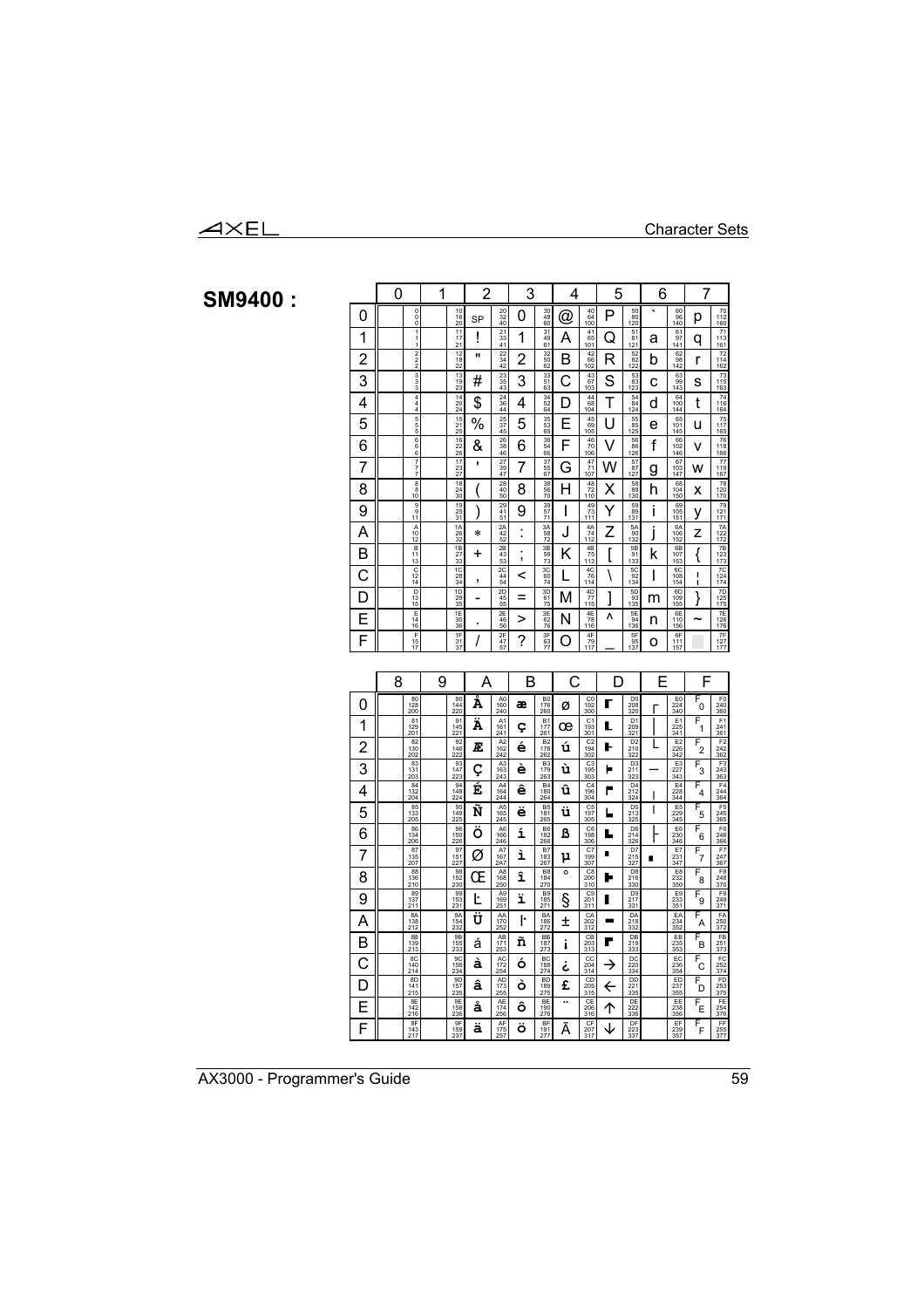$\angle XEL$ 

# **Special Graphics :**

| 0 | 0<br>Ò<br>ō                                    | 10<br>16<br>2ŏ                     |         | 20<br>$\overline{32}$<br>40 | 0 | 30<br>48<br>60              |   | 40<br>64<br>100         |   | 50<br>80<br>120                          | 0 | 60<br>96<br>140      |   | $\frac{70}{112}$        |
|---|------------------------------------------------|------------------------------------|---------|-----------------------------|---|-----------------------------|---|-------------------------|---|------------------------------------------|---|----------------------|---|-------------------------|
| 1 | $\mathbf{1}$<br>1<br>$\mathbf{1}$              | 11<br>17<br>21                     | ٨       | 21<br>33<br>41              | 1 | 31<br>49<br>61              |   | 41<br>65<br>101         |   | 51<br>81<br>121                          | 1 | 61<br>97<br>141      |   | $\frac{71}{113}$        |
| 2 | $\begin{array}{c}\n2 \\ 2 \\ 2\n\end{array}$   | 12<br>$\frac{18}{22}$              | $\cdot$ | 22<br>$\frac{34}{42}$       | 2 | 32<br>$\frac{50}{62}$       |   | 42<br>66<br>102         |   | 52<br>82<br>122                          | 2 | 62<br>98<br>142      |   | $\frac{72}{114}$        |
| 3 | 333                                            | 13<br>19<br>23                     |         | $\frac{23}{35}$<br>43       | 3 | 33<br>51<br>$\overline{63}$ |   | 43<br>67<br>103         |   | 53<br>83<br>123                          | 3 | 63<br>99<br>143      |   | 73<br>115<br>163        |
| 4 | $\frac{4}{4}$<br>4                             | $^{14}_{20}$<br>24                 |         | $\frac{24}{36}$<br>44       | 4 | 34<br>52<br>64              |   | 44<br>68<br>104         | B | $\frac{54}{84}$<br>124                   | 4 | $^{64}_{100}$<br>144 |   | 74<br>116<br>164        |
| 5 | 555                                            | 15<br>21<br>$\overline{25}$        |         | $\frac{25}{37}$<br>45       | 5 | $\frac{35}{53}$             |   | 45<br>$\frac{69}{105}$  | E | 55<br>85<br>125                          | 5 | 65<br>101<br>145     |   | $\frac{75}{117}$<br>165 |
| 6 | 666                                            | 16<br>$\frac{22}{26}$              | x       | 26<br>38<br>46              | 6 | 36<br>$\frac{54}{66}$       |   | 46<br>$\frac{70}{106}$  | = | 56<br>86<br>126                          | 6 | 66<br>102<br>146     |   | 76<br>118<br>166        |
| 7 | $\overline{7}$<br>.<br>7                       | 17<br>$\frac{23}{27}$              |         | 27<br>$\frac{39}{47}$       | 7 | 37<br>55<br>67              |   | 47<br>$\frac{71}{107}$  |   | 57<br>87<br>127                          | 7 | 67<br>103<br>147     | T | $\frac{77}{119}$        |
| 8 | 8<br>$\frac{8}{10}$                            | 18<br>24<br>$\overline{30}$        |         | 28<br>$\frac{40}{50}$       | 8 | 38<br>$\frac{56}{70}$       |   | 48<br>72<br>110         |   | 58<br>88<br>130                          | 8 | 68<br>104<br>150     |   | 78<br>120<br>170        |
| 9 | 9<br>9<br>11                                   | 19<br>25<br>31                     |         | 29<br>41<br>51              | 9 | 39<br>57<br>$\overline{71}$ |   | 49<br>73<br>111         |   | 59<br>89<br>131                          | 9 | 69<br>105<br>151     |   | 79<br>121<br>171        |
| А | A<br>10<br>12                                  | 1A<br>$\overline{26}$<br>32        |         | 2A<br>42<br>52              |   | 3A<br>$\frac{58}{72}$       |   | 4A<br>74<br>112         |   | 5A<br>90<br>132                          |   | 6A<br>106<br>152     | ٦ | $\frac{7A}{122}$        |
| B | B<br>11<br>13                                  | 1B<br>27<br>$\overline{33}$        |         | 2B<br>43<br>53              |   | 3B<br>59<br>73              |   | 4B<br>75<br>113         |   | 5B<br>91<br>133                          | ٦ | 6B<br>107<br>153     |   | 7B<br>123<br>173        |
| С | $\frac{C}{12}$<br>14                           | $\frac{10}{28}$<br>34              |         | $\frac{2C}{44}$<br>54       |   | 3C<br>60<br>74              |   | $^{4\rm C}_{76}$<br>114 |   | 5C<br>92<br>134                          |   | $^{6C}_{108}$<br>154 |   | 7C<br>124<br>174        |
| D | $\begin{array}{c}\n0 \\ 13 \\ 15\n\end{array}$ | $\frac{10}{29}$<br>$\frac{35}{29}$ |         | $\frac{2D}{45}$<br>55       |   | 3D<br>61<br>$\overline{75}$ | W | $\frac{4D}{77}$<br>115  |   | 5 <sub>D</sub><br>$\frac{95}{93}$<br>135 |   | 6D<br>109<br>155     |   | 7D<br>125<br><u>175</u> |
| E | E<br>$\frac{14}{16}$                           | 1E<br>30<br>36                     |         | 2E<br>46<br>56              |   | 3E<br>$\frac{62}{76}$       |   | 4E<br>$\frac{78}{116}$  |   | 5E<br>94<br>136                          |   | 6E<br>110<br>156     |   | 7E<br>126<br>176        |
| F | $F_{15}$<br>15                                 | 1F<br>$\frac{31}{37}$              |         | 2F<br>47<br>57              |   | 3F<br>63<br>77              |   | 4F<br>$\frac{79}{117}$  |   | 5F<br>95<br>137                          |   | 6F<br>111<br>157     |   | 7F<br>127<br>177        |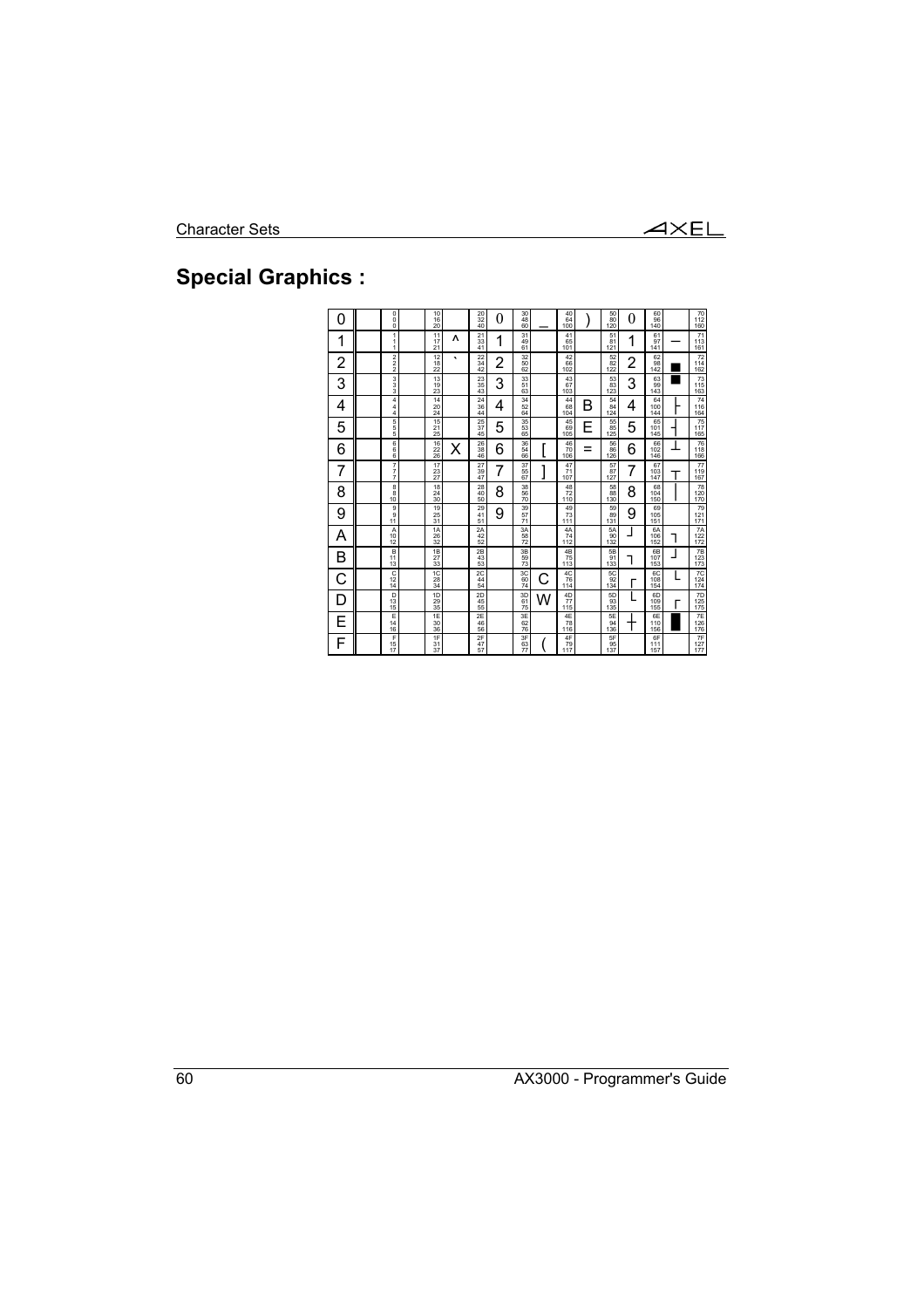### **3.2 - VT FAMILY**

 $\angle$ 

The VT220 emulation allows a 8-bit character set (256 characters) to be built from two 7-bit character sets (128 characters).

These 7-bit character sets are composed of 32 non-display control characters (called C0 and C1) and 94 display characters (called GL and GR).

A 8-bit character set is composed of:

- C0: control characters (ASCII codes from 00h to 1Fh),
- GL: graphic left (ASCII codes from 20h to 7Fh),
- C1: control characters (ASCII codes from 80h to 9Fh),
- GR: graphic right (ASCII codes from A0h to FFh).

The Platine terminal provides nine 7-bit character sets (described in the following pages):

- ASCII,
- 6 national replacement character sets (NRCs),
- DEC Multinational,
- DEC Special Graphic.

To use character sets, the following operations are performed:

- Map 4 character sets to the 4 available tables (G0, G1, G2 and G3).
- Map two tables (G0, G1, G2 or G3) to GL and GR.

When the AX3000 is switched on, the GL, GR, G0, G1, G2 and G3 tables are initialised according to the character set selected through the AX3000 Set-Up:<br>- **DEC Multinational:** GL and G0: ASCIL set - **DEC Multinational:** GL and G0: ASCII set,

| <u>UL UNU UU. MUUN JUL.</u>               |
|-------------------------------------------|
| GR, G1, G2 and G3: DEC Multinational set. |
| GL and G0: NRCs (according to the         |
| selected keyboard)                        |
| GR, G1, G2 and G3: unknown                |
|                                           |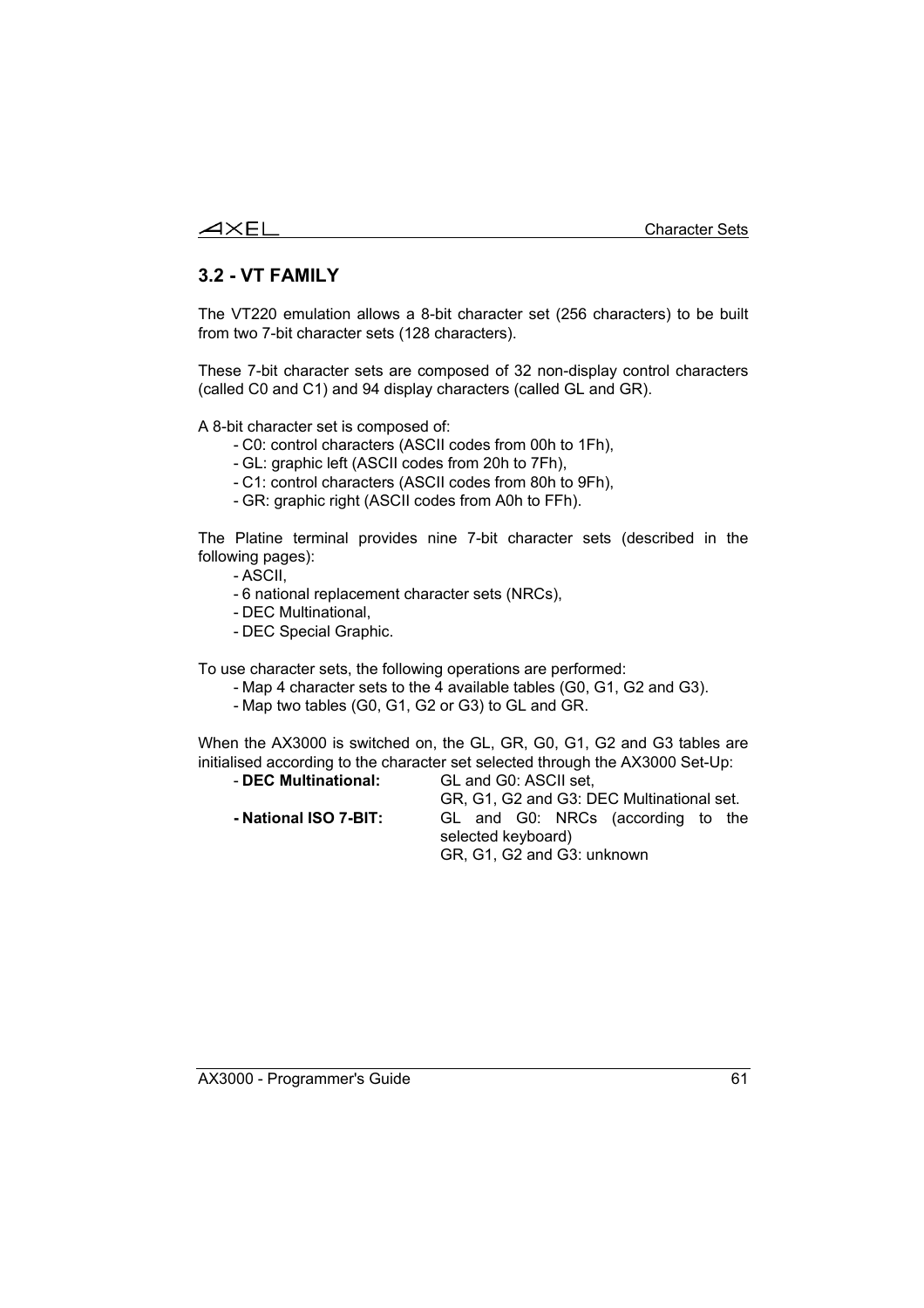

The following diagram shows the mechanisms for designating and mapping character sets:



The following escape sequences are used to designate and map character sets (where x represents the character set code):

|           | $(A)$ : Esc ( $x$<br>$(B)$ : Esc) x<br>$(C)$ : Esc $* x$<br>$(D)$ : Esc + x                 |                   | $(1)$ : 0Fh<br>$(2)$ : 0Eh<br>(3): Esc $\sim$<br>$(4)$ : Esc n<br>$(5)$ : Esc }<br>$(6)$ : Esc o<br>$(7)$ : Esc |
|-----------|---------------------------------------------------------------------------------------------|-------------------|-----------------------------------------------------------------------------------------------------------------|
| x values: | $Ps = B (ASCII)$<br>$Ps = K(German)$ $Ps = Y(Italian)$<br>$Ps = Z (Spanish)$ $Ps = (Swiss)$ | $Ps = R$ (French) | $Ps = < (DEC \text{ multinational})$<br>$Ps = 0$ (DEC special graphics)<br>$Ps = %6$ (Portuguese)               |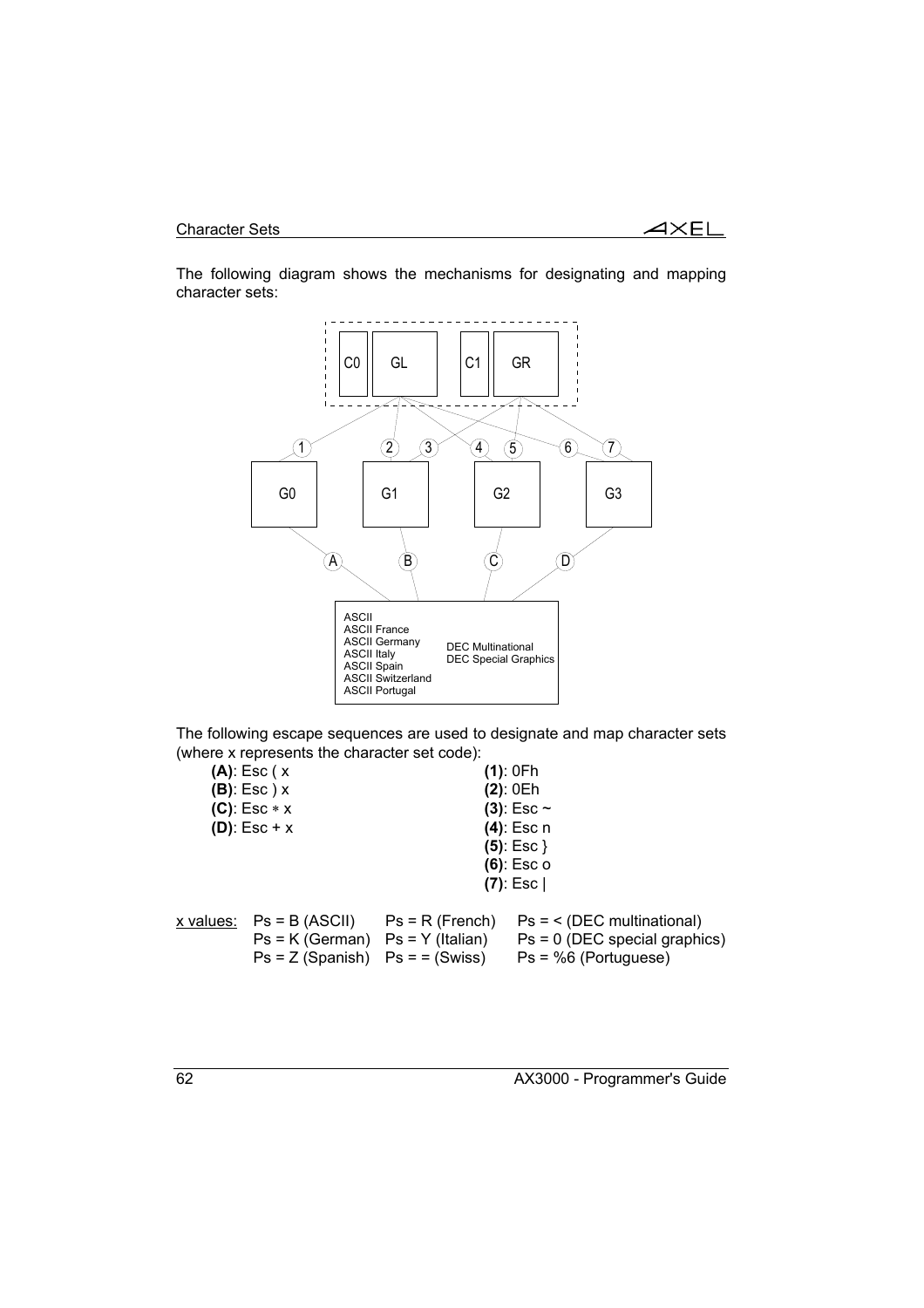The following describes the 9 available character sets (these sets can be mapped either to GL or GR):

| <b>ASCII</b> |           |
|--------------|-----------|
|              | (C0 & GL) |

|   | 0          |                                 | 1               |                                                 | 2              |                             | 3  |                       | 4 |                        | 5            |                              | 6 |                         | 7 |                         |
|---|------------|---------------------------------|-----------------|-------------------------------------------------|----------------|-----------------------------|----|-----------------------|---|------------------------|--------------|------------------------------|---|-------------------------|---|-------------------------|
| ი | <b>NUL</b> | 0<br>Ö<br>$\Omega$              | DLE             | 10<br>16<br>20                                  | SP             | $\frac{20}{32}$<br>40       | 0  | 30<br>48<br>60        | @ | $^{40}_{64}$<br>100    | P            | 50<br>80<br>120              |   | 60<br>96<br>140         | р | $^{70}_{112}$<br>160    |
| 1 | SOH        | 1                               | DC <sub>1</sub> | 11<br>iż<br>21                                  | Ī              | $\frac{21}{33}$<br>41       | 1  | 31<br>49<br>61        | А | 41<br>65<br>101        | Q            | $\frac{51}{81}$<br>121       | а | 61<br>97<br>141         | q | $\frac{71}{113}$<br>161 |
| 2 | <b>STX</b> | $\overline{2}$<br>$\frac{2}{2}$ | DC <sub>2</sub> | 12<br>$\frac{18}{22}$                           | $\blacksquare$ | 22<br>$\frac{34}{42}$       | 2  | 32<br>$^{50}_{62}$    | B | 42<br>$^{66}_{102}$    | R            | 52<br>$^{82}_{122}$          | b | 62<br>98<br>142         | r | 72<br>114<br>162        |
| 3 | <b>ETX</b> | 3<br>$\frac{3}{3}$              | DC <sub>3</sub> | $\frac{13}{19}$                                 | #              | 23<br>$\frac{35}{43}$       | 3  | 33<br>$\frac{51}{63}$ | С | 43<br>$^{67}_{103}$    | S            | 53<br>$\frac{83}{123}$       | с | 63<br>$\frac{99}{143}$  | S | $\frac{73}{115}$        |
| 4 | <b>EOT</b> | 4<br>4                          | DC <sub>4</sub> | 14<br>20<br>$\overline{24}$                     | \$             | 24<br>36<br>44              | 4  | $\frac{34}{52}$<br>64 | D | 44<br>68<br>104        | T            | 54<br>84<br>124              | d | 64<br>100<br>144        | t | 74<br>116<br>164        |
| 5 | ENQ        | 5<br>5<br>5                     | <b>NAK</b>      | 15<br>$\frac{21}{25}$                           | %              | 25<br>$\overline{37}$<br>45 | 5  | 35<br>53<br>65        | E | 45<br>69<br>105        | U            | 55<br>85<br>125              | e | 65<br>101<br>145        | u | 75<br>117<br>165        |
| 6 | ACK        | 6<br>6<br>6                     | <b>SYN</b>      | 16<br>$\frac{22}{26}$                           | &              | 26<br>38<br>46              | 6  | 36<br>54<br>66        | F | 46<br>70<br>106        | V            | 56<br>86<br>126              | f | 66<br>102<br>146        | v | 76<br>118<br>166        |
| 7 | <b>BEL</b> | 7<br>7                          | <b>ETB</b>      | 17<br>$\frac{23}{27}$                           | ٠              | 27<br>39<br>47              | 7  | 37<br>55<br>67        | G | 47<br>71<br>107        | W            | 57<br>$\overline{87}$<br>127 | g | 67<br>103<br>147        | w | $\frac{77}{119}$<br>167 |
| 8 | <b>BS</b>  | 8<br>8<br>10                    | CAN             | 18<br>24<br>$\overline{30}$                     |                | 28<br>40<br>50              | 8  | 38<br>56<br>70        | н | $\frac{48}{72}$<br>110 | Χ            | 58<br>88<br>130              | h | 68<br>104<br>150        | х | $\frac{78}{120}$<br>170 |
| 9 | HT         | 9<br>$^{9}_{11}$                | EM              | 19<br>$\frac{25}{31}$                           |                | 29<br>41<br>51              | 9  | 39<br>$\frac{57}{71}$ | ı | 49<br>$\frac{73}{111}$ | Y            | 59<br>89<br>131              | i | 69<br>105<br>151        | ٧ | $\frac{79}{121}$        |
| А | LF         | A<br>$^{10}_{12}$               | <b>SUB</b>      | $\begin{array}{c}\n1A \\ 26 \\ 32\n\end{array}$ | $\ast$         | 2A<br>$^{42}_{52}$          | ä, | 3A<br>58<br>72        | J | 4A<br>$\frac{74}{112}$ | Z            | 5A<br>90<br>132              |   | 6A<br>$\frac{106}{152}$ | Z | 7A<br>122<br>172        |
| B | VT         | B<br>11<br>13                   | <b>ESC</b>      | 1B<br>27<br>$\overline{33}$                     | $\ddot{}$      | 2B<br>43<br>53              | ,  | $\frac{3B}{59}$<br>73 | κ | 4B<br>75<br>113        |              | <b>5B</b><br>91<br>133       | k | 6B<br>107<br>153        |   | 7B<br>123<br>173        |
| С | FF         | C<br>12<br>14                   | <b>FS</b>       | 1C<br>28<br>34                                  | ,              | 2C<br>44<br>54              | <  | 3C<br>60<br>74        |   | 4C<br>76<br>114        | $\backslash$ | 5C<br>92<br>134              | ı | 6C<br>108<br>154        | ı | 7C<br>124<br>174        |
| D | <b>CR</b>  | D<br>13<br>15                   | GS              | $\frac{10}{29}$<br>$\overline{35}$              |                | $\frac{2D}{45}$<br>55       | =  | 3D<br>61<br>75        | м | $\frac{4D}{77}$<br>115 |              | 5 <sub>D</sub><br>93<br>135  | m | 6D<br>109<br>155        |   | 7D<br>125<br>175        |
| E | <b>SO</b>  | Е<br>14<br>16                   | <b>RS</b>       | 1E<br>$\frac{30}{36}$                           | ٠              | 2E<br>46<br>56              | >  | 3E<br>62<br>76        | Ν | 4E<br>78<br>116        | Λ            | 5E<br>94<br>136              | n | 6E<br>110<br>156        |   | 7E<br>126<br>176        |
| F | SI         | F<br>$^{15}_{17}$               | US              | 1F<br>$\frac{31}{37}$                           |                | 2F<br>47<br>57              | ?  | 3F<br>$\frac{63}{77}$ | 0 | 4F<br>79<br>117        |              | 5F<br>$\frac{95}{137}$       | o | 6F<br>$\frac{111}{157}$ |   | 7F<br>$\frac{127}{177}$ |

This table shows the characters in each NRC set that differ from the ASCII set:

|             |    |    |         |    |    |          |    |         |         | Hexadecimal code of the replaced characters |    |                       |
|-------------|----|----|---------|----|----|----------|----|---------|---------|---------------------------------------------|----|-----------------------|
|             | 23 | 40 | 5B      | 5C | 5D | 5Е       | 5F | 60      | 7Β      | 7C                                          | 7D | 7E                    |
| France      | £  | à  | $\circ$ | ç  | §  | Λ        |    |         | é       | ù                                           | è  |                       |
| U.K         | £  | @  |         |    |    | Λ        |    |         |         |                                             |    | $\tilde{\phantom{a}}$ |
| Germany     | #  | ş  |         |    |    | Λ        |    |         | ä       | Ö                                           | Ü  | ß                     |
| Italy       | £  | ş  | $\circ$ | ç  | é  | Λ        |    | ù       | à       | Ò                                           | è  |                       |
| Spain       | £  | ş  |         | N  | i. | Λ        |    | $\cdot$ | $\circ$ | ñ                                           | ç  |                       |
| Switzerland | ù  | à  | é       | ç  | ê  |          | è  | Ô       | ä       | Ö                                           | ü  | û                     |
| Portugal    | #  | @  | А       |    | ∩  | $\wedge$ |    |         | ã       | ç                                           | Õ  |                       |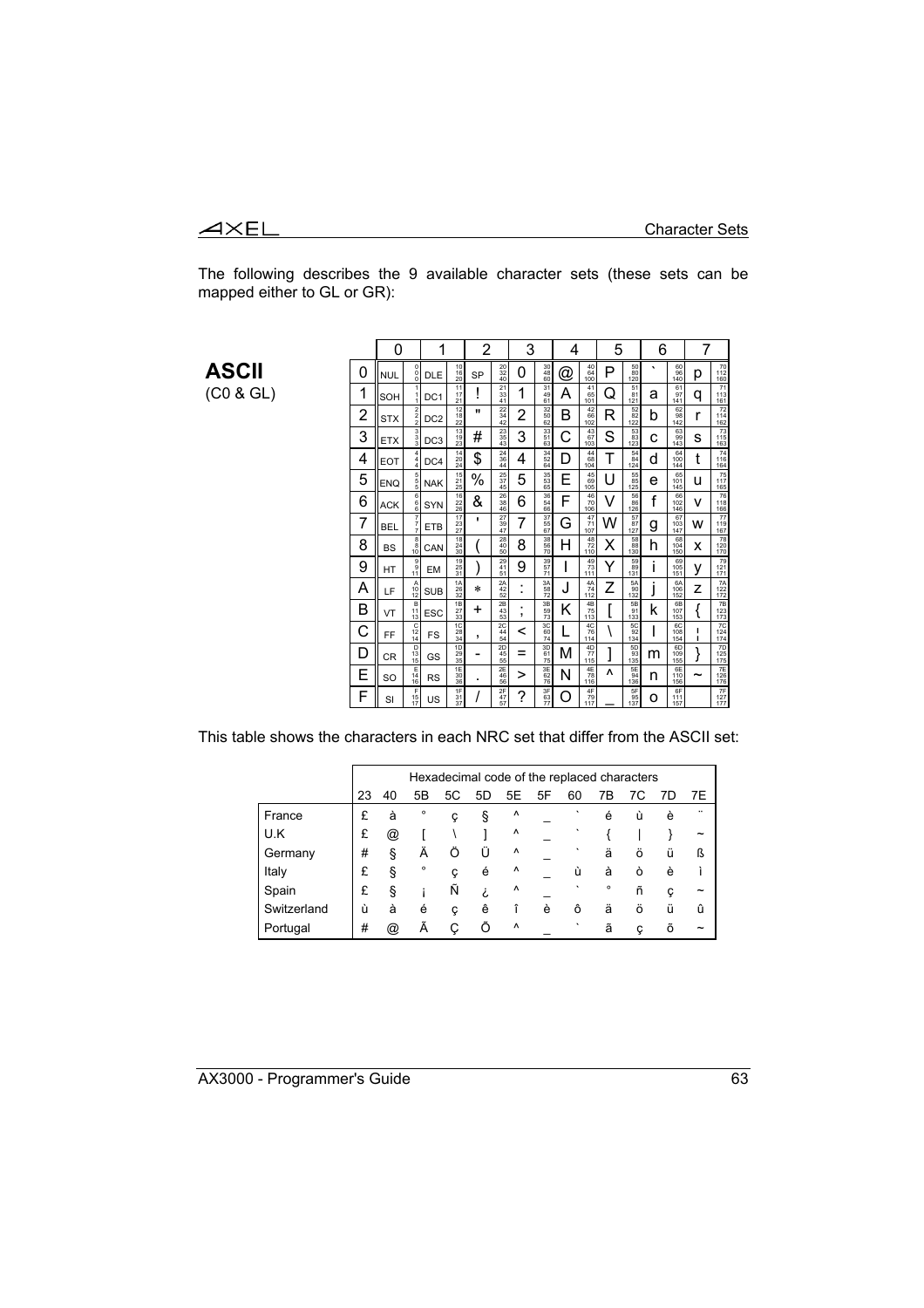$\blacktriangleleft \times E$ L

| <b>DEC</b>           |                | 8               |                                                                                         | 9               |                                                 | A                        |                                                                 | B                        |                                                                  | Ċ                     |                                                                                          | D              |                                                                          | E       |                                         | F                |                                                                       |
|----------------------|----------------|-----------------|-----------------------------------------------------------------------------------------|-----------------|-------------------------------------------------|--------------------------|-----------------------------------------------------------------|--------------------------|------------------------------------------------------------------|-----------------------|------------------------------------------------------------------------------------------|----------------|--------------------------------------------------------------------------|---------|-----------------------------------------|------------------|-----------------------------------------------------------------------|
| <b>Multinational</b> | 0              |                 | $\frac{80}{128}$                                                                        | <b>DCS</b>      | $\frac{90}{144}$<br>220                         |                          | A0<br>160<br>240                                                | $\circ$                  | B <sub>0</sub><br>176<br>260                                     | À                     | CO<br>192<br>300                                                                         | ٢              | D <sub>0</sub><br>208<br>320                                             | à       | E0<br>224<br>340                        | $\overline{S}$   | F0<br>240<br>360<br>F1<br>241<br>361                                  |
| (C1 & GR)            | 1              |                 | $\frac{81}{129}$                                                                        | PU <sub>1</sub> | $\frac{91}{145}$<br>221                         | i                        | $A_1$<br>$161$<br>$241$                                         | Ŧ                        | B1<br>177<br>261                                                 | Á                     | $\frac{C1}{193}$                                                                         | Ñ              | D1<br>209<br>321                                                         | á       | E1<br>225<br>341                        | ñ                |                                                                       |
|                      | $\overline{2}$ |                 | 82<br>$\frac{130}{202}$                                                                 | PU <sub>2</sub> | 92<br>$\frac{146}{222}$                         | ¢                        | A2<br>162<br>242                                                | $\overline{\mathbf{2}}$  | B <sub>2</sub><br>178<br>262                                     | Â                     | $\frac{C2}{194}$<br>302                                                                  | Ò              | D2<br>210<br>322                                                         | â       | E2<br>226<br>342                        | ò                | F2<br>242<br>362<br>F3<br>243<br>363                                  |
|                      | 3              |                 | 83<br>$\frac{131}{203}$                                                                 | <b>STS</b>      | $\begin{array}{c} 93 \\ 147 \\ 223 \end{array}$ | £                        | A3<br>163<br>243                                                | з                        | B <sub>3</sub><br>179<br>263                                     | Ã                     | $rac{C3}{195}$<br>$rac{195}{303}$                                                        | Ó              | D3<br>211<br>323                                                         | ã       | $\frac{E3}{227}$<br>343                 | ó                |                                                                       |
|                      | $\overline{4}$ | <b>IND</b>      | $\frac{84}{132}$                                                                        | <b>CCH</b>      | $\frac{94}{148}$<br>224                         | Ç                        | A4<br>164<br>244                                                | $\mathbf \zeta$          | B4<br>180<br>264                                                 | Ä                     | C4<br>196<br>304                                                                         | Ô              | $\frac{D4}{212}$<br>324                                                  | ä       | E4<br>228<br>344                        | Ô                | F4<br>244<br>364<br>F5<br>245<br>245<br>365                           |
|                      | 5              | <b>NEL</b>      | 85<br>133<br>205                                                                        | <b>MW</b>       | 95<br>149<br>225                                | ¥                        | A5<br>165<br>245                                                | μ                        | $rac{B5}{181}$<br>265                                            | Å                     | $rac{C5}{197}$<br>305                                                                    | Õ              | D <sub>5</sub><br>213<br>325                                             | å       | E5<br>229<br>345                        | õ                |                                                                       |
|                      | 6              | <b>SSA</b>      | $\frac{86}{134}$<br>206                                                                 | <b>SPA</b>      | 96<br>150<br>226                                | ዮ                        | A6<br>166<br>246                                                | ſ                        | B6<br>182<br>266                                                 | Æ                     | C6<br>198<br>306                                                                         | Ö              | D6<br>214<br>326                                                         | æ       | E6<br>230<br>346                        | Ö                | F6<br>246<br>366                                                      |
|                      | 7              | <b>ESA</b>      | $\begin{array}{c} 87 \\ 135 \\ 207 \end{array}$                                         | EPA             | $\frac{97}{151}$                                | Ş                        | A7<br>167<br>2A7                                                |                          | B7<br>183<br>267                                                 | Ç                     | C7<br>199<br>307                                                                         | Œ              | D7<br>215<br>327                                                         | Ç       | E7<br>231<br>347                        | œ                | F7<br>247<br>367                                                      |
|                      | 8              | <b>HTS</b>      | 88<br>136<br>210                                                                        |                 | 98<br>152<br>230                                | $\overline{a}$           | A8<br>168<br>250                                                | $\mathbf{\hat{z}}$       | B8<br>184<br>270                                                 | È                     | C8<br>200<br>310                                                                         | Ø              | D <sub>8</sub><br>216<br>330                                             | è       | E8<br>232<br>350                        | ø                | F8<br>248<br>370                                                      |
|                      | 9              | <b>HTJ</b>      | 89<br>137<br>211                                                                        |                 | 99<br>153<br>231                                | ©                        | A9<br>169<br>251                                                | 1                        | B9<br>185<br>271                                                 | É                     | $rac{C9}{201}$<br>$rac{311}{311}$                                                        | Ù              | $\frac{100}{217}$<br>$\frac{217}{331}$                                   | é       | E9<br>233<br>351                        | ù                | F9<br>249<br>371<br>FA<br>250<br>FB<br>251<br>373                     |
|                      | A              | <b>VTS</b>      | 8A<br>138<br>212<br>8B                                                                  |                 | 9A<br>154<br>232<br>9B                          | ₫                        | AA<br>170<br>252                                                | $\underline{\mathbf{o}}$ | BA<br>186<br>272<br>BB                                           | Ê                     | CA<br>202<br>312                                                                         | Ú              | DA<br>218<br>332                                                         | ê       | EA<br>234<br>352                        | ú                |                                                                       |
|                      | B              | PLD             | $\frac{139}{213}$                                                                       | CSI             | 155<br>233                                      | ≪                        | AB<br>171<br>253                                                | ≫                        | $\frac{187}{273}$                                                | Ë                     | CB<br>203<br>313                                                                         | Û              | DB<br>219<br>333                                                         | ë       | EB<br>235<br>353                        | û                |                                                                       |
|                      | C              | PLU             | 8C<br>140<br>214                                                                        | <b>ST</b>       | 9C<br>156<br>234                                | ٢                        | AC<br>172<br>254                                                | $\frac{1}{4}$            | BC<br>188<br>274                                                 | ì                     | CC<br>204<br>314                                                                         | Ü              | DC<br>220<br>334                                                         | ì       | EC<br>236<br>354                        | ü                | $F$ C<br>$252$<br>$374$                                               |
|                      | D              | <b>RI</b>       | 8D<br>141<br>215                                                                        | OSC             | 9D<br>157<br>235                                | ٢                        | AD<br>173<br>255                                                | $\frac{1}{2}$            | BD<br>189<br>275                                                 |                       | CD<br>205<br>315                                                                         | ÿ              | DD<br>221<br>335                                                         | í       | ED<br>237<br>355                        | ÿ                | FD<br>253<br>375                                                      |
|                      | F              | SS <sub>2</sub> | 8E<br>142<br>216                                                                        | PM              | 9E<br>158<br>236                                | ዮ                        | AE<br>174<br>256                                                | $\mathcal{L}$            | BE<br>190<br>276                                                 | Î                     | $C = 206$<br>$316$                                                                       | $\overline{S}$ | DE<br>222<br>336                                                         | î       | EE<br>238<br>356                        | $\varsigma$      | FE<br>254<br>376                                                      |
|                      | F              | SS <sub>3</sub> | 8F<br>143<br>217                                                                        | <b>APC</b>      | 9F<br>159<br>237                                | $\mathbf{S}$             | AF<br>175<br>257                                                | ن                        | BF<br>191<br>277                                                 | Ï                     | CF<br>207<br>317                                                                         | ß              | DF<br>223<br>337                                                         | ï       | EF<br>239<br>357                        |                  | FF<br>255<br>377                                                      |
|                      |                |                 |                                                                                         |                 |                                                 |                          |                                                                 |                          |                                                                  |                       |                                                                                          |                |                                                                          |         |                                         |                  |                                                                       |
|                      |                | 0               |                                                                                         | 1               |                                                 | $\overline{2}$           |                                                                 | 3                        |                                                                  | $\overline{4}$        |                                                                                          | 5              |                                                                          | 6       |                                         | 7                |                                                                       |
| <b>DEC</b>           | 0              | <b>NUL</b>      | $\frac{0}{0}$                                                                           | DLE             |                                                 | SP                       |                                                                 | 0                        |                                                                  | @                     |                                                                                          | P              |                                                                          |         |                                         |                  |                                                                       |
| <b>Special</b>       | 1              | SOH             |                                                                                         | DC <sub>1</sub> | $\frac{10}{16}$                                 | ı                        | $\begin{array}{c} 20 \\ 32 \\ 40 \end{array}$                   | 1                        | $\begin{array}{c} 30 \\ 48 \\ 60 \end{array}$                    | A                     | $\begin{array}{c} 40 \\ 64 \\ 100 \end{array}$                                           | Q              | $\begin{array}{c}\n50 \\ 80 \\ 120\n\end{array}$                         | ∎       | $\frac{60}{96}$<br>140<br>$rac{61}{97}$ | $\overline{a}$   |                                                                       |
| <b>Graphic</b>       | $\overline{2}$ | <b>STX</b>      |                                                                                         | DC <sub>2</sub> | $\frac{11}{17}$<br>21                           | $\blacksquare$           | $\frac{21}{33}$                                                 | $\overline{2}$           |                                                                  | B                     |                                                                                          | R              | $\begin{array}{c} 51 \\ 81 \\ 121 \end{array}$                           | 4       | 141                                     |                  |                                                                       |
| (C0 & GL)            | 3              | <b>ETX</b>      |                                                                                         | DC <sub>3</sub> | $\frac{12}{18}$                                 | #                        | 22<br>34<br>42                                                  | $\overline{3}$           | 31<br>49<br>61<br>32<br>50<br>62                                 | $\overline{\text{c}}$ | $\begin{array}{r} 41 \\ 65 \\ 101 \\ 42 \\ 66 \\ 102 \end{array}$                        | $\overline{s}$ | $\begin{array}{r} 52 \\ 82 \\ 122 \end{array}$                           | Ę.      | $62$<br>$98$<br>$142$                   |                  | 70<br>112<br>160<br>71<br>113<br>161<br>72<br>114<br>162              |
|                      | $\overline{4}$ | <b>EOT</b>      |                                                                                         | DC4             | $\frac{13}{19}$                                 | \$                       | $\begin{array}{c} 23 \\ 35 \\ 43 \end{array}$                   | $\overline{4}$           | 33<br>51<br>63                                                   | D                     | $\frac{43}{67}$<br>103                                                                   | T              | $\begin{array}{r} 53 \\ 83 \\ 123 \end{array}$                           | ę       | $\frac{63}{99}$<br>143                  |                  | $\frac{73}{115}$                                                      |
|                      | 5              | ENQ             |                                                                                         | <b>NAK</b>      | $\frac{14}{20}$<br>$\frac{15}{21}$              | $\%$                     | $\frac{24}{36}$<br>$\frac{25}{37}$                              | 5                        | $\frac{34}{52}$<br>$\begin{array}{c} 35 \\ 53 \\ 65 \end{array}$ | E                     | $\frac{44}{68}$<br>104<br>$\frac{45}{69}$<br>105                                         | U              | $\begin{array}{c} 54 \\ 84 \\ 124 \end{array}$                           | ¥       | $\frac{64}{100}$<br>$\frac{65}{101}$    |                  | $\frac{74}{116}$                                                      |
|                      | 6              | <b>ACK</b>      |                                                                                         | SYN             | $\frac{16}{22}$                                 | &                        | 26<br>38<br>46                                                  | 6                        | 36<br>54<br>66                                                   | F                     | 46<br>70<br>106                                                                          |                | $\begin{array}{c} 55 \\ 85 \\ 125 \end{array}$<br>$\frac{56}{86}$<br>126 | $\circ$ | $\frac{66}{102}$                        | ⊥                | 75<br>117<br>165<br>76<br>118<br>166                                  |
|                      | 7              | <b>BEL</b>      | 7<br>7<br>7                                                                             | ETB             | $\begin{array}{c} 17 \\ 23 \\ 27 \end{array}$   |                          | $\frac{27}{39}$                                                 | 7                        | $\begin{array}{c} 37 \\ 55 \\ 67 \end{array}$                    | G                     |                                                                                          | W              | $\begin{array}{c} 57 \\ 87 \\ 127 \end{array}$                           | $\pm$   | $\frac{67}{103}$                        | Τ                |                                                                       |
|                      | 8              | <b>BS</b>       |                                                                                         | CAN             | $\frac{18}{24}$<br>30                           |                          | 28<br>40<br>50                                                  | 8                        | 38<br>56<br>70                                                   | H                     | $\begin{array}{c} 47 \\ 71 \\ 107 \end{array}$<br>$\frac{48}{72}$<br>110                 | X              | 58<br>88<br>130                                                          | N.      | 68<br>104<br>150                        |                  | $\frac{77}{119}$                                                      |
|                      | 9              | HT              | $\begin{array}{c} 8 \\ 8 \\ 10 \end{array}$<br>$\begin{array}{c}\n9 \\ 11\n\end{array}$ | EM              | $\frac{19}{25}$                                 | )                        | 29<br>41<br>51                                                  | 9                        | 39<br>57<br>71                                                   | I                     | $\frac{49}{73}$<br>111                                                                   | Y              | 59<br>89<br>131                                                          | ¥       | 69<br>105<br>151                        | ≤                | $\frac{78}{120}$                                                      |
|                      | A              | LF              | $A$<br>10<br>12                                                                         | <b>SUB</b>      | $1A$<br>$26$<br>$32$                            | $\ast$                   | $^{2A}_{42}$<br>$^{42}_{52}$                                    | $\ddot{\cdot}$           | 3A<br>58<br>72                                                   | J                     | $4A$<br>$74$<br>$112$                                                                    | Z              | 5A<br>90<br>132                                                          | 」       | $6A$<br>106                             | ≥                | 79<br>121<br>171                                                      |
|                      | B              | VT              | $\frac{1}{1}$<br>$\frac{1}{1}$<br>$\frac{1}{3}$                                         | ESC             | $\begin{array}{c}\n1B \\ 27 \\ 33\n\end{array}$ | $\ddot{}$                | $\frac{2B}{43}$<br>53                                           | $\cdot$                  | $\frac{3B}{59}$                                                  | K                     | $\begin{array}{r} \n \stackrel{\cdot}{\phantom{}_{4}}\n 48 \\  75 \\  113\n \end{array}$ |                | 5B<br>91<br>133                                                          | ٦       | 6B<br>107<br>153                        | $\overline{\Pi}$ | 7A<br>122<br>172<br>173<br>173                                        |
|                      | C              | FF              | $rac{C}{14}$                                                                            | FS              | $\frac{10}{28}$<br>$\frac{28}{34}$              | $\overline{\phantom{a}}$ | 2C<br>44<br>54                                                  | $\,<$                    | 3C<br>60<br>74                                                   | L                     | $^{4C}_{76}$<br>114                                                                      | Ι              | 5C<br>92<br>134                                                          | г       | 6C<br>108<br>154                        | ≠                | 7C<br>124<br>174                                                      |
|                      | D              | <b>CR</b>       | $\begin{array}{c}\n0 \\ 13 \\ 15\n\end{array}$                                          | GS              | $\frac{10}{29}$<br>35                           |                          | 2D<br>45<br>55                                                  | Ξ                        | 3D<br>61<br>75                                                   | M                     | $^{4D}_{77}$<br>115                                                                      |                | 5D<br>93<br>135                                                          | L       | 6D<br>109<br>155                        | £                |                                                                       |
|                      | E<br>F         | SO              | $54$<br>$14$<br>$16$<br>$\frac{F}{15}$                                                  | <b>RS</b>       | 1E<br>30<br>36<br>$\frac{1F}{31}$               |                          | 2E<br>46<br>56<br>$\begin{array}{c} 2F \\ 47 \\ 57 \end{array}$ | ><br>$\overline{?}$      | 3E<br>62<br>76<br>3F<br>63<br>77                                 | N<br>O                | 4E<br>78<br>116<br>$4F$<br>$79$<br>$117$                                                 | ٨              | 5E<br>94<br>136<br>5F<br>95<br>137                                       | ╁       | 6E<br>110<br>156<br>6F<br>111<br>157    |                  | $\frac{7D}{7D}$<br>125<br>175<br>7E<br>126<br>176<br>7F<br>127<br>177 |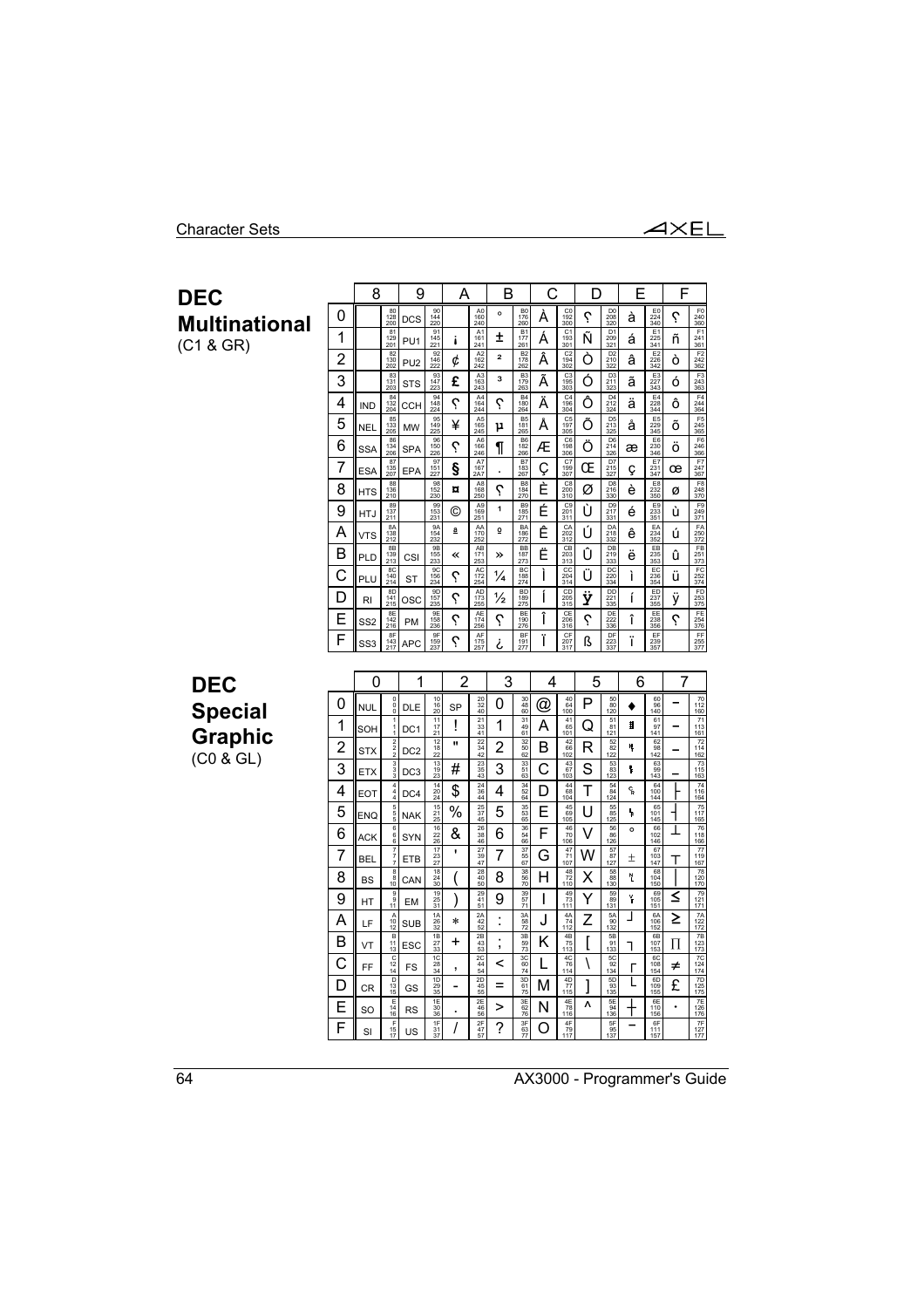### **3.3 - WYSE FAMILY**

 $\angle$ 

The WYSE emulation allows a 8-bit character set (256 characters) to be built from two 7-bit character sets (128 characters). A 8-bit character set is composed of:

- a primary set (ASCII codes from 00h to 7Fh),

- a secondary set (ASCII codes from 80h to FFh),

The AX3000 provides seven 7-bit character sets (described in the following pages):

| - Native Mode,   | - PC Equivalent | - Graphics 1 |
|------------------|-----------------|--------------|
| - Multinational  | - Graphics 2    | - Graphics 3 |
| - Standard ASCII |                 |              |

To use character sets, the following operations are performed:

- Map 4 character sets to the 4 available banks (0 to 3).
- Map two banks to the primary and the secondary sets.

When the AX3000 is switched on, the primary and the secondary sets are initialised according to the character set selected through the Terminal Set-Up:

- **WYSE 60:** primary set = native mode, secondary set = multinational.
- **National ISO 7-BIT:** primary set = native mode.

The following diagram shows the mechanisms for designating and mapping character sets:

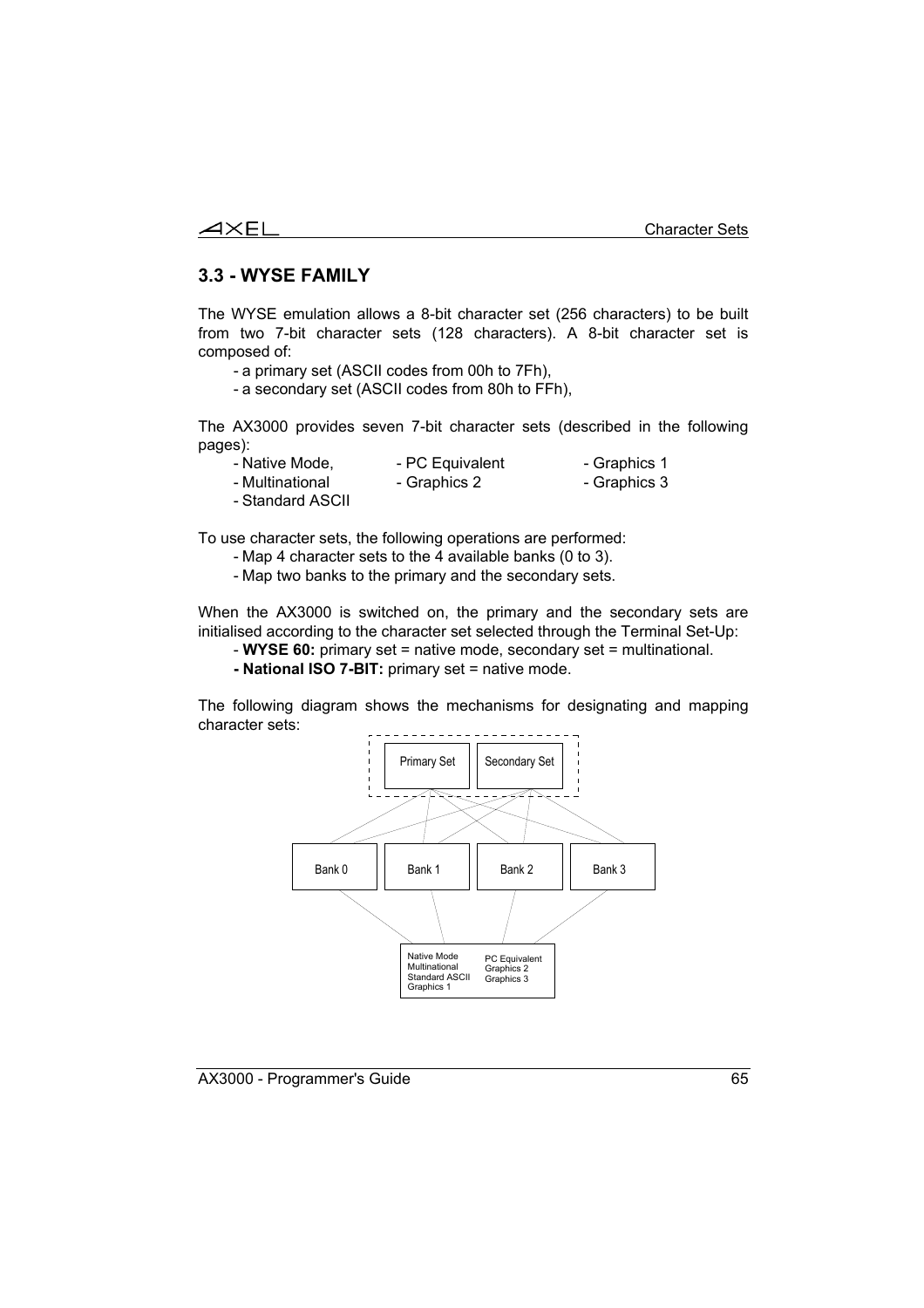$\angle XEL$ 

| <b>Native Mode</b>   |                | 0         |                                                                | 1                         |                                                                        | $\overline{2}$           |                                  | 3                    |                                  | 4      |                                                | 5      |                                                | 6        |                                      | 7                       |                                                                                                                |
|----------------------|----------------|-----------|----------------------------------------------------------------|---------------------------|------------------------------------------------------------------------|--------------------------|----------------------------------|----------------------|----------------------------------|--------|------------------------------------------------|--------|------------------------------------------------|----------|--------------------------------------|-------------------------|----------------------------------------------------------------------------------------------------------------|
|                      | 0              |           | $\frac{0}{0}$                                                  | т                         | $\frac{10}{16}$                                                        | SP                       | $\frac{20}{32}$                  | 0                    | $\frac{30}{48}$                  | @      | $\begin{array}{c} 40 \\ 64 \\ 100 \end{array}$ | Ρ      | $\begin{array}{c} 50 \\ 80 \\ 120 \end{array}$ |          | $\frac{60}{96}$<br>140               | р                       | $\frac{70}{112}$                                                                                               |
|                      | 1              | <b>SH</b> |                                                                | L                         | $\frac{11}{17}$                                                        | Ţ                        | $\frac{21}{33}$                  | 1                    | 31<br>49<br>61                   | A      | $\frac{41}{65}$                                | Q      | $\begin{array}{c} 51 \\ 81 \\ 121 \end{array}$ | а        | $\frac{61}{97}$<br>141               | q                       |                                                                                                                |
|                      | $\overline{c}$ | SX        | $\frac{2}{2}$                                                  | г                         | $\frac{12}{18}$                                                        | $\mathbf{u}$             | $\frac{22}{34}$                  | $\overline{c}$       | 32<br>50<br>62                   | B      | $\begin{array}{c} 42 \\ 66 \\ 102 \end{array}$ | R      | $\begin{array}{r} 52 \\ 82 \\ 122 \end{array}$ | b        | $\frac{62}{98}$<br>142               | r                       | 71 13 1 72 14 2 73 15 16 16 17 16 17 16 17 16 17 16 17 16 18 17 17 18 18 18 19 19 10 11 16 11 16 11 16 11 16 1 |
|                      | 3              | EX        | <b>კ</b><br>ვ                                                  | ٦                         | $\frac{13}{19}$                                                        | #                        | 23<br>35<br>43                   | 3                    | 33<br>51<br>63                   | C      | $\frac{43}{67}$<br>103                         | S      | $\begin{array}{r} 53 \\ 83 \\ 123 \end{array}$ | с        | $\frac{63}{99}$<br>143               | s                       |                                                                                                                |
|                      | 4              | ET        | $\begin{array}{c} 4 \\ 4 \\ 4 \end{array}$                     |                           | $\frac{14}{20}$                                                        | \$                       | 24<br>36<br>44                   | 4                    | 34<br>52<br>64                   | D      | $\frac{44}{68}$<br>104                         | T      | $\begin{array}{r} 54 \\ 84 \\ 124 \end{array}$ | d        | $\frac{64}{100}$                     | t                       |                                                                                                                |
|                      | 5              | EQ        | 5<br>5<br>5                                                    | ┙                         | $\frac{15}{21}$                                                        | $\frac{0}{0}$            | 25<br>37<br>45                   | 5                    | 35<br>53<br>65                   | E      | 45<br>69<br>105                                | U      | 55<br>85<br>125                                | е        | $\frac{65}{101}$                     | u                       |                                                                                                                |
|                      | 6              | AK        | 6<br>6<br>6                                                    |                           | $\frac{16}{22}$<br>28                                                  | &                        | 26<br>38<br>46                   | 6                    | 36<br>54<br>66                   | F      | $\frac{46}{70}$<br>106                         | V      | $\frac{56}{86}$                                | f        | $\frac{66}{102}$                     | ٧                       | 76<br>118<br>166                                                                                               |
|                      | 7              | <b>BL</b> | $\frac{7}{7}$                                                  |                           | $\begin{array}{c} 17 \\ 23 \\ 27 \end{array}$                          | ı                        | $\frac{27}{39}$                  | 7                    | 37<br>55<br>67                   | G      | $\frac{47}{71}$<br>107                         | W      | $\begin{array}{c} 57 \\ 87 \\ 127 \end{array}$ | g        | $\frac{67}{103}$                     | W                       | $\frac{77}{119}$                                                                                               |
|                      | 8              | <b>BS</b> | $\begin{array}{c} 8 \\ 8 \\ 10 \end{array}$                    | ╅                         | $\frac{18}{24}$<br>30                                                  |                          | $\frac{28}{40}$                  | 8                    | 38<br>56<br>70                   | Η      | $\frac{48}{72}$<br>110                         | Χ      | 58<br>88<br>130                                | h        | 68<br>104<br>150                     | χ                       | $\frac{78}{120}$                                                                                               |
|                      | 9              | HT        | $\begin{array}{c}\n9 \\ 9 \\ 11\n\end{array}$                  |                           | $\frac{19}{25}$                                                        | Ι                        | 29<br>41<br>51                   | 9                    | 39<br>57<br>71                   | I      | $\frac{49}{73}$<br>111                         | Y      | 59<br>89<br>131                                | i        | 69<br>105<br>151                     | y                       | 79 1171 74 122 78 123 173 72 124 174 725 75 76 126                                                             |
|                      | Α              | LF        | $\begin{array}{c}\nA \\ 10 \\ 12\n\end{array}$                 |                           | $\frac{1A}{26}$<br>32                                                  | $\ast$                   | 2A<br>42<br>52                   | $\ddot{\phantom{a}}$ | 3A<br>58<br>72                   | J      | $4A$<br>$74$<br>112                            | Z      | 5A<br>90<br>132                                |          | 6A<br>106<br>152                     | Z                       |                                                                                                                |
|                      | B              | VT        | $\frac{B}{11}$                                                 |                           | $\begin{array}{c} 1B \\ 27 \\ 33 \end{array}$                          | +                        | 2B<br>43<br>53                   | ,                    | 3B<br>59<br>73                   | Κ      | $^{4B}_{75}$<br>113                            |        | 5B<br>91<br>133                                | k        | 6B<br>107<br>153                     | {                       |                                                                                                                |
|                      | C              | FF        | $\begin{array}{c} C \\ 12 \\ 14 \end{array}$                   |                           | $\frac{10}{28}$<br>$\frac{28}{34}$                                     | ,                        | 2C<br>44<br>54                   | <                    | 3C<br>60<br>74                   | L      | $^{4C}_{76}$<br>114                            | \      | 5C<br>92<br>134                                | I        | 6C<br>$\frac{108}{154}$              | I                       |                                                                                                                |
|                      | D              | CR        | $\begin{array}{c}\n0 \\ 13 \\ 15\n\end{array}$                 | ⊥                         | $\frac{10}{29}$<br>$\frac{29}{35}$                                     |                          | 2D<br>45<br>55                   | =                    | 3D<br>61<br>75                   | M      | $^{4D}_{77}$<br>115                            |        | 5D<br>93<br>135                                | m        | 6D<br>109<br>155                     | }                       |                                                                                                                |
|                      | E              | SO        | $t_{14}$<br>$t_{16}$                                           | II                        | 1E<br>30<br>36                                                         |                          | 2E<br>46<br>56                   | >                    | 3E<br>62<br>76                   | N      | $\frac{4E}{78}$<br>116                         | ٨      | 5E<br>94<br>136                                | n        | 6E<br>110<br>156                     | $\tilde{\phantom{0}}$   |                                                                                                                |
|                      | F              | SI        | $\frac{F}{17}$                                                 |                           | $\begin{array}{c}\n1\overline{1}\overline{1} \\ 31 \\ 37\n\end{array}$ | Ι                        | 2F<br>47<br>57                   | ?                    | 3F<br>63<br>77                   | O      | $4F$<br>$79$<br>117                            |        | 5F<br>95<br>137                                | o        | 6F<br>111<br>157                     |                         | 7F<br>127<br>177                                                                                               |
|                      |                |           |                                                                |                           |                                                                        |                          |                                  |                      |                                  |        |                                                |        |                                                |          |                                      |                         |                                                                                                                |
|                      |                | 0         |                                                                | 1                         |                                                                        | $\overline{2}$           |                                  | 3                    |                                  | 4      |                                                | 5      |                                                | 6        |                                      | 7                       |                                                                                                                |
| <b>Multinational</b> | 0              |           | 0 <sub>0</sub>                                                 | Ė                         |                                                                        | á                        |                                  |                      |                                  | L      |                                                | ╨      | $\begin{array}{c} 50 \\ 80 \end{array}$        | α        |                                      | ≡                       |                                                                                                                |
|                      | 1              | Ç<br>ü    |                                                                | æ                         | $\frac{10}{16}$                                                        | í                        | 20<br>32<br>40                   |                      | 30<br>48<br>60                   | ⊥      | $\begin{array}{c} 40 \\ 64 \\ 100 \end{array}$ |        | 120                                            | ß        | 60<br>96<br>140<br>$rac{61}{97}$     | $\pm$                   |                                                                                                                |
|                      | 2              | é         | $\frac{2}{2}$                                                  | Æ                         | $\frac{11}{17}$                                                        | ó                        | $\frac{21}{33}$                  |                      | 31<br>49<br>61                   |        | $\frac{41}{65}$<br>101                         | ┯      | $\begin{array}{r} 51 \\ 81 \\ 121 \end{array}$ | г        | 141                                  | ≥                       |                                                                                                                |
|                      | 3              | â         | 3                                                              | ô                         | $\frac{12}{18}$                                                        | ú                        | $\frac{22}{34}$<br>42            |                      | 32<br>50<br>62                   |        | $\frac{42}{66}$<br>102                         | π<br>Ш | $\begin{array}{r} 52 \\ 82 \\ 122 \end{array}$ | п        | $\frac{62}{98}$<br>142<br>63<br>99   | K                       |                                                                                                                |
|                      | 4              | ä         |                                                                | ö                         | $\frac{13}{19}$                                                        | ñ                        | $\frac{23}{35}$                  |                      | 33<br>51<br>63                   |        | $\frac{43}{67}$<br>103                         | F      | $\begin{array}{c} 53 \\ 83 \\ 123 \end{array}$ | Σ        | 143                                  |                         | 70<br>112<br>160<br>71 13<br>161<br>72<br>14<br>2<br>73<br>115<br>163                                          |
|                      | 5              | à         | $\begin{array}{c} 4 \\ 4 \\ 4 \end{array}$<br>5<br>5<br>5      | ò                         | $\frac{14}{20}$                                                        | Ñ                        | 24<br>36<br>44                   |                      | $34$<br>$52$<br>$64$             |        | $\frac{44}{68}$<br>104                         |        | $\begin{array}{c} 54 \\ 84 \\ 124 \end{array}$ | σ        | $\frac{64}{100}$                     |                         |                                                                                                                |
|                      | 6              | å         |                                                                | û                         | $\frac{15}{21}$                                                        | ₫                        | 25<br>37<br>45                   | ╡                    | 35<br>53<br>65                   | ╅<br>⊧ | 45<br>69<br>105                                | F      | 55<br>85<br>125                                | μ        | $\frac{65}{101}$                     | $\div$                  | 74<br>116<br>164<br>75<br>117<br>1165                                                                          |
|                      | 7              | Ç         | 66<br>$\begin{array}{c} 7 \\ 7 \\ 7 \end{array}$               | ù                         | $\frac{16}{22}$<br>$\frac{26}{26}$                                     | $\underline{\mathsf{o}}$ | 26<br>38<br>46                   | ╢<br>╖               | 36<br>54<br>66                   | ╟      | 46<br>70<br>106                                | ╓      | 56<br>86<br>126                                | τ        | $\frac{66}{102}$                     | ≈                       |                                                                                                                |
|                      | 8              | ê         |                                                                | ÿ                         | $\frac{17}{23}$                                                        | خ                        | $\frac{27}{39}$                  | ╕                    | 37<br>55<br>67                   | L      | $\frac{47}{71}$<br>107                         | ╫      | $\begin{array}{c} 57 \\ 87 \\ 127 \end{array}$ | Ф        | $\frac{67}{103}$                     | ō                       | 76<br>118<br>166<br>77<br>119<br>167                                                                           |
|                      | 9              | ë         | $\begin{array}{c} 8 \\ 8 \\ 10 \end{array}$                    | ö                         | $\frac{18}{24}$<br>$\frac{24}{30}$<br>$\frac{19}{25}$                  | H                        | 28<br>40<br>50                   | ╣                    | 38<br>56<br>70                   | ╔      | $\frac{48}{72}$<br>110                         | ╪<br>┚ | 58<br>88<br>130<br>59<br>131                   | Θ        | 68<br>104<br>150                     | $\ddot{\phantom{0}}$    |                                                                                                                |
|                      | Α              | è         | $\begin{array}{c}\n9 \\ 9 \\ 11\n\end{array}$                  | Ü                         | $\frac{1A}{26}$<br>32                                                  | ┑                        | 29<br>41<br>51<br>2A<br>42<br>52 | I                    | 39<br>57<br>71<br>3A<br>58<br>72 | ╩      | $\frac{49}{73}$<br>$\frac{111}{11}$            |        | 5A<br>90<br>132                                | Ω        | 69<br>105<br>151                     | $\ddot{\phantom{0}}$    |                                                                                                                |
|                      | B              | ï         | $A_{10}$<br>12<br>$\frac{B}{13}$                               | ¢                         | $\begin{array}{c}\n1B \\ 27 \\ 33\n\end{array}$                        | $\frac{1}{2}$            | 2B<br>43<br>53                   | ╗                    | 3B<br>59<br>73                   | ╥      | $^{4A}_{74}$<br>112<br>4B<br>75<br>113         |        | 5B<br>91<br>133                                | δ        | 6A<br>106<br>152<br>6B<br>107<br>153 | $\sqrt{}$               |                                                                                                                |
|                      | C              | î         | $rac{C}{14}$                                                   | £                         | $\frac{10}{28}$<br>$\frac{28}{34}$                                     | ₩                        | 2C<br>44<br>54                   | ╝                    | 3C<br>60<br>74                   | ⊩      | $4C$<br>$76$<br>$114$                          |        | 5C<br>92<br>134                                | $\infty$ | 6C<br>108<br>154                     | $\mathbf n$             |                                                                                                                |
|                      | D              | ì         | $\frac{D}{13}$                                                 | ¥                         | $\frac{10}{29}$                                                        | i                        | 2D<br>45<br>55                   | ╜                    | 3D<br>61<br><u>75</u>            |        | $\frac{4D}{77}$<br>115                         |        | 5D<br>93<br>135                                | φ        | 6D<br>109<br>155                     | $\overline{\mathbf{c}}$ | 78<br>1270 79<br>1211 7A<br>1222 7B<br>1232 7C<br>2474 7D<br>12575                                             |
|                      | E              | Ä<br>Å    | $\begin{array}{c}\n 14 \\  16\n \end{array}$<br>$\frac{F}{15}$ | $\mathsf{P}_{\mathsf{t}}$ | 1E<br>30<br>36<br>$\frac{1F}{31}$                                      | ≪                        | 2E<br>46<br>56<br>2F<br>47<br>57 | ┒                    | 3E<br>62<br>76<br>3F<br>63<br>77 | ╬<br>⊥ | 4E<br>78<br>116<br>$4F$<br>$79$<br>$117$       |        | 5E<br>94<br>136<br>5F<br>95                    | ε        | 6E<br>110<br>156<br>6F<br>111<br>157 | ٠                       | 7E<br>126<br>176<br>7F<br>127<br>177                                                                           |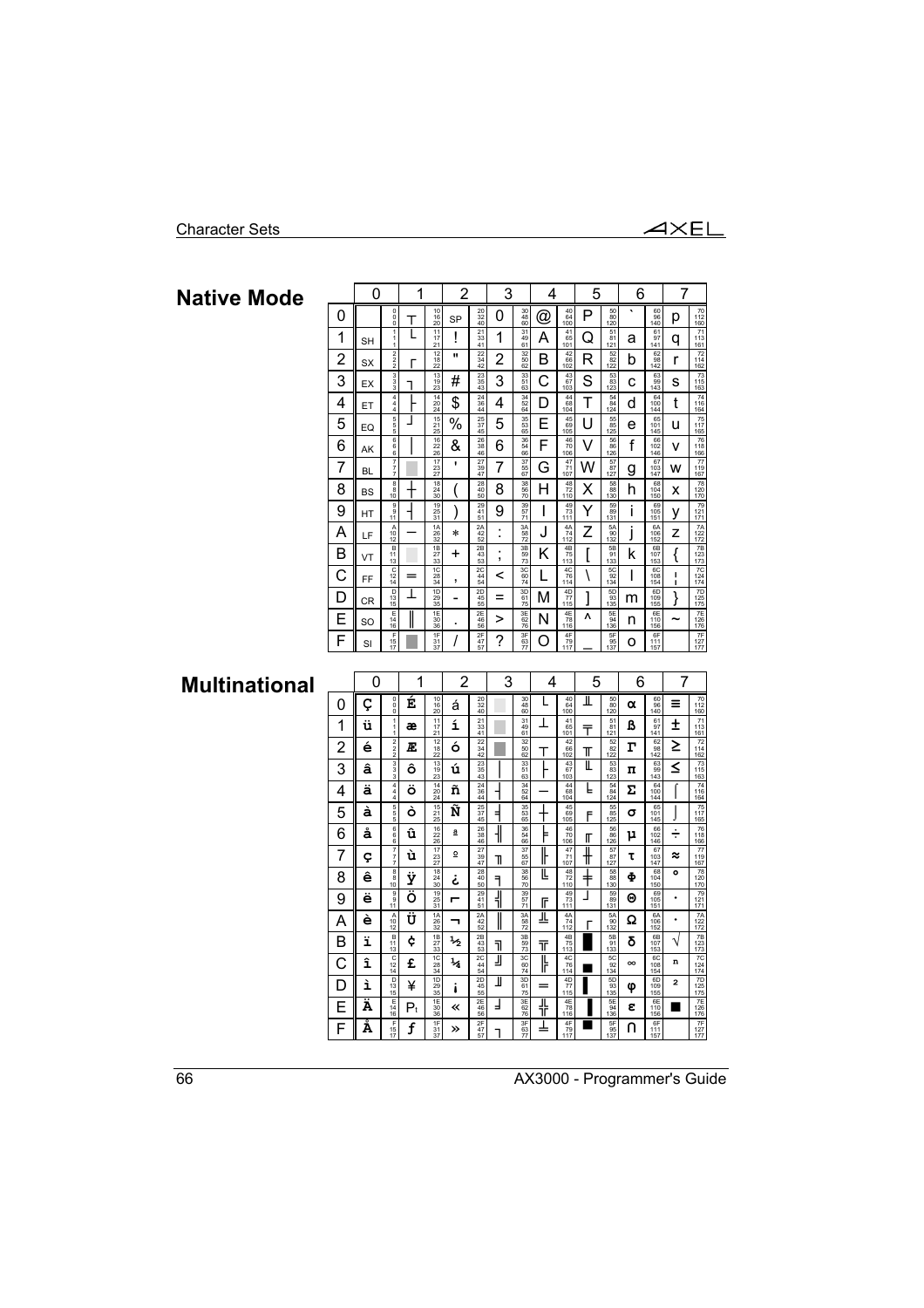# <u>AXEL</u> Character Sets

PC Equiv.

|                | 0         |                                             | 1 |                                                      | $\overline{2}$ |                                    | 3                    |                                  | 4                    |                                                | 5 |                                                | 6 |                                      | 7      |                                      |
|----------------|-----------|---------------------------------------------|---|------------------------------------------------------|----------------|------------------------------------|----------------------|----------------------------------|----------------------|------------------------------------------------|---|------------------------------------------------|---|--------------------------------------|--------|--------------------------------------|
| 0              |           | $\frac{0}{0}$                               |   | $\frac{10}{16}$<br>$\overline{20}$                   | SP             | $\frac{20}{32}$                    | 0                    | 30<br>48<br>60                   | @                    | $\begin{array}{c} 40 \\ 64 \\ 100 \end{array}$ | Ρ | 50<br>80<br>120                                |   | 60<br>96<br>140                      | р      | 70<br>112<br>160                     |
| 1              |           | $\frac{1}{1}$<br>1                          |   | $\frac{11}{17}$                                      | ļ              | $\frac{21}{33}$<br>41              | 1                    | $\frac{31}{49}$<br>61            | Α                    | $\begin{array}{c} 41 \\ 65 \\ 101 \end{array}$ | Q | $\frac{51}{81}$<br>121                         | а | $\frac{61}{97}$<br>141               | q      | $\frac{71}{113}$                     |
| $\overline{2}$ |           | $\frac{2}{2}$                               |   | 12<br>$\frac{18}{22}$                                | u              | $\overline{22}$<br>$\frac{34}{42}$ | $\overline{2}$       | 32<br>50<br>62                   | В                    | $\begin{array}{c} 42 \\ 66 \\ 102 \end{array}$ | R | 52<br>$\frac{82}{122}$                         | b | 62<br>$\frac{98}{142}$               | r      | $\frac{72}{114}$                     |
| 3              |           | კა კ                                        |   | 13<br>19<br>23                                       | #              | 23<br>35<br>43                     | 3                    | 33<br>51<br>63                   | С                    | $\frac{43}{67}$<br>103                         | S | $\begin{array}{c} 53 \\ 83 \\ 123 \end{array}$ | с | 63<br>$\frac{99}{143}$               | s      | 73<br>115<br>163                     |
| 4              |           | 44                                          |   | $\frac{14}{20}$<br>$\overline{24}$                   | \$             | 24<br>36<br>44                     | 4                    | 34<br>52<br>64                   | D                    | $\begin{array}{r} 44 \\ 68 \\ 104 \end{array}$ | T | $\begin{array}{r} 54 \\ 84 \\ 124 \end{array}$ | d | $\frac{64}{100}$<br>144              | t      | 74<br>116<br>164                     |
| 5              |           | 5<br>$\frac{5}{5}$                          |   | $\frac{15}{21}$                                      | %              | 25<br>37<br>45                     | 5                    | 35<br>$\frac{53}{65}$            | F                    | $\frac{45}{69}$                                | U | 55<br>85<br>125                                | е | 65<br>101<br>145                     | u      | 75<br>117<br>165                     |
| 6              |           | 6<br>6<br>6                                 |   | $\frac{16}{22}$                                      | &              | 26<br>38<br>46                     | 6                    | 36<br>54<br>66                   | F                    | 46<br>70<br>106                                | V | $\begin{array}{c} 56 \\ 86 \end{array}$<br>126 | f | $\frac{66}{102}$<br>146              | ٧      | 76<br>118<br>166                     |
| 7              |           | $\begin{array}{c} 7 \\ 7 \\ 7 \end{array}$  |   | $\frac{17}{23}$<br>23                                | ï              | $\frac{27}{39}$<br>47              | 7                    | 37<br>55<br>67                   | G                    | $\frac{47}{71}$<br>107                         | W | $\begin{array}{c} 57 \\ 87 \\ 127 \end{array}$ | g | $\frac{67}{103}$                     | w      | 77<br>119<br>167                     |
| 8              |           | $\frac{8}{10}$                              |   | $\frac{18}{24}$<br>$\frac{24}{30}$                   | (              | $^{28}_{40}$<br>50                 | 8                    | 38<br>56<br>70                   | Η                    | $\frac{48}{72}$<br>110                         | Χ | 58<br>88<br>130                                | h | $\frac{68}{104}$<br><u>150</u>       | X      | 78<br>120<br>170                     |
| 9              |           | 9<br>$\frac{9}{11}$                         |   | 19<br>$\frac{25}{31}$                                | ١              | 29<br>$\frac{41}{51}$              | 9                    | 39<br>$\frac{57}{71}$            | I                    | $\frac{49}{73}$<br>111                         | Y | 59<br>$\frac{89}{131}$                         | i | 69<br>$\frac{105}{151}$              | у      | 79<br>121<br>171                     |
| A              |           | $A_{10}$<br>12                              |   | $1A$<br>$26$<br>$32$                                 | $\ast$         | 2A<br>42<br>52                     | $\ddot{\phantom{0}}$ | 3A<br>58<br>72                   | J                    | $4A$<br>$74$<br>$112$                          | Z | 5A<br>90<br>132                                | j | 6A<br>$\frac{106}{152}$              | z      | 7A<br>122<br>172                     |
| B              |           | B<br>$\frac{11}{13}$                        |   | 1B<br>$\frac{27}{33}$                                | +              | 2B<br>$\frac{43}{53}$              | $\cdot$<br>,         | 3B<br>59<br>73                   | Κ                    | 4B<br>75<br>113                                | [ | 5B<br>91<br>133                                | k | 6B<br>$\frac{107}{153}$              | {      | 7B<br>123<br>173                     |
| С              |           | $rac{C}{12}$                                |   | 1C<br>28<br>34                                       | ,              | 2C<br>44<br>54                     | <                    | 3C<br>60<br>74                   | L                    | 4C<br>76<br>114                                | ١ | $\frac{5}{92}$<br>134                          | I | 6C<br>108<br>154                     | ı<br>ı | 7C<br>124<br>174                     |
| D              |           | $\frac{D}{13}$<br>13                        |   | $\frac{10}{29}$<br>$\overline{35}$                   | ۳              | $\frac{2D}{45}$<br>55              | Ξ                    | 3D<br>61<br>75                   | м                    | 4D<br>77<br>115                                | 1 | 5D<br>93<br>135                                | m | $^{6D}_{109}$<br>155                 | }      | 7D<br>125<br>175                     |
| F              |           | $\frac{E}{14}$<br>16                        |   | 1E<br>30<br>36                                       |                | $^{2E}_{46}$<br>56                 | >                    | 3E<br>62<br>76                   | Ν                    | 4E<br>78<br>116                                | Λ | 5E<br>94<br>136                                | n | 6E<br>110<br>156                     |        | 7E<br>126<br>176                     |
| F              |           | $F_{15}$<br>15                              |   | 1F<br>$\frac{31}{37}$                                | /              | 2F<br>47<br>57                     | ?                    | 3F<br>$\frac{63}{77}$            | O                    | $4F$<br>$79$<br>117                            |   | 5F<br>95<br>137                                | o | 6F<br>$\frac{111}{157}$              |        | 7F<br>127<br>177                     |
|                |           |                                             |   |                                                      |                |                                    |                      |                                  |                      |                                                |   |                                                |   |                                      |        |                                      |
|                |           |                                             |   |                                                      |                |                                    |                      |                                  |                      |                                                |   |                                                |   |                                      |        |                                      |
|                | 0         |                                             | 1 |                                                      | $\overline{2}$ |                                    | 3                    |                                  | 4                    |                                                | 5 |                                                | 6 |                                      | 7      |                                      |
| 0              |           | $\begin{smallmatrix}0\0\0\end{smallmatrix}$ |   | 10<br>16<br>20                                       | SP             | 20<br>32<br>40                     | 0                    | 30<br>48<br>60                   | $^\text{\tiny{(a)}}$ | $\begin{array}{c} 40 \\ 64 \\ 100 \end{array}$ | Ρ | $\frac{50}{80}$<br>120                         |   | 60<br>96<br>140                      | р      | $\frac{70}{112}$<br>160              |
| 1              | SΗ        | $\frac{1}{1}$<br>1                          |   | $\frac{11}{17}$                                      | ļ              | $\frac{21}{33}$<br>41              | 1                    | 31<br>49<br>61                   | Α                    | $\frac{41}{65}$<br>101                         | Q | 51<br>$\frac{81}{121}$                         | а | 61<br>$\frac{97}{141}$               | q      | $\frac{71}{113}$                     |
| $\overline{c}$ | SX        | $\frac{2}{2}$                               |   | $\frac{12}{18}$<br>22                                | u              | 22<br>34<br>42                     | $\overline{2}$       | $\frac{32}{50}$<br>62            | B                    | $^{42}_{66}$<br>102                            | R | $\frac{52}{82}$<br>122                         | b | $\frac{62}{98}$<br>142               | r      | $\frac{72}{114}$<br>162              |
| 3              | EX        | სასა                                        |   | $\frac{13}{19}$                                      | #              | $\frac{23}{35}$<br>43              | 3                    | 33<br>51<br>63                   | С                    | $\frac{43}{67}$<br>103                         | S | 53<br>83<br>123                                | c | 63<br>99<br>143                      | s      | 73<br>115<br>163                     |
| 4              | ET        | 44                                          |   | $\frac{14}{20}$                                      | \$             | 24<br>36<br>44                     | 4                    | 34<br>52<br>64                   | D                    | $\frac{44}{68}$<br>104                         | T | $\begin{array}{c} 54 \\ 84 \\ 124 \end{array}$ | d | 64<br>100<br>144                     | t      | 74<br>116<br>164                     |
| 5              | EQ        | 5<br>$\frac{5}{5}$                          |   | 15<br>$\frac{21}{25}$                                | %              | 25<br>37<br>45                     | 5                    | 35<br>$\frac{53}{65}$            | E                    | $\begin{array}{c} 45 \\ 69 \\ 105 \end{array}$ | U | 55<br>$rac{85}{125}$                           | е | 65<br>$\frac{101}{145}$              | u      | 75<br>117<br>165                     |
| 6              | AΚ        | 6<br>6<br>6                                 |   | $\frac{16}{22}$<br>26                                | &              | 26<br>38<br>46                     | 6                    | 36<br>54<br>66                   | F                    | 46<br>70<br>106                                |   | $\begin{array}{c} 56 \\ 86 \end{array}$<br>126 | f | 66<br>102<br>146                     | ٧      | $\frac{76}{118}$<br>166              |
| 7              | BL        | $\begin{array}{c} 7 \\ 7 \\ 7 \end{array}$  |   | $\frac{17}{23}$                                      | ı              | 27<br>39<br>47                     | 7                    | 37<br>55<br>67                   | G                    | $\frac{47}{71}$<br>107                         | W | $\begin{array}{c} 57 \\ 87 \\ 127 \end{array}$ | g | 67<br>$\frac{103}{147}$              | w      | 77<br>119<br>167                     |
| 8              | <b>BS</b> | 8<br>8<br>10                                |   | 18<br>24<br>30                                       | (              | 28<br>40<br>50                     | 8                    | 38<br>56<br>70                   | н                    | $\frac{48}{72}$<br>110                         | Х | 58<br>88<br>130                                | h | 68<br>104<br>150                     | X      | 78<br>120<br>170                     |
| 9              | HT        | $\begin{array}{c}\n9 \\ 11\n\end{array}$    |   | $\frac{19}{25}$<br>$\frac{1}{31}$                    | )              | 29<br>41<br>51                     | 9                    | 39<br>57<br>71                   | ı                    | $\frac{49}{73}$<br>111                         | Y | 59<br>89<br>131                                | i | 69<br>105<br>151                     | у      | 79<br>121<br>171                     |
| A              | LF        | $A$ <sub>10</sub><br>12                     |   | $^{1A}_{26}$<br>32                                   | $\ast$         | 2A<br>42<br>52                     | $\ddot{\phantom{0}}$ | 3A<br>58<br>72                   | J                    | $^{4A}_{74}$<br>112                            | Z | 5A<br>90<br>132                                | i | $^{6A}_{106}$<br>152                 | z      | 7A<br>122<br>172                     |
| в              | VT        | B<br>$\frac{11}{13}$                        |   | 1B<br>$\frac{27}{33}$                                | +              | 2B<br>$\frac{43}{53}$              | $\cdot$<br>,         | 3B<br>59<br>73                   | Κ                    | 4B<br>75<br>113                                | [ | 5B<br>91<br>133                                | k | 6B<br>$\frac{107}{153}$              | {      | 7B<br>123<br>173                     |
|                | FF        | $rac{C}{12}$                                |   | 1C<br>28<br>34                                       | ,              | 2C<br>44<br>54                     | <                    | 3C<br>60<br>74                   | L                    | 4C<br>76<br>114                                | ١ | 5C<br>92<br>134                                | I | 6C<br>108<br>154                     | ı<br>ı | 7C<br>124<br>174                     |
| D              | CR        | D<br>$\frac{13}{15}$                        |   | 1D<br>29<br>$\overline{35}$                          | ۳              | 2D<br>$45$<br>$55$                 | =                    | 3D<br>61<br>75                   | М                    | 4D<br>77<br>115                                | 1 | 5D<br>93<br>135                                | m | 6D<br>109<br>155                     | }      | 7D<br>125<br>175                     |
| E              | SO        | $t_{14}$<br>$t_{16}$<br>$F_{15}$<br>17      |   | 1E<br>30<br>36<br>$\frac{1F}{31}$<br>$\frac{37}{37}$ | ٠              | 2E<br>46<br>56<br>2F<br>47         | >                    | 3E<br>62<br>76<br>3F<br>63<br>77 | Ν                    | 4E<br>78<br>116<br>$4F$<br>$79$<br>117         | Λ | 5E<br>94<br>136<br>5F<br>95                    | n | 6E<br>110<br>156<br>6F<br>111<br>157 | ~      | 7E<br>126<br>176<br>7F<br>127<br>177 |

# **ASCII std.**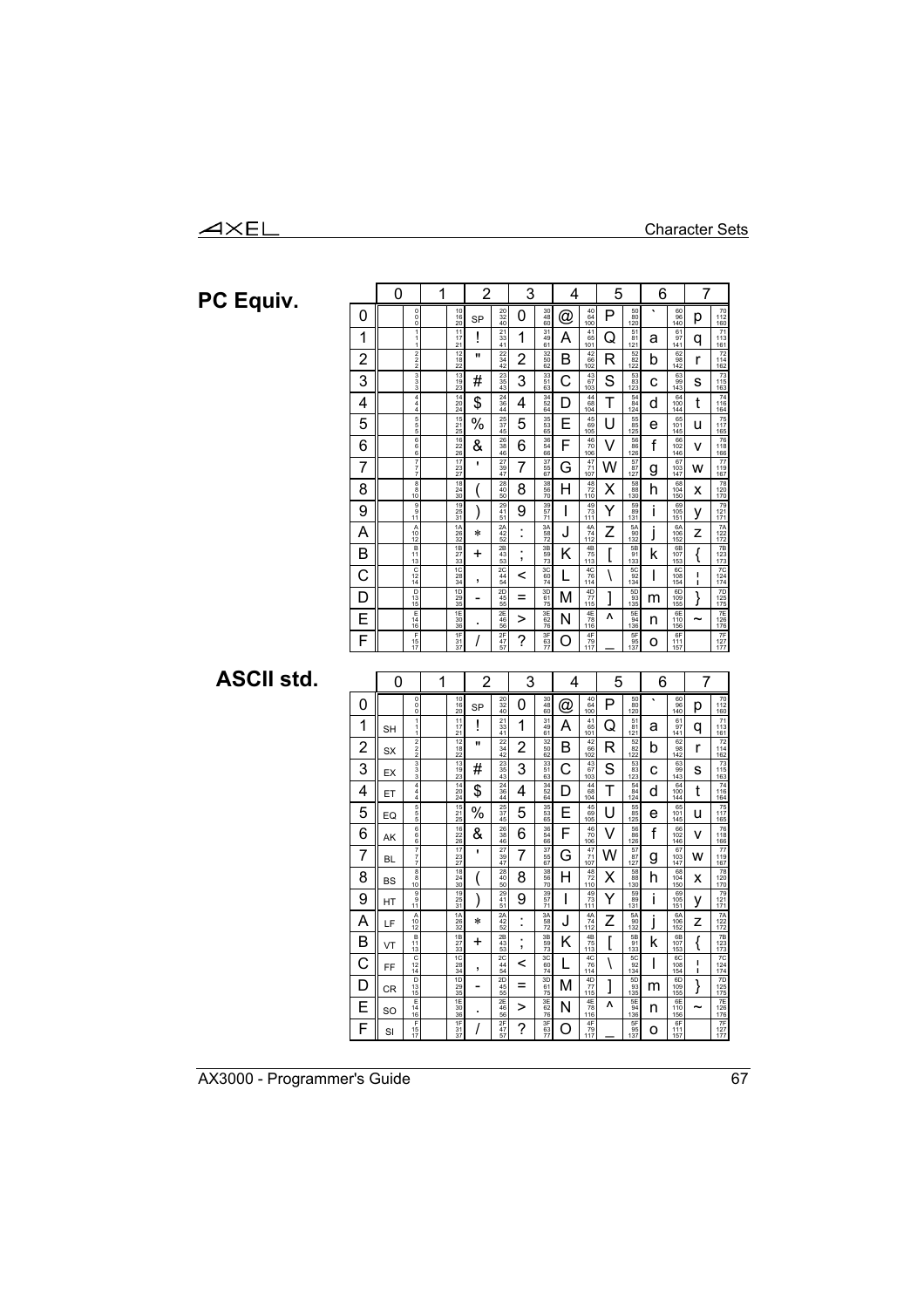$\angle XEL$ 

| <b>Graphics 1</b> |                | 0 |                                                              | 1                                             | $\overline{2}$                          |                | 3                                             |   |                                                                          | 5 |                                                                                                  | 6              |                                                | $\overline{7}$ |                                                                                                     |
|-------------------|----------------|---|--------------------------------------------------------------|-----------------------------------------------|-----------------------------------------|----------------|-----------------------------------------------|---|--------------------------------------------------------------------------|---|--------------------------------------------------------------------------------------------------|----------------|------------------------------------------------|----------------|-----------------------------------------------------------------------------------------------------|
|                   | 0              |   | $\frac{0}{0}$                                                | $\frac{10}{16}$                               | $\frac{20}{32}$                         | 0              | $\frac{30}{48}$                               |   | $\frac{40}{64}$<br>100                                                   |   | $\frac{50}{80}$<br>120                                                                           | 0              | 60<br>96<br>140                                |                | $\frac{70}{112}$                                                                                    |
|                   | 1              |   | $\begin{array}{c} 1 \\ 1 \\ 1 \end{array}$                   | $\frac{11}{17}$                               | $\frac{21}{33}$                         | 1              | 31<br>49<br>61                                |   | $\frac{41}{65}$<br>101                                                   |   | $\frac{51}{81}$<br>121                                                                           | 1              | $\frac{61}{97}$<br>141                         |                | $\begin{array}{r} 71 \\ 113 \\ 161 \\ 72 \\ 114 \\ 162 \end{array}$                                 |
|                   | $\overline{c}$ |   | $\begin{array}{c}\n2 \\ 2 \\ 2\n\end{array}$                 | $\frac{12}{18}$                               | $\frac{22}{34}$                         | $\overline{c}$ | 32<br>50<br>62                                |   | $\frac{42}{66}$<br>102                                                   |   | $\frac{52}{82}$<br>122                                                                           | $\overline{c}$ | $\frac{62}{98}$<br>142                         |                |                                                                                                     |
|                   | 3              |   | ပေမ                                                          | $\frac{13}{19}$                               | $\frac{23}{35}$                         | 3              | $\begin{array}{c} 33 \\ 51 \\ 63 \end{array}$ |   | $\frac{43}{67}$<br>103                                                   |   | 53<br>83<br>123                                                                                  | 3              | $\begin{array}{c} 63 \\ 99 \\ 143 \end{array}$ |                | 73<br>115<br>163                                                                                    |
|                   | 4              |   | $\begin{array}{c} 4 \\ 4 \\ 4 \end{array}$                   | $\frac{14}{20}$                               | 24<br>36<br>44                          | 4              | $34$<br>$52$<br>$64$                          |   | $\begin{array}{r} 44 \\ 68 \\ 104 \end{array}$                           |   | 54<br>84<br>124                                                                                  | 4              | $\frac{64}{100}$                               |                | 74<br>116<br>164<br>75<br>117<br>117<br>165                                                         |
|                   | 5              |   | $\begin{array}{c} 5 \\ 5 \\ 5 \end{array}$                   | $\frac{15}{21}$                               | $\frac{25}{37}$                         | 5              | 35<br>53<br>65                                |   | $\frac{45}{69}$<br>105                                                   |   | $\frac{55}{85}$                                                                                  | 5              | 65<br>101<br>145                               |                |                                                                                                     |
|                   | 6              |   | 6<br>6<br>6                                                  | $\frac{16}{22}$                               | 26<br>38<br>46                          | 6              | 36<br>54<br>66                                |   | $\frac{46}{70}$<br>106                                                   |   | 56<br>86<br>126                                                                                  | 6              | $\frac{66}{102}$                               | ⊥              | 76<br>118<br>166<br>77<br>119<br>167                                                                |
|                   | 7              |   | $\begin{array}{c} 7 \\ 7 \\ 7 \end{array}$                   | $\frac{17}{23}$<br>23                         | $\frac{27}{39}$                         | 7              | 37<br>55<br>67                                |   | $\frac{47}{71}$<br>107                                                   |   | $\frac{57}{87}$                                                                                  | 7              | $\frac{67}{103}$                               | т              |                                                                                                     |
|                   | 8              |   | $\frac{8}{10}$                                               | $\frac{18}{24}$<br>$\frac{30}{20}$            | 28<br>40<br>50                          | 8              | 38<br>56<br>70                                |   | $\frac{48}{72}$<br>110                                                   |   | 58<br>88<br>130                                                                                  | 8              | 68<br>104<br>150                               |                | 78<br>120<br>170                                                                                    |
|                   | 9              |   | $\begin{array}{c}\n9 \\ 9 \\ 11\n\end{array}$                | 19<br>25<br>31                                | 29<br>41<br>51                          | 9              | 39<br>57<br>71                                |   | $\frac{49}{73}$<br>111                                                   |   | 59<br>89<br>131                                                                                  | 9              | 69<br>105<br>151                               |                | 79<br>121<br>171<br>7A<br>122<br>172                                                                |
|                   | А              |   | $A$<br>$10$<br>$12$                                          | $1A$<br>$26$<br>$32$                          | 2A<br>42<br>52                          |                | 3A<br>58<br>72                                |   | $4A$<br>$74$<br>112                                                      |   | 5A<br>90<br>132                                                                                  | 」              | 6A<br>106<br>152                               |                |                                                                                                     |
|                   | B              |   | $\frac{B}{11}$                                               | $\begin{array}{c} 1B \\ 27 \\ 33 \end{array}$ | 2B<br>43<br>53                          |                | 3B<br>59<br>73                                |   | 4B<br>75<br>113                                                          |   | 5B<br>91<br>133                                                                                  | ٦              | 6B<br>107<br>153                               |                | 7B<br>123<br>173                                                                                    |
|                   | C              |   | $\begin{array}{c} C \\ 12 \\ 14 \end{array}$                 | 1C<br>28<br>34                                | 2C<br>44<br>54                          |                | 3C<br>60<br>74                                |   | $\frac{4C}{76}$                                                          |   | 5C<br>92<br>134                                                                                  | г              | 6C<br>108<br>154                               |                | 7C<br>124<br>174                                                                                    |
|                   | D              |   | $\begin{array}{c} 0 \\ 13 \\ 15 \end{array}$                 | $\frac{10}{29}$<br>$\frac{29}{35}$            | 2D<br>45<br>55                          |                | 3D<br>61<br>75                                |   | $\frac{4D}{77}$<br>115                                                   |   | 5D<br>93<br>135                                                                                  | L              | 6D<br>109<br>155                               |                | $\frac{7D}{125}$<br>125                                                                             |
|                   | E              |   | $\begin{array}{c} 14 \\ 14 \\ 16 \end{array}$                | 1E<br>30<br>36                                | 2E<br>46<br>56                          |                | 3E<br>62<br>76                                |   | 4E<br>78<br>116                                                          |   | 5E<br>94<br>136                                                                                  |                | 6E<br>110<br>156                               |                | 7E<br>126<br>176                                                                                    |
|                   | F              |   | $F_{15}$<br>15                                               | $\frac{1F}{31}$                               | 2F<br>47<br>57                          |                | 3F<br>63<br>77                                |   | $4F$<br>$79$<br>$117$                                                    |   | 5F<br>95<br>137                                                                                  |                | $rac{6F}{111}$                                 |                | 7F<br>127<br>177                                                                                    |
|                   |                |   |                                                              |                                               |                                         |                |                                               |   |                                                                          |   |                                                                                                  |                |                                                |                |                                                                                                     |
|                   |                | 0 |                                                              | 1                                             | $\overline{2}$                          | 3              |                                               | 4 |                                                                          | 5 |                                                                                                  | 6              |                                                | $\overline{7}$ |                                                                                                     |
| <b>Graphics 2</b> | 0              |   |                                                              |                                               |                                         |                |                                               | г |                                                                          | T |                                                                                                  |                |                                                |                |                                                                                                     |
|                   | 1              |   | $\begin{smallmatrix}0\0\0\end{smallmatrix}$<br>$\frac{1}{1}$ | $\frac{10}{16}$                               | $\frac{20}{32}$<br>21                   |                | $\frac{30}{60}$                               |   | $\frac{40}{100}$                                                         |   | $\begin{array}{c}\n 50 \\  80 \\  120\n\end{array}$<br>51                                        |                | $\begin{array}{c} 60 \\ 96 \\ 140 \end{array}$ |                |                                                                                                     |
|                   | $\overline{c}$ |   |                                                              | $\frac{11}{17}$                               | $\frac{5}{41}$                          |                | 31<br>49<br>61                                |   | $\begin{array}{c} 41 \\ 65 \\ 101 \end{array}$                           |   | $\frac{81}{121}$                                                                                 |                | $\frac{61}{97}$<br>141<br>$62$<br>98           |                |                                                                                                     |
|                   | 3              |   | $\begin{array}{c}\n2 \\ 2 \\ 2\n\end{array}$<br>33           | $\frac{12}{18}$<br>$\frac{13}{19}$            | 22<br>34<br>42<br>$\frac{23}{35}$       |                | 32<br>50<br>62<br>33<br>51<br>63              |   | $\begin{array}{r} 42 \\ 66 \\ 102 \end{array}$<br>$\frac{43}{67}$<br>103 |   | $\frac{52}{82}$<br>122                                                                           |                | 142<br>63<br>99<br>143                         |                | 70<br>112<br>160<br>71<br>113<br>161<br>72<br>114<br>162                                            |
|                   | 4              |   | $\begin{array}{c} 4 \\ 4 \\ 4 \end{array}$                   | $\frac{14}{20}$                               | $\frac{24}{36}$                         |                | $\frac{34}{52}$                               | ٦ | $\begin{array}{c} 44 \\ 68 \\ 104 \end{array}$                           |   | $\begin{array}{r} 53 \\ 83 \\ 123 \end{array}$<br>$\begin{array}{c} 54 \\ 84 \\ 124 \end{array}$ |                | $\frac{64}{100}$                               |                |                                                                                                     |
|                   | 5              |   | $\frac{5}{5}$                                                | $\frac{15}{21}$                               | 25<br>37<br>45                          |                | 35<br>53<br>65                                |   | 45<br>69<br>105                                                          |   | 55<br>85<br>125                                                                                  |                | $\frac{65}{101}$<br>145                        |                | 73<br>115<br>163<br>74<br>116<br>164<br>75<br>117<br>165                                            |
|                   | 6              |   | 66<br>0                                                      | $\frac{16}{22}$                               | 26<br>38<br>46                          |                | 36<br>54<br>66                                |   | 46<br>70<br>106                                                          |   | 56<br>86<br>126                                                                                  |                | 66<br>$\frac{102}{146}$                        |                |                                                                                                     |
|                   | 7              |   | $\begin{array}{c}\n7 \\ 7 \\ 7\n\end{array}$                 | $\frac{17}{23}$                               | $\frac{27}{39}$                         |                | 37<br>55<br>67                                |   | $\frac{47}{71}$<br>107                                                   |   | $\frac{57}{87}$<br>127                                                                           |                | $\frac{67}{103}$                               |                | 76<br>118<br>166<br>77<br>119<br>167                                                                |
|                   | 8              |   | $\begin{array}{c}\n8 \\ 8 \\ 10\n\end{array}$                | $\frac{18}{24}$<br>$\frac{24}{30}$            | 28<br>40<br>50                          |                | 38<br>56<br>70                                | L | $\frac{48}{72}$<br>110                                                   |   | 58<br>88<br>130                                                                                  |                | 68<br>104<br>150                               |                |                                                                                                     |
|                   | 9              |   | $99$<br>11                                                   | $\frac{19}{25}$                               | 29<br>41<br>51                          |                | 39<br>57<br>71                                |   | $\frac{49}{73}$<br>111                                                   |   | 59<br>$rac{89}{131}$                                                                             |                | 69<br>105<br>151                               |                |                                                                                                     |
|                   | Α              |   | $A$<br>10<br>12                                              | $1A$<br>$26$<br>$32$                          | 2A<br>42<br>52                          |                | 3A<br>58<br>72                                |   | $4A$<br>$74$<br>$112$                                                    |   | 5A<br>90<br>132                                                                                  |                | 6A<br>106<br>152                               |                |                                                                                                     |
|                   | B              |   | B<br>11<br>13                                                | 1B<br>27<br>33                                | 2B<br>43<br>53                          |                | 3B<br>59<br>73                                |   | 4B<br>75<br>113                                                          |   | 5B<br>91<br>133                                                                                  |                | 6B<br>107<br>153                               |                |                                                                                                     |
|                   | C              |   | $rac{C}{12}$                                                 | $\frac{10}{28}$<br>$\frac{28}{34}$            | 2C<br>44<br>54                          |                | 3C<br>60<br>74                                | L | $^{4C}_{76}$<br>114                                                      | ┸ | 5C<br>92<br>134                                                                                  |                | $^{6C}_{108}$<br>154                           |                |                                                                                                     |
|                   | D              |   | $\begin{array}{c}\n0 \\ 13 \\ 15\n\end{array}$               | $\frac{10}{29}$                               | 2D<br>45<br>55                          |                | 3D<br>61<br>75                                |   | $^{4D}_{77}$<br>115                                                      |   | 5D<br>93<br>135                                                                                  |                | 6D<br>109<br>155                               |                | 78<br>120<br>179<br>117<br>17<br>42<br>2<br>2<br>2<br>2<br>2<br>2<br>1<br>2<br>2<br>1<br>2<br>1<br> |
|                   | E<br>F         |   | $544$<br>14<br>16<br>$\frac{F}{15}$                          | 1E<br>30<br>36<br>$\frac{1F}{31}$             | 2E<br>$\frac{46}{56}$<br>2F<br>47<br>57 |                | 3E<br>62<br>76<br>3F<br>63<br>77              |   | 4E<br>78<br>116<br>$4F$<br>$79$<br>$117$                                 |   | 5E<br>94<br>136<br>5F<br>95<br>137                                                               |                | 6E<br>110<br>156<br>6F<br>111<br>157           |                | 7E<br>126<br>176<br>7F<br>127<br>177                                                                |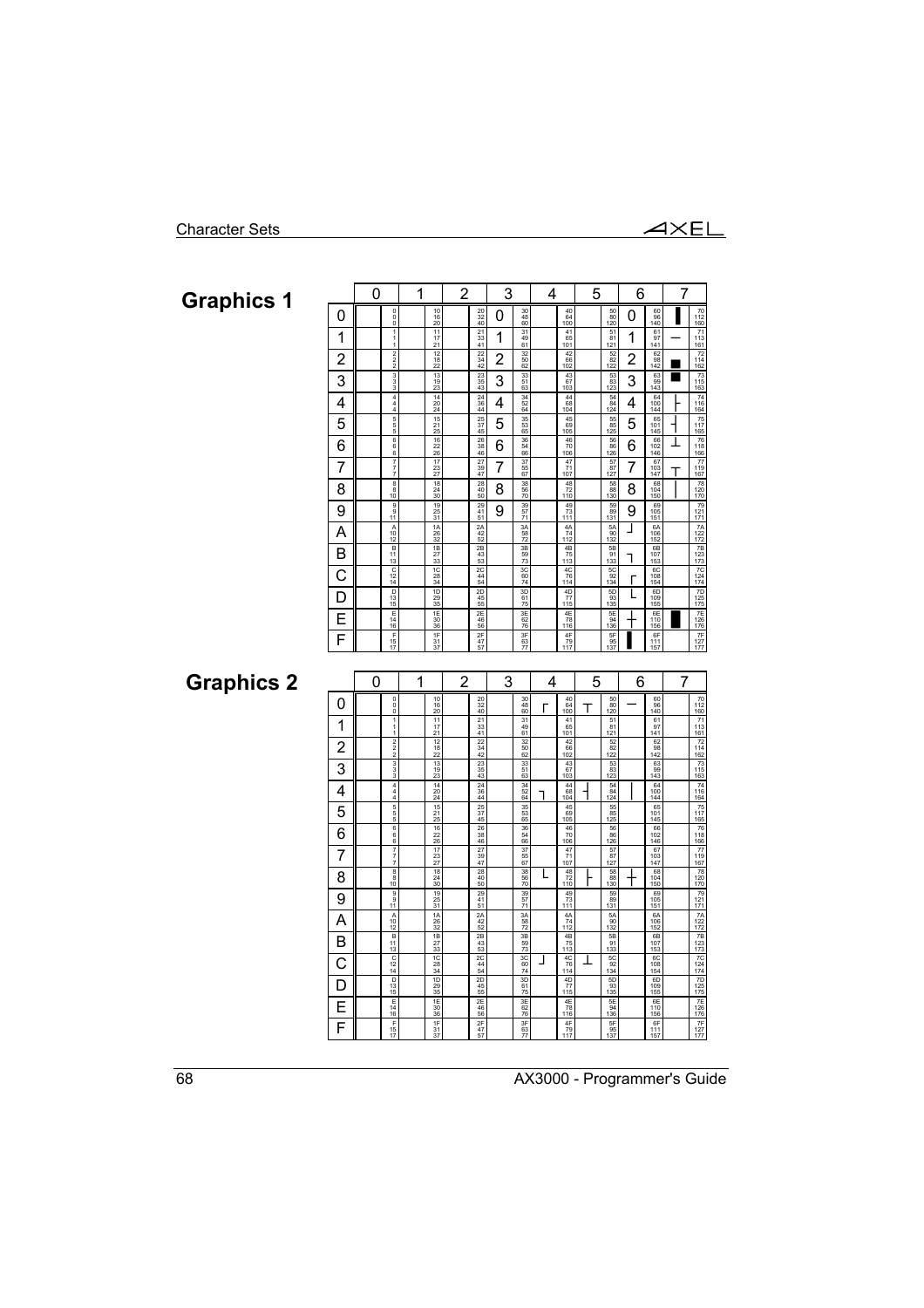AXEL Character Sets

 $\overline{\phantom{0}}$ 

# **Graphics 3**

|                | 0 |                                 | 1 |                             | 2 |                                   | 3 |                       | 4 |                        | 5 |                        | 6 |                         | 7 |                                                 |
|----------------|---|---------------------------------|---|-----------------------------|---|-----------------------------------|---|-----------------------|---|------------------------|---|------------------------|---|-------------------------|---|-------------------------------------------------|
| 0              |   | $^{\rm o}_{\rm o}$<br>Ò         |   | 10<br>16<br>20              |   | $\frac{20}{32}$<br>40             |   | 30<br>48<br>60        |   | 40<br>64<br>100        |   | 50<br>8ō<br>120        |   | 60<br>96<br>140         |   | $\begin{array}{c} 70 \\ 112 \\ 160 \end{array}$ |
| 1              |   | 1<br>$\mathbf{1}$<br>1          |   | 11<br>17<br>21              |   | $\frac{21}{33}$<br>41             |   | 31<br>49<br>61        |   | 41<br>65<br>101        |   | $\frac{51}{81}$<br>121 |   | 61<br>97<br>141         |   | $\frac{71}{113}$                                |
| $\overline{c}$ |   | $\frac{2}{2}$                   |   | 12<br>$\frac{18}{22}$       |   | 22<br>$\frac{34}{42}$             |   | 32<br>$\frac{50}{62}$ |   | 42<br>$\frac{66}{102}$ |   | 52<br>$rac{82}{122}$   |   | 62<br>$\frac{98}{142}$  |   | $\frac{72}{114}$                                |
| 3              |   | 3<br>ă                          |   | 13<br>19<br>$\frac{15}{23}$ |   | 23<br>$\frac{35}{43}$             |   | 33<br>$\frac{57}{63}$ |   | 43<br>67<br>103        |   | 53<br>83<br>123        |   | 63<br>99<br>143         |   | $\begin{array}{c} 73 \\ 115 \\ 163 \end{array}$ |
| 4              |   | 4<br>4<br>4                     |   | 14<br>20<br>$\overline{24}$ |   | 24<br>$\overline{36}$<br>44       |   | 34<br>52<br>64        |   | 44<br>68<br>104        |   | 54<br>84<br>124        |   | 64<br>100<br>144        |   | $\frac{74}{116}$                                |
| 5              |   | 5<br>š                          |   | 15<br>21<br>$\overline{25}$ |   | 25<br>$\overline{37}$<br>45       |   | 35<br>53<br>65        | L | 45<br>69<br>105        |   | 55<br>85<br>125        |   | 65<br>101<br>145        |   | $75$<br>$117$<br>$165$                          |
| 6              |   | 6<br>6<br>6                     |   | 16<br>$\frac{22}{26}$       |   | 26<br>$\overline{38}$<br>46       |   | 36<br>54<br>66        |   | 46<br>70<br>106        |   | 56<br>86<br>126        |   | 66<br>102<br>146        |   | 76<br>118<br>166                                |
| 7              |   | $\frac{7}{7}$<br>$\overline{7}$ |   | 17<br>$\frac{23}{27}$       |   | $\frac{27}{39}$<br>$\frac{1}{47}$ |   | 37<br>55<br>67        |   | $\frac{47}{71}$<br>107 |   | 57<br>87<br>127        |   | $\frac{67}{103}$<br>147 |   | $\frac{77}{119}$<br>167                         |
| 8              |   | 8<br>8<br>10                    |   | 18<br>24<br>$\overline{30}$ |   | 28<br>40<br>50                    |   | 38<br>56<br>70        | ı | $\frac{48}{72}$<br>110 |   | 58<br>88<br>130        |   | 68<br>104<br>150        |   | 78<br>120<br>170                                |
| 9              |   | 9<br>ġ<br>11                    |   | 19<br>$\frac{25}{31}$       |   | 29<br>$\overline{41}$<br>51       |   | 39<br>$\frac{57}{71}$ |   | $\frac{49}{73}$<br>111 |   | 59<br>89<br>131        |   | 69<br>105<br>151        |   | 79<br>121<br>171                                |
| А              |   | A<br>$^{10}_{12}$               |   | 1A<br>$\frac{26}{32}$       |   | 2A<br>$^{42}_{52}$                |   | 3A<br>58<br>72        |   | 4A<br>74<br>112        |   | 5A<br>90<br>132        |   | 6A<br>$\frac{106}{152}$ |   | 7A<br>122<br>172                                |
| B              |   | B<br>11<br>13                   |   | 1B<br>$\frac{27}{33}$       |   | 2B<br>$\frac{43}{53}$             |   | 3B<br>$\frac{55}{73}$ |   | 4B<br>$\frac{75}{113}$ |   | 5B<br>91<br>133        |   | 6B<br>$\frac{107}{153}$ |   | 7B<br>123<br>173                                |
| C              |   | C<br>12<br>14                   |   | 1C<br>$\frac{28}{34}$       |   | 2C<br>44<br>54                    |   | 3C<br>60<br>74        |   | 4C<br>76<br>114        |   | 5C<br>92<br>134        |   | 6C<br>108<br>154        |   | 7C<br>124<br>174                                |
| D              |   | D<br>13<br>15                   |   | 1D<br>29<br>$\overline{35}$ |   | 2D<br>45<br>55                    |   | 3D<br>61<br>75        |   | 4D<br>77<br>115        |   | 5D<br>93<br>135        |   | 6D<br>109<br>155        |   | 7D<br>125<br>175                                |
| E              |   | $rac{E}{14}$<br>16              |   | 1E<br>30<br>36              |   | 2E<br>46<br>56                    |   | 3E<br>62<br>76        |   | 4E<br>78<br>116        |   | 5E<br>94<br>136        |   | 6E<br>110<br>156        |   | 7E<br>126<br>176                                |
| F              |   | $F_{15}$<br>15                  |   | 1F<br>31<br>37              |   | $2\overline{F}$<br>$47$<br>57     |   | $\frac{3F}{63}$<br>77 |   | $^{4F}_{79}$<br>117    |   | 5F<br>95<br>137        |   | 6F<br>111<br>157        |   | 7F<br>127<br>177                                |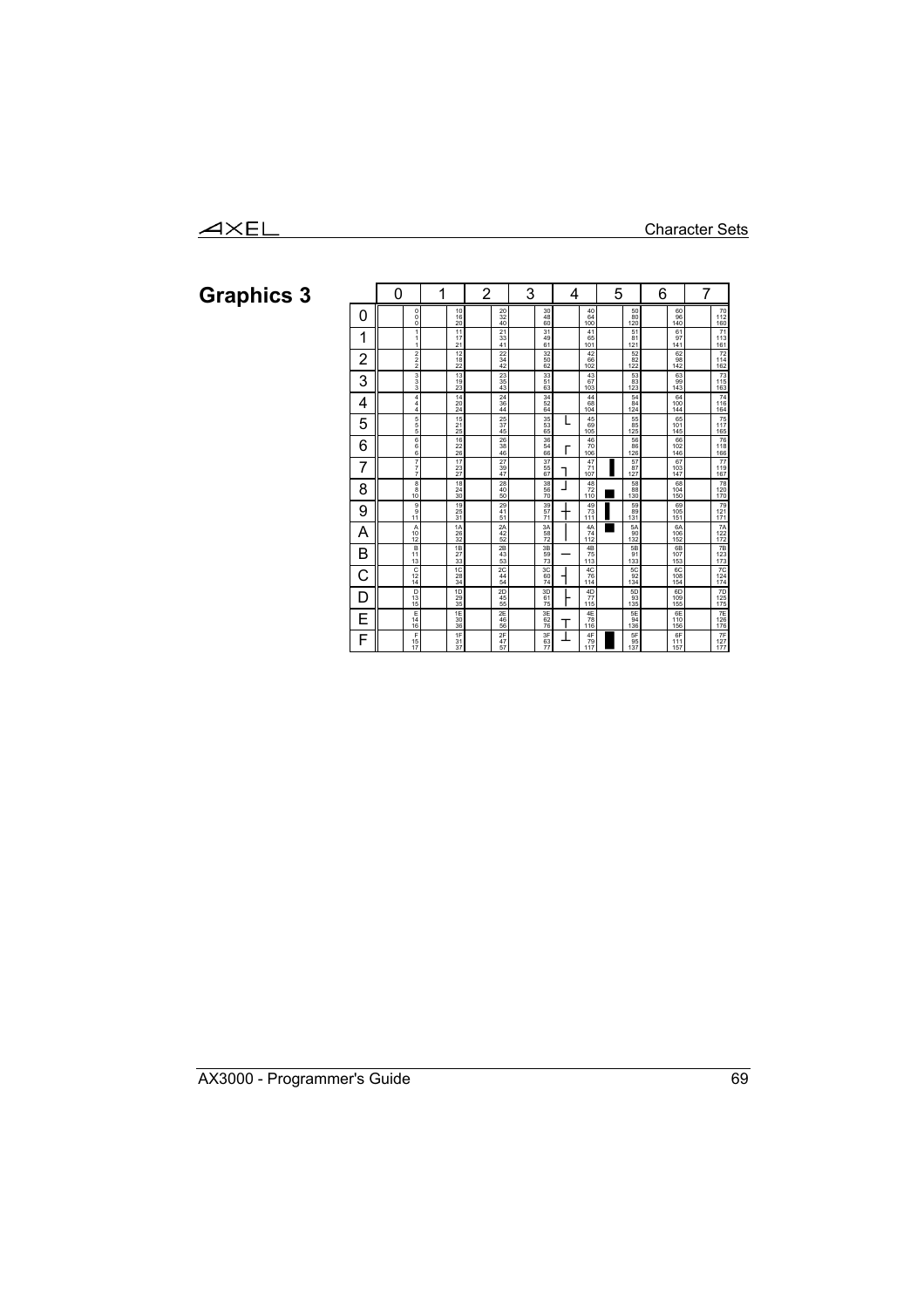$\angle XEL$ 

# **- 4 - KEYBOARDS**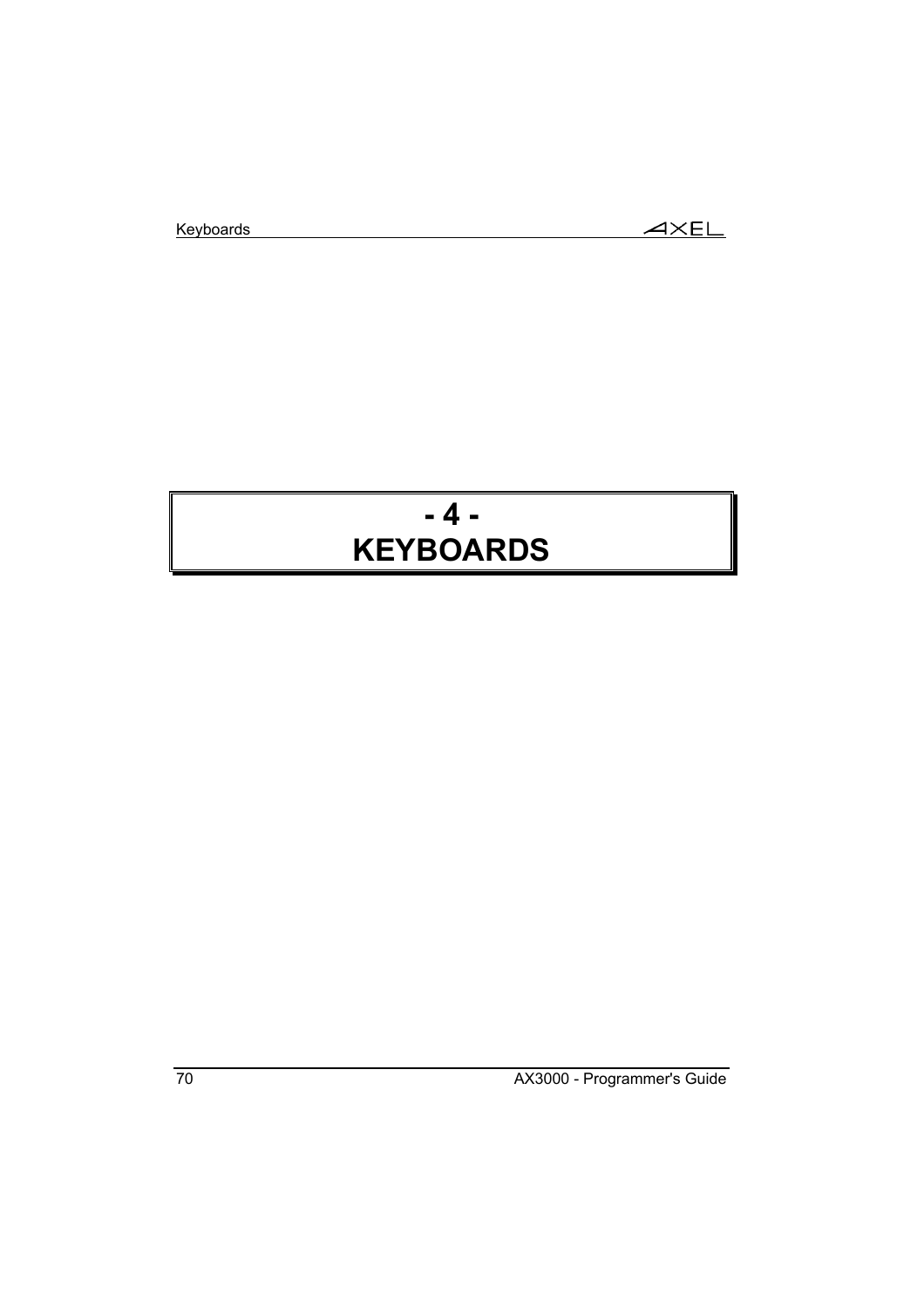$\angle$ 

*This chapters provides a description of available national keyboards, a list of the default values for programming keys corresponding to the selected emulation and information about dead keys.* 

# **4.1 - NATIONAL KEYBOARDS**

When a terminal is used in ASCII Mode, a national keyboard must be selected.

The AX3000 Platine terminal provides the following national keyboards:

- USA
- United Kingdom
- France
- Germany
- Spain
- Switzerland (German)
- Switzerland (French)
- Belgium
- Italy
- Portugal
- Netherlands

These 11 national keyboard layouts are described in the following.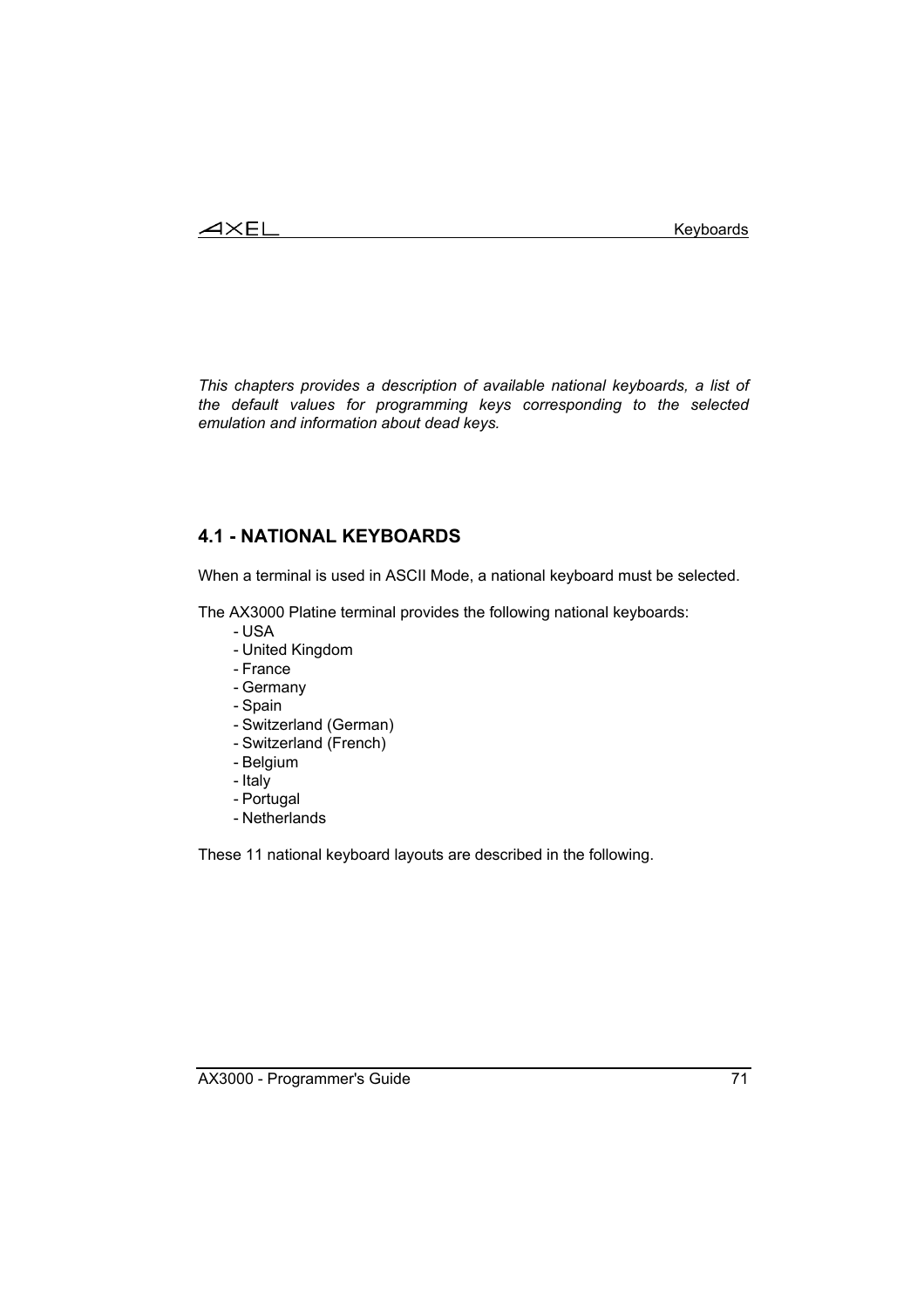$\angle XEL$ 

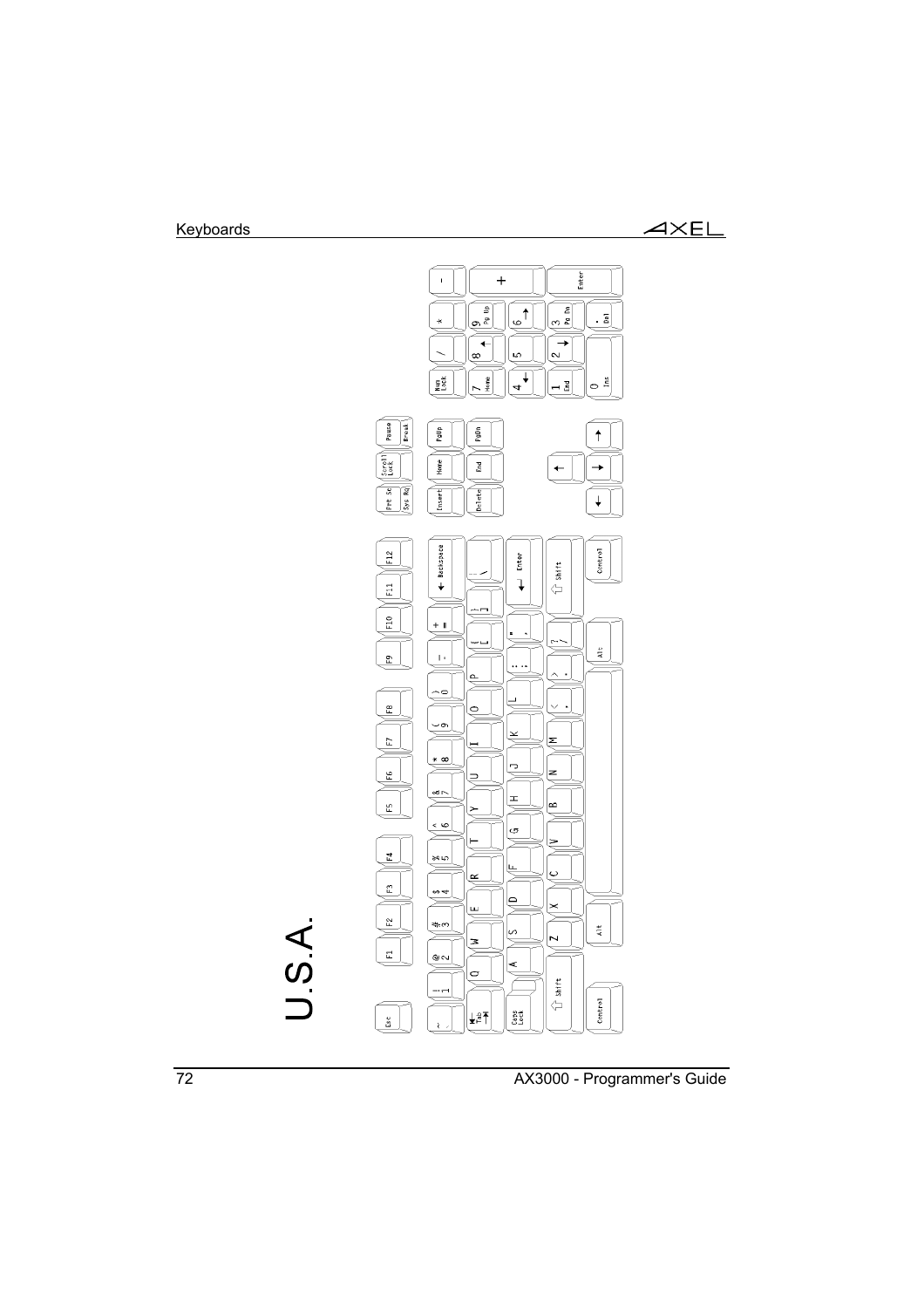$\angle$ 

### Keyboards



AX3000 - Programmer's Guide 73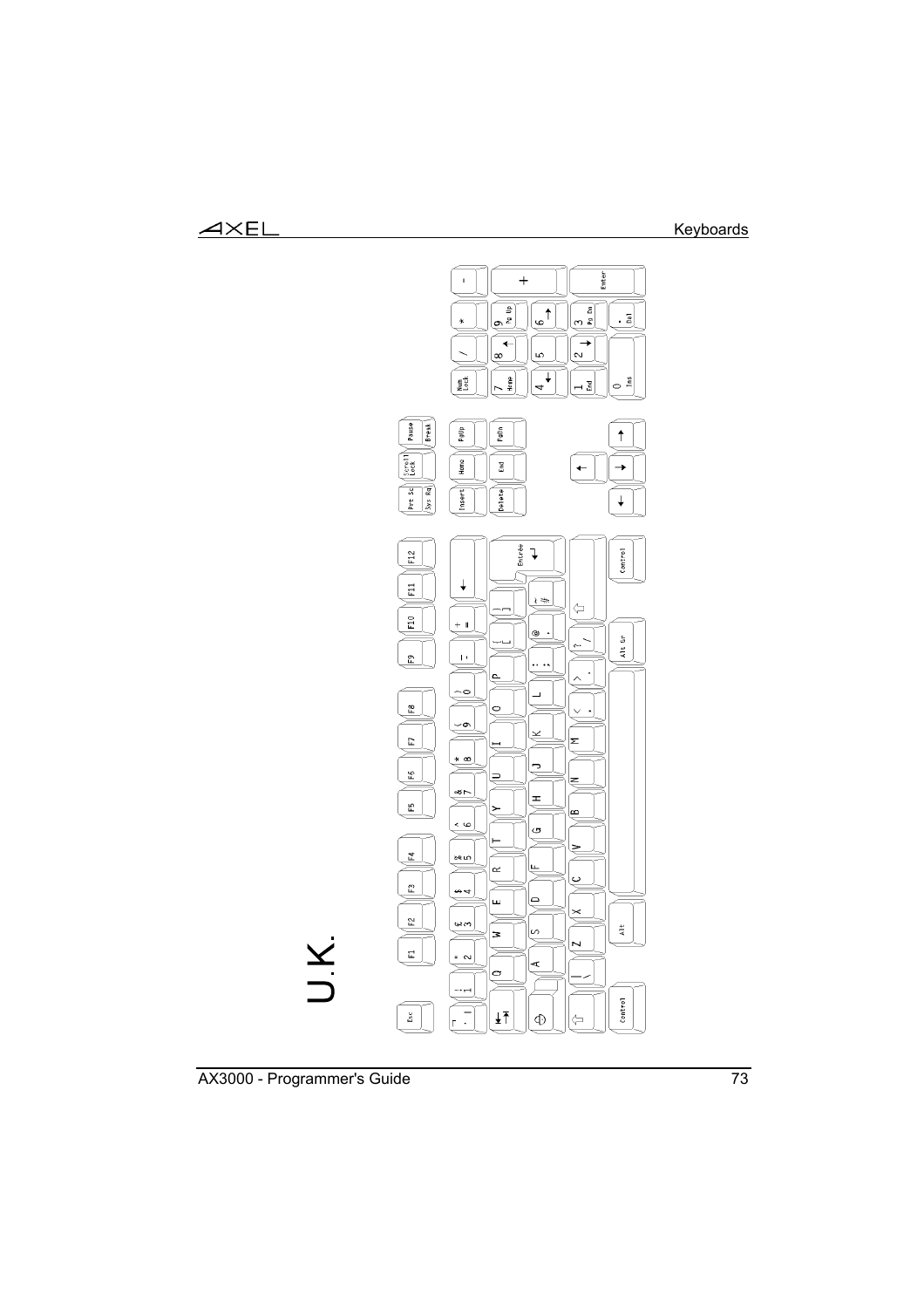$\angle XEL$ 

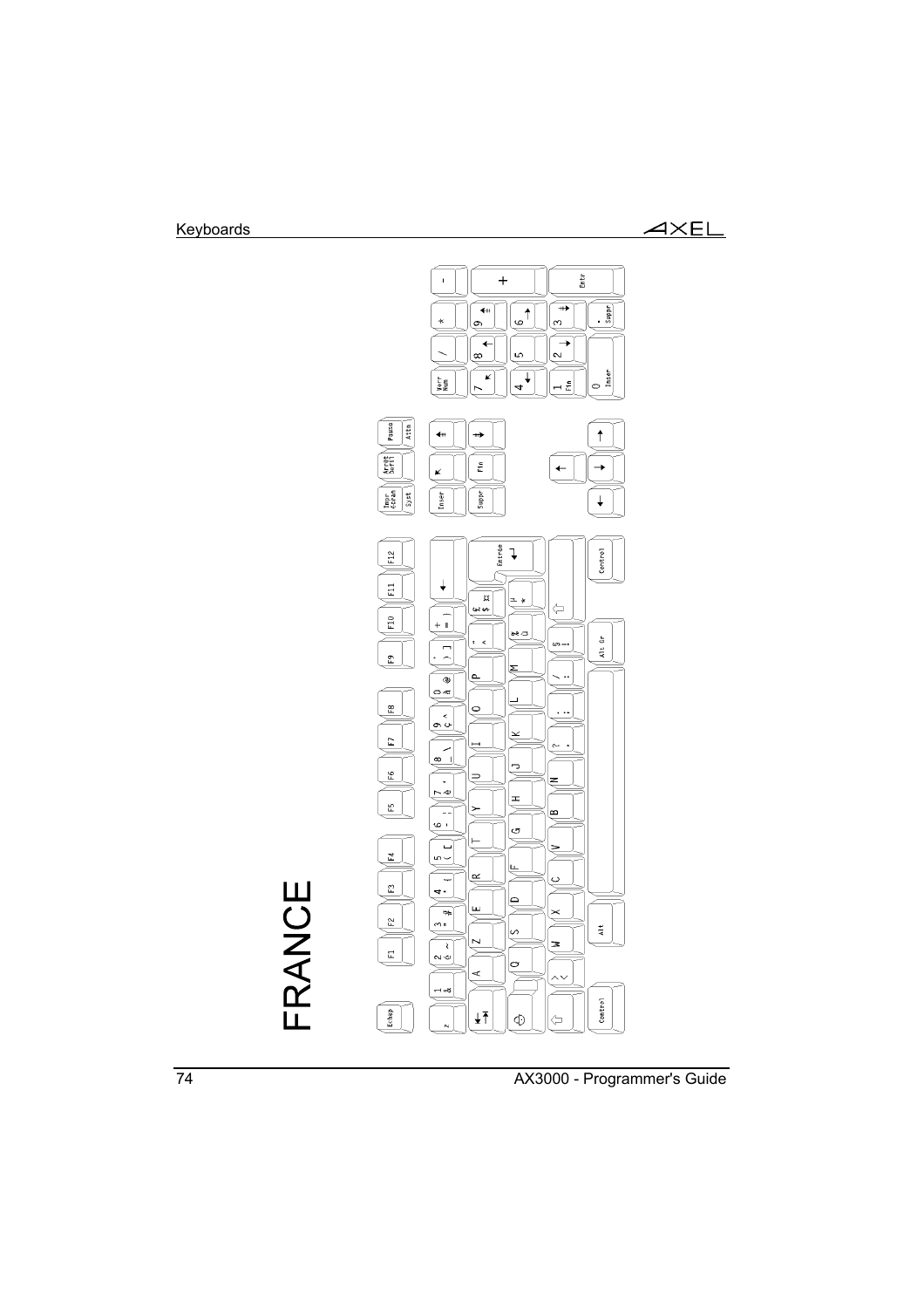$\angle$ 

### Keyboards



AX3000 - Programmer's Guide 75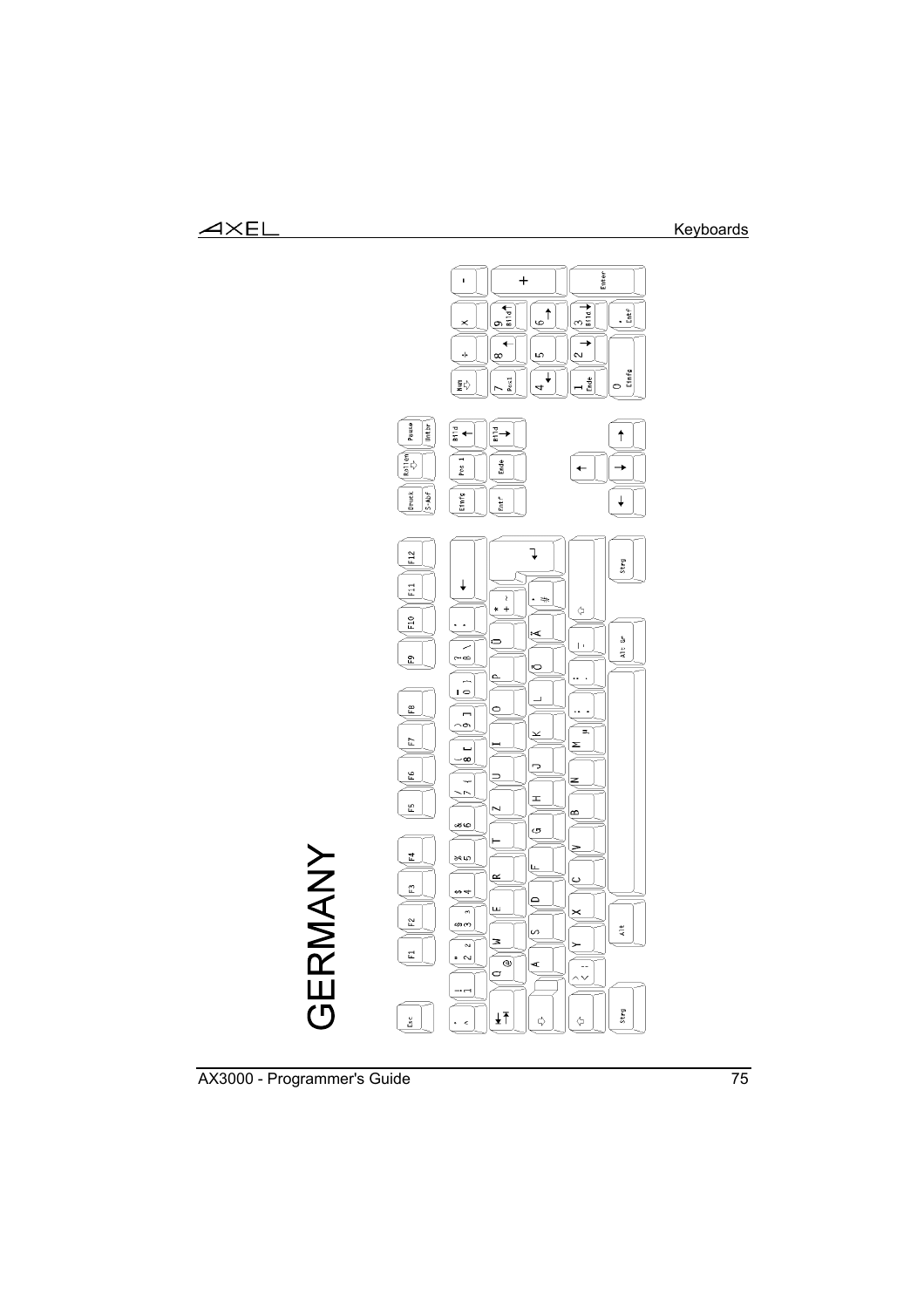$\angle XEL$ 

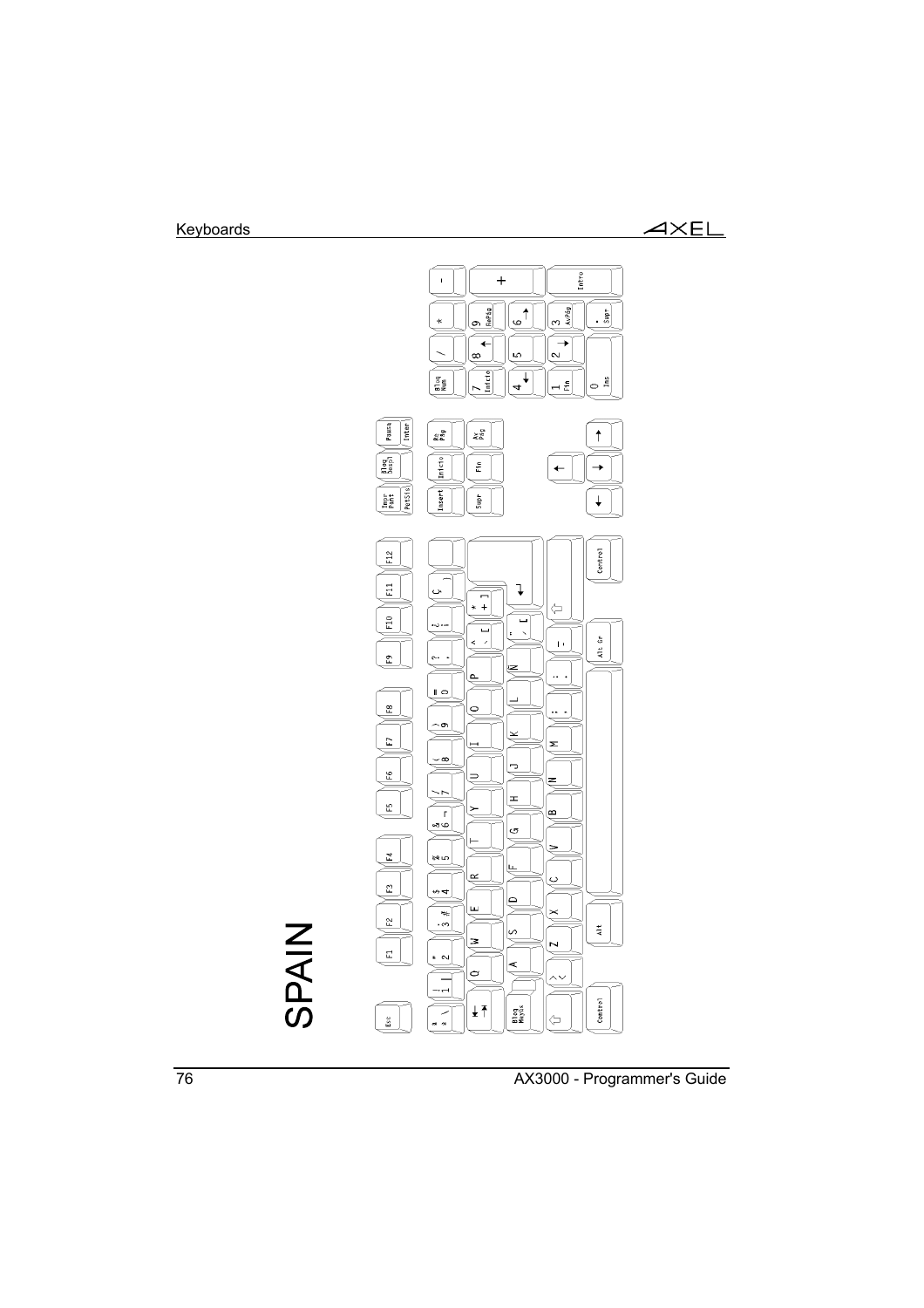

AX3000 - Programmer's Guide 77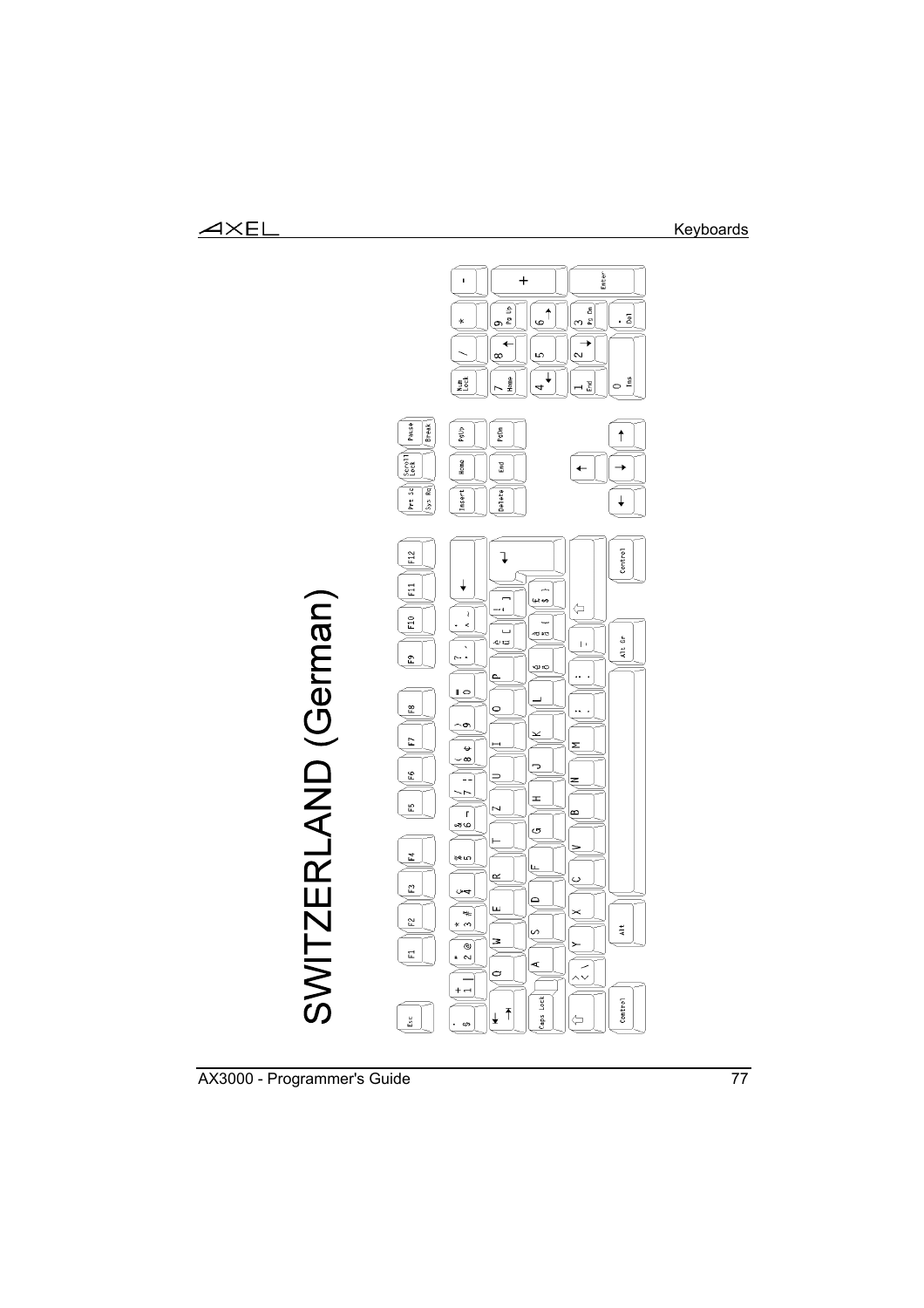$\angle XEL$ 

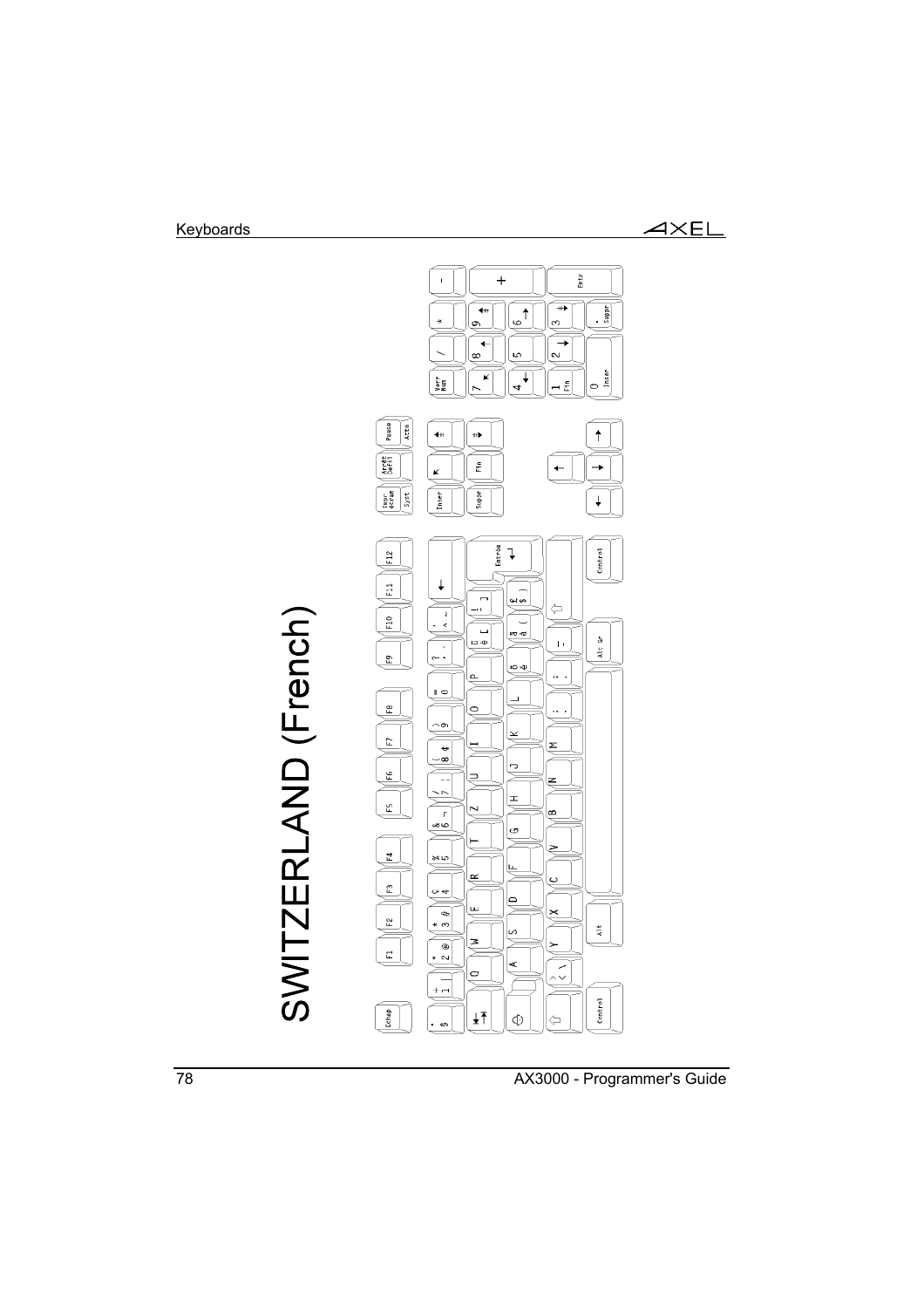$\angle$ 

### Keyboards

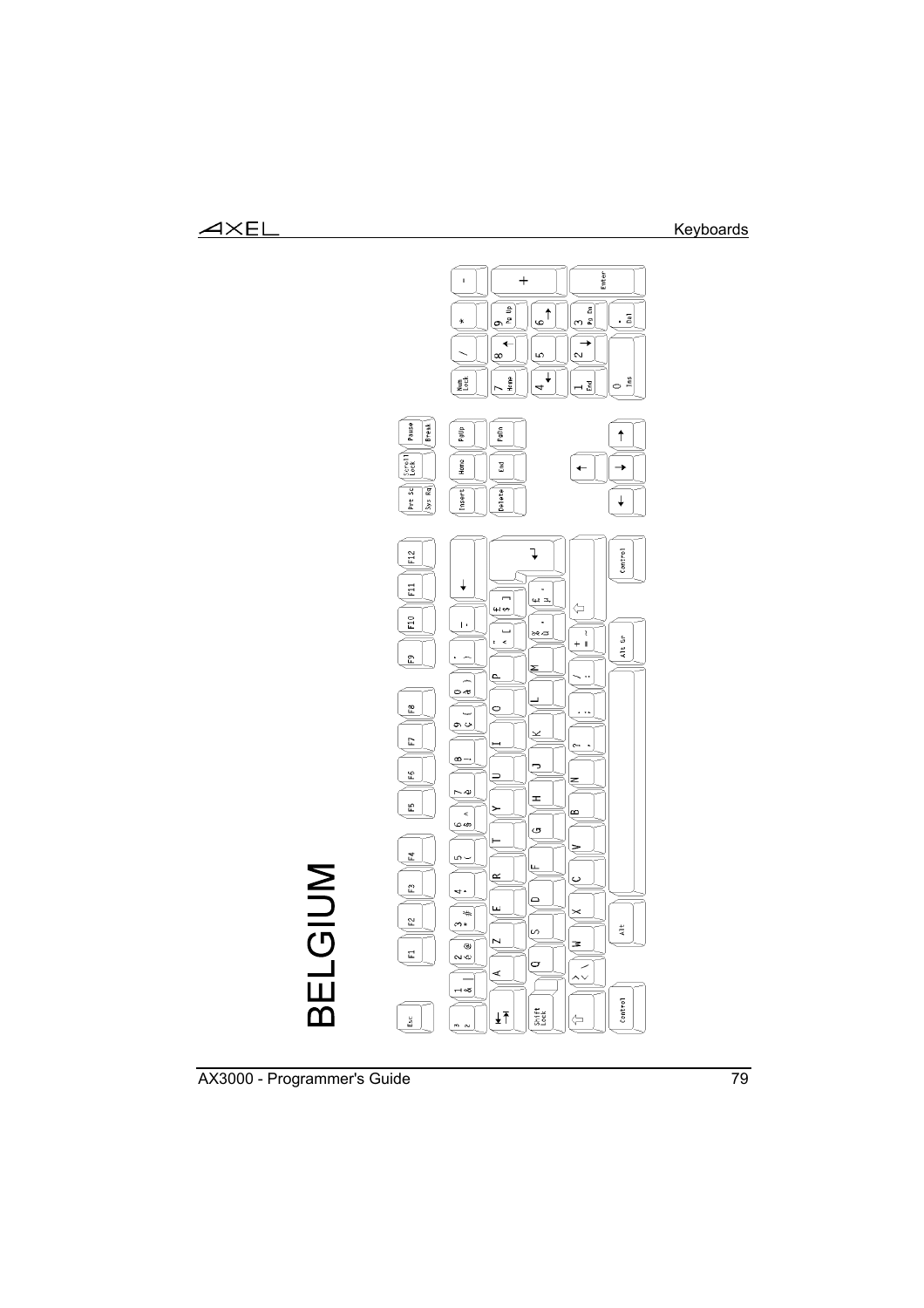$\angle XEL$ 

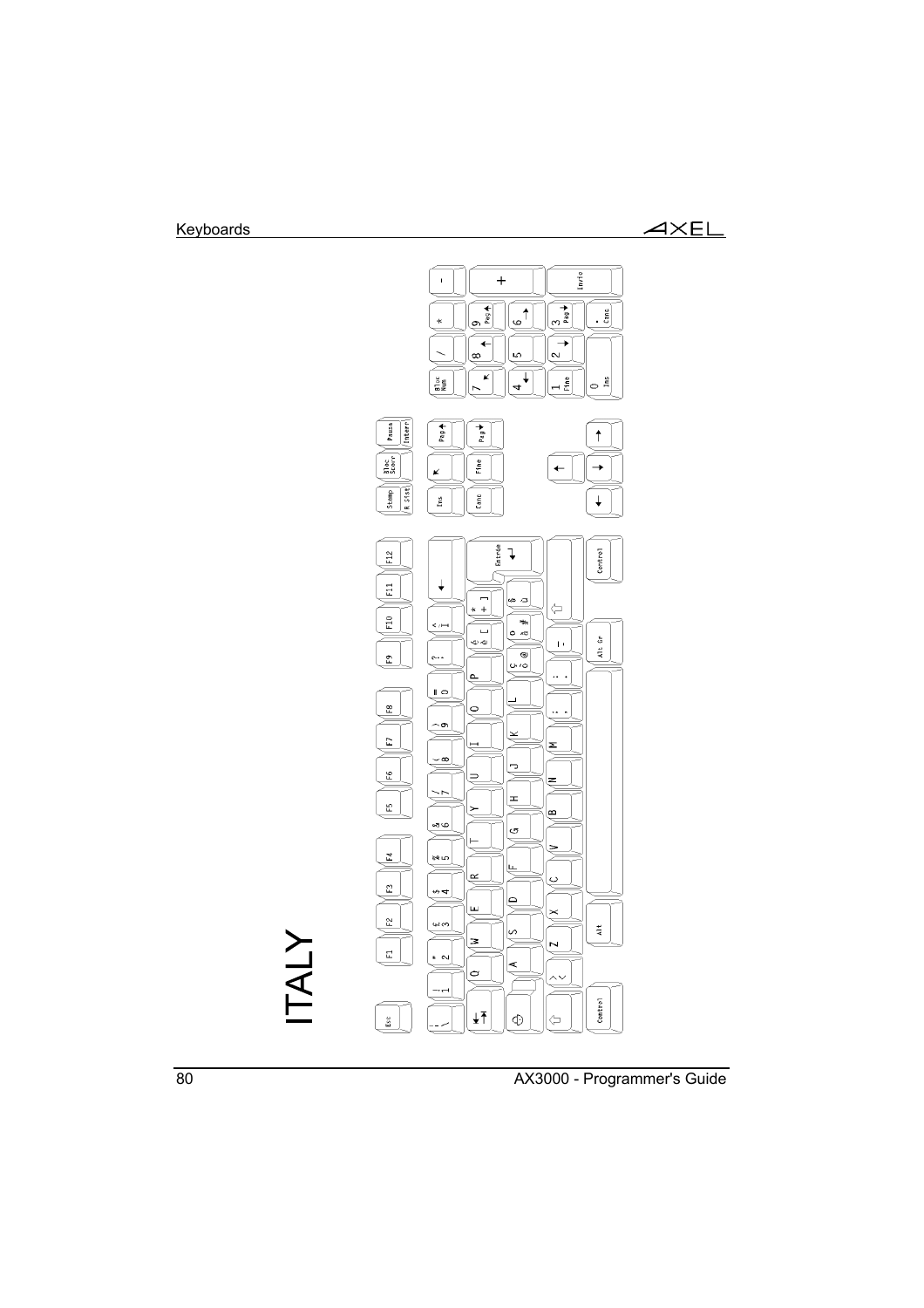$\angle$ 

### Keyboards

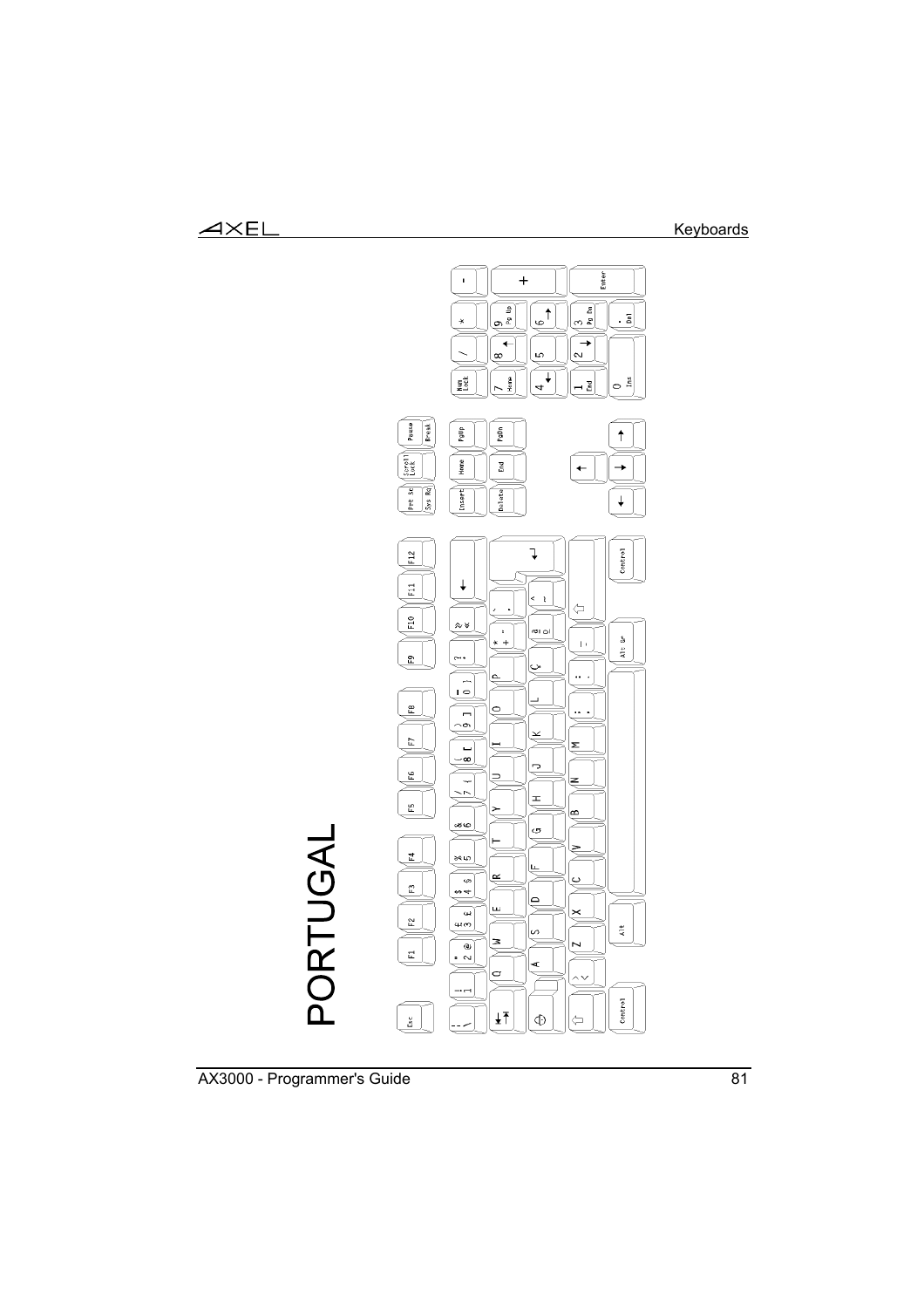$\angle XEL$ 

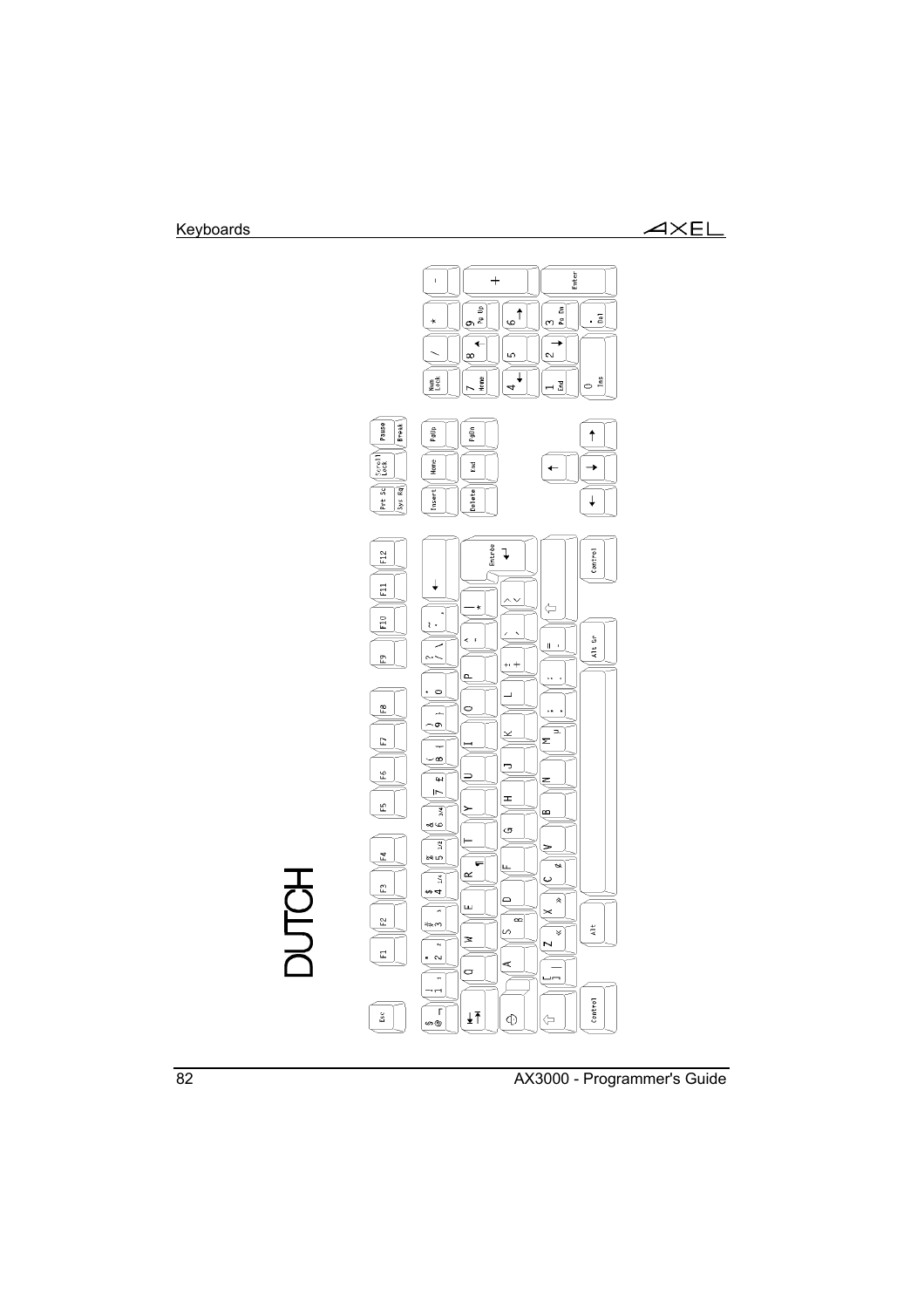# $\angle$

# **4.2 - PROGRAMMING KEYS**

AX3000's built-in **Predefined Configuration** set-ups automatically set all standard terminal parameters to match the selected operating system.

Automatic configuration sets both the 'standard' terminal parameters (emulation, number of lines, screen modes, etc) and also the values of the available programming function keys.

Up to 62 programming keys (48 function keys plus the numeric keypad and escape) are updated in this way.

### **Function Key Memory Usage**

Follow these two rules:

- do not exceed 32 characters, maximum, per function key string.
- Serial model: do not exceed 255 characters, in total, to encode all the function key strings.
- TCP/IP model: do not exceed 255 characters, per session, to encode all the function key strings. Sometimes, when you exit set-up, the Platine terminal will sound 5 'beeps'. This indicates insufficient memory for all the function key definitions.

### **Serial AX3000 Multi-Session**

The ANSI, VT and WYSE families offer the multi-session capability (through the axmscreen software). Twelve dedicated keystrokes are needed for the multisession.

### **Notes:**

- the multi-session keystrokes can be changed through the AX3000 Set-Up.
- when a keystroke is redefined through the AX3000 Set-Up and also used by the multi-session, the multi-session feature has priority.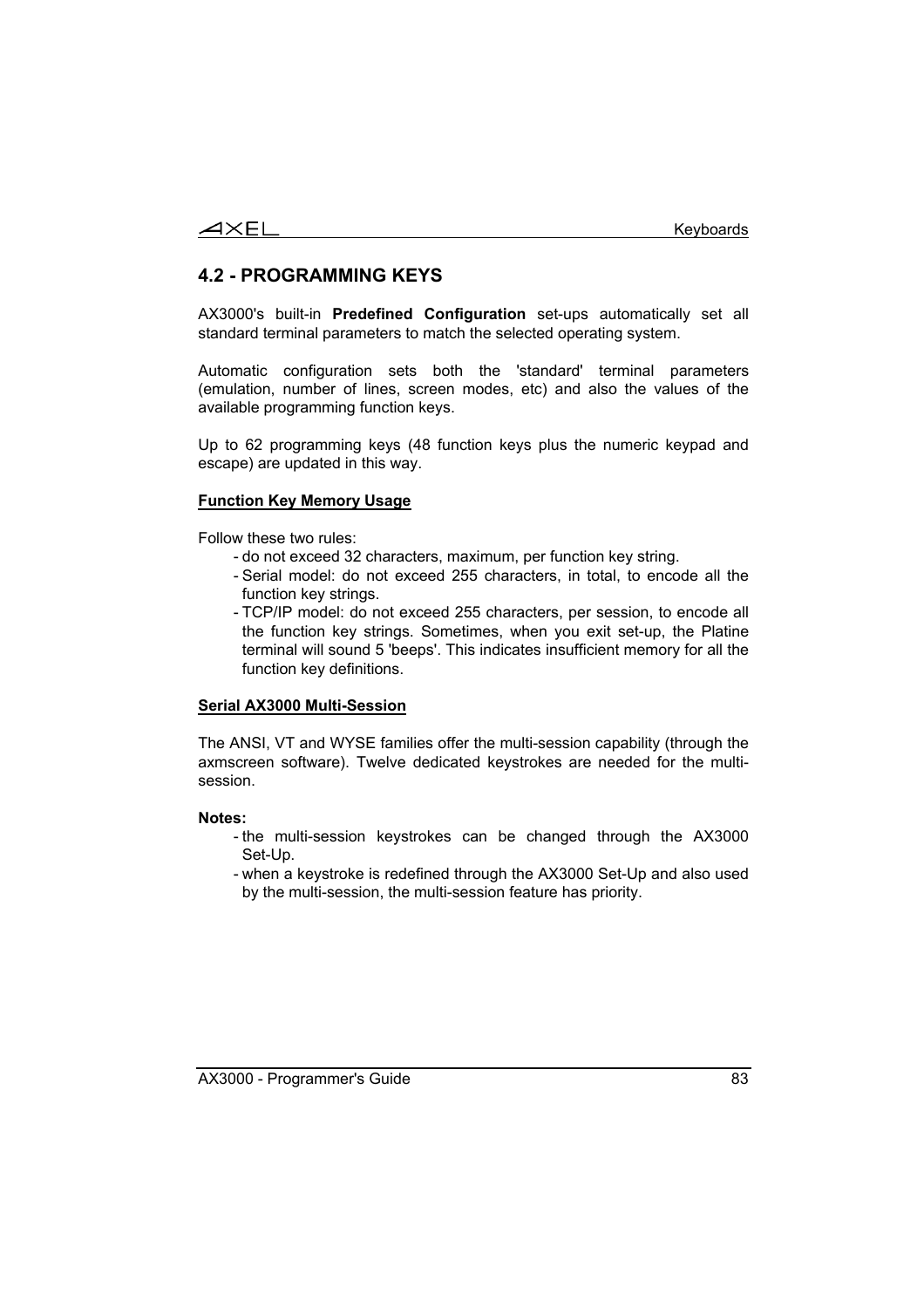Keyboards

 $\angle XEL$ 

The following table gives the 12 multi-session default keystrokes and the associated values (these values can not be changed):

| label     | Value                                                                          | ANSI      | VT, WYSE     |
|-----------|--------------------------------------------------------------------------------|-----------|--------------|
| session 1 | $Esc$ $\leq$ $\leq$                                                            | $Alt+F1$  | $Ctrl + F1$  |
| session 2 | $Esc$ $\langle$ b                                                              | $AIt+F2$  | $Ctrl + F2$  |
| session 3 | $Esc$ $\leq$                                                                   | $AIt+F3$  | $Ctrl+F3$    |
| session 4 | Esc [ <d< td=""><td><math>Alt+F4</math></td><td><math>Ctrl+F4</math></td></d<> | $Alt+F4$  | $Ctrl+F4$    |
| session 5 | $Esc$ $\leq$ e                                                                 | $AIt+F5$  | $Ctrl + F5$  |
| session 6 | $Esc$ $\leq f$                                                                 | $AIt+F6$  | $Ctrl+F6$    |
| session 7 | $Esc$ $\leq$ q                                                                 | $AIt+F7$  | $Ctrl+F7$    |
| session 8 | $Esc$ $\left\{ \langle h \right\}$                                             | Alt+F8    | $Ctrl + F8$  |
| who       | Esc [ <i< td=""><td>Alt+F9</td><td><math>Ctrl+F9</math></td></i<>              | Alt+F9    | $Ctrl+F9$    |
| help      | $Esc$ $\leq$                                                                   | Alt+F10   | $Ctrl + F10$ |
| quit      | $Esc$ $\leq k$                                                                 | Alt+F11   | $Ctrl + F11$ |
| exit      | $Esc$ $\lceil$ $\leq$ $\rceil$                                                 | $AIt+F12$ | $Ctrl + F12$ |

### **TCP/IP AX3000 Multi-Session**

No additional software is needed for the TCP/IP AX3000 multi-session. The default multi-session keystrokes are <Alt><Fx> (Fx represents whichever of the F1 to F12).

### **Notes:**

- the multi-session keystrokes can be changed through the AX3000 Set-Up.
- when a keystroke is redefined through the AX3000 Set-Up and also used by the multi-session, the multi-session feature has priority.

### **Convention**

in the following tables, the **'N°'** column is the function key number (AX3000's set-up), the **'Keystroke'** column is the associated keystroke and the '**Value'** column is the corresponding default value.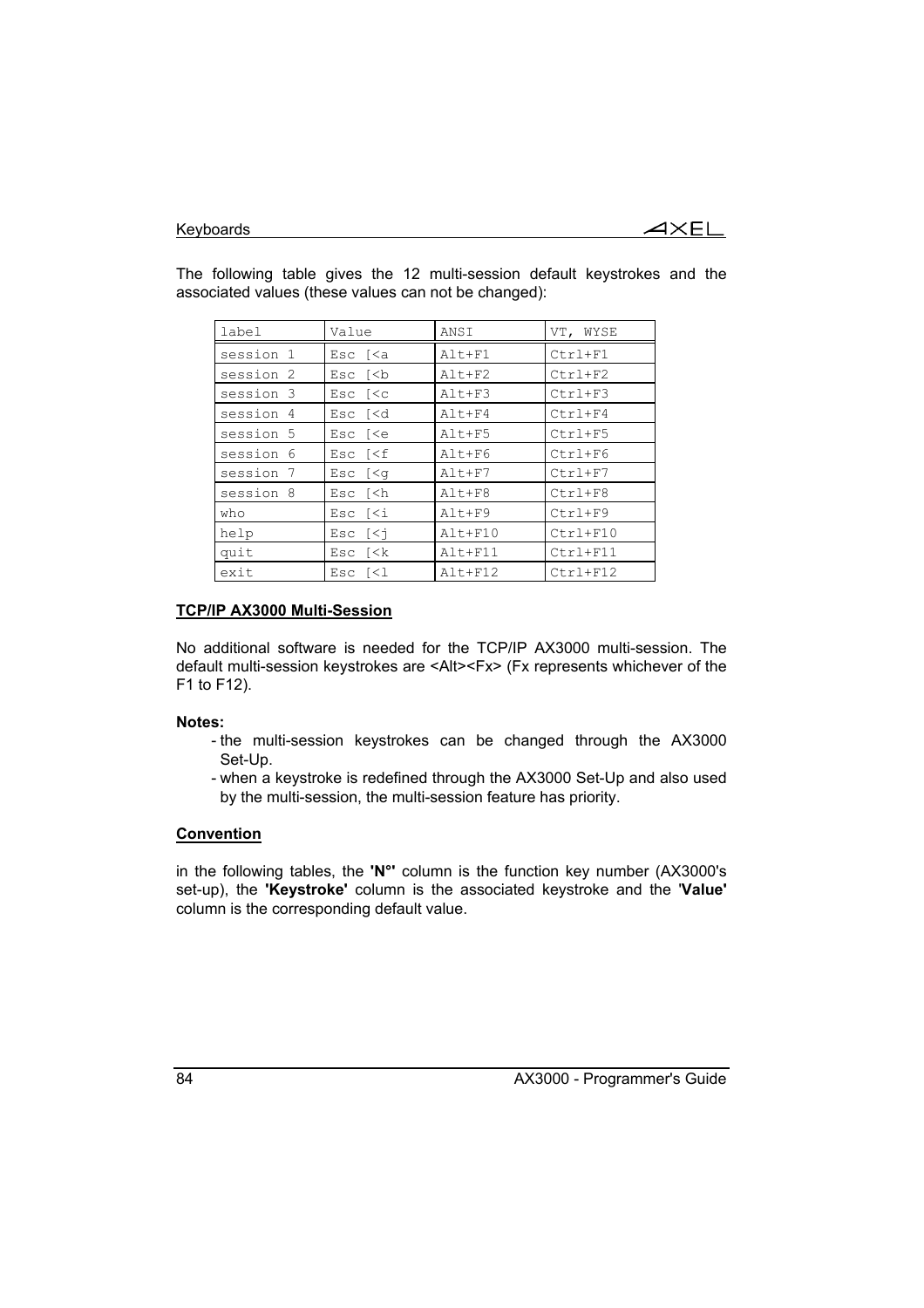# $\blacktriangle$  $\times$ E $\blacktriangleright$

# **4.2.1 - ANSI Family**

### **ANSI, ANSI DOS, UNIX SCO 3.2.2, UNIX SCO 3.2.4, SCO OPENSERVER and XENIX SCO**

| N°             | Keystroke      | Value                |
|----------------|----------------|----------------------|
| F1             | F1             | Esc<br>[ M           |
| F2             | F2             | Esc<br>[N            |
| F3             | F3             | [ O<br>Esc           |
| F4             | F4             | $\lbrack$ P<br>Esc   |
| F <sub>5</sub> | F <sub>5</sub> | Esc<br>[Q            |
| F6             | F6             | [R<br>Esc            |
| F7             | F7             | [S<br>Esc            |
| F8             | F8             | [ T<br>Esc           |
| F9             | F9             | [U<br>Esc            |
| F10            | F10            | [V<br>Esc            |
| F11            | F11            | [ W<br>Esc           |
| F12            | F12            | Esc<br>[X            |
| F13            | Shift+F1       | [ Y<br>Esc           |
| F14            | Shift+F2       | $\lbrack$ $Z$<br>Esc |
| F15            | Shift+F3       | Esc<br>[a            |
| F16            | Shift+F4       | [b<br>Esc            |
| F17            | Shift+F5       | Esc<br>[c            |
| F18            | Shift+F6       | Esc<br>[d            |
| F19            | Shift+F7       | Esc<br>[e            |
| F20            | Shift+F8       | [f<br>Esc            |
| F21            | Shift+F9       | Esc<br>[ g           |
| F22            | Shift+F10      | [h<br>Esc            |
| F23            | Shift+F11      | [i<br>Esc            |
| F24            | Shift+F12      | tj<br>Esc            |
| F25            | $Ctrl + F1$    | [k<br>Esc            |
| F26            | $Ctrl + F2$    | [1<br>Esc            |
| F27            | $Ctrl+F3$      | Esc<br>[m            |
| F28            | $Ctrl + F4$    | Esc<br>[n            |
| F29            | $Ctrl+F5$      | Esc<br>[ 0           |
| F30            | Ctrl+F6        | Esc<br><u>[p</u>     |

| N°  | Keystroke                     | Value                        |
|-----|-------------------------------|------------------------------|
| F31 | $Ctrl + F7$                   | Esc<br>[q                    |
| F32 | $Ctrl + F8$                   | Esc<br>[r                    |
| F33 | $Ctrl + F9$                   | Esc<br>[ s                   |
| F34 | $Ctrl + F10$                  | [t<br>Esc                    |
| F35 | $Ctrl + F11$                  | Esc<br>[u                    |
| F36 | $Ctrl + F12$                  | [v<br>Esc                    |
| F37 | Ctrl+Shift+F1                 | Esc<br>[w                    |
| F38 | Ctrl+Shift+F2                 | Esc<br>[x                    |
| F39 | Ctrl+Shift+F3                 | Esc<br>[y                    |
| F40 | Ctrl+Shift+F4                 | Esc<br>[z                    |
| F41 | Ctrl+Shift+F5                 | E E<br>Esc                   |
| F42 | Ctrl+Shift+F6                 | Esc<br>[ @                   |
| F43 | Ctrl+Shift+F7                 | $\lfloor \ \setminus$<br>Esc |
| F44 | Ctrl+Shift+F8                 | $[ \ ]$<br>Esc               |
| F45 | Ctrl+Shift+F9                 | $\lceil \wedge$<br>Esc       |
| F46 | Ctrl+Shift+F10                | ĺ<br>Esc                     |
| F47 | Ctrl+Shift+F11                | $\overline{[}$<br>Esc        |
| F48 | Ctrl+Shift+F12                | $[ \ ]$<br>Esc               |
| F49 | <home></home>                 | Esc<br>[ H                   |
| F50 | $<$ Up>                       | [ A<br>Esc                   |
| F51 | <pqup></pqup>                 | Esc<br>[I                    |
| F52 | $\left\langle -\right\rangle$ | 2Dh                          |
| F53 | <left></left>                 | Esc<br>[D                    |
| F54 | 5 >                           | [E<br>Esc                    |
| F55 | <right></right>               | Esc<br>[C                    |
| F56 | $<+>$                         | 2Bh                          |
| F57 | <end></end>                   | Esc<br>[F                    |
| F58 | <down></down>                 | Esc<br>[B                    |
| F59 | <pgdn></pgdn>                 | [G<br>Esc                    |
| F60 | $<\ln s$                      | Esc<br>[L                    |
| F61 | $<$ Del>                      | 7Fh                          |
| F62 | $<$ Esc>                      | 1Bh                          |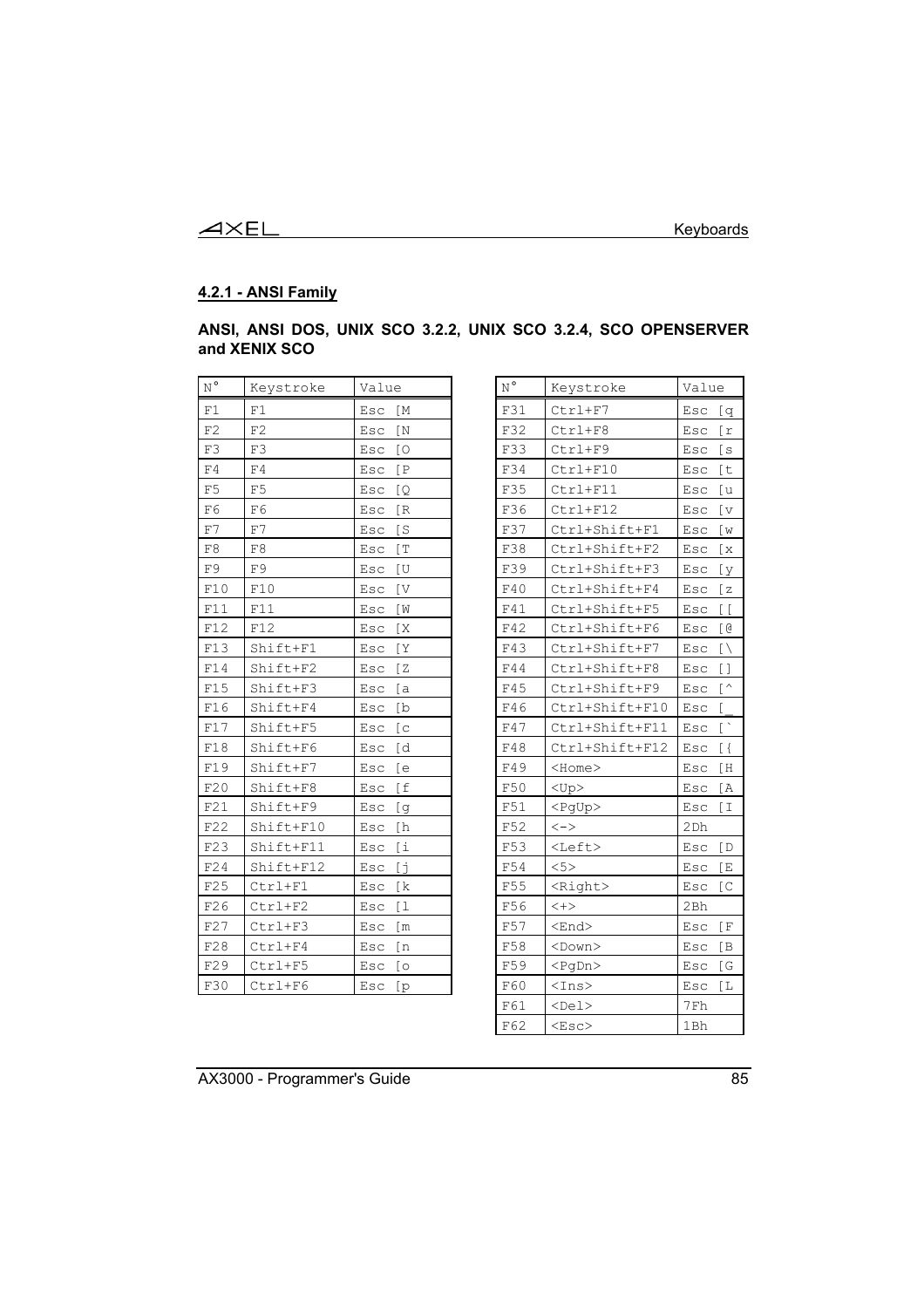# **ANSI RS6000**

| N°             | Keystroke   | Value                  |
|----------------|-------------|------------------------|
| F1             | F1          | Esc<br>[001q           |
| F2             | F2          | Esc<br>[002q]          |
| F3             | F3          | [003q]<br>Esc          |
| F4             | F4          | [004q]<br>Esc          |
| F <sub>5</sub> | F5          | [005q]<br>Esc          |
| F6             | F6          | $_{\rm Esc}$<br>[006q] |
| F7             | F7          | [007q<br>Esc           |
| F8             | F8          | [008q]<br>Esc          |
| F9             | F9          | [009q<br>Esc           |
| F10            | F10         | Esc<br>[010q           |
| F11            | F11         | [011q<br>Esc           |
| F12            | F12         | [012q<br>Esc           |
| F13            | Shift+F1    | [013q<br>Esc           |
| F14            | Shift+F2    | [014q<br>Esc           |
| F15            | Shift+F3    | [015q<br>Esc           |
| F16            | Shift+F4    | [016q<br>Esc           |
| F17            | Shift+F5    | [017q<br>Esc           |
| F18            | Shift+F6    | [018q<br>Esc           |
| F19            | Shift+F7    | [019q<br>Esc           |
| F20            | Shift+F8    | [020q]<br>Esc          |
| F21            | Shift+F9    | Esc<br>[021q           |
| F22            | Shift+F10   | Esc<br>[022q]          |
| F23            | Shift+F11   | [023q]<br>Esc          |
| F24            | Shift+F12   | Esc<br>[024q]          |
| F25            | $Ctrl + F1$ | [025q<br>Esc           |
| F26            | $Ctrl + F2$ | Esc<br>[026q]          |
| F27            | $Ctrl+F3$   | Esc<br>[027q           |
| F28            | $Ctrl + F4$ | [028q]<br>Esc          |
| F29            | $Ctrl+F5$   | [029q<br>$_{\rm Esc}$  |
| F30            | $Ctrl + F6$ | 1030q<br>Esc           |

| $\hbox{N}^{\,\hbox{o}}$ | Keystroke    | Value          |
|-------------------------|--------------|----------------|
| F31                     | $Ctrl + F7$  | Esc [031q      |
| F32                     | $Ctrl + F8$  | $Esc$ $[032q]$ |
| F33                     | $Ctrl+F9$    | $Esc$ $[033q]$ |
| F34                     | $Ctrl + F10$ | Esc [034q      |
| F35                     | $Ctrl + F11$ | $Esc$ $[035q]$ |
| F36                     | $Ctrl + F12$ | Esc [036q      |

 $\blacktriangleleft \times E$ L

| $N^{\circ}$ | Keystroke       | Value         |
|-------------|-----------------|---------------|
| F49         | <home></home>   | Esc [H        |
| F50         | $<$ Up $>$      | Esc [A        |
| F51         | <pqup></pqup>   | Esc [150q     |
| F52         | $\lt$ $\gt$     | 2Dh           |
| F53         | <left></left>   | Esc [D        |
| F54         | 5 >             | Esc [E        |
| F55         | <right></right> | Esc [C        |
| F56         | $<+>$           | 2Bh           |
| F57         | <end></end>     | [146q<br>Esc  |
| F58         | <down></down>   | ſВ<br>Esc     |
| F59         | $<$ PqDn $>$    | Esc [154q     |
| F60         | $<$ Ins $>$     | [139q]<br>Esc |
| F61         | <del></del>     | 7Fh           |
| F62         | $<$ Esc $>$     | 1Bh           |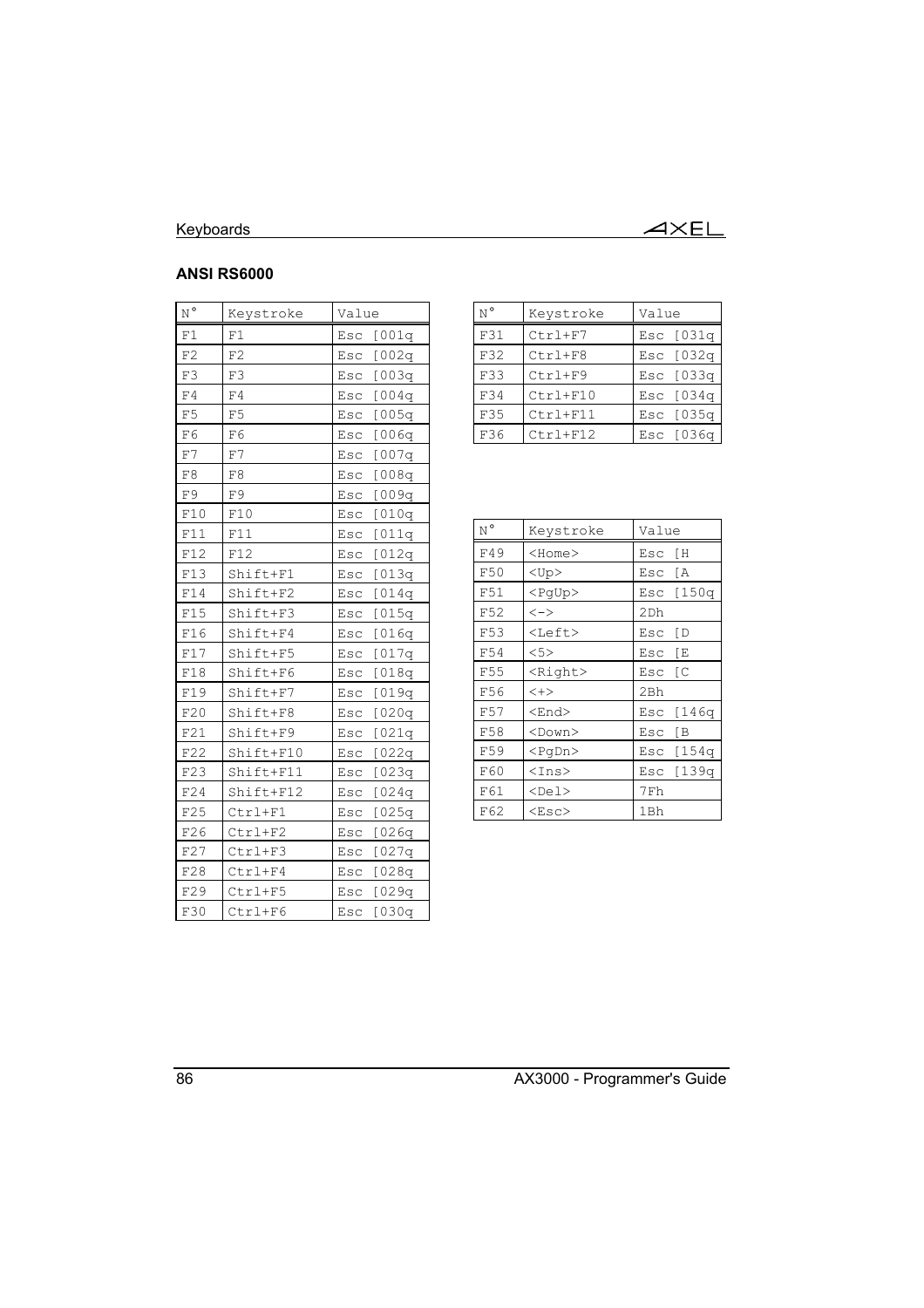| N°             | Keystroke      | Value     |
|----------------|----------------|-----------|
| F1             | F1             | Esc OP    |
| F2             | F2             | Esc OQ    |
| F3             | F3             | Esc OR    |
| F <sub>4</sub> | F4             | Esc OS    |
| F <sub>5</sub> | F <sub>5</sub> | Esc OT    |
| F6             | F6             | Esc OU    |
| F7             | F7             | Esc OV    |
| F8             | F8             | Esc OW    |
| F9             | F9             | Esc OX    |
| F10            | F10            | Esc OY    |
| F11            | F11            | Esc OZ    |
| F12            | F12            | Esc OA    |
| F13            | Shift+F1       | Esc Op    |
| F14            | Shift+F2       | Esc Oq    |
| F15            | Shift+F3       | Esc Or    |
| F16            | Shift+F4       | Esc Os    |
| F17            | Shift+F5       | Esc Ot    |
| F18            | Shift+F6       | Esc Ou    |
| F19            | Shift+F7       | Esc Ov    |
| F20            | Shift+F8       | Esc Ow    |
| F21            | Shift+F9       | Esc Ox    |
| F22            | Shift+F10      | Esc Oy    |
| F23            | Shift+F11      | Esc Oz    |
| F24            | Shift+F12      | Esc Oa    |
| F25            | $Ctrl + F1$    | Esc OP    |
| F26            | $Ctrl + F2$    | Esc OQ    |
| F27            | $Ctrl+F3$      | Esc OR    |
| F28            | $Ctrl + F4$    | Esc OS    |
| F29            | $Ctrl+F5$      | Esc OT    |
| F30            | $Ctrl + F6$    | Esc<br>OU |

### **ANSI INTERACTIVE / UNIX SVR4 / UNIXWARE 7**

| N°  | Keystroke       | Value              |
|-----|-----------------|--------------------|
| F31 | $Ctrl + F7$     | OV<br>Esc          |
| F32 | Ctrl+F8         | Esc<br>OW          |
| F33 | Ctrl+F9         | OX<br>Esc          |
| F34 | $Ctrl + F10$    | OY<br>Esc          |
| F35 | $Ctrl + F11$    | Esc<br>OZ          |
| F36 | $Ctrl + F12$    | Esc<br>OA          |
| F37 | Ctrl+Shift+F1   | 1Fh                |
| F38 | Ctrl+Shift+F2   | $---$              |
| F39 | Ctrl+Shift+F3   | Esc<br>Or          |
| F40 | Ctrl+Shift+F4   | Esc<br>Os          |
| F41 | Ctrl+Shift+F5   | $_{\rm Esc}$<br>Οt |
| F42 | Ctrl+Shift+F6   | Esc<br>Ou          |
| F43 | Ctrl+Shift+F7   | Esc<br>Ov          |
| F44 | Ctrl+Shift+F8   | Esc<br>Ow          |
| F45 | Ctrl+Shift+F9   | 0x<br>Esc          |
| F46 | Ctrl+Shift+F10  | Esc<br>Oy          |
| F47 | Ctrl+Shift+F11  | Esc<br>OZ          |
| F48 | Ctrl+Shift+F12  | Esc<br>Оa          |
| F49 | <home></home>   | Esc<br>[H          |
| F50 | $<$ Up $>$      | [A<br>Esc          |
| F51 | <pqup></pqup>   | [V<br>Esc          |
| F52 | $\lt$ ->        | [S<br>Esc          |
| F53 | $<$ Left>       | $[$ D<br>Esc       |
| F54 | 5>              | Esc<br>[G          |
| F55 | <right></right> | [C<br>Esc          |
| F56 | $<+>$           | [ T<br>Esc         |
| F57 | <end></end>     | [Y]<br>Esc         |
| F58 | <down></down>   | [B<br>Esc          |
| F59 | $<$ PqDn $>$    | [U<br>Esc          |
| F60 | $<\text{Ins}$   | Esc<br>[ @         |
| F61 | $<$ Del>        | 7Fh                |
| F62 | $<$ Esc>        | 1Bh                |

**Note:** with Unixware 7, the <+> and <-> keys are associated with 2Bh (+) and 2Dh (-)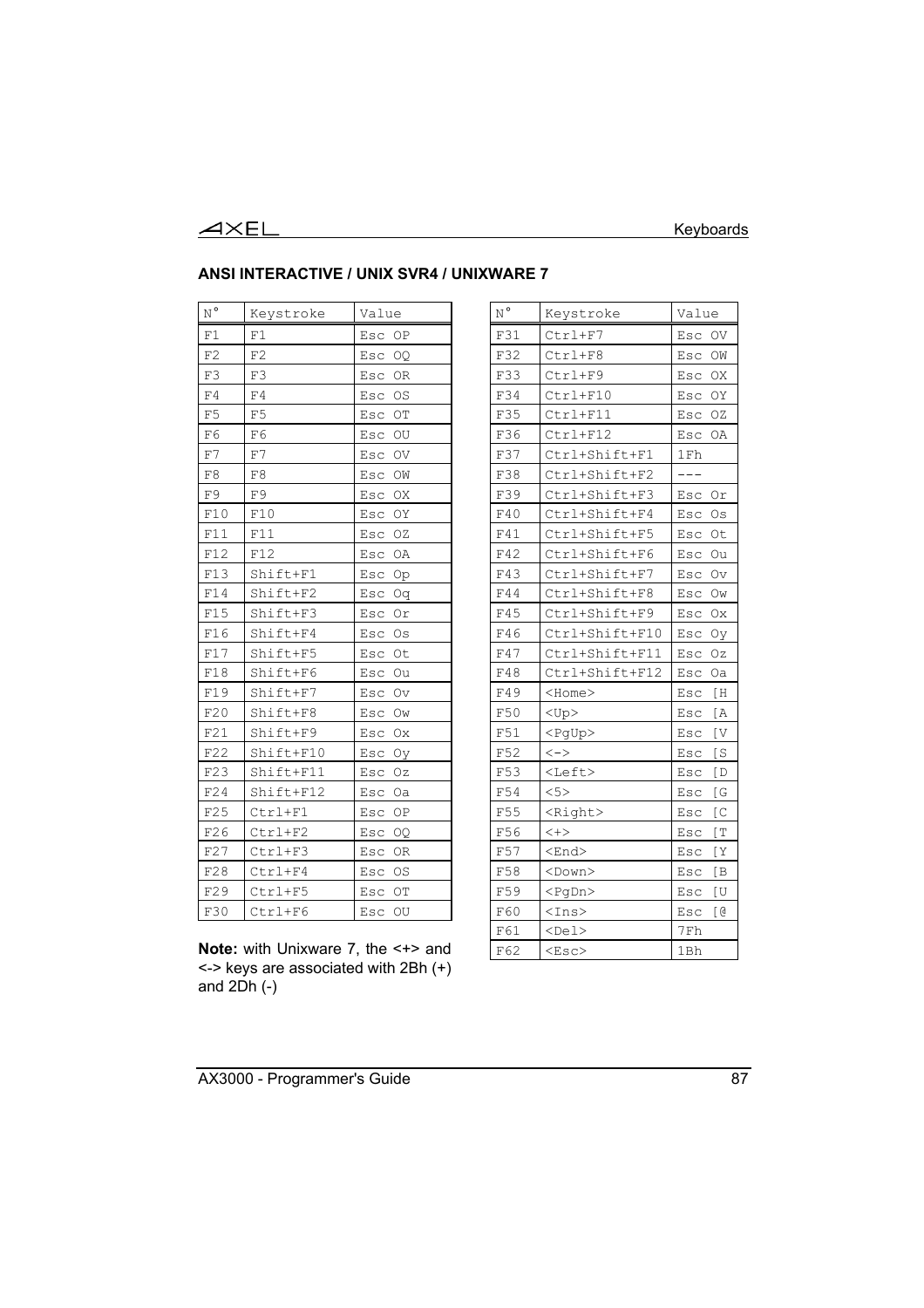# **ANSI MOS**

| N°  | Keystroke   | Value                 |
|-----|-------------|-----------------------|
| F1  | F1          | Esc                   |
| F2  | F2          | Esc<br>a              |
| F3  | F3          | b<br>Esc              |
| F4  | F4          | Esc<br>$\mathsf C$    |
| F5  | F5          | d<br>Esc              |
| F6  | F6          | Esc<br>e              |
| F7  | F7          | f<br>Esc              |
| F8  | F8          | Esc<br>g              |
| F9  | F9          | Esc<br>h              |
| F10 | F10         | i<br>Esc              |
| F11 | F11         | j<br>Esc              |
| F12 | F12         | Esc<br>k              |
| F13 | Shift+F1    | Esc<br>p              |
| F14 | Shift+F2    | Esc<br>q              |
| F15 | Shift+F3    | Esc<br>r              |
| F16 | Shift+F4    | Esc<br>S              |
| F17 | Shift+F5    | t<br>Esc              |
| F18 | Shift+F6    | Esc<br>u              |
| F19 | Shift+F7    | Esc<br>V              |
| F20 | Shift+F8    | Esc<br>W              |
| F21 | Shift+F9    | Esc<br>X              |
| F22 | Shift+F10   | Esc<br>У              |
| F23 | Shift+F11   | Esc<br>Ζ              |
| F24 | Shift+F12   | $\{$<br>Esc           |
| F25 | $Ctrl + F1$ | [k<br>Esc             |
| F26 | $Ctrl + F2$ | $\mathfrak{1}$<br>Esc |
| F27 | $Ctrl + F3$ | Esc<br>[m             |
| F28 | $Ctrl + F4$ | $_{\rm Esc}$<br>[n    |
| F29 | Ctrl+F5     | Esc<br>[ 0            |
| F30 | $Ctrl + F6$ | Esc<br>[p             |

| N°  | Keystroke                     | Value                             |
|-----|-------------------------------|-----------------------------------|
| F31 | $Ctrl + F7$                   | Esc<br>[ q]                       |
| F32 | $Ctrl + F8$                   | Esc<br>[r                         |
| F33 | Ctrl+F9                       | Esc<br>[s                         |
| F34 | $Ctrl + F10$                  | Esc<br>[t                         |
| F35 | $Ctrl + F11$                  | Esc<br>[u                         |
| F36 | $Ctrl + F12$                  | [v<br>Esc                         |
| F37 | Ctrl+Shift+F1                 | Esc<br>[ w                        |
| F38 | Ctrl+Shift+F2                 | Esc<br>[x                         |
| F39 | Ctrl+Shift+F3                 | Esc<br>[y                         |
| F40 | Ctrl+Shift+F4                 | [ z<br>Esc                        |
| F41 | Ctrl+Shift+F5                 | Esc<br>[ @                        |
| F42 | Ctrl+Shift+F6                 | Esc<br>E E                        |
| F43 | Ctrl+Shift+F7                 | $\sqrt{ }$<br>Esc                 |
| F44 | Ctrl+Shift+F8                 | Esc<br>E ]                        |
| F45 | Ctrl+Shift+F9                 | $\mathfrak{g} \wedge$<br>Esc      |
| F46 | Ctrl+Shift+F10                | ſ<br>Esc                          |
| F47 | Ctrl+Shift+F11                | $\mathbb{C}^{\frac{1}{2}}$<br>Esc |
| F48 | Ctrl+Shift+F12                | [ {<br>Esc                        |
| F49 | <home></home>                 | [ H<br>Esc                        |
| F50 | $<$ Up $>$                    | Esc<br>[A                         |
| F51 | <pgup></pgup>                 | Esc<br>[ I                        |
| F52 | $\left\langle -\right\rangle$ | 2Dh                               |
| F53 | <left></left>                 | $[$ D<br>Esc                      |
| F54 | 5 >                           | Esc<br>[G                         |
| F55 | <right></right>               | Esc<br>[C                         |
| F56 | $<+>$                         | 2Bh                               |
| F57 | <end></end>                   | [F<br>Esc                         |
| F58 | <down></down>                 | [B<br>Esc                         |
| F59 | $<$ PqDn $>$                  | Esc<br>[G                         |
| F60 | $<\ln s$                      | Esc<br>[L                         |
| F61 | $<$ Del>                      | 7Fh                               |
| F62 | <esc></esc>                   | 1Bh                               |

 $\angle XEL$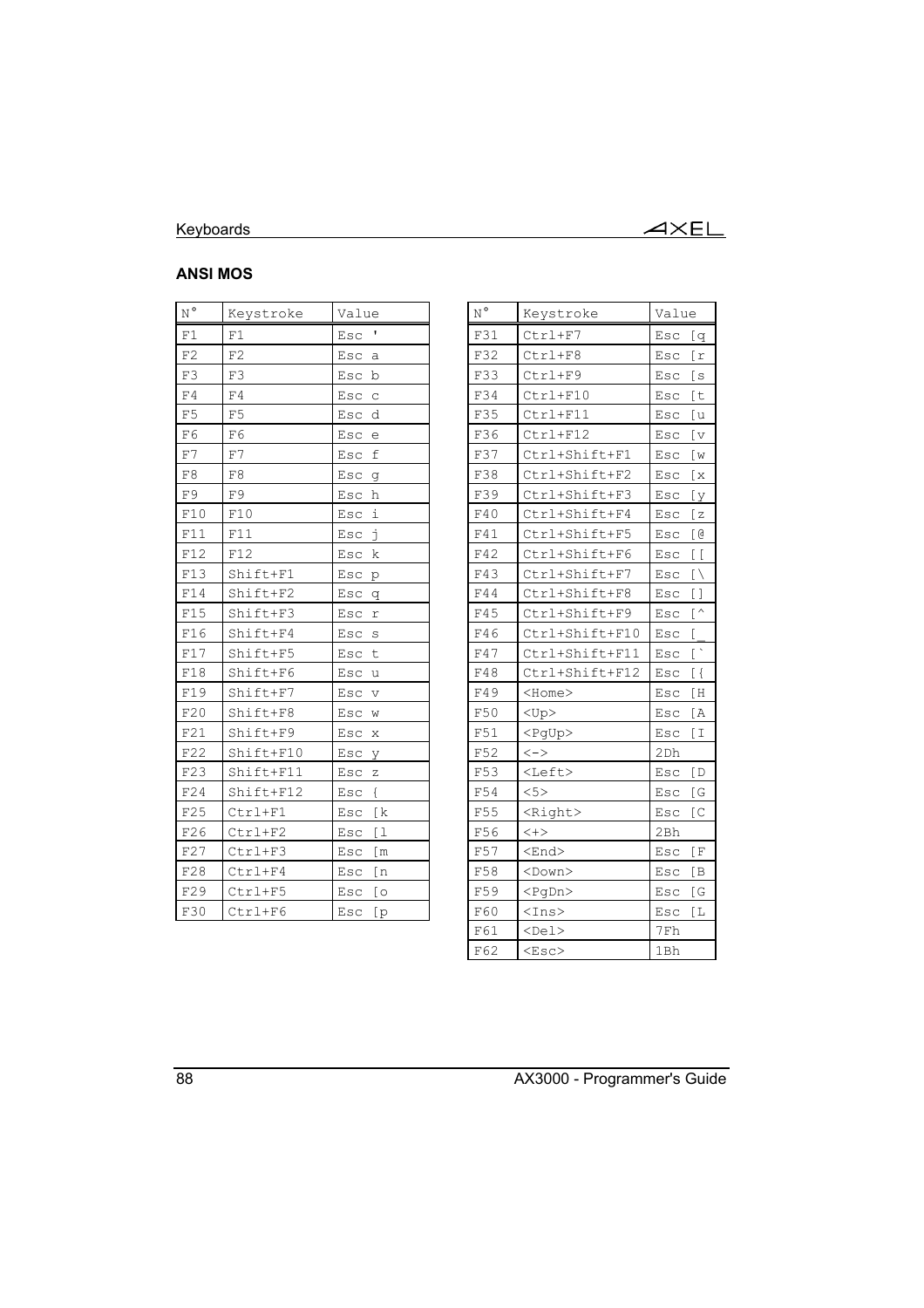# $\blacktriangle$ XEL

# **Keyboards**

# **LINUX**

| $\hbox{N}^{\,\hbox{o}}$ | Touches        | Valeur           |
|-------------------------|----------------|------------------|
| F1                      | F1             | Esc<br>[[ A      |
| F2                      | F2             | Esc<br>$[$ [ B   |
| F3                      | F3             | [ [C<br>Esc      |
| F4                      | F4             | [ [ D<br>Esc     |
| F <sub>5</sub>          | F <sub>5</sub> | [ [E<br>Esc      |
| F6                      | F6             | $[17-$<br>Esc    |
| F7                      | F7             | $18-$<br>Esc     |
| F8                      | F8             | $19-$<br>Esc     |
| F9                      | F9             | $120 -$<br>Esc   |
| F10                     | F10            | $[21-$<br>Esc    |
| F11                     | F11            | $[23\sim$<br>Esc |
| F12                     | F12            | $[24-$<br>Esc    |
| F13                     | Shift+F1       | $[25-$<br>Esc    |
| F14                     | Shift+F2       | $126-$<br>Esc    |
| F15                     | Shift+F3       | $[28-$<br>Esc    |
| F16                     | Shift+F4       | $[29-$<br>Esc    |
| F17                     | Shift+F5       | $[31-$<br>Esc    |
| F18                     | Shift+F6       | $[32-$<br>Esc    |
| F19                     | Shift+F7       | $[33\sim$<br>Esc |
| F20                     | Shift+F8       | $134-$<br>Esc    |
| F21                     | Shift+F9       | $- - -$          |
| F22                     | Shift+F10      |                  |
| F23                     | Shift+F11      |                  |
| F24                     | Shift+F12      |                  |
| F25                     | $Ctrl + F1$    |                  |
| F26                     | $Ctrl + F2$    |                  |
| $\mbox{F27}$            | $Ctrl+F3$      |                  |
| F28                     | $Ctrl + F4$    |                  |
| F29                     | $Ctrl+F5$      |                  |
| F30                     | $Ctrl + F6$    |                  |

| N°  | Touches                       | Valeur           |
|-----|-------------------------------|------------------|
| F31 | $Ctrl + F7$                   | $- - -$          |
| F32 | $Ctrl + F8$                   | $- - -$          |
| F33 | $Ctrl + F9$                   | $- - -$          |
| F34 | $Ctrl + F10$                  |                  |
| F35 | $Ctrl + F11$                  | $- -$            |
| F36 | $Ctrl + F12$                  | $ -$             |
| F37 | Ctrl+Shift+F1                 | $- - -$          |
| F38 | Ctrl+Shift+F2                 | ---              |
| F39 | Ctrl+Shift+F3                 |                  |
| F40 | Ctrl+Shift+F4                 | $- - -$          |
| F41 | Ctrl+Shift+F5                 |                  |
| F42 | Ctrl+Shift+F6                 | $- - -$          |
| F43 | Ctrl+Shift+F7                 |                  |
| F44 | Ctrl+Shift+F8                 | $- - -$          |
| F45 | Ctrl+Shift+F9                 | $- - -$          |
| F46 | Ctrl+Shift+F10                | $- - -$          |
| F47 | Ctrl+Shift+F11                | $---$            |
| F48 | Ctrl+Shift+F12                | $- - -$          |
| F49 | <home></home>                 | [ $1~$<br>Esc    |
| F50 | <haut></haut>                 | [ A<br>Esc       |
| F51 | <pgup></pgup>                 | [5~]<br>Esc      |
| F52 | $\left\langle -\right\rangle$ | 2Dh              |
| F53 | <gauche></gauche>             | Esc              |
| F54 | 5 >                           | [G<br>Esc        |
| F55 | <droite></droite>             | $[$ C<br>Esc     |
| F56 | $<+>$                         | 2Bh              |
| F57 | $<$ Fin $>$                   | Esc<br>[4 $\sim$ |
| F58 | $<$ Bas>                      | [B<br>Esc        |
| F59 | $<$ PgDn $>$                  | [6~]<br>Esc      |
| F60 | <insert></insert>             | $[2 \sim$<br>Esc |
| F61 | <suppr></suppr>               | 7Fh              |
| F62 | <esc></esc>                   | 1Bh              |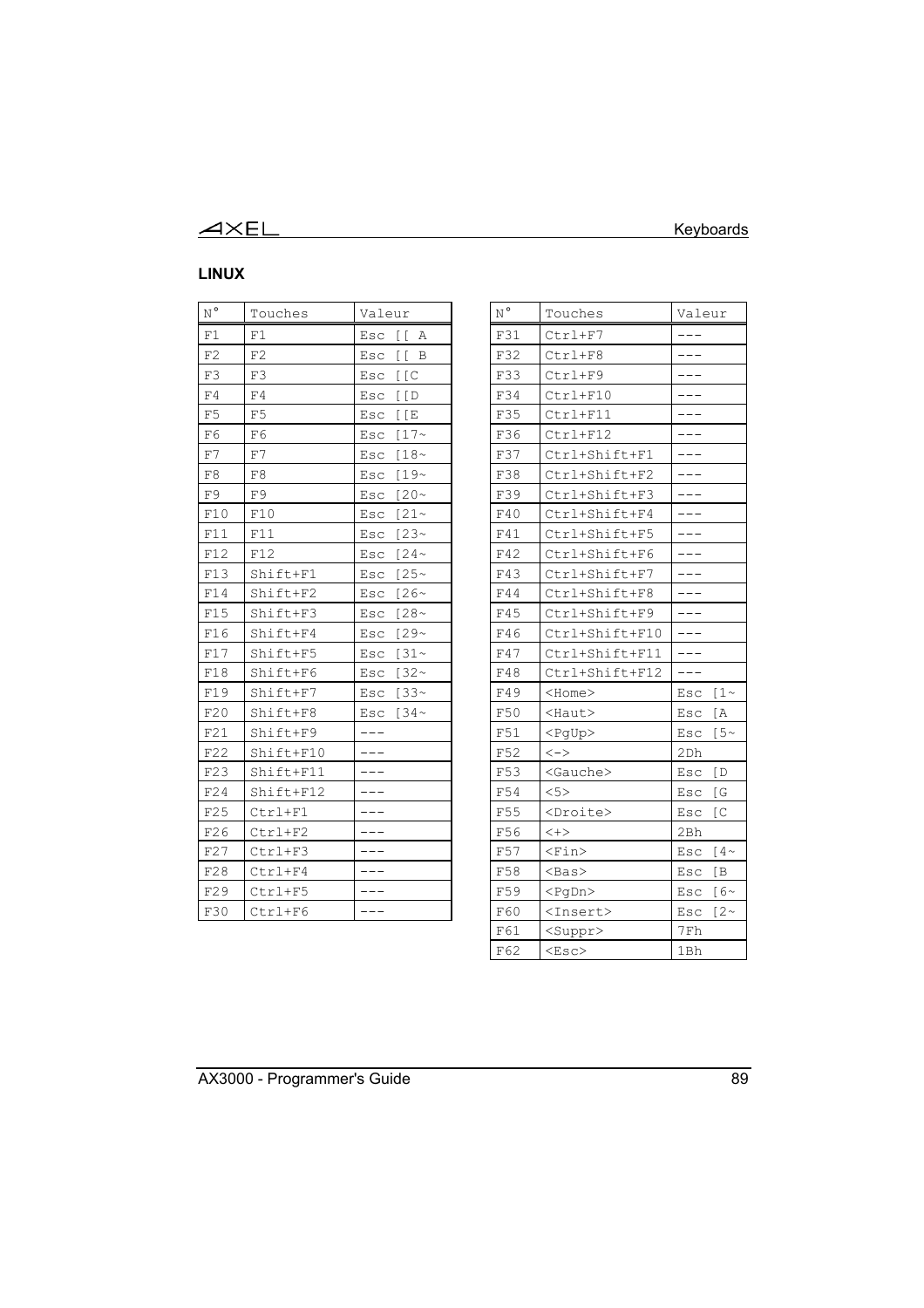### **ANSI SLNET**

| $\hbox{N}^{\,\hbox{o}}$ | Keystroke      | Value                                  |
|-------------------------|----------------|----------------------------------------|
| F1                      | F1             | 01h 31h                                |
| F2                      | F2             | 01h<br>32h                             |
| F3                      | F3             | 01h 33h                                |
| F4                      | F4             | 01h<br>34h                             |
| F <sub>5</sub>          | F <sub>5</sub> | 01h<br>35h                             |
| F6                      | F6             | 36h<br>01h                             |
| F7                      | F7             | 01h<br>37h                             |
| F8                      | F8             | 38h<br>01h                             |
| F9                      | F9             | 01h<br>- 39h                           |
| F10                     | F10            | 30h<br>01h                             |
| F11                     | F11            | 01h 2Dh                                |
| F12                     | F12            | 01h<br>3Dh                             |
| F13                     | Shift+F1       | 73h 01h 31h<br>01h<br>01h<br>73h       |
| F14                     | Shift+F2       | 73h 01h<br>32h<br>01h<br>01h<br>73h    |
| $\mbox{F15}$            | Shift+F3       | 01h<br>73h 01h<br>33h 01h<br>73h       |
| F16                     | Shift+F4       | 01h<br>73h<br>34h<br>01h<br>73h<br>01h |
| F17                     | Shift+F5       | 73h 01h 35h<br>01h<br>73h<br>01h       |
| F18                     | Shift+F6       | 01h<br>73h<br>01h<br>36h<br>01h<br>73h |
| F19                     | Shift+F7       | 01h<br>73h<br>37h<br>01h<br>01h<br>73h |
| F20                     | Shift+F8       | 73h<br>01h<br>01h<br>38h<br>01h<br>73h |
| F21                     | Shift+F9       | 01h 39h<br>01h<br>01h<br>73h<br>73h    |
| F22                     | Shift+F10      | 01h<br>73h<br>01h 30h<br>01h<br>73h    |
| F23                     | Shift+F11      | 01h<br>73h<br>01h<br>2Dh<br>01h<br>73h |
| F24                     | Shift+F12      | 01h<br>73h 01h 3Dh<br>01h<br>73h       |

No default value is associated with other keystrokes:

- F25 to F35 (Ctrl+Fx)

- F36 to F48 (Ctrl+Shift+Fx)

 $\angle XEL$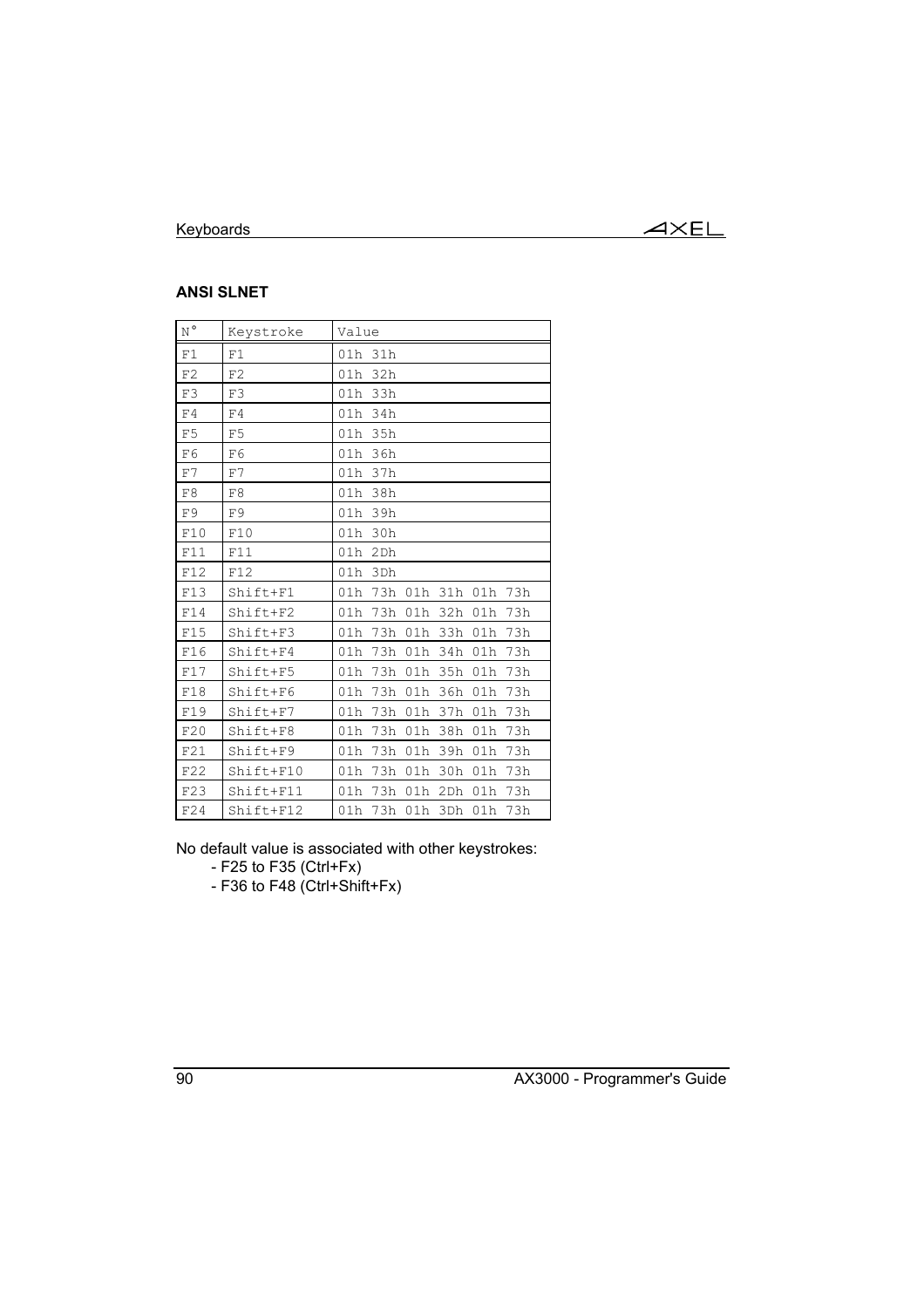# AXEL Keyboards

# Numeric Pad:

| $\text{N}^{\,\text{o}}$ | Keystroke     | Value      |
|-------------------------|---------------|------------|
| F49                     | <home></home> | ſН<br>Esc  |
| F50                     | <up></up>     | ſА<br>Esc  |
| F51                     | <pgup></pgup> | ſΙ<br>Esc  |
| F52                     | <->           | 2Dh        |
| F53                     | $<$ Left>     | [ D<br>Esc |
| F54                     | 5>            | ſG<br>Esc  |
| F55                     | $<$ Right>    | ſС<br>Esc  |
| F56                     | $<+>$         | 2Bh        |
| F57                     | <end></end>   | ſF<br>Esc  |
| F58                     | <down></down> | Esc<br>ſВ  |
| F59                     | <pqdn></pqdn> | ſG<br>Esc  |
| F60                     | <ins></ins>   | Esc<br>[L  |
| F61                     | <del></del>   | 7Fh        |
| F62                     | $<$ Esc $>$   | 1Bh        |

# Edit Pad:

| Keystroke | Value   |  |
|-----------|---------|--|
| Insert    | 01h 69h |  |
| Home      | 01h 68h |  |
| Page Up   | 01h 75h |  |
| Delete    | 01h 64h |  |
| End       | 01h 65h |  |
| Page Down | 01h 6Eh |  |

# Other keystrokes:

| Keystroke  | Value   |  |
|------------|---------|--|
| Control    | 01h 63h |  |
| A1t        | 01h 61h |  |
| Shitft Tab | 01h 74h |  |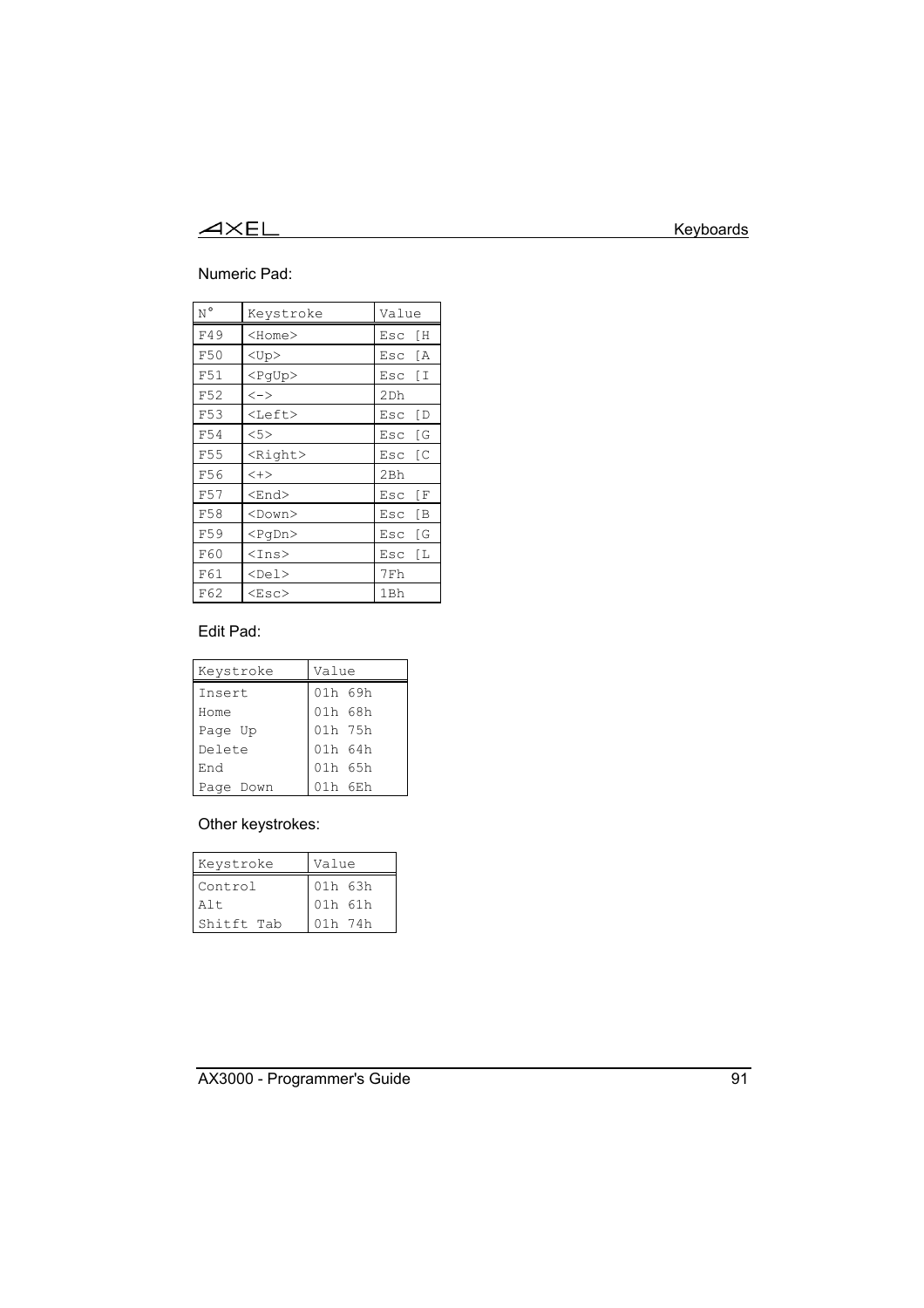### **ANSI DATA GENERAL**

All the function key values are the same than the ANSI ones. The only difference is the <CR> value. These key sends 0Ah instead of 0Dh.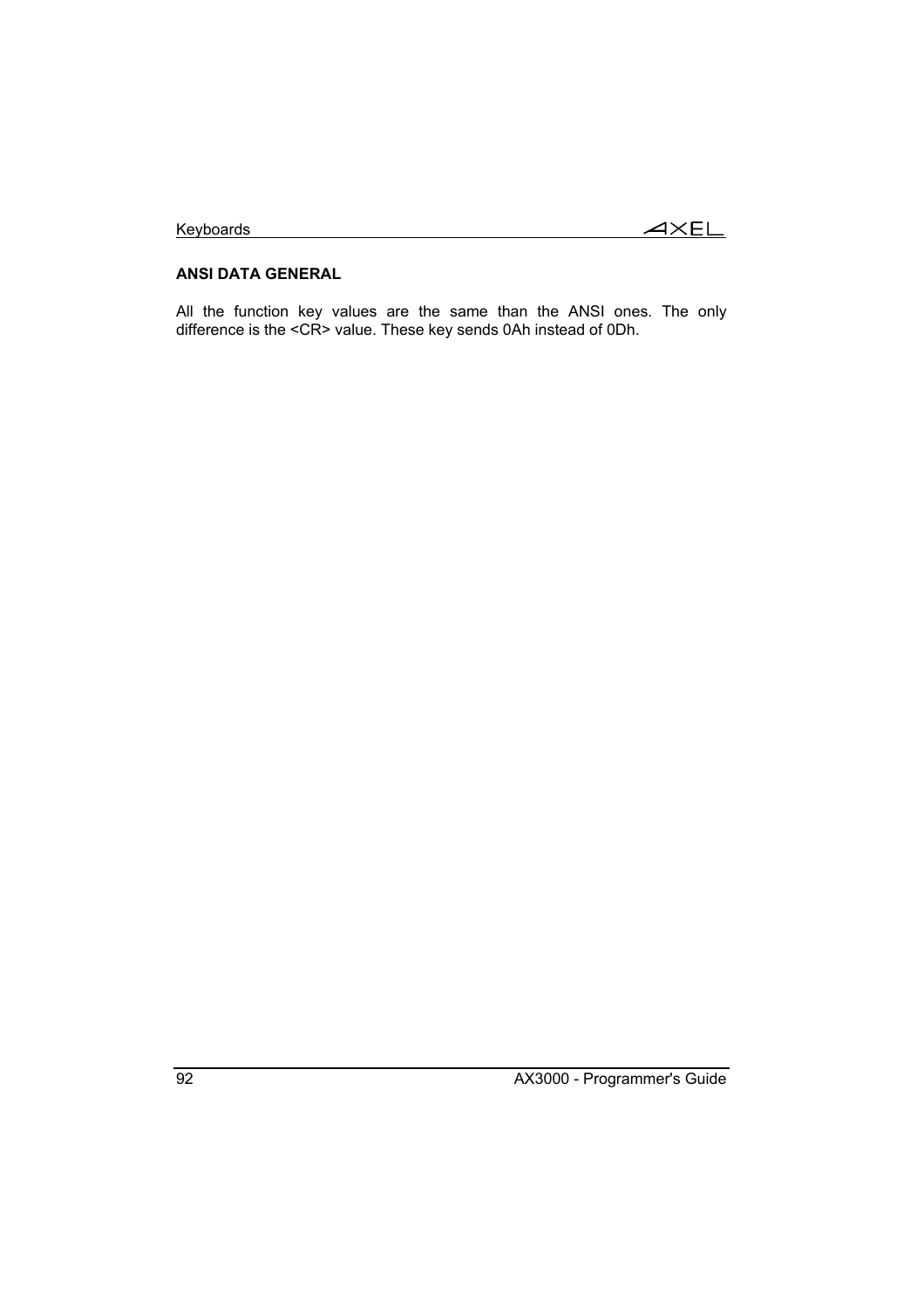# $\blacktriangle$  $\times$ E $\blacktriangleright$

# **4.2.2 - VT Family**

VT family is composed by the VT220, HFT and VT AS400 emulation.

<u> 1995 - Johann Barbara, martin a</u>

# **VT220**

Function keys:

| $\hbox{N}^{\,\hbox{o}}$ | Keystroke       | Value        |
|-------------------------|-----------------|--------------|
| F1                      | F1              | Esc OP       |
| F2                      | F2              | Esc OQ       |
| F3                      | F3              | Esc OR       |
| F4                      | F4              | Esc OS       |
| F <sub>5</sub>          | F5              | Esc $[16-$   |
| F6                      | F6              | Esc [17~     |
| F7                      | F7              | Esc $[18~]$  |
| $\mathrm{F\,8}$         | $\mathrm{F\,8}$ | Esc [19~     |
| F9                      | F9              | Esc $[20~$   |
| F10                     | F10             | Esc [21~     |
| F11                     | F11             | Esc [23~     |
| F12                     | F12             | Esc $[24]$   |
| F13                     | Alt+F1          | Esc OP       |
| F14                     | Alt+F2          | Esc OQ       |
| F15                     | Alt+F3          | Esc OR       |
| F16                     | Alt+F4          | Esc OS       |
| F17                     | Alt+F5          | Esc [25~     |
| F18                     | Alt+F6          | Esc [26~     |
| F19                     | Alt+F7          | Esc [28~     |
| F20                     | Alt+F8          | Esc [29~     |
| F21                     | Alt+F9          | Esc $[31]$ ~ |
| F22                     | Alt+F10         | Esc [32~     |
| F23                     | Alt+F11         | Esc [33~     |
| F24                     | Alt+F12         | Esc $134~$   |

| $N^{\circ}$ | Keystroke     | Value |
|-------------|---------------|-------|
| F25         | Shift+F1      |       |
| F26         | Shift+F2      |       |
| F27         | Shift+F3      |       |
| F28         | Shift+F4      |       |
| F29         | Shift+F5      |       |
| F30         | Shift+F6      |       |
| F31         | Shift+F7      |       |
| F32         | Shift+F8      |       |
| F33         | Shift+F9      |       |
| F34         | Shift+F10     |       |
| F35         | Shift+F11     |       |
| F36         | Shift+F12     |       |
| F37         | Alt+Shift+F1  |       |
| F38         | Alt+Shift+F2  |       |
| F39         | Alt+Shift+F3  |       |
| F40         | Alt+Shift+F4  |       |
| F41         | Alt+Shift+F5  |       |
| F42         | Alt+Shift+F6  |       |
| F43         | Alt+Shift+F7  |       |
| F44         | Alt+Shift+F8  |       |
| F45         | Alt+Shift+F9  |       |
| F46         | Alt+Shift+F10 |       |
| F47         | Alt+Shift+F11 |       |
| F48         | Alt+Shift+F12 |       |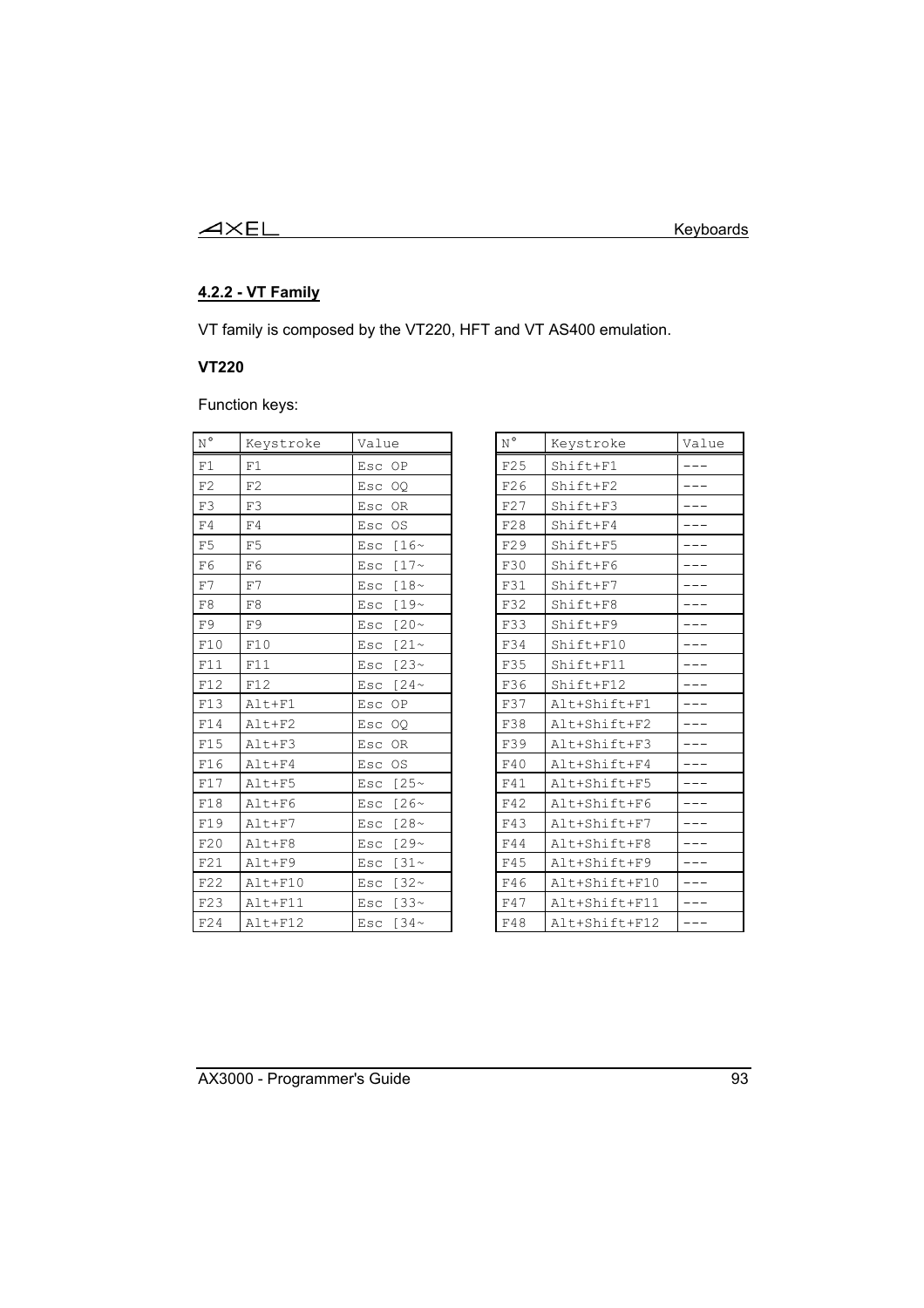### $\blacktriangle$ XEL

The keypad modes (numeric or application) and the cursor keypad modes (cursor or application) are selected through escape sequences.

Numeric keypad:

|                               | Keypad Mode |                  | Application |
|-------------------------------|-------------|------------------|-------------|
| Key                           | Locked      | Unlocked         | Mode        |
| $\lt$ *>                      | $\star$     | $\star$          | Esc Ol      |
| $\left\langle -\right\rangle$ | -           |                  | Esc Om      |
| $\langle . \rangle$           | ٠           |                  | Esc On      |
| <0>                           | 0           | Esc q            | Esc Op      |
| <1>                           | 1           | Esc $[5~]$       | Esc Oq      |
| <2>                           | 2           | [ B<br>Esc       | Esc Or      |
| <3>                           | 3           | Esc<br>[ U       | Esc Os      |
| <4>                           | 4           | Esc<br>$\Box$    | Esc Ot      |
| <5>                           | 5           | 5                | Esc Ou      |
| <6>                           | 6           | Esc [C           | Esc Ov      |
| <7>                           | 7           | Esc $[2^{\sim}]$ | Esc Ow      |
| <8>                           | 8           | Esc<br>[ A       | Esc Ox      |
| < 9>                          | 9           | Esc [V           | Esc Oy      |
| <return></return>             | CR or CR+LF | CR or CR+LF      | Esc OM      |
| $<+>$                         | $^{+}$      | $^{+}$           | $^{+}$      |
| $\langle$ />                  | Τ           |                  |             |

# Cursor keypad:

|                  | Cursor | Application |  |
|------------------|--------|-------------|--|
| Mode<br>Key      |        | Mode        |  |
| $<$ Up $>$       | Esc [A | Esc OA      |  |
| <down></down>    | Esc [B | Esc OB      |  |
| $\langle$ Right> | Esc [C | Esc OC      |  |
| $<$ Left>        | Esc ID | Esc OD      |  |

# Editing keypad:

| Key             | Value             |  |
|-----------------|-------------------|--|
| <inser></inser> | Esc [1~           |  |
| <home></home>   | Esc [2~           |  |
| <pqup></pqup>   | Esc [3~           |  |
| $<$ Del>        | Esc $[4~]$        |  |
| $<$ End $>$     | $5^{\sim}$<br>Esc |  |
| <pqdn></pqdn>   | Esc               |  |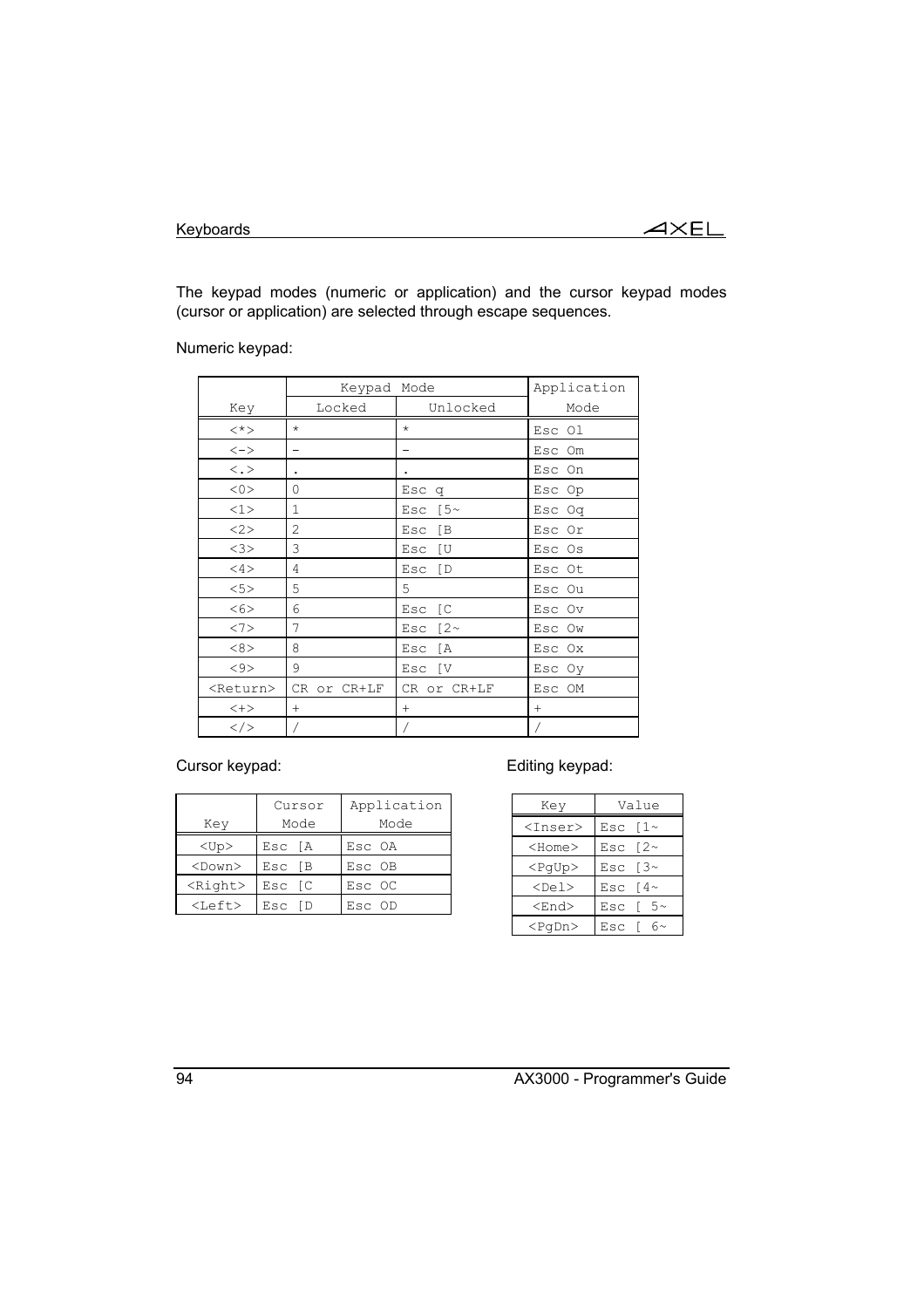# **AXEL** Keyboards

# **HFT**

Function keys:

| N°           | Keystroke      | Value          |
|--------------|----------------|----------------|
| F1           | F1             | [001q]<br>Esc  |
| F2           | F2             | Esc<br>[002q]  |
| F3           | F3             | Esc<br>[003q]  |
| F4           | F4             | Esc<br>[004q]  |
| F5           | F <sub>5</sub> | [005q]<br>Esc  |
| F6           | F6             | [006q<br>Esc   |
| F7           | F7             | Esc<br>[007q   |
| F8           | F8             | Esc<br>[008q]  |
| F9           | F9             | Esc [009q      |
| F10          | F10            | [010q]<br>Esc  |
| F11          | F11            | Esc<br>[011q]  |
| F12          | F12            | Esc [012q      |
| F13          | Shift+F1       | $Esc$ $[013q]$ |
| F14          | Shift+F2       | $Esc$ $[014q]$ |
| $\mbox{F15}$ | Shift+F3       | [015q]<br>Esc  |
| F16          | Shift+F4       | Esc [016q      |
| F17          | Shift+F5       | [017q<br>Esc   |
| F18          | Shift+F6       | Esc<br>[018q   |
| F19          | Shift+F7       | Esc<br>[019q   |
| F20          | Shift+F8       | [020q]<br>Esc  |
| F21          | Shift+F9       | [021q]<br>Esc  |
| F22          | Shift+F10      | Esc<br>[022q   |
| F23          | Shift+F11      | $Esc$ $[023q]$ |
| F24          | Shift+F12      | Esc<br>[024q]  |
| F62          | Esc            | 1Bh            |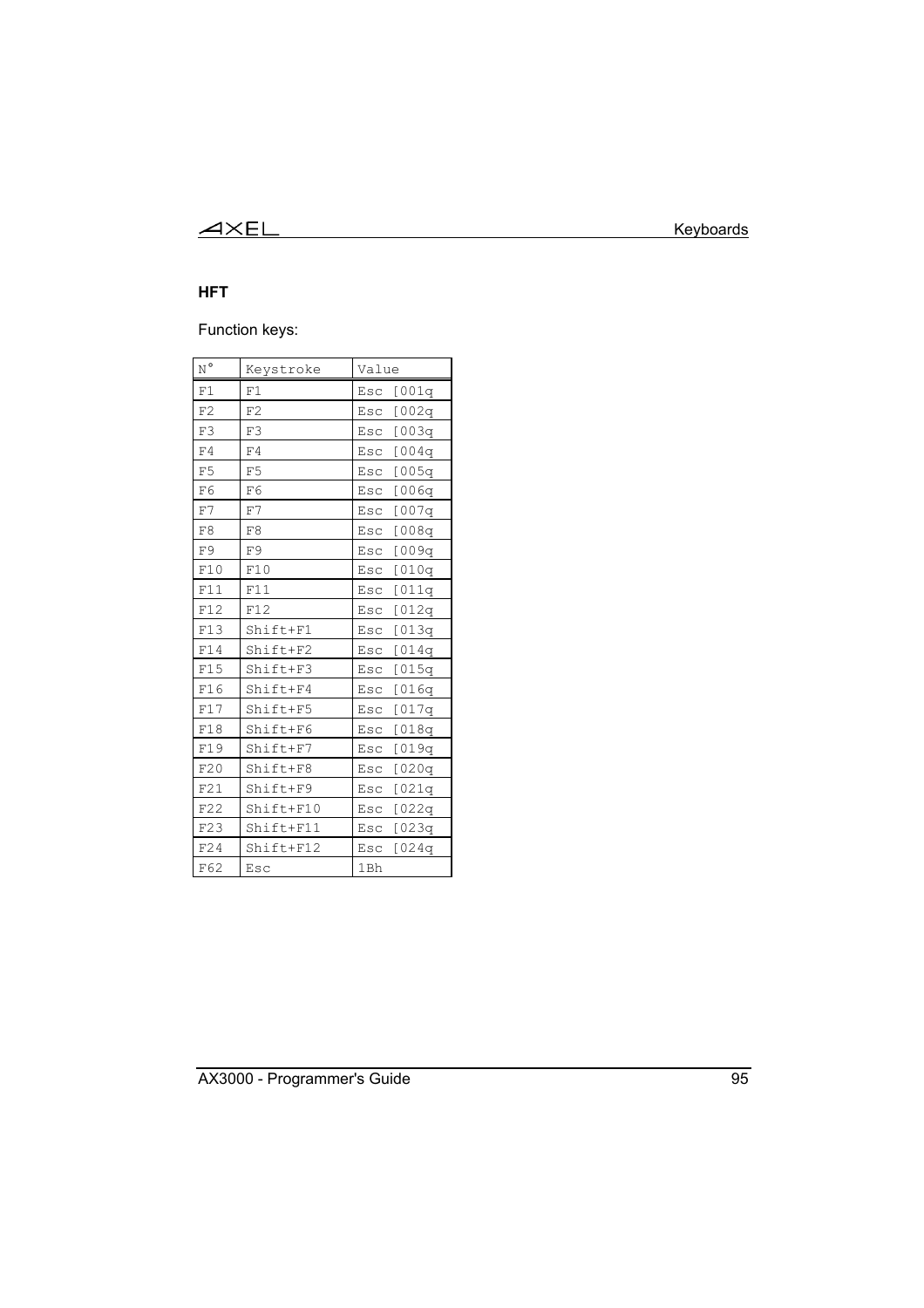$\angle XEL$ 

| $N^{\circ}$ | PS2 Keyboard          | Value     | 3270 Keyboard |
|-------------|-----------------------|-----------|---------------|
| F49         | $<$ Home $>$          | Esc [H    | home          |
| F50         | $<$ Up $>$            | Esc [A    | up            |
| F51         | <page up=""></page>   | Esc [150q | PA1           |
| F53         | $<$ Left>             | Esc [D    | left          |
| F55         | $\langle$ Right>      | Esc [C    | right         |
| F57         | $<$ End $>$           | Esc [146q | spaceof       |
| F58         | $<$ Down $>$          | Esc [B    | down          |
| F59         | <pagedown></pagedown> | Esc [154q | PA2           |
| F60         | $<$ Insert $>$        | Esc [139q | insert        |
| F61         | $<$ Del $>$           | Esc [P    | delete        |

The following table lists the default value of the numeric keypad (or editing keypad and cursor keypad):

The following keystrokes are available in HFT emulation. It is not possible to modify their values:

| PS2 Keyboard                             | Value          | 3270 Keyboard  |
|------------------------------------------|----------------|----------------|
| <ctrl right=""></ctrl>                   | $Esc$ $[114q]$ | Send           |
| <scroll lock=""></scroll>                | $Esc$ $[213q]$ | Repls          |
| $<$ Pause $>$                            | Esc [217q      | Clear screen   |
| <print screen=""></print>                | Esc [209q      | Print screen   |
| <alt><print screen=""></print></alt>     | $Esc$ $[212q]$ | System request |
| <shift><scroll lock=""></scroll></shift> | $Esc$ $[214q]$ | Saves          |
| <shift><tab></tab></shift>               | Esc [Z         | Backtab        |
| <shift><up></up></shift>                 | Esc [161q      | uup            |
| <shift><down></down></shift>             | Esc [164q      | ddown          |
| <shift><right></right></shift>           | Esc [167q      | rright         |
| <shift><left></left></shift>             | Esc [158q      | lleft          |
| <ctrl><print screen=""></print></ctrl>   | $Esc$ $[211q]$ | Attention      |
| <ctrl><left></left></ctrl>               | Esc [159q      | PA3            |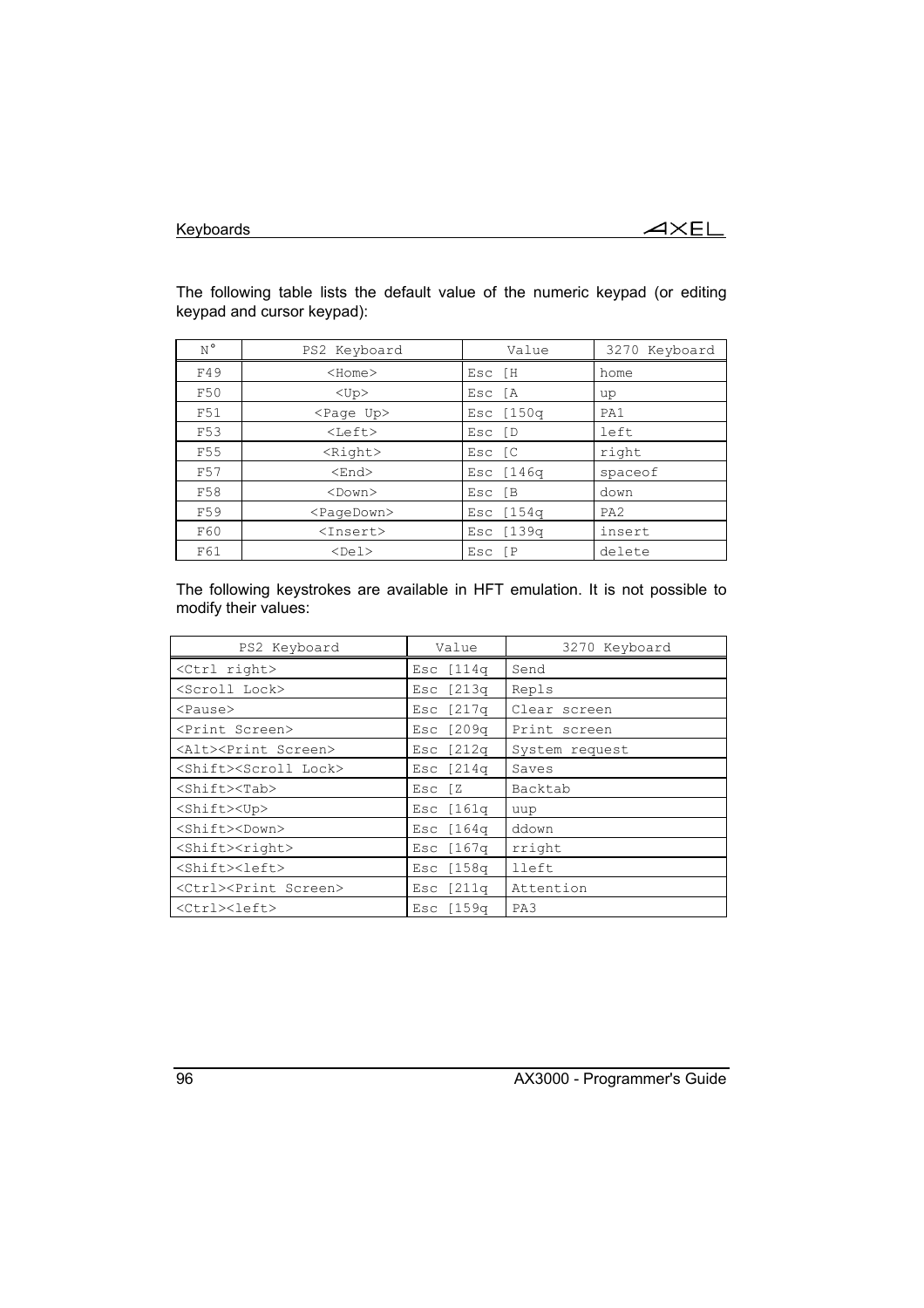# $\angle XEL$

# **Keyboards**

# **VT AS400**

Function keys:

| N°             | Keystroke | Value                           |
|----------------|-----------|---------------------------------|
| F1             | F1        | Esc 1                           |
| F2             | F2        | 2<br>Esc                        |
| F3             | F3        | 3<br>Esc                        |
| F4             | F4        | 4<br>Esc                        |
| F <sub>5</sub> | F5        | 5<br>Esc                        |
| F6             | F6        | Esc 6                           |
| F7             | F7        | 7<br>Esc                        |
| F8             | F8        | Esc 8                           |
| F9             | F9        | $\mathcal{G}$<br>Esc            |
| F10            | F10       | 0<br>Esc                        |
| F11            | F11       | Esc<br>$\overline{\phantom{0}}$ |
| F12            | F12       | Esc<br>$=$                      |
| F13            | Shift+F1  | Esc !                           |
| F14            | Shift+F2  | G<br>Esc                        |
| F15            | Shift+F3  | #<br>Esc                        |
| F16            | Shift+F4  | \$<br>Esc                       |
| F17            | Shift+F5  | g<br>6<br>Esc                   |
| F18            | Shift+F6  | $\widehat{\phantom{1}}$<br>Esc  |
| F19            | Shift+F7  | δ.<br>Esc                       |
| F20            | Shift+F8  | $\star$<br>Esc                  |
| F21            | Shift+F9  | Esc<br>$\overline{\phantom{a}}$ |
| F22            | Shift+F10 | Esc<br>)                        |
| F23            | Shift+F11 | Esc                             |
| F24            | Shift+F12 | Esc<br>$^{+}$                   |
| F62            | $<$ Esc>  | 1Bh                             |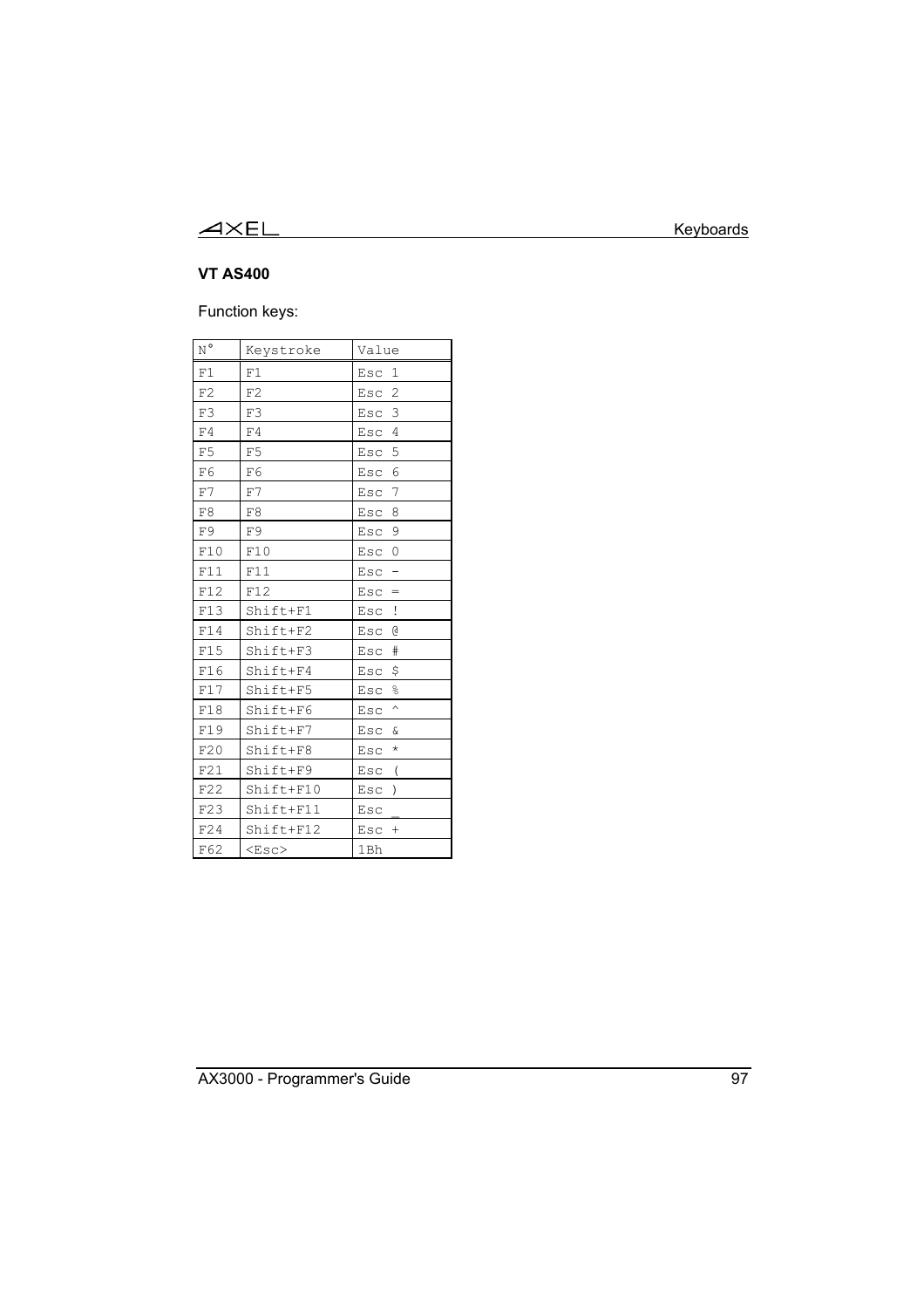

The keypad modes (numeric or application) and the cursor keypad modes (cursor or application) are selected through escape sequences.

### Numeric keypad:

|                         |                               | Keypad Mode  |                          |
|-------------------------|-------------------------------|--------------|--------------------------|
| $\hbox{N}^{\,\hbox{o}}$ | Key                           | Locked       | Unlocked                 |
|                         | $\lt$ *>                      | $\star$      | $\star$                  |
| F52                     | $\left\langle -\right\rangle$ |              |                          |
| F61                     | $\langle . \rangle$           |              | 7Fh                      |
| F60                     | <0>                           | 0            | Esc q                    |
| F57                     | <1>                           | $\mathbf{1}$ | [5~]<br>Esc              |
| F58                     | <2>                           | 2            | [B<br>Esc                |
| F59                     | <3>                           | 3            | [U<br>Esc                |
| F53                     | <4>                           | 4            | [D]<br>Esc               |
| F54                     | <5>                           | 5            | 5                        |
| F55                     | <6>                           | 6            | $\lceil C \rceil$<br>Esc |
| F49                     | <7>                           | 7            | $[2\sim$<br>Esc          |
| F50                     | <8>                           | 8            | Esc<br>ſА                |
| F51                     | <9>                           | 9            | Esc<br>[V                |
|                         | <return></return>             | CR or CR+LF  | CR or CR+LF              |
| F56                     | $<+>$                         | $^{+}$       | $^{+}$                   |
|                         | $\langle$ />                  |              |                          |

# Cursor keypad:

|                 | Cursor |  |
|-----------------|--------|--|
| Key             | Mode   |  |
| $<$ Up $>$      | Esc [A |  |
| <down></down>   | Esc [B |  |
| <right></right> | Esc [C |  |
| <left></left>   | Esc [D |  |

# Editing keypad:

| Key           | Value  |
|---------------|--------|
| $<$ Ins $>$   | Esc I  |
| <home></home> | Ctrl O |
| <pqup></pqup> | Ctrl U |
| <del></del>   | 7 Fh   |
| <end></end>   |        |
| <pqdn></pqdn> | Ctrl F |
|               |        |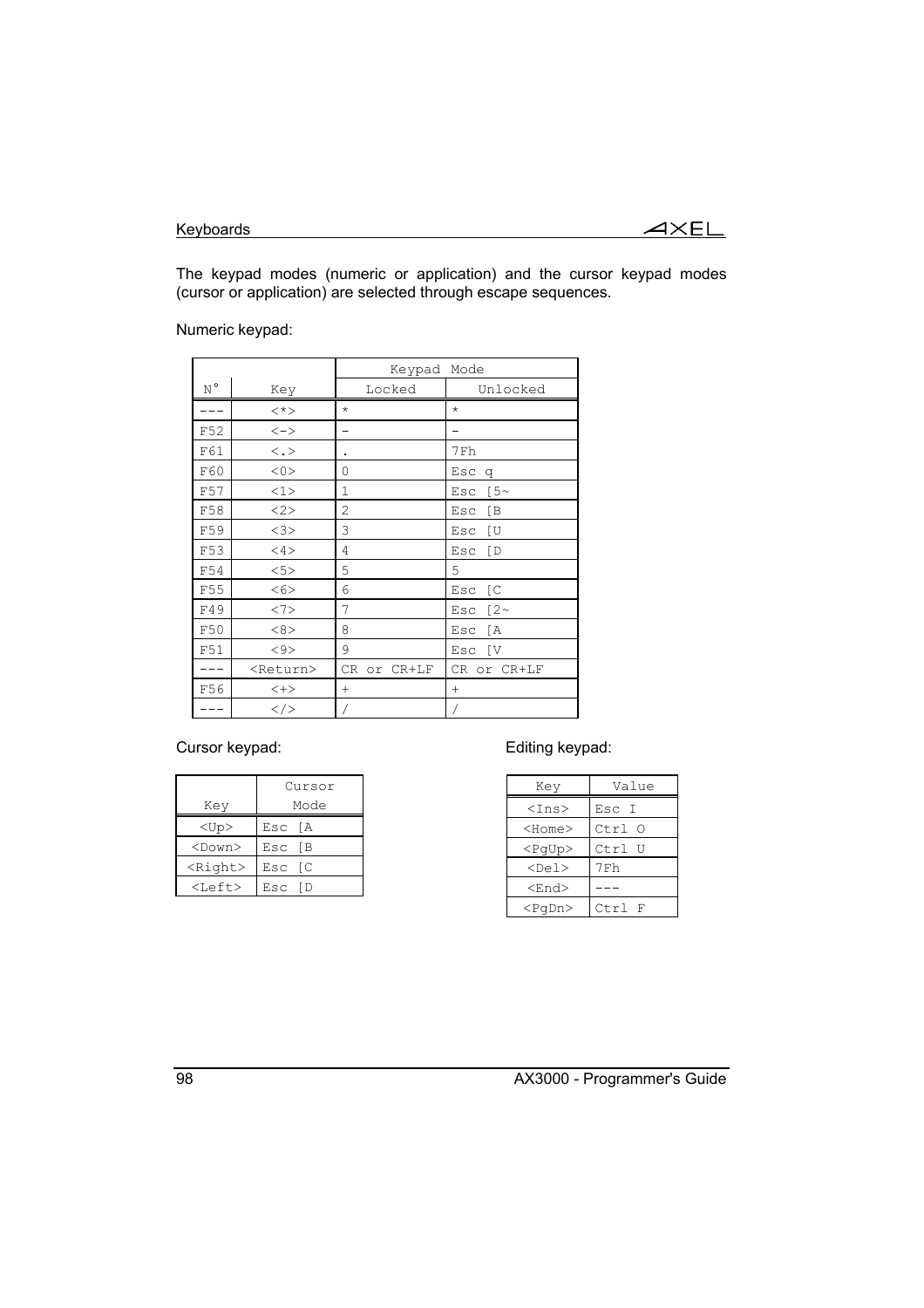$\angle XEL$ 

**Keyboards Keyboards** 

| The following keystrokes are available in VT AS400 emulation. It is not possible |  |  |
|----------------------------------------------------------------------------------|--|--|
| to modify their values:                                                          |  |  |

| Keystroke                                    | Value   | Label                    |
|----------------------------------------------|---------|--------------------------|
| <print screen=""></print>                    | Esc P   | Print                    |
| $<$ Tab $>$                                  | 09h     | Field Avance             |
| <ctrl left=""></ctrl>                        | Esc R   | Error Reset              |
| <shift><f1></f1></shift>                     | Esc H   | Help                     |
| <shift><return></return></shift>             | Esc 0Ah | New line                 |
| <shift><tab></tab></shift>                   | Esc 09h | Field Backspace          |
| <alt><pause></pause></alt>                   | Esc A   | Attention                |
| <alt><print screen=""></print></alt>         | Esc S   | System request           |
| <alt>&lt;+&gt;<br/>(numeric keypad)</alt>    | Esc D   | Duplicate                |
| <alt>&lt;-&gt;<br/>(numeric keypad)</alt>    | Esc M   | Field Minus              |
| <alt><home><br/>(cursor keypad)</home></alt> | Ctrl E  | Erase input              |
| <alt><suppr> (cursor keypad)</suppr></alt>   | Esc X   | Field Exit               |
| <alt><space></space></alt>                   | Esc C   | Clear screen             |
| <alt><esc></esc></alt>                       | Ctrl T  | Test Request             |
| <alt><tab></tab></alt>                       | Esc T   | Toggle indicators lights |
| <alt><return></return></alt>                 | Esc L   | Redraw screen            |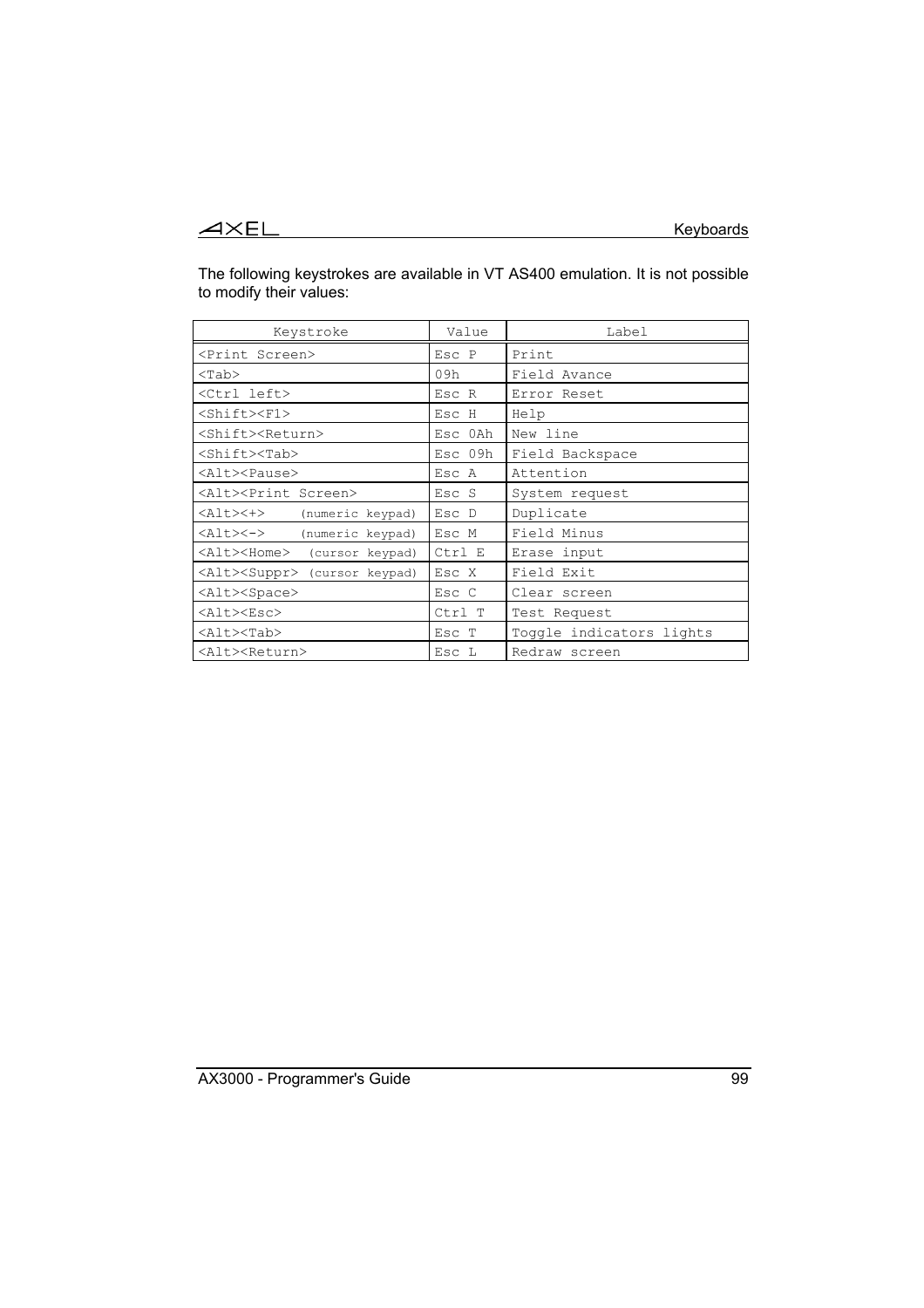# $\blacktriangleleft \times E$ L

# **4.2.3 - WYSE Emulation**

| $\hbox{N}^{\,\hbox{o}}$ | Keystroke      | Value                           |
|-------------------------|----------------|---------------------------------|
| F1                      | F1             | 01h<br>40h<br>0Dh               |
| F2                      | F2             | 01h<br>41h<br>0Dh               |
| F3                      | F3             | 01h<br>42h<br>0Dh               |
| F4                      | F4             | 01h<br>43h<br>0 <sub>Dh</sub>   |
| F <sub>5</sub>          | F <sub>5</sub> | 01h<br>44h<br>0 <sub>Dh</sub>   |
| F6                      | F6             | 01h<br>45h<br>0Dh               |
| F7                      | F7             | 01h<br>46h<br>0Dh               |
| F8                      | F8             | 01h<br>47h<br>0Dh               |
| F9                      | F9             | 01h<br>48h<br>0Dh               |
| F10                     | F10            | 01h<br>49h<br>0Dh               |
| F11                     | F11            | 01h<br>4 A h<br>0 <sub>Dh</sub> |
| F12                     | F12            | 01h<br>4Bh<br>0 <sub>Dh</sub>   |
| F13                     | Shift+F1       | 01h<br>60h<br>0Dh               |
| F14                     | Shift+F2       | 01h<br>61h<br>0 <sub>Dh</sub>   |
| F15                     | Shift+F3       | 62h<br>01h<br>0Dh               |
| F16                     | Shift+F4       | 01h<br>63h<br>0 <sub>Dh</sub>   |
| F17                     | Shift+F5       | 01h<br>64h<br>0Dh               |
| F18                     | Shift+F6       | 65h<br>01h<br>0 <sub>Dh</sub>   |
| F19                     | Shift+F7       | 01h<br>66h<br>0Dh               |
| F20                     | Shift+F8       | 01h<br>67h<br>0Dh               |
| F21                     | Shift+F9       | 01h<br>68h<br>0 <sub>Dh</sub>   |
| F22                     | Shift+F10      | 01h<br>69h<br>0Dh               |
| F23                     | Shift+F11      | 01h<br>6Ah<br>0Dh               |
| F24                     | Shift+F12      | 01h<br>6Bh<br>0Dh               |
| F25                     | $Ctrl + F1$    |                                 |
| F26                     | $Ctrl + F2$    |                                 |
| F27                     | $Ctrl + F3$    |                                 |
| F28                     | $Ctrl+F4$      |                                 |
| F29                     | $Ctrl+F5$      |                                 |
| F30                     | Ctrl+F6        |                                 |

| N°  | Keystroke                     | Value    |
|-----|-------------------------------|----------|
| F31 | $Ctrl + F7$                   | $  -$    |
| F32 | Ctrl+F8                       |          |
| F33 | $Ctrl + F9$                   | $- - -$  |
| F34 | $Ctrl + F10$                  | $---$    |
| F35 | $Ctrl + F11$                  | $-$      |
| F36 | $Ctrl + F12$                  | $---$    |
| F37 | Alt+F1                        | ---      |
| F38 | Alt+F2                        | $- - -$  |
| F39 | Alt+F3                        | $- - -$  |
| F40 | Alt+F4                        | $- - -$  |
| F41 | Alt+F5                        | $- - -$  |
| F42 | Alt+F6                        | ---      |
| F43 | Alt+F7                        |          |
| F44 | Alt+F8                        | $- - -$  |
| F45 | Alt+F9                        | $-$ -    |
| F46 | Alt+F10                       |          |
| F47 | Alt+F11                       |          |
| F48 | Alt+F12                       | $- - -$  |
| F49 | <home></home>                 | 1Eh      |
| F50 | $<$ Up $>$                    | 0Bh      |
| F51 | <pqup></pqup>                 | Esc<br>J |
| F52 | $\left\langle -\right\rangle$ | 2Dh      |
| F53 | $<$ Left>                     | 08h      |
| F54 | 5 >                           |          |
| F55 | <right></right>               | 0Ch      |
| F56 | $<+>$                         | 2Bh      |
| F57 | <end></end>                   | Esc<br>Т |
| F58 | <down></down>                 | 0Ah      |
| F59 | $<$ PqDn $>$                  | Esc<br>Κ |
| F60 | $<$ Ins $>$                   | Esc<br>q |
| F61 | <del> (numpad)</del>          | 7Fh      |
|     | $<$ Del><br>(edit)            | Esc<br>W |
| F62 | $<$ Esc>                      | 1Bh      |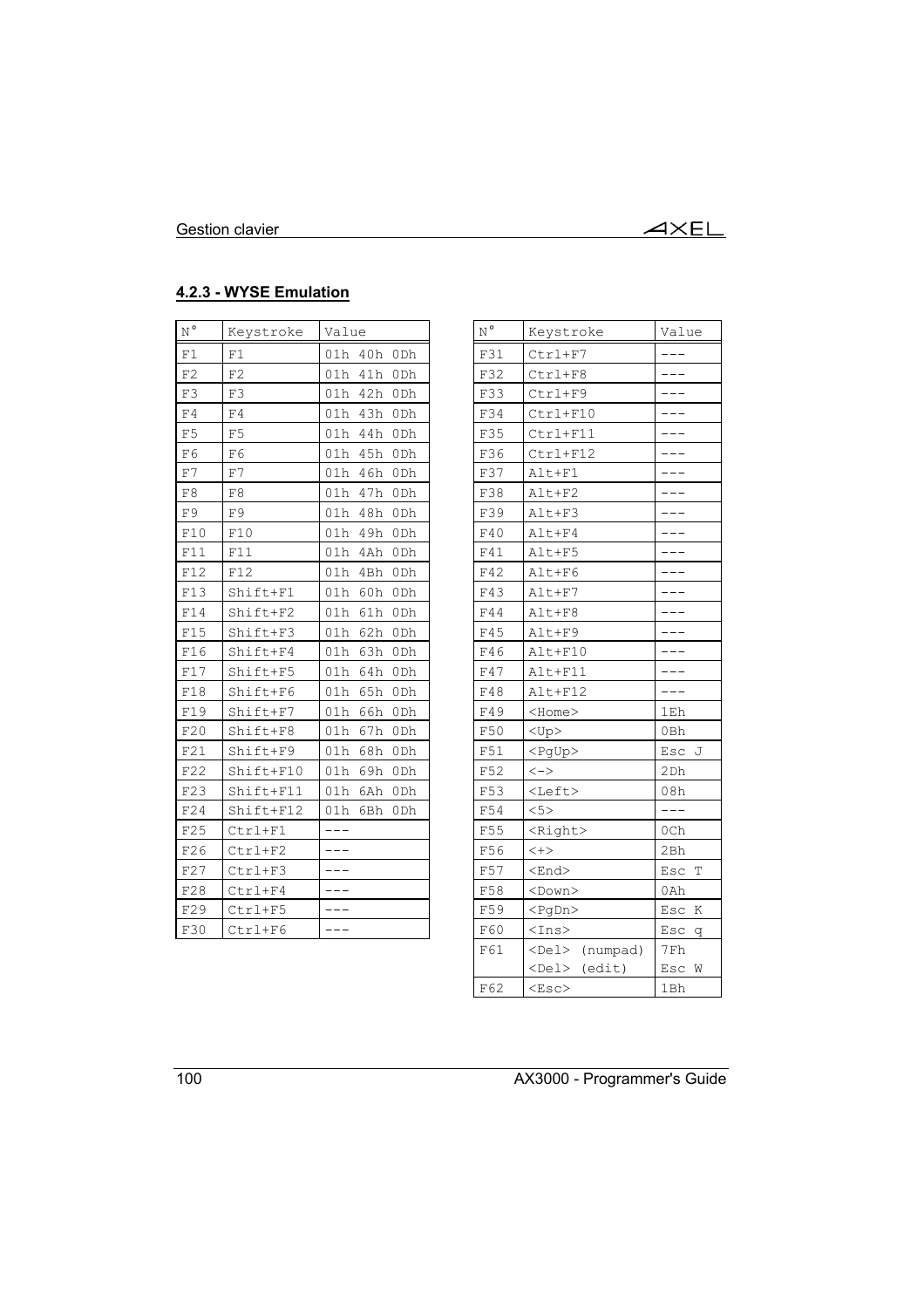# **AXEL** Keyboards

# **4.2.4 - PCTERM Family**

# **PCTERM, PCTERM THEOS, OS2 POLYMOD2**

| $\hbox{N}^{\,\hbox{o}}$ | Keystroke      | Value                         |
|-------------------------|----------------|-------------------------------|
| F1                      | F1             | 01h<br>40h<br>0Dh             |
| F2                      | F2             | 01h<br>41h<br>0Dh             |
| F3                      | F3             | 01h<br>42h<br>0Dh             |
| F4                      | F4             | 01h<br>43h<br>0Dh             |
| F5                      | F <sub>5</sub> | 01h<br>44h<br>0 <sub>Dh</sub> |
| F6                      | F6             | 01h<br>45h<br>0Dh             |
| ${\rm F7}$              | F7             | 01h<br>46h<br>0Dh             |
| F8                      | F8             | 01h<br>47h<br>0Dh             |
| F9                      | F9             | 01h<br>48h<br>0Dh             |
| F10                     | F10            | 01h<br>49h<br>0 <sub>Dh</sub> |
| F11                     | F11            | 01h<br>4 A h<br>0Dh           |
| F12                     | F12            | 01h<br>4Bh<br>0 <sub>Dh</sub> |
| F13                     | Shift+F1       | 01h<br>60h<br>0 <sub>Dh</sub> |
| F14                     | Shift+F2       | 01h<br>61h<br>0Dh             |
| F15                     | Shift+F3       | 01h<br>62h<br>0 <sub>Dh</sub> |
| F16                     | Shift+F4       | 01h<br>63h<br>0 <sub>Dh</sub> |
| F17                     | Shift+F5       | 01h<br>64h<br>0Dh             |
| F18                     | Shift+F6       | 01h<br>65h<br>0 <sub>Dh</sub> |
| F19                     | Shift+F7       | 01h<br>66h<br>0 <sub>Dh</sub> |
| F20                     | Shift+F8       | 01h<br>67h<br>0 <sub>Dh</sub> |
| F21                     | Shift+F9       | 01h<br>68h<br>0 <sub>Dh</sub> |
| F22                     | Shift+F10      | 01h<br>69h<br>0 <sub>Dh</sub> |
| F23                     | Shift+F11      | 01h<br>6Ah<br>0Dh             |
| F24                     | Shift+F12      | 01h<br>0 <sub>Dh</sub><br>6Bh |
| F25                     | $Ctrl + F1$    |                               |
| F26                     | $Ctrl + F2$    |                               |
| F27                     | $Ctrl + F3$    |                               |
| F28                     | $Ctrl + F4$    |                               |
| F29                     | $Ctrl+F5$      |                               |
| F30                     | Ctrl+F6        |                               |

| $N^{\circ}$ |                               |                 |
|-------------|-------------------------------|-----------------|
|             | Keystroke                     | Value           |
| F31         | $Ctrl + F7$                   | $- - -$         |
| F32         | $Ctrl + F8$                   | $ -$            |
| F33         | $Ctrl+F9$                     | $  -$           |
| F34         | $Ctrl + F10$                  |                 |
| F35         | $Ctrl + F11$                  | $---$           |
| F36         | $Ctrl + F12$                  |                 |
| F37         | Alt+F1                        | $- - -$         |
| F38         | Alt+F2                        |                 |
| F39         | Alt+F3                        | $- - -$         |
| F40         | Alt+F4                        | $-1$            |
| F41         | Alt+F5                        |                 |
| F42         | Alt+F6                        | $ -$            |
| F43         | Alt+F7                        |                 |
| F44         | Alt+F8                        | $-- -$          |
| F45         | Alt+F9                        | $- - -$         |
| F46         | Alt+F10                       | $- - -$         |
| F47         | Alt+F11                       | $---$           |
| F48         | Alt+F12                       | $- - -$         |
| F49         | <home></home>                 | 1Eh             |
| F50         | $<$ Up>                       | 0 <sub>Bh</sub> |
| F51         | <pgup></pgup>                 | Esc<br>J        |
| F52         | $\left\langle -\right\rangle$ | 2Dh             |
| F53         | $<$ Left>                     | 08h             |
| F54         | 5 >                           | $---$           |
| F55         | <right></right>               | 0 <sub>ch</sub> |
| F56         | $<+>$                         | 2Bh             |
| F57         | <end></end>                   | Esc<br>Т        |
| F58         | <down></down>                 | 0Ah             |
| F59         | <pgdn></pgdn>                 | Esc<br>Κ        |
| F60         | $<$ Ins $>$                   | Esc<br>q        |
| F61         | $<$ Del>                      | 7Fh             |
| F62         | $<$ Esc>                      | 1Bh             |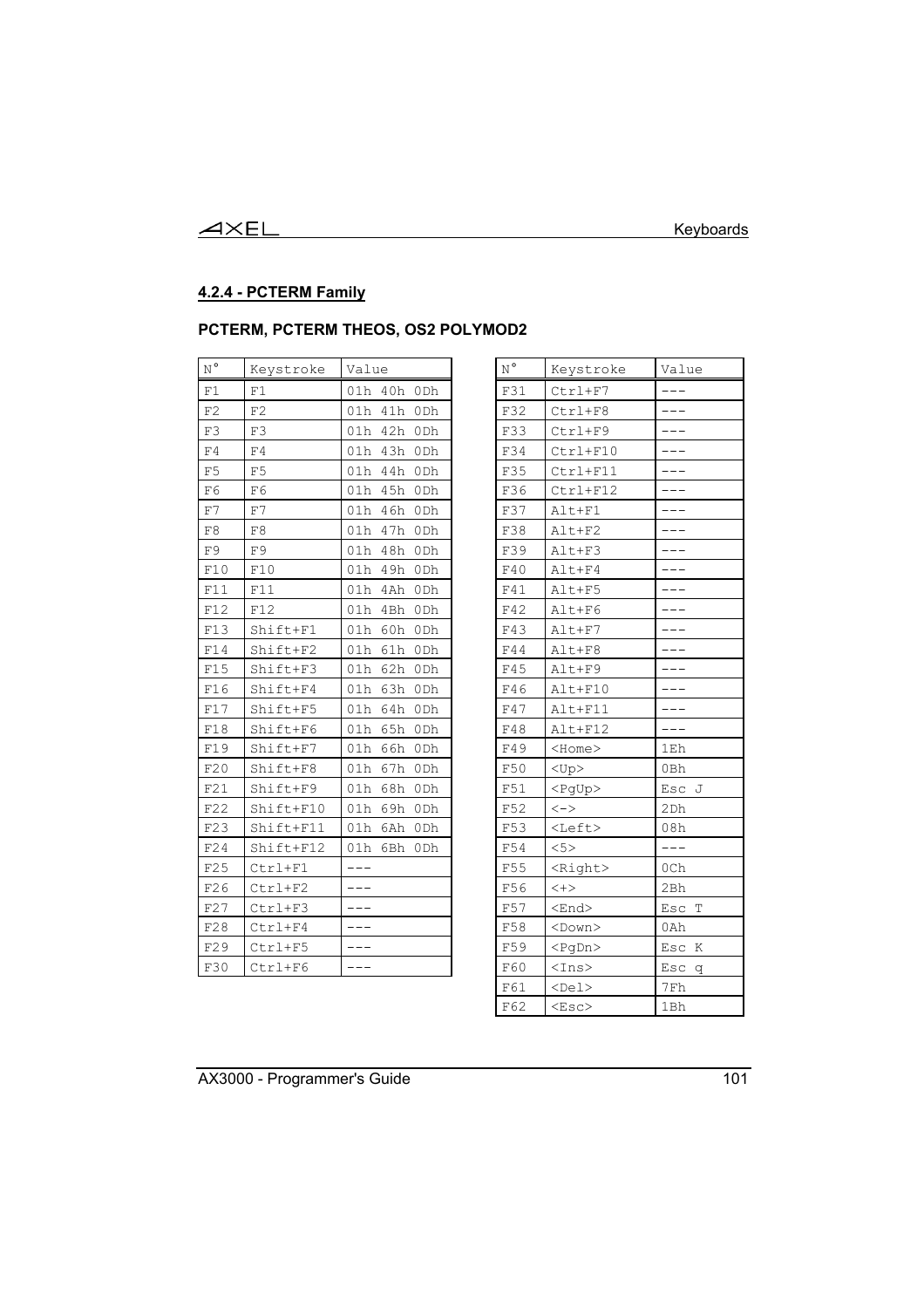# **4.2.5 - SM94xx Family**

# **SM9400**

| $N^{\circ}$    | Keystroke    | Value          |
|----------------|--------------|----------------|
| F1             | F1           | 96h            |
| F2             | F2           | 90h            |
| F3             | FЗ           | 12h            |
| F4             | F4           | 93h            |
| F <sub>5</sub> | F5           | 9Ch            |
| F6             | F6           | 1Bh            |
| F7             | F7           | 0Ch            |
| F8             | F8           | 95h            |
| F9             | F9           | 1Fh            |
| F10            | F10          | 17h            |
| F11            | F11          | 8Eh            |
| F12            | F12          | 91 h           |
| F13            | Shift+F1     | $\overline{a}$ |
| F14            | Shift+F2     |                |
| F15            | Shift+F3     | ---            |
| F16            | Shift+F4     |                |
| F17            | Shift+F5     | Ξ.             |
| F18            | Shift+F6     | Ξ,             |
| F19            | Shift+F7     |                |
| F20            | Shift+F8     |                |
| F21            | Shift+F9     |                |
| F22            | Shift+F10    |                |
| F23            | Shift+F11    |                |
| F24            | Shift+F12    |                |
| F25            | $Ctrl + F1$  |                |
| F26            | $Ctrl + F2$  |                |
| F27            | $Ctrl + F3$  |                |
| F28            | Ctrl+F4      |                |
| F29            | $Ctrl+F5$    |                |
| F30            | $Ctrl + F6$  |                |
| F31            | $Ctrl + F7$  |                |
| F32            | Ctrl+F8      | .,             |
| F33            | $Ctrl+F9$    |                |
| F34            | $Ctrl + F10$ |                |

| $N^{\circ}$ | Keystroke                                      | Value           |
|-------------|------------------------------------------------|-----------------|
| F35         | $Ctrl + F11$                                   |                 |
| F36         | $Ctrl + F12$                                   |                 |
| F37         | Ctrl+Shift+F1                                  |                 |
| F38         | Ctrl+Shift+F2                                  |                 |
| F39         | Ctrl+Shift+F3                                  |                 |
| F40         | Ctrl+Shift+F4                                  |                 |
| F41         | Ctrl+Shift+F5                                  |                 |
| F42         | Ctrl+Shift+F6                                  |                 |
| F43         | Ctrl+Shift+F7                                  |                 |
| F44         | Ctrl+Shift+F8                                  |                 |
| F45         | Ctrl+Shift+F9                                  |                 |
| F46         | Ctrl+Shift+F10                                 |                 |
| F47         | Ctrl+Shift+F11                                 |                 |
| F48         | Ctrl+Shift+F12                                 | $- - -$         |
| F49         | <home></home>                                  | 9 <sub>Dh</sub> |
| F50         | $<$ Up $>$                                     | 1Ah             |
| F51         | <pgup></pgup>                                  | 89h             |
| F52         | $\ensuremath{<}\xspace -\ensuremath{>}\xspace$ | 2Dh             |
| F53         | <left></left>                                  | 19h             |
| F54         | $<$ 5 $>$                                      | 35h             |
| F55         | <right></right>                                | 18h             |
| F56         | $<+>$                                          | 2Bh             |
| F57         | $<$ End>                                       | 0Eh             |
| F58         | <down></down>                                  | 0 <sub>Bh</sub> |
| F59         | $<$ PqDn $>$                                   | 8Ah             |
| F60         | $<$ Ins $>$                                    | 8Fh             |
| F61         | $<$ Del>                                       | 8 <sub>Dh</sub> |
| F62         | $<$ Esc>                                       | 1Bh             |

 $\blacktriangleleft \times E$ L

| $<$ Tab $>$                            | 09h  |
|----------------------------------------|------|
| <shift><tab></tab></shift>             | 14h  |
| <backspace></backspace>                | 08h  |
| <shift><backspace></backspace></shift> | 7 Fh |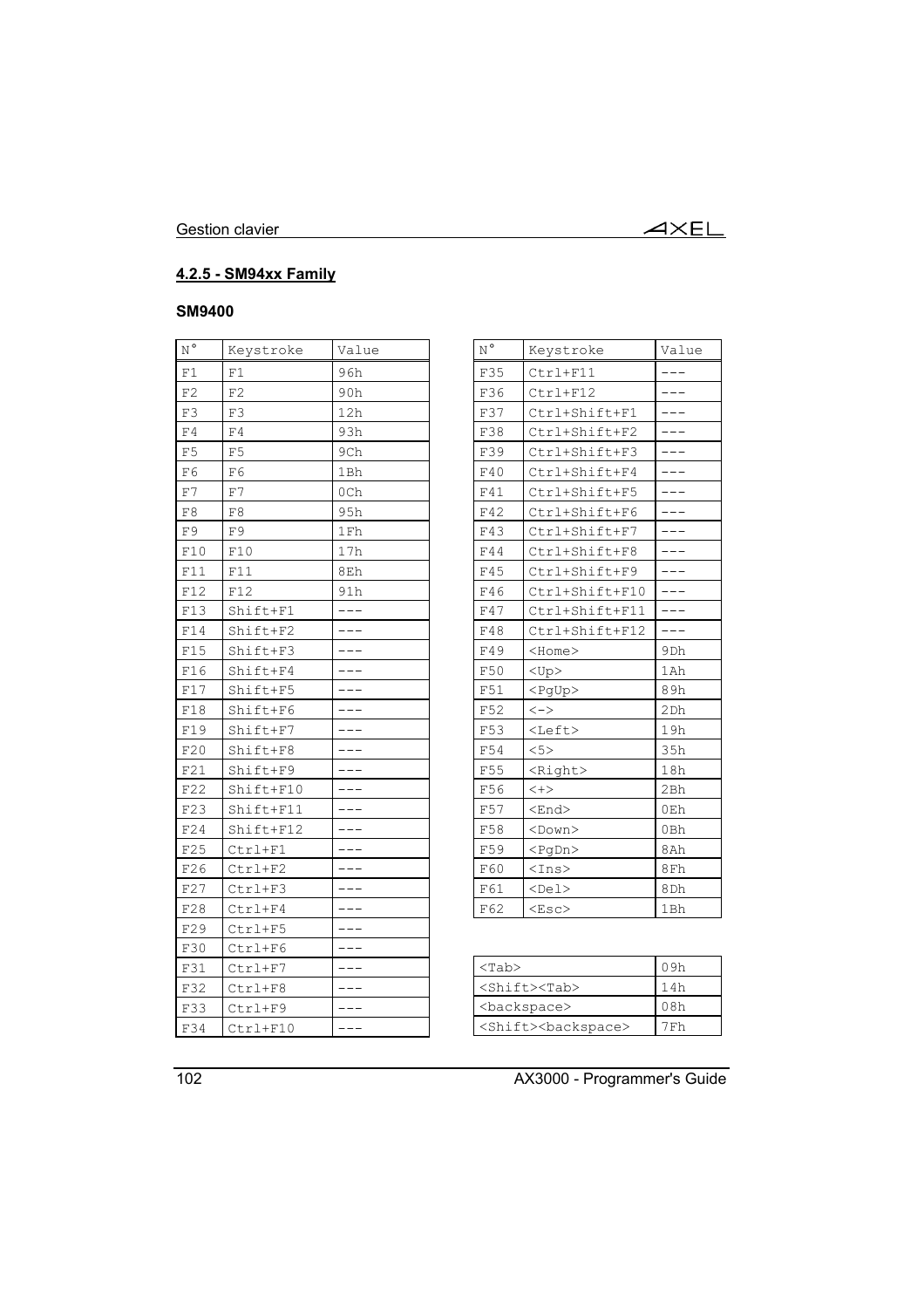# AXEL Keyboards

# **SM9412**

| N°             | Keystroke      | Value        |
|----------------|----------------|--------------|
| F1             | F1             | 94h          |
| F2             | F2             | 85h          |
| F3             | F3             | 86h          |
| F4             | F4             | 81h          |
| F <sub>5</sub> | F <sub>5</sub> | 82h          |
| F6             | F6             | 83h          |
| F7             | F7             | 84h          |
| F8             | F8             | 87h          |
| F9             | F9             | 8Eh          |
| F10            | F10            | 91h          |
| F11            | F11            | 92h          |
| F12            | F12            | 0Ah          |
| F13            | Shift+F1       | 96h          |
| F14            | Shift+F2       | 90h          |
| F15            | Shift+F3       | 12h          |
| F16            | Shift+F4       | 93h          |
| F17            | Shift+F5       | 9Ch          |
| F18            | Shift+F6       | 1Bh          |
| F19            | Shift+F7       | 0Ch          |
| F20            | Shift+F8       | 95h          |
| F21            | Shift+F9       | 1Fh          |
| F22            | Shift+F10      | 17h          |
| F23            | Shift+F11      | 8Eh          |
| F24            | Shift+F12      | 91h          |
| F25            | $Ctrl + F1$    | E8h          |
| F26            | $Ctrl + F2$    |              |
| F27            | $Ctrl+F3$      |              |
| F28            | $Ctrl+F4$      | .,           |
| F29            | $Ctrl+F5$      | .,           |
| F30            | $Ctrl + F6$    | .,           |
| F31            | $Ctrl + F7$    | $\cdot$ $ -$ |
| F32            | Ctrl+F8        | EDh          |
| F33            | Ctrl+F9        | ---          |
| F34            | $Ctrl+FI0$     | $-- -$       |
| F35            | Ctrl+F11       | 9Dh          |
| F36            | $Ctrl + F12$   | 0Ah          |

| N°  | Keystroke       | Value           |
|-----|-----------------|-----------------|
| F37 | Ctrl+Shift+F1   |                 |
| F38 | Ctrl+Shift+F2   |                 |
| F39 | Ctrl+Shift+F3   |                 |
| F40 | Ctrl+Shift+F4   |                 |
| F41 | Ctrl+Shift+F5   |                 |
| F42 | Ctrl+Shift+F6   |                 |
| F43 | Ctrl+Shift+F7   |                 |
| F44 | Ctrl+Shift+F8   |                 |
| F45 | Ctrl+Shift+F9   |                 |
| F46 | Ctrl+Shift+F10  |                 |
| F47 | Ctrl+Shift+F11  |                 |
| F48 | Ctrl+Shift+F12  |                 |
| F49 | <home></home>   | 9Dh             |
| F50 | $<$ Up $>$      | 1Ah             |
| F51 | <pqup></pqup>   | 89h             |
| F52 | $\lt$ ->        | 2Dh             |
| F53 | $<$ Left>       | 19h             |
| F54 | < 5 >           | 35h             |
| F55 | <right></right> | 18h             |
| F56 | $<+>$           | 2Bh             |
| F57 | $<$ End>        | 0Eh             |
| F58 | <down></down>   | 0 <sub>Bh</sub> |
| F59 | <pgdn></pgdn>   | 8Ah             |
| F60 | $<\text{Ins}$   | 8Fh             |
| F61 | $<$ Del>        | 8Dh             |
| F62 | $<$ Esc>        | 0Eh             |

| <shift><esc></esc></shift>             | 1Bh  |
|----------------------------------------|------|
| <ctrl><esc></esc></ctrl>               | EBh  |
| $Tab>$                                 | 09h  |
| <shift><tab></tab></shift>             | 14h  |
| <ctrl><tab></tab></ctrl>               | 99h  |
| <backspace></backspace>                | 08h  |
| <shift><backspace></backspace></shift> | 7 Fh |

AX3000 - Programmer's Guide 103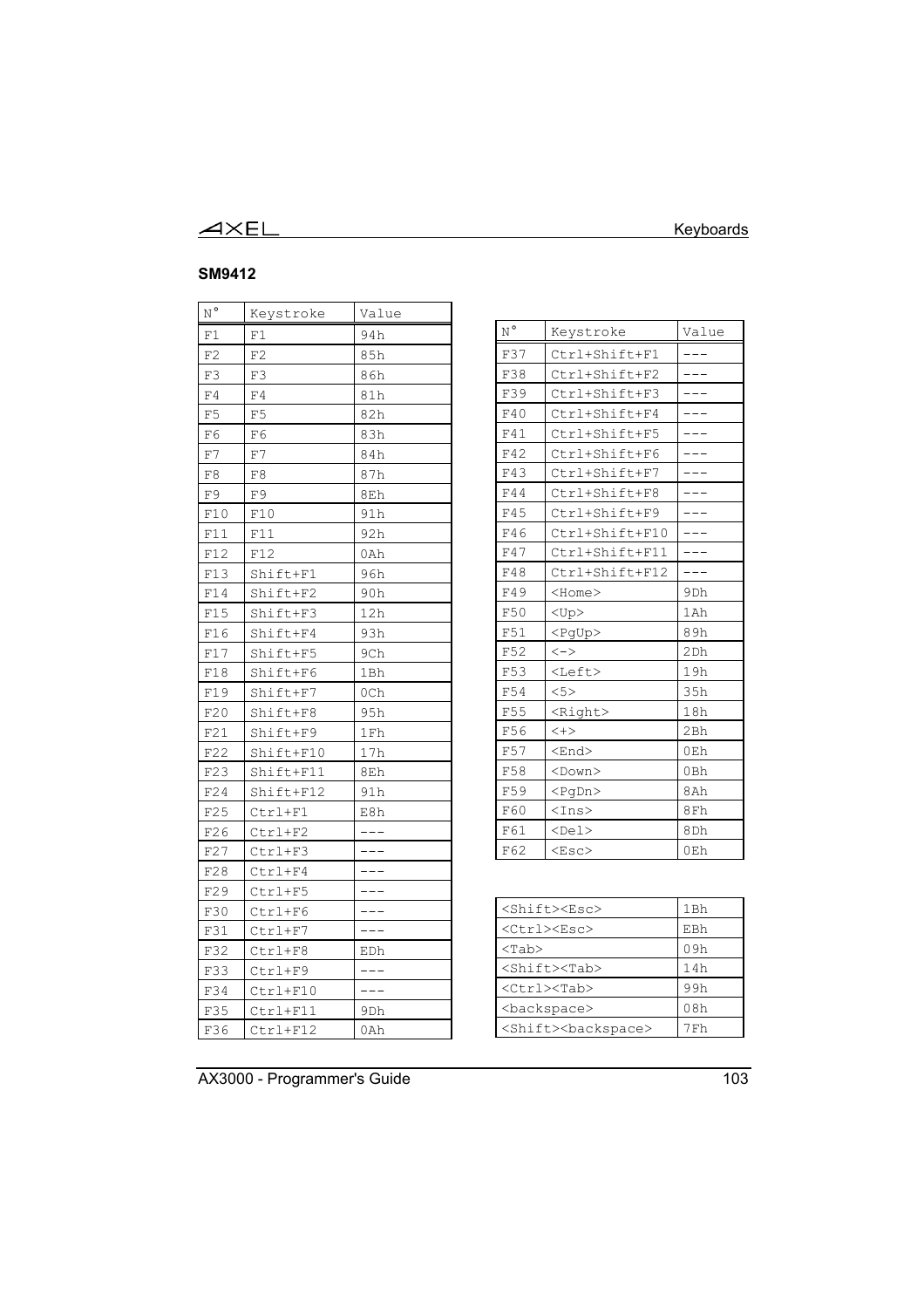# Numeric keypad:

|                     | keypad |           | keypad Unlocked |
|---------------------|--------|-----------|-----------------|
| key                 | Locked | key alone | key + Shift     |
| <7>                 | 37h    | 37h       | 85h 1Ah 81h     |
| <8>                 | 38h    | 38h       | 1Ah             |
| <9>                 | 39h    | 39h       | 85h 19h 81h     |
| <4>                 | 34h    | 34h       | 19h             |
| <5>                 | 35h    | 35h       | 35h             |
| <6>                 | 36h    | 36h       | 18h             |
| <1>                 | 31h    | 31h       | 0Bh 81h<br>85h  |
| <2>                 | 32h    | 32h       | 0B              |
| <3>                 | 33h    | 33h       | 18h 81h<br>85h  |
| <0>                 | 30h    | 30h       | 8Fh             |
| $\langle . \rangle$ | 2Eh    | 2Eh       | 8 <sub>Dh</sub> |

# Cursor keypad:

|                        | kev | key + shift |
|------------------------|-----|-------------|
| $$\langle up \rangle$$ | 1Ah | 89h         |
| <down></down>          | 0Bh | 8Ah         |
| $<$ right>             | 19h | 8Bh         |
| $<$ left>              | 18h | 8Ch         |

# Editing keypad:

| Value<br>key    |             |
|-----------------|-------------|
| <inser></inser> | 8 Fh        |
| <home></home>   | 83h 19h 81h |
| <pqup></pqup>   | 85h 19h 81h |
| $<$ Del $>$     | 8 Dh        |
| $<$ End $>$     | 83h 18h 81h |
| <pqdn></pqdn>   | 85h 18h 81h |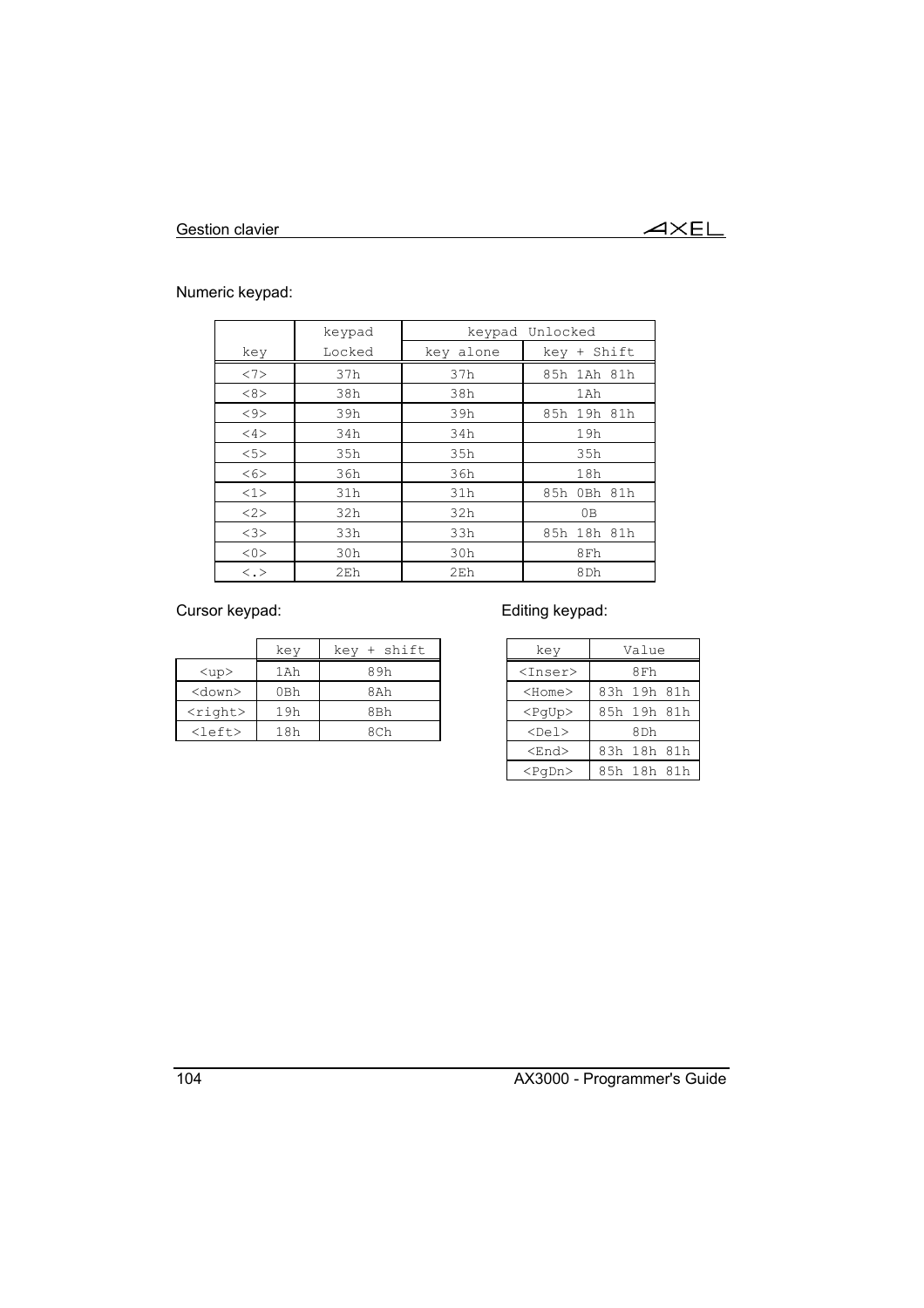## $\blacktriangle$   $\times$  EL

## **4.2.6 - PROLOGUE Family**

## **PROLOGUE 2/3, PROLOGUE 4/5 and TWIN SERVER**

| N°             | Keystroke    | Value                         |
|----------------|--------------|-------------------------------|
| F1             | F1           | 01h<br>80h<br>0 <sub>Dh</sub> |
| F2             | F2           | 01h<br>81h<br>0Dh             |
| F3             | F3           | 01h<br>82h<br>0Dh             |
| F <sub>4</sub> | F4           | 01h<br>83h<br>0Dh             |
| F <sub>5</sub> | F5           | 01h<br>84h<br>0Dh             |
| F6             | F6           | 01h<br>85h<br>0Dh             |
| F7             | F7           | 01h<br>86h<br>0Dh             |
| F8             | F8           | 01h<br>87h<br>0Dh             |
| F9             | F9           | 01h<br>88h<br>0Dh             |
| F10            | F10          | 01h<br>89h<br>0Dh             |
| F11            | Shift+F1     | 01h<br>8Ah<br>0 <sub>Dh</sub> |
| F12            | Shift+F2     | 01h<br>0 Dh<br>8Bh            |
| F13            | Shift+F3     | 01h<br>8Ch<br>0Dh             |
| F14            | Shift+F4     | 01h<br>0Dh<br>8Dh             |
| $\mbox{F15}$   | Shift+F5     | 01h<br>8Eh<br>0 Dh            |
| F16            | Shift+F6     | 01h<br>8Fh<br>0 Dh            |
| ${\rm F17}$    | Shift+F7     | 01h<br>90h<br>0 <sub>Dh</sub> |
| F18            | Shift+F8     | 01h<br>91h<br>0 Dh            |
| F19            | Shift+F9     | 01h<br>92h<br>0 <sub>Dh</sub> |
| F20            | Shift+F10    | 93h<br>01h<br>0 Dh            |
| F21            | Ctrl+F1      | 01h<br>94h<br>0 Dh            |
| F22            | Ctrl+F2      | 01h<br>95h<br>0 Dh            |
| F23            | $Ctrl + F3$  | 01h<br>96h<br>0 Dh            |
| F24            | $Ctrl + F4$  | 01h<br>97h<br>0Dh             |
| F25            | Ctrl+F5      | 98h<br>01h<br>0 Dh            |
| F26            | Ctrl+F6      | 01h<br>99h<br>0 Dh            |
| F27            | $Ctrl + F7$  | 01h<br>9Ah<br>0Dh             |
| F28            | Ctrl+F8      | 01h<br>9Bh<br>0 Dh            |
| F29            | Ctrl+F9      | 01h<br>9Ch<br>0Dh             |
| F30            | $Ctrl + F10$ | 01h<br>9Dh<br>0Dh             |

| N°  | Keystroke | Value                      |  |  |
|-----|-----------|----------------------------|--|--|
| F31 | Alt+F1    | 01h 9Eh<br>0 Dh            |  |  |
| F32 | $AIt+F2$  | 01h 9Fh ODh                |  |  |
| F33 | $AIt.+F3$ | 01h A0h<br>0Dh             |  |  |
| F34 | $AIt.+F4$ | 01h A1h ODh                |  |  |
| F35 | $AIt.+F5$ | 01h A2h ODh                |  |  |
| F36 | Alt+F6    | 01h A3h ODh                |  |  |
| F37 | $AIt.+F7$ | 01h A4h<br>0 Dh            |  |  |
| F38 | $AIt.+F8$ | 01h A5h<br>0 <sub>Dh</sub> |  |  |
| F39 | Alt+F9    | 01h A6h<br>0 <sub>Dh</sub> |  |  |
| F40 | $Alt+F10$ | 01h A7h ODh                |  |  |

| $N^{\circ}$ | Keystroke                     | Value |  |
|-------------|-------------------------------|-------|--|
| F49         | <home></home>                 | 1Ch   |  |
| F50         | $<$ Up $>$                    | 0Bh   |  |
| F51         | <pqup></pqup>                 | 12h   |  |
| F52         | $\left\langle -\right\rangle$ | 2Dh   |  |
| F53         | $<$ Left>                     | 08h   |  |
| F54         | <5>                           |       |  |
| F55         | <right></right>               | 06h   |  |
| F56         | $<+>$                         | 2Bh   |  |
| F57         | $<$ End $>$                   | 02h   |  |
| F58         | <down></down>                 | 05h   |  |
| F59         | $<$ PqDn $>$                  | 03h   |  |
| F60         | $<$ Ins $>$                   | 0Fh   |  |
| F61         | $<$ Del $>$                   | 7Fh   |  |
| F62         | <esc></esc>                   | 1Bh   |  |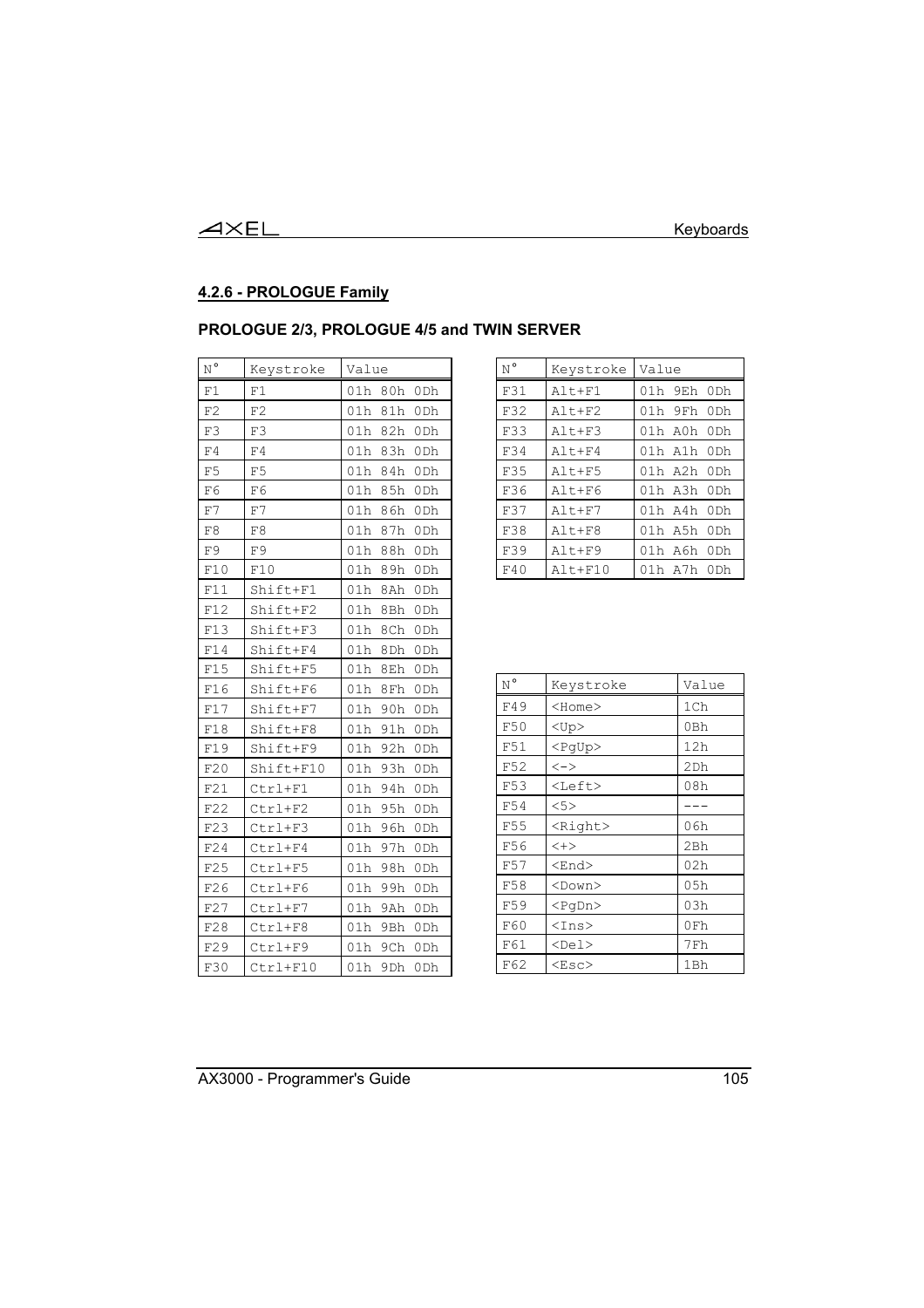## $\angle XEL$

## **4.2.7 - QVT119+ Emulation**

| $\hbox{N}^{\,\hbox{o}}$ | Keystroke      | Value                         |
|-------------------------|----------------|-------------------------------|
| F1                      | F1             | 01h<br>40h<br>0Dh             |
| F2                      | F2             | 01h<br>41h<br>0Dh             |
| F3                      | F3             | 01h<br>42h<br>0Dh             |
| F <sub>4</sub>          | F4             | 01h<br>43h<br>0 <sub>Dh</sub> |
| F <sub>5</sub>          | F <sub>5</sub> | 01h<br>44h<br>0Dh             |
| F6                      | F6             | 01h<br>45h<br>0Dh             |
| F7                      | F7             | 01h<br>46h<br>0Dh             |
| F8                      | F8             | 01h<br>47h<br>0Dh             |
| F9                      | F9             | 01h<br>48h<br>0Dh             |
| F10                     | F10            | 49h<br>01h<br>0Dh             |
| F11                     | F11            | 01h<br>4 Ah<br>0Dh            |
| F12                     | F12            | 01h<br>4Bh<br>0Dh             |
| F13                     | Shift+F1       | 01h<br>60h<br>0Dh             |
| F14                     | Shift+F2       | 61h<br>01h<br>0Dh             |
| F15                     | Shift+F3       | 62h<br>01h<br>0Dh             |
| F16                     | Shift+F4       | 63h<br>01h<br>0Dh             |
| F17                     | Shift+F5       | 01h<br>64h<br>0 <sub>Dh</sub> |
| F18                     | Shift+F6       | 01h<br>65h<br>0Dh             |
| F19                     | Shift+F7       | 01h<br>66h<br>0Dh             |
| F20                     | Shift+F8       | 01h<br>67h<br>0Dh             |
| F21                     | Shift+F9       | 01h<br>68h<br>0Dh             |
| F22                     | Shift+F10      | 01h<br>69h<br>0 <sub>Dh</sub> |
| F23                     | Shift+F11      | 01h<br>6Ah<br>0Dh             |
| F24                     | Shift+F12      | 01h<br>6Bh<br>0Dh             |
| F25                     | $Ctrl + F1$    |                               |
| F26                     | $Ctrl + F2$    |                               |
| F27                     | $Ctrl+F3$      |                               |
| F28                     | $Ctrl+F4$      |                               |
| F29                     | $Ctrl+F5$      |                               |
| F30                     | Ctrl+F6        |                               |

| N°  | Keystroke                     | Value           |
|-----|-------------------------------|-----------------|
| F31 | $Ctrl + F7$                   |                 |
| F32 | $Ctrl + F8$                   |                 |
| F33 | Ctrl+F9                       |                 |
| F34 | $Ctrl + F10$                  |                 |
| F35 | $Ctrl + F11$                  |                 |
| F36 | $Ctrl + F12$                  | $ -$            |
| F37 | Ctrl+Shift+F1                 |                 |
| F38 | Ctrl+Shift+F2                 |                 |
| F39 | Ctrl+Shift+F3                 |                 |
| F40 | Ctrl+Shift+F4                 |                 |
| F41 | Ctrl+Shift+F5                 |                 |
| F42 | Ctrl+Shift+F6                 |                 |
| F43 | Ctrl+Shift+F7                 | $- - -$         |
| F44 | Ctrl+Shift+F8                 | ---             |
| F45 | Ctrl+Shift+F9                 | $- - -$         |
| F46 | Ctrl+Shift+F10                | $---$           |
| F47 | Ctrl+Shift+F11                | $  -$           |
| F48 | Ctrl+Shift+F12                | $---$           |
| F49 | <home></home>                 | 1E <sub>h</sub> |
| F50 | $<$ Up $>$                    | 0Bh             |
| F51 | <pqup></pqup>                 | Esc<br>J        |
| F52 | $\left\langle -\right\rangle$ | 2Dh             |
| F53 | $<$ Left>                     | 08h             |
| F54 | 5 >                           | 5               |
| F55 | $<$ Right>                    | 0Ch             |
| F56 | $<+>$                         | 2Bh             |
| F57 | <end></end>                   | Esc<br>Τ        |
| F58 | <down></down>                 | 0Ah             |
| F59 | $<$ PqDn>                     | Esc<br>Κ        |
| F60 | $<\ln s$                      | Esc<br>r        |
| F61 | $<$ Del>                      | 7Fh             |
| F62 | $<$ Esc>                      | 1Bh             |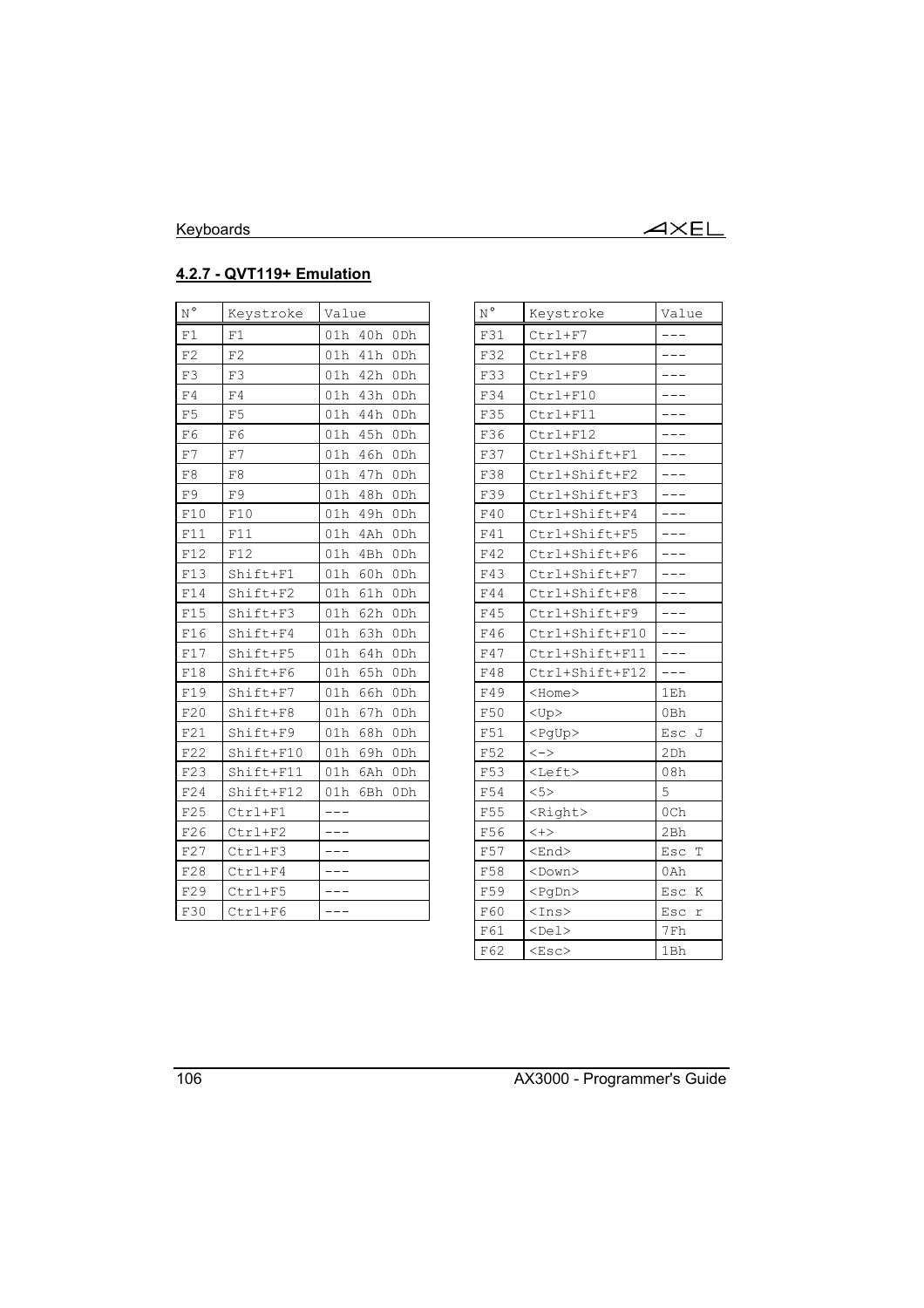## **AXEL** Keyboards

## **4.2.8 - TVI Emulation**

| $N^{\circ}$    | Keystroke      | Value           |
|----------------|----------------|-----------------|
| F1             | F1             | 00h             |
| F2             | F2             | 12h             |
| F3             | F3             | 13h             |
| F <sub>4</sub> | F <sub>4</sub> | 14h             |
| F <sub>5</sub> | F <sub>5</sub> | 02h             |
| F6             | F6             | 03h             |
| F7             | F7             | 01h             |
| F8             | F8             | 1Ch             |
| F9             | F9             | 1 <sub>Dh</sub> |
| F10            | F10            | 1Eh             |
| F11            | F11            | 1Fh             |
| F12            | F12            | 0Eh             |
| F13            | Shift+F1       | 00h             |
| F14            | Shift+F2       | 12h             |
| F15            | Shift+F3       | 13h             |
| F16            | Shift+F4       | 14h             |
| F17            | Shift+F5       | 02h             |
| F18            | Shift+F6       | 03h             |
| F19            | Shift+F7       | 01h             |
| F20            | Shift+F8       | 1Ch             |
| F21            | Shift+F9       | 1Dh             |
| F22            | Shift+F10      | 1Eh             |
| F23            | Shift+F11      | 1Fh             |
| F24            | Shift+F12      | 0Eh             |
| F25            | $Ctrl + F1$    | $- - -$         |
| F26            | $Ctrl + F2$    | $- - -$         |
| F27            | $Ctrl + F3$    |                 |
| F28            | $Ctrl + F4$    |                 |
| F29            | Ctrl+F5        |                 |
| F30            | $Ctrl + F6$    |                 |

| N°  | Keystroke       | Value    |
|-----|-----------------|----------|
| F31 | $Ctrl + F7$     | $ -$     |
| F32 | $Ctrl + F8$     | $=$      |
| F33 | $Ctrl + F9$     |          |
| F34 | $Ctrl + F10$    |          |
| F35 | $Ctrl + F11$    | ---      |
| F36 | $Ctrl + F12$    | $  -$    |
| F37 | Ctrl+Shift+F1   | $- - -$  |
| F38 | Ctrl+Shift+F2   | ---      |
| F39 | Ctrl+Shift+F3   |          |
| F40 | Ctrl+Shift+F4   |          |
| F41 | Ctrl+Shift+F5   | $-$      |
| F42 | Ctrl+Shift+F6   | $- - -$  |
| F43 | Ctrl+Shift+F7   | ---      |
| F44 | Ctrl+Shift+F8   | $--$     |
| F45 | Ctrl+Shift+F9   | $- - -$  |
| F46 | Ctrl+Shift+F10  | $ -$     |
| F47 | Ctrl+Shift+F11  | $- - -$  |
| F48 | Ctrl+Shift+F12  | ---      |
| F49 | <home></home>   | 1Eh      |
| F50 | $<$ Up $>$      | 0Bh      |
| F51 | <pgup></pgup>   | Esc<br>J |
| F52 | $<->$           | 2Dh      |
| F53 | $<$ Left>       | 08h      |
| F54 | 5 >             | 5        |
| F55 | <right></right> | 0Ch      |
| F56 | $<+>$           | 2Bh      |
| F57 | $<$ End>        | Esc<br>Т |
| F58 | <down></down>   | 16h      |
| F59 | $<$ PqDn>       | Esc<br>Κ |
| F60 | <ins></ins>     | Esc<br>r |
| F61 | $<$ Del>        | 08h      |
| F62 | $<$ Esc>        | 1Bh      |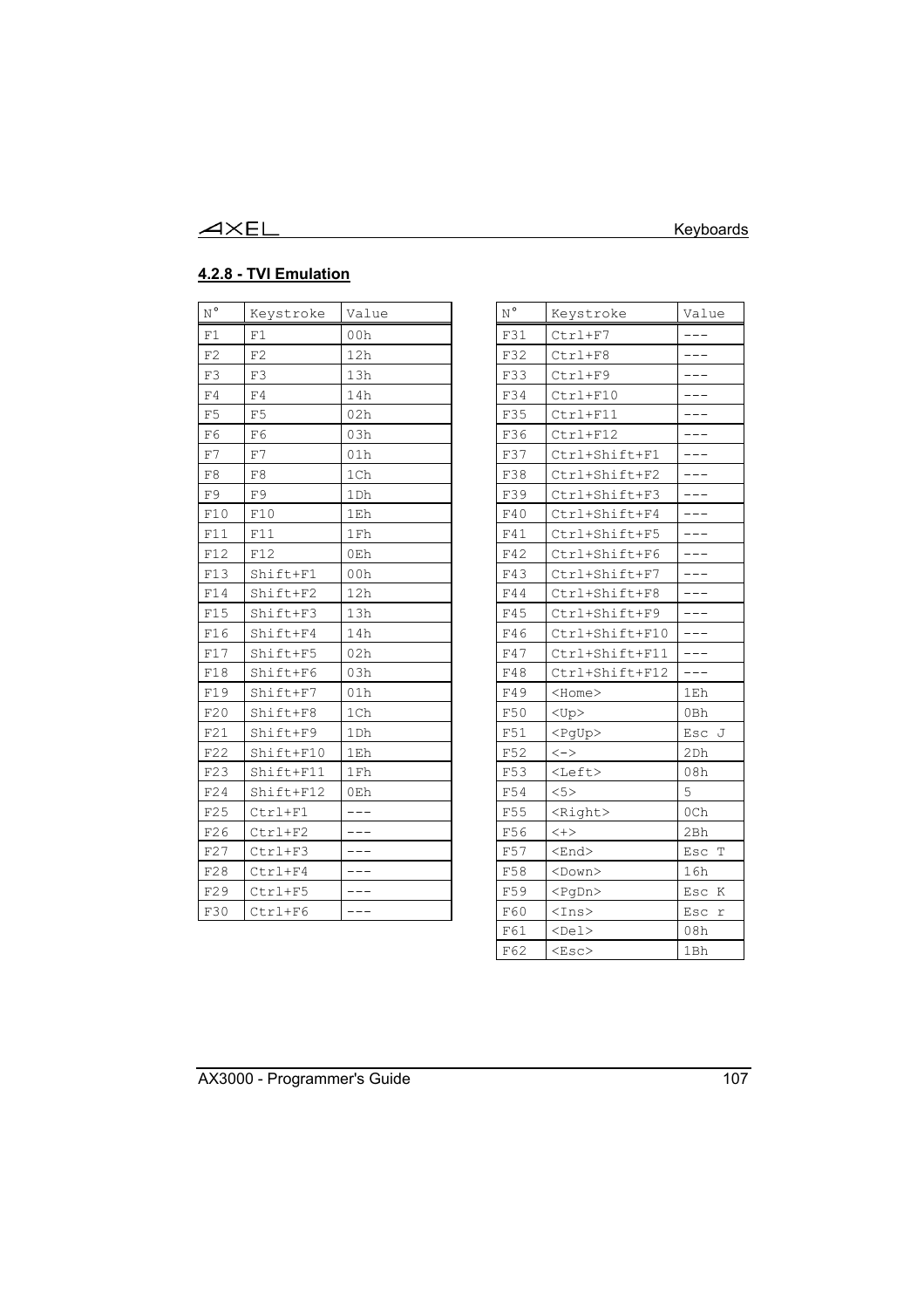## **Keyboards**

## $\angle XEL$

## **4.2.9 - 3151 Emulation**

| $N^{\circ}$    | Keystroke      | Value                              |  |  |
|----------------|----------------|------------------------------------|--|--|
| F1             | F1             | Esc<br>0Dh<br>а                    |  |  |
| F2             | F2             | 0 <sub>Dh</sub><br>Esc<br>b        |  |  |
| F3             | F3             | 0Dh<br>Esc<br>C                    |  |  |
| F4             | F4             | 0Dh<br>Esc<br>d                    |  |  |
| F <sub>5</sub> | F <sub>5</sub> | 0Dh<br>Esc<br>е                    |  |  |
| F6             | F6             | f<br>0Dh<br>Esc                    |  |  |
| F7             | F7             | Esc<br>0Dh<br>g                    |  |  |
| F8             | F8             | Esc<br>h<br>0Dh                    |  |  |
| F9             | F9             | i<br>0Dh<br>Esc                    |  |  |
| F10            | F10            | j<br>0Dh<br>Esc                    |  |  |
| F11            | F11            | 0 Dh<br>Esc<br>k                   |  |  |
| F12            | F12            | ı<br>0Dh<br>Esc                    |  |  |
| F13            | Shift+F1       | !a<br>0Dh<br>Esc                   |  |  |
| F14            | Shift+F2       | !b<br>0Dh<br>Esc                   |  |  |
| F15            | Shift+F3       | !c<br>0Dh<br>Esc                   |  |  |
| F16            | Shift+F4       | ! d<br>0Dh<br>Esc                  |  |  |
| F17            | Shift+F5       | !e<br>0 Dh<br>Esc                  |  |  |
| F18            | Shift+F6       | ! f<br>0 Dh<br>Esc                 |  |  |
| F19            | Shift+F7       | ! g<br>0 Dh<br>Esc                 |  |  |
| F20            | Shift+F8       | ! h<br>Esc<br>0Dh                  |  |  |
| F21            | Shift+F9       | !i<br>0 Dh<br>Esc                  |  |  |
| F22            | Shift+F10      | !j<br>0Dh<br>Esc                   |  |  |
| F23            | Shift+F11      | ! k<br>Esc<br>0Dh                  |  |  |
| F24            | Shift+F12      | ! 1<br>0 Dh<br>Esc                 |  |  |
| F25            | Ctrl+Shift+F1  | "a<br>Esc<br>0 Dh                  |  |  |
| F26            | Ctrl+Shift+F2  | $^{\prime\prime}$ b<br>0 Dh<br>Esc |  |  |
| F27            | Ctrl+Shift+F3  | "c<br>0 Dh<br>Esc                  |  |  |
| F28            | Ctrl+Shift+F4  | "d<br>Esc<br>0 Dh                  |  |  |
| F29            | Ctrl+Shift+F5  | "e<br>Esc<br>0 Dh                  |  |  |
| F30            | Ctrl+Shift+F6  | "f<br>0 Dh<br>Esc                  |  |  |
| F31            | Ctrl+Shift+F7  | "g<br>0 Dh<br>Esc                  |  |  |
| F32            | Ctrl+Shift+F8  | "h<br>0 Dh<br>Esc                  |  |  |
| F33            | Ctrl+Shift+F9  | "i<br>0 Dh<br>Esc                  |  |  |
| F34            | Ctrl+Shift+F10 | "j<br>0 Dh<br>Esc                  |  |  |
| F35            | Ctrl+Shift+F11 | "k<br>0Dh<br>Esc                   |  |  |
| F36            | Ctrl+Shift+F12 | "1<br>Esc<br>0 Dh                  |  |  |

| N°  | Keystroke                     | Value     |
|-----|-------------------------------|-----------|
| F37 | $Ctr1+F1$                     |           |
| F38 | $Ctrl + F2$                   |           |
| F39 | $Ctrl+F3$                     |           |
| F40 | $Ctrl+F4$                     |           |
| F41 | Ctrl+F5                       |           |
| F42 | $Ctrl + F6$                   |           |
| F43 | $Ctrl + F7$                   |           |
| F44 | Ctrl+F8                       |           |
| F45 | Ctrl+F9                       |           |
| F46 | $Ctrl + F10$                  |           |
| F47 | $Ctrl + F11$                  |           |
| F48 | $Ctrl+FI2$                    | $- - -$   |
| F49 | <home></home>                 | H<br>Esc  |
| F50 | $<$ Up $>$                    | Esc A     |
| F51 | <pgup></pgup>                 | Esc L Odh |
| F52 | $\left\langle -\right\rangle$ | 2Dh       |
| F53 | $<$ Left>                     | Esc<br>D  |
| F54 | 5 >                           | 5         |
| F55 | <right></right>               | Esc C     |
| F56 | $<+>$                         | 2Bh       |
| F57 | $<$ End>                      | Esc 2     |
| F58 | <down></down>                 | Esc<br>B  |
| F59 | $<$ PqDn>                     | Esc I     |
| F60 | $<\ln s$                      | Esc P     |
| F61 | $<$ Del>                      | Esc Q     |
| F62 | $<$ Esc>                      | 1Bh       |

| Non-programmables Keys       |                  |  |  |  |  |
|------------------------------|------------------|--|--|--|--|
| <shift><tab></tab></shift>   | Esc <sub>2</sub> |  |  |  |  |
| $<$ Ctrl> $<$ 1> (AP1)       | Esc !m ODh       |  |  |  |  |
| $<$ Ctrl> $<$ 2> (AP2)       | Esc !n ODh       |  |  |  |  |
| <ctrl>&lt;3&gt; (AP3)</ctrl> | Esc !o ODh       |  |  |  |  |
| <ctrl right=""></ctrl>       | Esc 8 ODh        |  |  |  |  |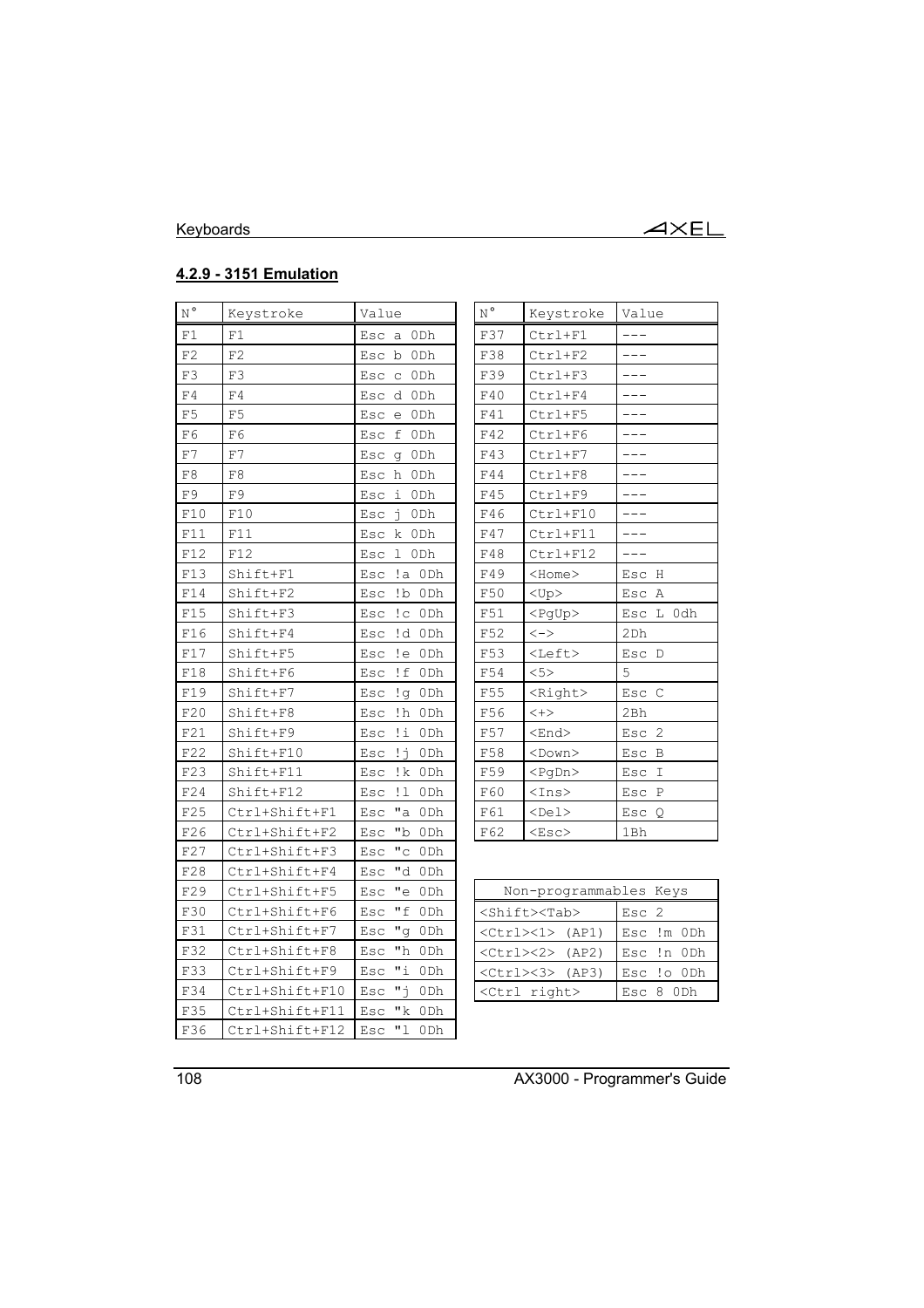## **4.3 - COMPOSITE CHARACTERS**

To enter a composite character, two keystrokes are needed. The first one is the modifier  $(^{\wedge}, \sim, \cdot, \text{etc})$ , the second one is the character itself (a, e, i, n, etc).

Example: press '^' then 'e' to get 'ê'.

**Note:** on the AX3000, composite characters are accented characters.

When the keyboard is in scancode mode, composite characters are handled by the operating system.

When the keyboard is in **ASCII** mode, composite characters can be handled either by the AX3000 or by the operating system. Select either method using the 'Compose Characters' set-up parameter.

Three values are available for this set-up parameter:

- no: standard processing, to get accented characters, the operating system must map the keystroke pair to a single value,
- local: composite characters are locally processed by the AX3000,
- remote: special ASCII codes are associated with modifiers.

These three modes of processing are described in the following section. However note that the National ISO 7-bit character set is not covered, as it does not support composite characters.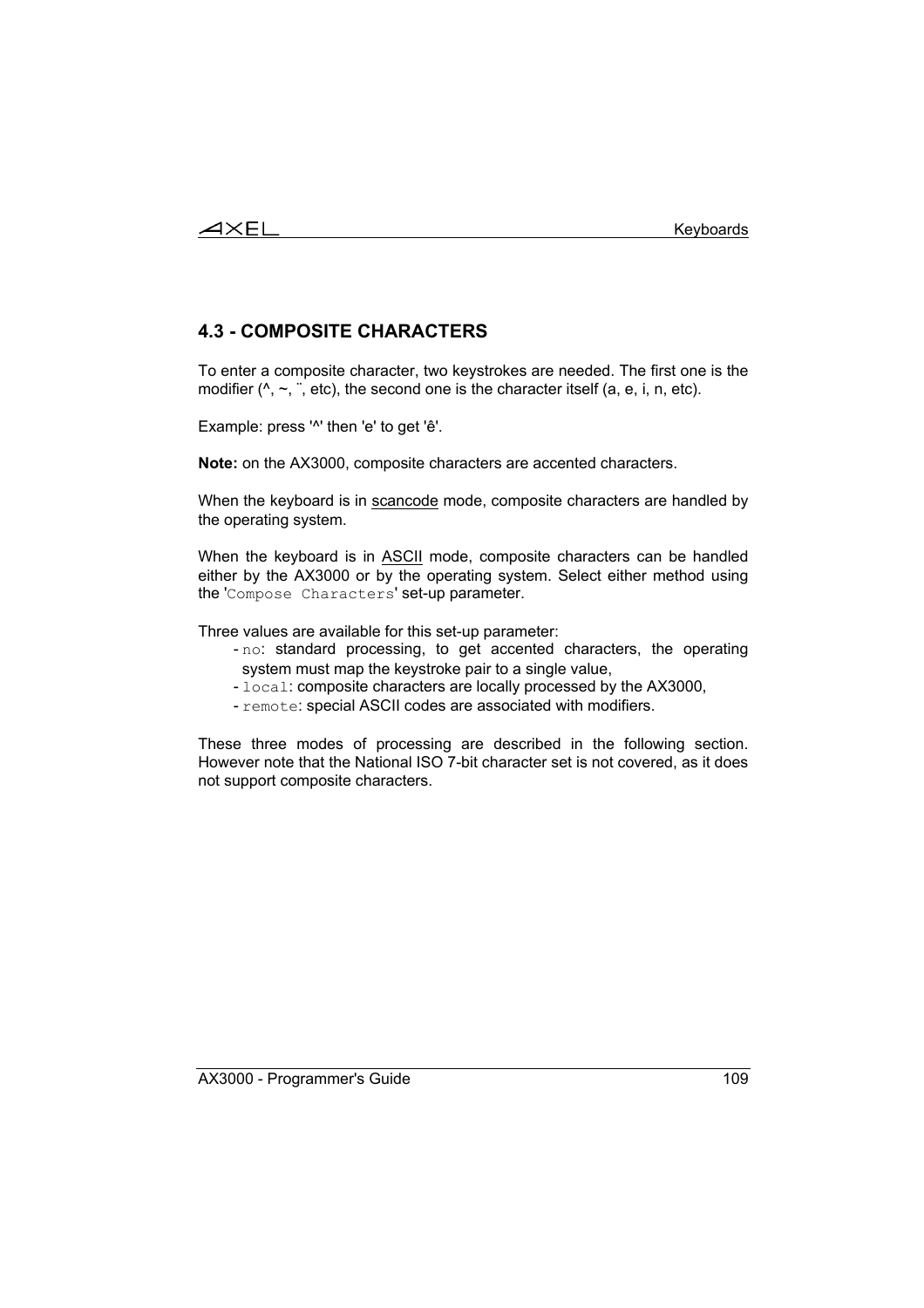| Keyboards |
|-----------|
|-----------|

#### $\boldsymbol{\mathcal{A}}\times \boldsymbol{\mathsf{E}}\boldsymbol{\mathsf{L}}$

#### **4.3.1 - Standard Processing**

When this method is used (Compose Characters: no), the AX3000 does not perform any special processing on the composite character modifier. The following table lists the ASCII codes, sent to the operating system, for the various character sets:

|                       | <b>Character Sets</b> |                  |        |                  |                  |                  |
|-----------------------|-----------------------|------------------|--------|------------------|------------------|------------------|
|                       | PC-437                | <b>PC-85x</b>    | PC-860 | 8859             | <b>DEC</b>       | SM9400           |
| Acute accent (')      | 27h                   | <b>EFh</b>       | 27h    | B4h              | 27h              | 27h              |
| Grave accent $( )$    | 60h                   | 60h              | 60h    | 60h              | 60h              | 60h              |
| Circumflex accent (^) | 5Eh                   | 5Eh              | 5Eh    | 5Eh              | 5Eh              | 5Eh              |
| Dieresis (7)          | 22h                   | F9h              | 22h    | A8h              | 22h              | <b>CEh</b>       |
| Tilde $(\sim)$        | 7Eh                   | 7Eh              | 7Eh    | 7Eh              | 7Eh              | 7Eh              |
| Paragraph (§)         | 15h                   | F <sub>5</sub> h | 15h    | A7h              | A7h              | C <sub>9</sub> h |
| Cube $(^3)$           | ---                   | FC <sub>h</sub>  | ---    | B <sub>3</sub> h | B <sub>3</sub> h | ---              |
| Cedilla (,)           | 2Ch                   | F7h              | 2Ch    | F7h              | 2Ch              | 2Ch              |

**Note**: some symbols are not included in all characters sets. In such cases the AX3000 uses an ASCII code, to get a similar symbol. For example, with the character set 437, quotes are used for dieresis.

### **4.3.2 - Local Processing**

When a composite character modifier is pressed (see table A.1) no character is sent to the operating system. The AX3000 waits for a second key to be pressed.

If the keystroke pair represents a valid symbol for the character set used (see table A.2), the ASCII code for this symbol is sent to the operating system.

If the symbol is not valid, a beep is sounded and the modifier is cancelled.

- **Notes**: when the spacebar is pressed after the modifier, or when the modifier is pressed twice, the ASCII code sent to the operating system is the modifier itself (example:  $^4 + ^4 = ^4$ ).
	- Some national keyboards (American, Italian and U.K.) do not support this feature.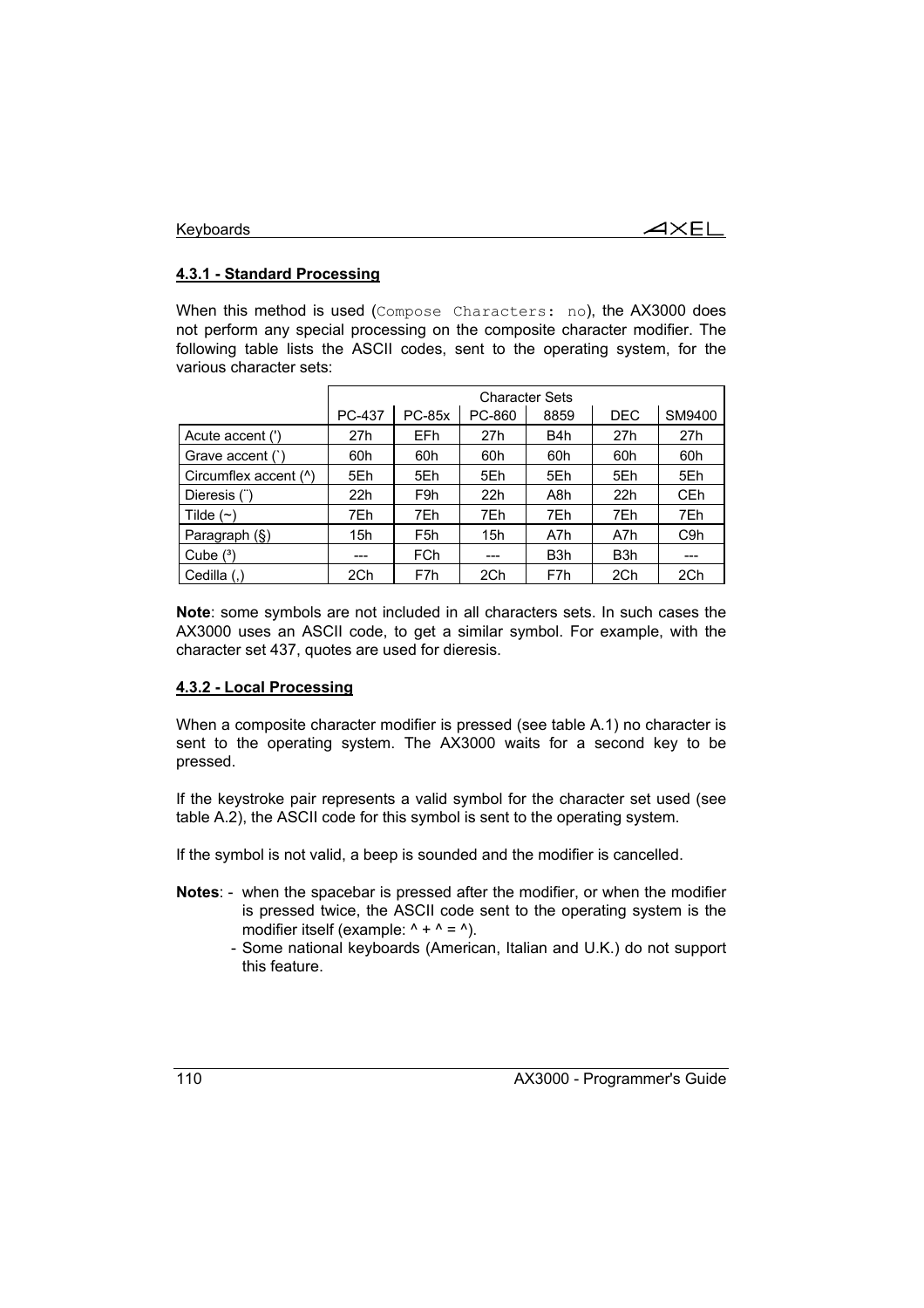### $\angle$

### Keyboards

|                       | FR | GЕ | SP | ВE | SW | PΟ |  |
|-----------------------|----|----|----|----|----|----|--|
| Acute accent (')      |    |    |    |    |    |    |  |
| Grave accent (`)      |    |    |    |    |    |    |  |
| Circumflex accent (^) |    |    |    |    |    |    |  |
| Dieresis (            |    |    |    |    |    |    |  |
| Tilde ( $\sim$        |    |    |    |    |    |    |  |
| Cedilla (,)           |    |    |    |    |    |    |  |

Table A.1: valid modifiers for various national keyboards

|                       | <b>Character Sets</b> |                |                |                |                |                |
|-----------------------|-----------------------|----------------|----------------|----------------|----------------|----------------|
|                       | PC-437                | <b>PC-85x</b>  | PC-860         | 8859           | <b>DEC</b>     | SM9400         |
| Acute accent (')      | áéíóú<br>É            | áéíóú<br>ÁÉÍÓÚ | áéíóú<br>ÁÉÍÓÚ | áéíóú<br>ÁÉÍÓÚ | áéíóú<br>ÁÉÍÓÚ | áéíóú<br>ÁÉÍÓÚ |
| Grave accent $( )$    | àèìòù                 | àèìòù<br>ÀÈÌÒÙ | àèìòù<br>ÀÈÌÒÙ | àèìòù<br>ÀÈÌÒÙ | àèìòù<br>ÀÈÌÒÙ | àèìòù<br>ÀÈÌÒÙ |
| Circumflex accent (^) | âêîôû                 | âêîôû<br>ÂÊÎÔÛ | âêô<br>ÂÊÔ     | âêîôû<br>ÂÊÎÔÛ | âêîôû<br>ÂÊÎÔÛ | âêîôû<br>ÂÊÎÔÛ |
| Dieresis (7)          | äëïöü<br>ÄÖÜ          | aeïöü<br>ÄËÏÖÜ | ü<br>Ü         | äëïöü<br>ÄËÏÖÜ | aeïou<br>ÄËÏÖÜ | äëïöü<br>ÄËÏÖÜ |
| Tilde $(\sim)$        | ñ<br>Ñ                | ãõñ<br>ÃÕÑ     | ãõñ<br>ÃÕÑ     | ãõñ<br>ÃÕÑ     | ãõñ<br>ÃÕÑ     | ãõñ<br>ÃÕÑ     |
| Cedilla (.)           | ç                     | ç              | ç              | ç              | ç              | ç              |

Table A.2: valid symbols for the various modifiers and character sets

#### **4.3.3 - Remote Processing**

For this method, the operating system requires special ASCII codes to act as the modifiers of composite characters.

**Note**: as the paragraph symbol (§) and the cube symbol (<sup>3</sup>) are missing from some character sets, these two symbols also require special ASCII codes.

The tables on the next page list the ASCII codes required for the various national keyboards and character sets.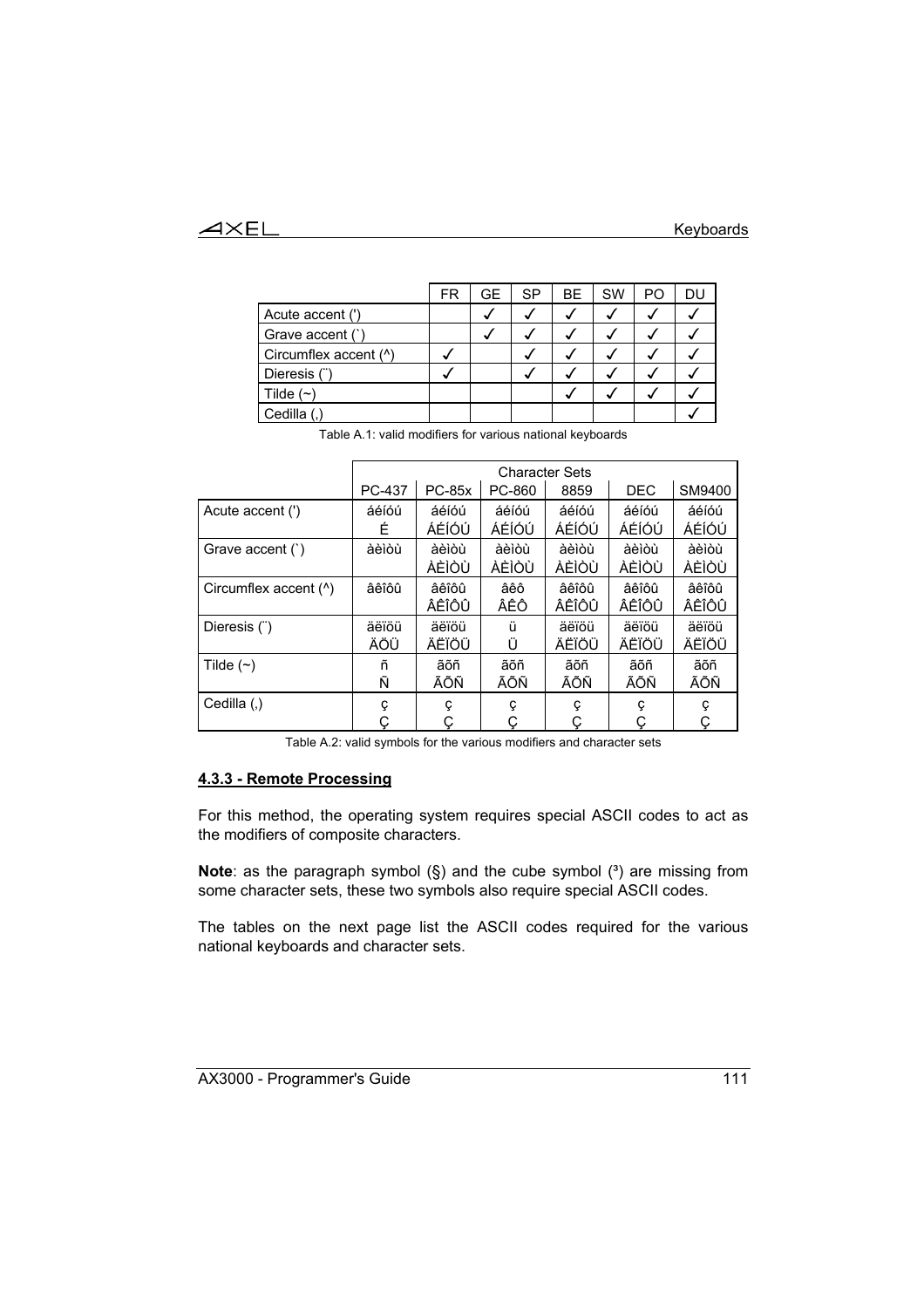#### Keyboards

# 

|                       | <b>Character Set</b>                      |                  |                  |                  |  |  |  |
|-----------------------|-------------------------------------------|------------------|------------------|------------------|--|--|--|
| <b>France</b>         | <b>PC-85x</b><br>PC-860<br>PC-437<br>8859 |                  |                  |                  |  |  |  |
| Circumflex accent (^) | B0h                                       | B0h              | B0h              | 90h              |  |  |  |
| Dieresis (7)          | B <sub>1</sub> h                          | B1h              | B <sub>1</sub> h | 91h              |  |  |  |
| Paragraph (§)         | B <sub>2</sub> h                          | F <sub>5</sub> h | B <sub>2</sub> h | A7h              |  |  |  |
| Cube $(^3)$           | C0h                                       | FCh              | C0h              | B <sub>3</sub> h |  |  |  |

|                  | <b>Character Set</b>                      |                  |                  |                  |  |  |  |
|------------------|-------------------------------------------|------------------|------------------|------------------|--|--|--|
| Germany          | PC-860<br><b>PC-85x</b><br>PC-437<br>8859 |                  |                  |                  |  |  |  |
| Acute accent (') | B <sub>3</sub> h                          | B3h              | B <sub>3</sub> h | 92h              |  |  |  |
| Grave accent (`) | B4h                                       | B4h              | B <sub>4</sub> h | 93h              |  |  |  |
| Paragraph (§)    | B <sub>2</sub> h                          | F <sub>5</sub> h | B <sub>2</sub> h | A7h              |  |  |  |
| Cube $(^3)$      | C <sub>0</sub> h                          | FCh              | C0h              | B <sub>3</sub> h |  |  |  |

|               | <b>Character Set</b> |                  |     |                  |  |  |
|---------------|----------------------|------------------|-----|------------------|--|--|
| <b>Italy</b>  | PC-437               | PC-85x PC-860    |     | 8859             |  |  |
| Paragraph (§) | B <sub>2</sub> h     | F <sub>5</sub> h | B2h | A7h              |  |  |
| Cube $(3)$    | C0h                  | FCh              | C0h | B <sub>3</sub> h |  |  |

|                       | <b>Character Set</b>                      |                  |                  |                  |  |  |  |
|-----------------------|-------------------------------------------|------------------|------------------|------------------|--|--|--|
| <b>Spain</b>          | PC-860<br><b>PC-85x</b><br>PC-437<br>8859 |                  |                  |                  |  |  |  |
| Acute accent (')      | B <sub>3</sub> h                          | B3h              | B <sub>3</sub> h | 92h              |  |  |  |
| Grave accent (`)      | B4h                                       | B4h              | B4h              | 93h              |  |  |  |
| Circumflex accent (^) | B <sub>0</sub> h                          | B <sub>0</sub> h | B <sub>0</sub> h | 90h              |  |  |  |
| Dieresis (7)          | B <sub>1</sub> h                          | B <sub>1</sub> h | B <sub>1</sub> h | 91h              |  |  |  |
| Paragraph (§)         | B <sub>2</sub> h                          | F <sub>5</sub> h | B <sub>2</sub> h | A7h              |  |  |  |
| Cube $(^3)$           | C0h                                       | FCh              | C0h              | B <sub>3</sub> h |  |  |  |

| <b>Portugal / Switzerland</b> | <b>Character Set</b>                      |                  |                  |                  |  |  |
|-------------------------------|-------------------------------------------|------------------|------------------|------------------|--|--|
| <b>Belgium / Netherlands</b>  | <b>PC-85x</b><br>PC-860<br>PC-437<br>8859 |                  |                  |                  |  |  |
| Acute accent (')              | B <sub>3</sub> h                          | B <sub>3</sub> h | B3h              | 92h              |  |  |
| Grave accent (`)              | B4h                                       | B4h              | B <sub>4</sub> h | 93h              |  |  |
| Circumflex accent (^)         | B <sub>0</sub> h                          | B <sub>0</sub> h | B0h              | 90h              |  |  |
| Dieresis (7)                  | B <sub>1</sub> h                          | B <sub>1</sub> h | B <sub>1</sub> h | 91h              |  |  |
| Tilde $(\sim)$                | 7Eh                                       | B <sub>2</sub> h | 7Eh              | 7Eh              |  |  |
| Paragraph (§)                 | B <sub>2</sub> h                          | F <sub>5</sub> h | B <sub>2</sub> h | A7h              |  |  |
| Cube $(^3)$                   | C <sub>0</sub> h                          | FCh              | C <sub>0</sub> h | B <sub>3</sub> h |  |  |